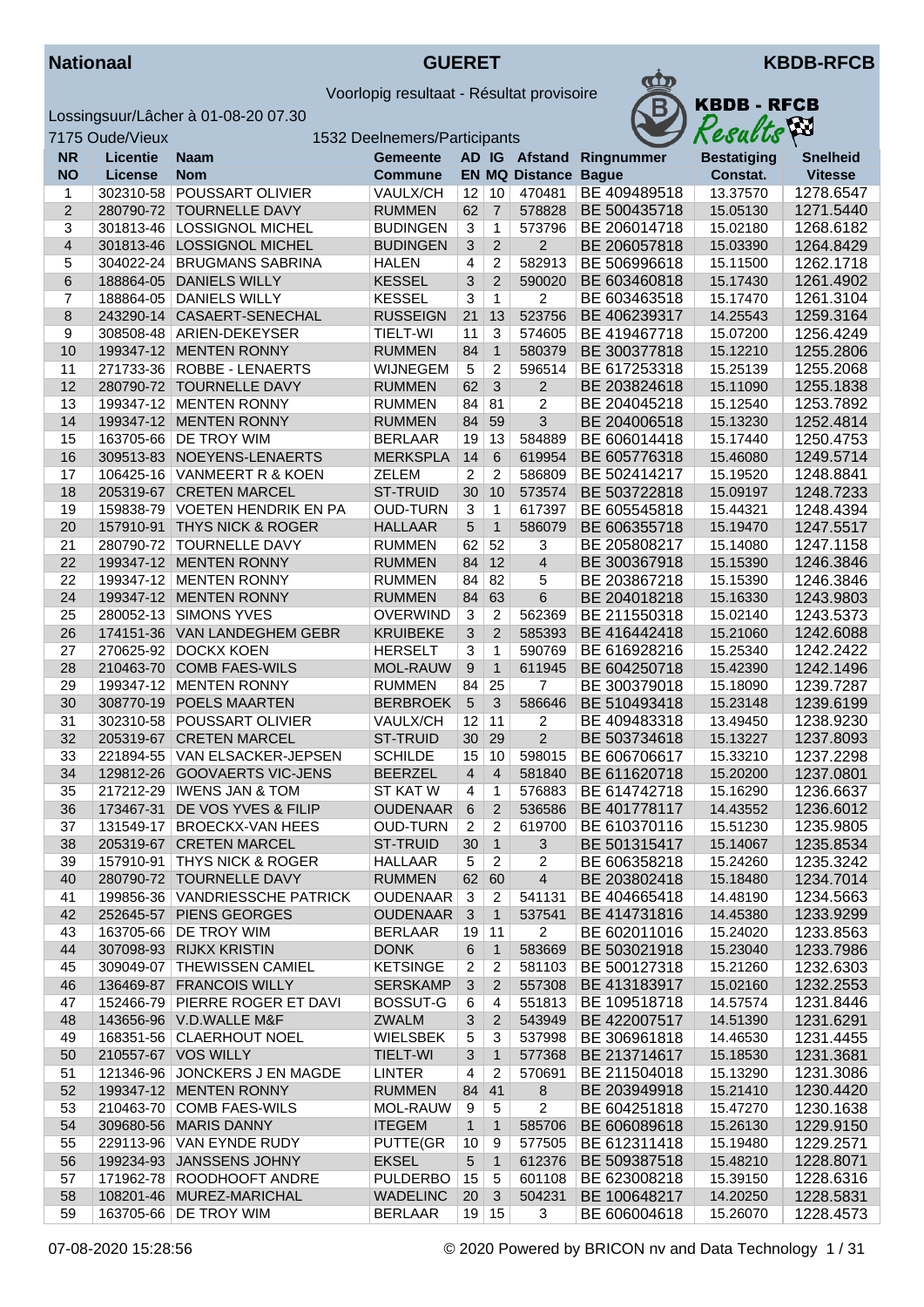



|           | 7175 Oude/Vieux | 1532 Deelnemers/Participants    |                 |                | Resacus        | $\mathbf{r}$          |              |                    |                 |
|-----------|-----------------|---------------------------------|-----------------|----------------|----------------|-----------------------|--------------|--------------------|-----------------|
| <b>NR</b> | <b>Licentie</b> | <b>Naam</b>                     | <b>Gemeente</b> |                |                | AD IG Afstand         | Ringnummer   | <b>Bestatiging</b> | <b>Snelheid</b> |
| <b>NO</b> | <b>License</b>  | <b>Nom</b>                      | <b>Commune</b>  |                |                | <b>EN MQ Distance</b> | <b>Bague</b> | Constat.           | <b>Vitesse</b>  |
| 60        | 193824-18       | DAS JOS                         | <b>LUMMEN</b>   | 9              | 3              | 590537                | BE 508620018 | 15.30528           | 1228.0340       |
| 61        | 309513-83       | NOEYENS-LENAERTS                | <b>MERKSPLA</b> | 14             | $\mathbf{1}$   | $\overline{2}$        | BE 619606217 | 15.54580           | 1227.7127       |
| 62        |                 | 308178-09 STEENBERGEN STEFAN    | HERK-DE-        | $\overline{7}$ | $\overline{2}$ | 581908                | BE 208953217 | 15.24010           | 1227.6108       |
| 63        | 155417-23       | <b>HERBOTS GEBROEDERS</b>       | HALLE-BO        | 20             | 16             | 569483                | BE 213513818 | 15.13590           | 1227.3781       |
| 64        |                 | 141528-05 VAN HEKKEN WILLY      | LIER            | 9              | $\overline{2}$ | 590242                | BE 617498518 | 15.30580           | 1227.1994       |
| 65        |                 | 178090-95 CLAES FRANCIS & SYLV  | <b>TAINTIGN</b> | $\overline{2}$ | $\mathbf{1}$   | 499787                | BE 102589818 | 14.17240           | 1226.7722       |
| 66        |                 | 254869-50 VANDENHEEDE F & J     | <b>ZINGEM</b>   | 11             | $\mathbf{1}$   | 543838                | BE 420019517 | 14.53188           | 1226.7576       |
| 67        |                 | 199347-12 MENTEN RONNY          | <b>RUMMEN</b>   | 84             | 54             | 9                     | BE 300370818 | 15.23090           | 1226.6279       |
| 68        |                 | 225910-94 COUSSEMENT M & D      | <b>BEVEREN-</b> | 10             | $\overline{2}$ | 534419                | BE 306223615 | 14.45481           | 1226.2895       |
| 69        | 307587-00       | <b>ANTHONIS PETER</b>           | <b>BROECHEM</b> | $\sqrt{5}$     | 1              | 593379                | BE 625143717 | 15.34000           | 1225.9897       |
| 70        |                 | 281540-46 VEULEMANS & PERILLEU  | <b>VISSENAK</b> | 10             | 6              | 566036                | BE 202034618 | 15.11450           | 1225.8495       |
| 71        |                 | 283177-34   TEAM NDP - RVS      | <b>ZEMST</b>    | 3              | 3              | 567804                | BE 209990518 | 15.13150           | 1225.6967       |
| 72        |                 | 152057-58 D'HONDT MARTIN        | <b>VURSTE</b>   | 9              | $\overline{4}$ | 547741                | BE 405435818 | 14.56530           | 1225.6913       |
| 73        | 205319-67       | <b>CRETEN MARCEL</b>            | ST-TRUID        | 30             | 19             | 4                     | BE 220596016 | 15.18087           | 1225.2059       |
| 74        |                 | 300594-88 WULTEPUTTE-DE BOCK    | ZAFFELAR        | $\overline{4}$ | 2              | 571695                | BE 408572417 | 15.16381           | 1225.1438       |
| 75        | 310881-93 KAIER |                                 | <b>SCHAFFEN</b> | 6              | $\overline{2}$ | 590833                | BE 406211017 | 15.32200           | 1224.9475       |
| 76        |                 | 307098-93 RIJKX KRISTIN         | <b>DONK</b>     | 6              | $\overline{2}$ | $\overline{2}$        | BE 503138718 | 15.26310           | 1224.8659       |
| 77        | 254790-68       | DE SCHEPPER BART                | NAZARETH        | 6              | 6              | 549360                | BE 408545018 | 14.58390           | 1224.4734       |
| 78        | 307602-15       | <b>BELMANS SONIA</b>            | <b>OOSTMALL</b> | $\overline{5}$ | $\mathbf{1}$   | 610212                | BE 606927117 | 15.48231           | 1224.3787       |
| 79        | 229113-96       | VAN EYNDE RUDY                  | PUTTE(GR        | 10             | 10             | 2                     | BE 612315618 | 15.21490           | 1224.0030       |
| 80        |                 | 308508-48 ARIEN-DEKEYSER        | <b>TIELT-WI</b> | 11             | $\mathbf{1}$   | $\overline{2}$        | BE 419424918 | 15.19300           | 1223.8658       |
| 81        | 283114-68       | <b>DEWINTER MAURITS</b>         | <b>MELDERT</b>  | 6              | 6              | 590410                | BE 501361118 | 15.32298           | 1223.6561       |
| 82        | 282558-94       | SCHAEKELS-D.LOECKER             | ST.K.LEN        | 9              | $\overline{2}$ | 543669                | BE 202651418 | 14.54260           | 1223.2858       |
| 83        | 108386-37       | <b>JANSSENS EDDY</b>            | ZANDHOVE        | 3              | 1              | 599517                | BE 614808817 | 15.40190           | 1222.7139       |
| 84        |                 | 307458-65 VAN SCHOORISSE GEERT  | <b>MAARKEDA</b> | $\mathfrak{S}$ | $\mathbf{1}$   | 529389                | BE 404019118 | 14.43040           | 1222.4192       |
| 85        |                 | 155417-23 HERBOTS GEBROEDERS    | HALLE-BO        | 20             | 17             | 2                     | BE 214035017 | 15.15520           | 1222.4163       |
| 86        |                 | 221894-55 VAN ELSACKER-JEPSEN   | <b>SCHILDE</b>  | 15             | 6              | $\overline{2}$        | BE 605112718 | 15.39180           | 1222.1848       |
| 87        | 252233-33       | DE TAEYE-HUYBERS                | <b>MALDEGEM</b> | $\overline{5}$ | 4              | 576747                | BE 419523818 | 15.21549           | 1222.1417       |
| 88        |                 | 223005-02 WOUTERS MARCEL        | WESTMALL        | $\overline{2}$ | $\mathbf{1}$   | 607635                | BE 608562418 | 15.47120           | 1222.1138       |
| 89        |                 | 174689-89 VANDENDRIESSCHE ROLA  | ST.EL.VI        | $\mathbf{1}$   | 1              | 538633                | BE 309479017 | 14.50450           | 1222.0828       |
| 90        |                 | 292116-49 THONE X+M             | <b>AS</b>       | 3              | $\mathbf{1}$   | 605415                | BE 222631616 | 15.45270           | 1221.9497       |
| 91        |                 | 223005-02 WOUTERS MARCEL        | WESTMALL        | $\overline{c}$ | 2              | 2                     | BE 608561218 | 15.47210           | 1221.7452       |
| 92        |                 | 156691-36 SERRE RUDI            | <b>LOKSBERG</b> | $\overline{4}$ | $\overline{2}$ | 580755                | BE 507298518 | 15.25240           | 1221.6134       |
| 93        |                 | 306107-72 T.M.T. LOFT           | <b>HOEILAAR</b> | $\overline{2}$ | $\mathbf{1}$   | 547562                | BE 212179618 | 14.58150           | 1221.5549       |
| 94        |                 | 253606-48 VERMASSEN DAVID       | <b>GAVERE</b>   | 9              | $\overline{2}$ | 546971                | BE 408404416 | 14.57460           | 1221.5536       |
| 95        |                 | 281005-93 HOK BOMMEREZ          | <b>HEVERLEE</b> | 24             | 6              | 563146                | BE 214854317 | 15.11020           | 1221.4865       |
| 96        |                 | 306430-07 FLOSSIE - MORREN R &  | GEETBETS        | 6              | 1              | 577828                | BE 211015518 | 15.23100           | 1221.1934       |
| 97        |                 | 273043-85   LAMBRECHTS CARL     | <b>BERLAAR</b>  | 2              | $\mathbf{1}$   | 587832                | BE 608361917 | 15.31270           | 1220.9617       |
| 98        |                 | 240898-47 HENSEN-MENTIOR        | <b>AUBEL</b>    | $\overline{7}$ | 2              | 584902                | BE 114967618 | 15.29046           | 1220.8944       |
| 99        |                 | 120836-71 WANDELS RAYMOND       | <b>ASPER</b>    | 3              | $\overline{2}$ | 544790                | BE 403735518 | 14.56168           | 1220.7359       |
| 100       |                 | 166091-27 CLABOTS P & F         | <b>GRACE HO</b> | 10             | 3              | 566156                | BE 111559216 | 15.13490           | 1220.6461       |
| 101       |                 | 148215-96 COUSAERT LEO          | OELEGEM         | 4              | 3              | 596413                | BE 622508218 | 15.38390           | 1220.5321       |
| 102       |                 | 108201-46 MUREZ-MARICHAL        | <b>WADELINC</b> | 20             | $\overline{2}$ | $\overline{2}$        | BE 100775117 | 14.23140           | 1220.2089       |
| 103       |                 | 305664-17 BDS/SPEYBROECK        | <b>VINKT</b>    | $\mathbf{2}$   | $\mathbf{1}$   | 551846                | BE 310616518 | 15.02170           | 1220.1334       |
| 104       |                 | 281005-93 HOK BOMMEREZ          | <b>HEVERLEE</b> | 24             | 8              | $\overline{2}$        | BE 200903918 | 15.11370           | 1219.9430       |
| 105       |                 | 221894-55   VAN ELSACKER-JEPSEN | <b>SCHILDE</b>  | 15             | 5              | 3                     | BE 605113518 | 15.40120           | 1219.9408       |
| 106       |                 | 194397-09 VANDEPUTTE JOHAN      | WAASMUNS 4      |                | $\mathbf{1}$   | 574400                | BE 414961518 | 15.20530           | 1219.8351       |
| 107       |                 | 305085-20 DEBLANC YOURI         | <b>RONSE</b>    | 3              | 1              | 527274                | BE 407980518 | 14.42203           | 1219.5865       |
| 108       |                 | 147048-93 ENGELBOS EMIEL        | HALLE-BO        | $\mathbf{1}$   | $\mathbf{1}$   | 568813                | BE 208307518 | 15.16240           | 1219.5819       |
| 109       |                 | 221894-55   VAN ELSACKER-JEPSEN | <b>SCHILDE</b>  | 15             | 2              | 4                     | BE 605111218 | 15.40280           | 1219.2776       |
| 110       |                 | 141730-13 WILLEMS JEAN          | <b>BAAL</b>     | $\mathbf{1}$   | $\mathbf{1}$   | 578460                | BE 210763918 | 15.24260           | 1219.2651       |
| 111       |                 | 163705-66   DE TROY WIM         | <b>BERLAAR</b>  | 19             | 9              | 4                     | BE 605013317 | 15.29550           | 1218.7303       |
| 112       |                 | 281005-93 HOK BOMMEREZ          | <b>HEVERLEE</b> | 24             | $\overline{7}$ | 3                     | BE 202408317 | 15.12050           | 1218.7109       |
| 113       |                 | 307639-52 VAN GAVER TOM&MARNIK  | MOORTSEL 10     |                | $\mathbf{1}$   | 551855                | BE 407082118 | 15.02501           | 1218.6668       |
| 114       |                 | 101982-35 DANCKAERT RONNY       | <b>ESSENE</b>   | $\overline{7}$ | 3              | 551563                | BE 404826517 | 15.02359           | 1218.6589       |
| 115       |                 | 305246-84 CRUCKE KOEN           | ONKERZEL        | 4              | 1              | 534778                | BE 406168018 | 14.48500           | 1218.6358       |
| 116       |                 | 306430-07 FLOSSIE - MORREN R &  | <b>GEETBETS</b> | 6              | $\overline{2}$ | 2 <sup>1</sup>        | BE 211011018 | 15.24170           | 1218.3182       |
| 117       |                 | 300253-38 VAN DE VOORDE JOHAN   | <b>EEKLO</b>    | 5              | 1              | 571544                | BE 418237818 | 15.19080           | 1218.2976       |
| 118       |                 | 168877-00 BUVENS-SLEVEN         | <b>LOKSBERG</b> | 8              | 6              | 580404                | BE 502391217 | 15.26382           | 1217.7074       |
|           |                 |                                 |                 |                |                |                       |              |                    |                 |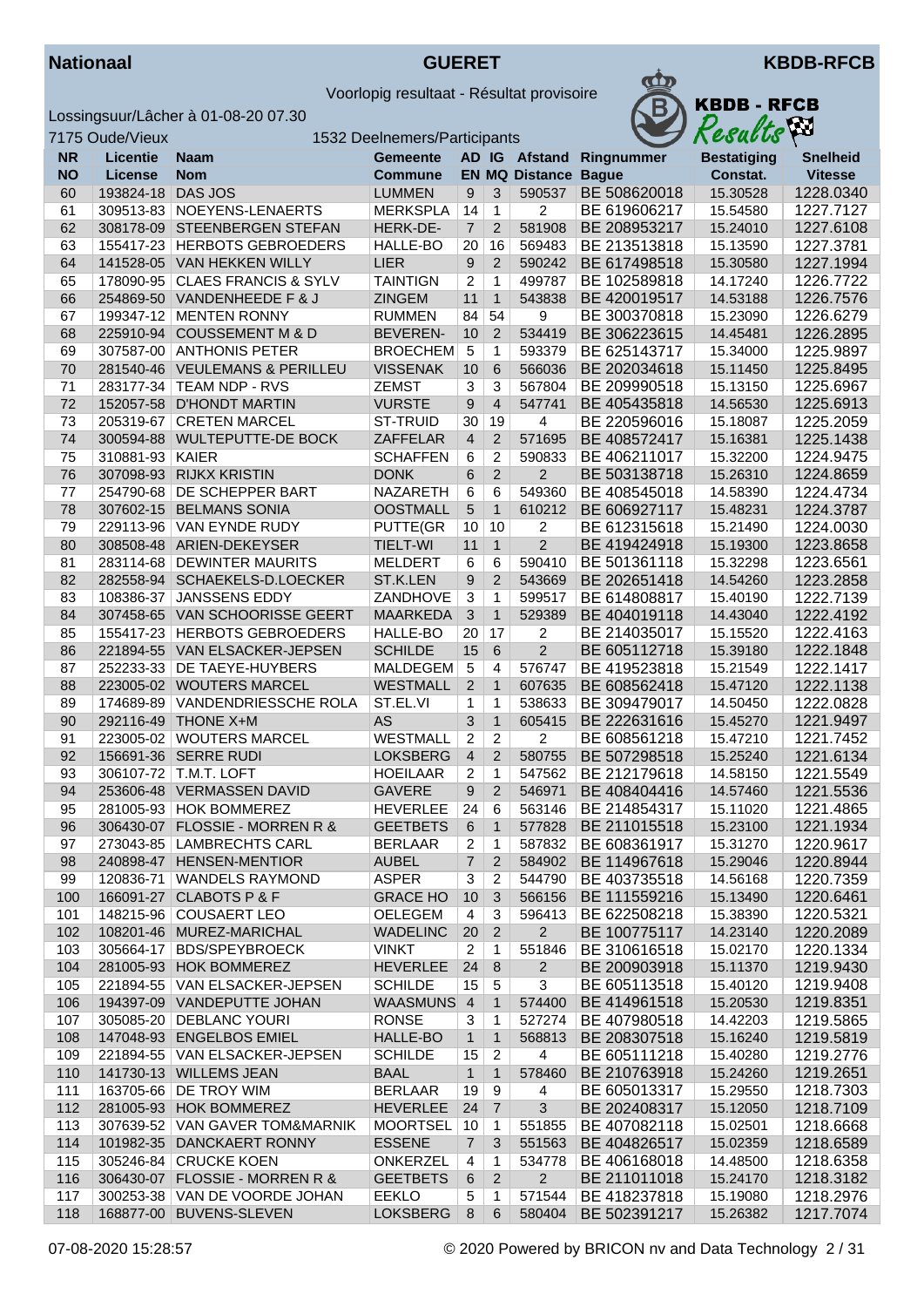



|            | 7175 Oude/Vieux        |                                                      | 1532 Deelnemers/Participants      |                      |                      |                       |                              | <b>Results</b>       |                        |
|------------|------------------------|------------------------------------------------------|-----------------------------------|----------------------|----------------------|-----------------------|------------------------------|----------------------|------------------------|
| <b>NR</b>  | <b>Licentie</b>        | <b>Naam</b>                                          | <b>Gemeente</b>                   |                      |                      | AD IG Afstand         | Ringnummer                   | <b>Bestatiging</b>   | <b>Snelheid</b>        |
| <b>NO</b>  | License                | <b>Nom</b>                                           | <b>Commune</b>                    |                      |                      | <b>EN MQ Distance</b> | <b>Bague</b>                 | Constat.             | <b>Vitesse</b>         |
| 119        |                        | 302866-32 HOK VOLKAERTS                              | <b>PUTTE</b>                      | 6                    | 4                    | 578188                | BE 609759218                 | 15.24531             | 1217.5327              |
| 120        |                        | 254869-50 VANDENHEEDE F & J                          | <b>ZINGEM</b>                     | 11                   | $\overline{4}$       | $\overline{2}$        | BE 409723918                 | 14.56588             | 1216.6943              |
| 121        |                        | 240017-39   DEGAND BR-VI-MA                          | <b>LIGNE</b>                      | $\overline{4}$       | $\mathbf{1}$         | 514135                | BE 100107717                 | 14.32360             | 1216.5996              |
| 122        | 185578-17              | <b>DEMELY LILIANE</b>                                | <b>MOORSELE</b>                   | 9                    | 5                    | 528856                | BE 305288518                 | 14.44441             | 1216.5020              |
| 123        |                        | 144739-15 WOUTERS-WOUTERS                            | <b>TREMELO</b>                    | 3                    | 1                    | 576212                | BE 201658718                 | 15.23460             | 1216.2358              |
| 124        |                        | 103790-00 V HEDDEGHEM BART                           | S.L.HOUT                          | 16                   | 11                   | 548613                | BE 406336018                 | 15.01080             | 1216.0773              |
| 125        | 228696-67              | <b>VANTHOURNOUT MAURITS</b>                          | <b>TORHOUT</b>                    | 10                   | 6                    | 552437                | BE 303393415                 | 15.04190             | 1215.9734              |
| 126        | 305722-75              | <b>NOELS GERT</b>                                    | <b>HAM</b>                        | 12                   | 2                    | 601203                | BE 508343017                 | 15.44258             | 1215.9517              |
| 127        |                        | 135064-40   ENGELS JULES & YVES                      | <b>PUTTE</b>                      | 8                    | 5                    | 580120                | BE 611706518                 | 15.27140             | 1215.5899              |
| 128        | 302310-58              | POUSSART OLIVIER                                     | VAULX/CH                          | 12                   | 3                    | 3                     | BE 107620718                 | 13.57070             | 1215.3468              |
| 129        | 179552-05              | <b>CRISTIAENS FRANS</b>                              | <b>ZEMST</b>                      | 5                    | 1                    | 568994                | BE 206523216                 | 15.18110             | 1215.3231              |
| 130        |                        | 300762-62 APPELMANS GEBR.                            | <b>OETINGEN</b>                   | 15                   | 6                    | 538081                | BE 211182317                 | 14.52479             | 1215.1830              |
| 131        |                        | 310426-26 CLAES EDDY                                 | <b>KORTENAK</b>                   | 5                    | $\mathbf{1}$         | 577708                | BE 211022118                 | 15.25251             | 1215.1572              |
| 132        | 176664-27              | DERWA LUXEM ALBERT                                   | <b>HERENT</b>                     | 3                    | 3                    | 568662                | BE 209303018                 | 15.18040             | 1214.9167              |
| 133        | 255442-41              | <b>SPIERS BRAM</b>                                   | <b>LEUPEGEM</b>                   | 6                    | 5                    | 534104                | BE 405086118                 | 14.49430             | 1214.6549              |
| 134        |                        | 280790-72 TOURNELLE DAVY                             | <b>RUMMEN</b>                     | 62                   | 16                   | 5                     | BE 203824218                 | 15.26330             | 1214.6218              |
| 135        |                        | 307602-15   BELMANS SONIA                            | <b>OOSTMALL</b>                   | 5                    | 3                    | 2                     | BE 623710218                 | 15.52301             | 1214.3482              |
| 136        |                        | 280790-72 TOURNELLE DAVY                             | <b>RUMMEN</b>                     | 62                   | 12                   | 6                     | BE 205837617                 | 15.26410             | 1214.2820              |
| 137        |                        | 309878-60 VAN DEN DRIESSCHE NI                       | <b>AALST</b>                      | 10                   | 2                    | 554957                | BE 400336618                 | 15.07060             | 1214.0823              |
| 138        | 221894-55              | <b>VAN ELSACKER-JEPSEN</b>                           | <b>SCHILDE</b>                    | 15                   | $\mathbf{1}$         | 5                     | BE 605126118                 | 15.42340             | 1214.0793              |
| 139        |                        | 194699-20 CLAEYS NOEL                                | LANDEGEM                          | $\overline{2}$       | 1                    | 559719                | BE 417770517                 | 15.11050             | 1213.9216              |
| 140        |                        | 175619-49 FIERENS FRANS                              | <b>EDEGEM</b>                     | $\overline{4}$       | $\mathbf{1}$         | 586516                | BE 610717517                 | 15.33160             | 1213.6488              |
| 141        |                        | 300762-62 APPELMANS GEBR.                            | <b>OETINGEN</b>                   | 15                   | 11                   | 2                     | BE 211242017                 | 14.53289             | 1213.3106              |
| 142        |                        | 164460-45 VERVLOESEM PATRICK                         | <b>RIJMENAM</b>                   | 12                   | $\overline{4}$       | 574431                | BE 612413318                 | 15.23273             | 1213.2748              |
| 143        | 308454-91              | SAVERWYNS JOHN & ELS                                 | <b>LOVENDEG</b>                   | 11                   | $\mathbf{1}$         | 565911                | BE 410193018                 | 15.16260             | 1213.2731              |
| 144        | 250013-44              | DE NEVE MARNICK                                      | <b>AALTER</b>                     | 12                   | 11                   | 560709                | BE 420385418                 | 15.12120             | 1213.1307              |
| 145        | 306994-86              | DE ROUCK KAREL&STIJN                                 | <b>OOSTERZE</b>                   | 10                   | 10                   | 551766                | BE 416505217                 | 15.04560             | 1212.8502              |
| 146        | 307125-23              | <b>LIPPENS KATI</b>                                  | <b>IZEGEM</b>                     | 9                    | 3                    | 541279                | BE 306237613                 | 14.56229             | 1212.5924              |
| 147        |                        | 304294-05   VAN HOVE-UYTTERHOEVE                     | <b>PUTTE</b>                      | 9                    | 3                    | 582213                | BE 612603718                 | 15.30110             | 1212.4806              |
| 148        |                        | 280790-72 TOURNELLE DAVY                             | <b>RUMMEN</b>                     | 62                   | $\mathbf{1}$         | 7                     | BE 203838218                 | 15.27290             | 1212.2475              |
| 149        |                        | 213058-46 VAN HAUTE ANDRE                            | <b>MOERZEKE</b>                   | 6                    | 2                    | 570025                | BE 402681118                 | 15.20139             | 1212.2216              |
| 150        |                        | 305994-56 VERHEYE RINO                               | <b>AALBEKE</b>                    | 9                    | $\overline{2}$       | 521804                | BE 300654115                 | 14.40340             | 1211.9006              |
| 151        |                        | 280790-72   TOURNELLE DAVY<br>VAN HERTEM-SCHUURMAN   | <b>RUMMEN</b>                     | 62<br>$\overline{7}$ | 56<br>$\overline{7}$ | 8                     | BE 500436218                 | 15.27400<br>16.04060 | 1211.7823              |
| 152<br>153 | 163817-81<br>163705-66 | <b>DE TROY WIM</b>                                   | <b>NEERPELT</b><br><b>BERLAAR</b> | 19                   | 6                    | 622755<br>5           | DV 063455618<br>BE 606005218 | 15.32530             | 1211.3499<br>1211.2429 |
| 154        |                        | 184127-21 VERMEIREN & ZOON                           | <b>BEVEREN</b>                    | $\overline{2}$       | $\mathbf{1}$         | 589367                | BE 416946318                 | 15.36360             | 1211.1940              |
|            |                        |                                                      | <b>OETINGEN</b>                   |                      |                      |                       |                              | 14.54169             |                        |
| 155<br>156 |                        | 300762-62   APPELMANS GEBR.<br>158176-66 MARIS FRANS | <b>ITEGEM</b>                     | 15<br>$\overline{4}$ | 2                    | 3<br>585570           | BE 206633918<br>BE 606185618 | 15.33360             | 1211.1258<br>1210.8561 |
| 157        |                        | 291477-89   MEBIS ERIC                               | WELLEN                            | $\overline{c}$       | 1<br>$\overline{c}$  | 581446                | BE 505802118                 | 15.30130             | 1210.7993              |
| 158        |                        | 306994-86 DE ROUCK KAREL&STIJN                       | <b>OOSTERZE</b>                   | 10                   | 9                    | $\overline{2}$        | BE 406152418                 | 15.05460             | 1210.6326              |
| 159        |                        | 152057-58   D'HONDT MARTIN                           | <b>VURSTE</b>                     | 9                    | $\overline{2}$       | $\overline{c}$        | BE 415815617                 | 15.02280             | 1210.5665              |
| 160        |                        | 179552-05 CRISTIAENS FRANS                           | <b>ZEMST</b>                      | 5                    | $\boldsymbol{2}$     | $\overline{2}$        | BE 206523316                 | 15.20020             | 1210.5397              |
| 161        |                        | 187064-48 SPOOREN THEO                               | <b>MAASMECH</b>                   | $\overline{a}$       | 3                    | 603249                | BE 512730317                 | 15.48210             | 1210.4926              |
| 162        |                        | 205319-67 CRETEN MARCEL                              | ST-TRUID                          | 30                   | 20                   | 5                     | BE 503735718                 | 15.23520             | 1210.4122              |
| 163        |                        | 167800-87   VANDEPUTTE GERARD                        | <b>BEERSEL</b>                    | 3                    | 3                    | 542451                | BE 204141618                 | 14.58109             | 1210.3373              |
| 164        |                        | 256056-73 LEROY CHRISTIAN                            | <b>DEINZE</b>                     | $\overline{7}$       | 3                    | 550997                | BE 411263318                 | 15.05150             | 1210.3174              |
| 165        |                        | 159361-87   BAETENS IVAN&WILLY                       | <b>SINT NIK</b>                   | 11                   | 1                    | 580985                | BE 416308318                 | 15.30028             | 1210.2678              |
| 166        |                        | 163705-66 DE TROY WIM                                | <b>BERLAAR</b>                    | 19                   | 12                   | 6                     | BE 606005418                 | 15.33200             | 1210.1152              |
| 167        |                        | 167604-85 SCHOELS LIVAIN                             | WELLEN                            | 2                    | $\overline{c}$       | 580457                | NL 173369918                 | 15.29490             | 1209.7475              |
| 168        |                        | 215348-08 DE MAEYER DIRK & DIA                       | <b>LEEST</b>                      | 6                    | $\overline{2}$       | 573484                | BE 607193918                 | 15.24070             | 1209.5841              |
| 169        |                        | 254174-34 ADAM MARC                                  | <b>OUDENAAR</b>                   | $\overline{4}$       | 1                    | 539468                | BE 404721918                 | 14.56010             | 1209.5243              |
| 170        |                        | 101982-35 DANCKAERT RONNY                            | <b>ESSENE</b>                     | $\overline{7}$       | $\mathbf{1}$         | $\overline{2}$        | BE 422356718                 | 15.06099             | 1209.1305              |
| 171        |                        | 202352-10 HAAK - SOEN                                | <b>MOERBEKE</b>                   | 6                    | 2                    | 532832                | BE 412367418                 | 14.50471             | 1208.8252              |
| 172        |                        | 300762-62 APPELMANS GEBR.                            | <b>OETINGEN</b>                   | 15                   | $\mathbf{1}$         | $\overline{4}$        | BE 206716418                 | 14.55089             | 1208.7679              |
| 173        |                        | 224909-63   MATHY RAYMOND                            | SOUMAGNE                          | $\overline{2}$       | 1                    | 573577                | BE 112761718                 | 15.24313             | 1208.7478              |
| 174        | 305722-75              | NOELS GERT                                           | <b>HAM</b>                        | 12                   | 8                    | $\overline{2}$        | BE 501430718                 | 15.47228             | 1208.7398              |
| 175        |                        | 149541-64 DE LAERE LUC                               | ANZEGEM                           | 13                   | $\mathbf{1}$         | 535122                | BE 305374116                 | 14.52430             | 1208.7234              |
| 176        |                        | 229113-96 VAN EYNDE RUDY                             | PUTTE(GR                          | 10                   | 3                    | 3                     | BE 616746117                 | 15.27480             | 1208.6752              |
| 177        |                        | 187294-84   VAN HORENBEECK LEO                       | WIJGMAAL                          | 4                    | 2                    | 569154                | BE 201308218                 | 15.20560             | 1208.5660              |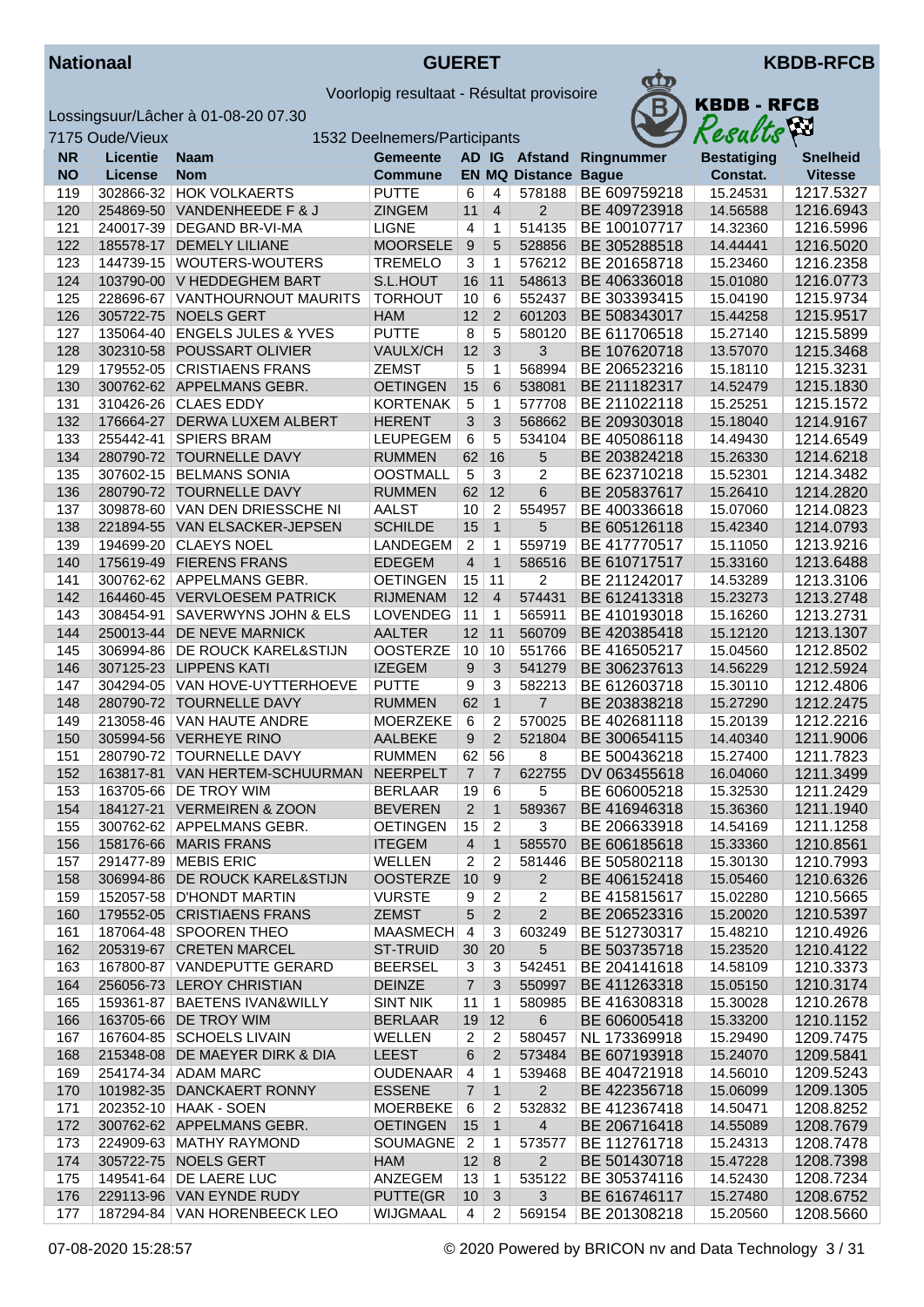



|            | 7175 Oude/Vieux |                                                             | 1532 Deelnemers/Participants       |                         |                     |                             | Results                      | Áл                   |                        |
|------------|-----------------|-------------------------------------------------------------|------------------------------------|-------------------------|---------------------|-----------------------------|------------------------------|----------------------|------------------------|
| <b>NR</b>  | <b>Licentie</b> | <b>Naam</b>                                                 | <b>Gemeente</b>                    |                         |                     |                             | AD IG Afstand Ringnummer     | <b>Bestatiging</b>   | <b>Snelheid</b>        |
| <b>NO</b>  | <b>License</b>  | <b>Nom</b>                                                  | Commune                            |                         |                     | <b>EN MQ Distance Bague</b> |                              | Constat.             | <b>Vitesse</b>         |
| 178        | 171992-11       | SURINX-PLETSERS                                             | <b>NIEUWERK</b>                    | 3                       | $\overline{2}$      | 579090                      | BE 503635018                 | 15.29100             | 1208.5357              |
| 179        |                 | 270391-52   WAUTERS HANNELORE                               | <b>PUTTE</b>                       | $\overline{4}$          | 3                   | 577890                      | BE 611070318                 | 15.28120             | 1208.4693              |
| 180        |                 | 171962-78 ROODHOOFT ANDRE                                   | <b>PULDERBO</b>                    | 15                      | 14                  | 2                           | BE 623002518                 | 15.47270             | 1208.3787              |
| 181        |                 | 241193-51 GOOSSENS-DRUART                                   | <b>HYON</b>                        | 5                       | $\mathbf{1}$        | 497950                      | BE 503650418                 | 14.22062             | 1208.3134              |
| 182        | 302310-58       | POUSSART OLIVIER                                            | VAULX/CH                           | 12                      | $\bf 8$             | $\overline{4}$              | BE 409483118                 | 13.59230             | 1208.2721              |
| 183        |                 | 307621-34 NOEYENS JOS EN BART                               | <b>MERKSPLA</b>                    | $\overline{3}$          | $\mathbf{1}$        | 618497                      | BE 619597517                 | 16.01540             | 1208.2379              |
| 184        | 304022-24       | <b>BRUGMANS SABRINA</b>                                     | <b>HALEN</b>                       | $\overline{\mathbf{r}}$ | $\mathfrak{Z}$      | $\overline{2}$              | BE 503290918                 | 15.32270             | 1208.2351              |
| 185        |                 | 280790-72 TOURNELLE DAVY<br>108153-95 VERSCHOREN DANNY      | <b>RUMMEN</b>                      | 62<br>8                 | 18                  | 9<br>535528                 | BE 203833018                 | 15.29060             | 1208.1570              |
| 186<br>187 |                 | 171962-78 ROODHOOFT ANDRE                                   | <b>MOORSLED</b><br><b>PULDERBO</b> | 15                      | 3<br>$\overline{c}$ | 3                           | BE 307692318<br>BE 623001318 | 14.53199<br>15.47400 | 1207.9624<br>1207.8526 |
| 188        |                 | 182689-38 V.D.EECKHOUT MARC                                 | <b>KALKEN</b>                      | 11                      | 10                  | 563500                      | BE 415073518                 | 15.16327             | 1207.8149              |
| 189        |                 | 308173-04 LEUS ERNA                                         | <b>MELDERT</b>                     | 3                       | 3                   | 589450                      | BE 507156718                 | 15.38060             | 1207.6419              |
| 190        |                 | 209522-02 BAECKELANDT ANDRE                                 | <b>GAVERE</b>                      | 6                       | 3                   | 546819                      | BE 415532517                 | 15.02480             | 1207.6391              |
| 191        |                 | 307530-40 HUYBREGTS JOHAN                                   | <b>MERKSPLA</b>                    | 5                       | 3                   | 618392                      | BE 607837218                 | 16.02050             | 1207.6003              |
| 192        | 179290-34       | <b>CHRISTIAENS LUC</b>                                      | <b>OOIGEM</b>                      | 17                      | 14                  | 537376                      | BE 303704218                 | 14.55000             | 1207.5865              |
| 193        | 205319-67       | <b>CRETEN MARCEL</b>                                        | ST-TRUID                           | 30                      | 23                  | 6                           | BE 501309817                 | 15.24587             | 1207.5793              |
| 194        |                 | 302310-58 POUSSART OLIVIER                                  | VAULX/CH                           | 12                      | 12                  | 5                           | BE 107621218                 | 13.59390             | 1207.4451              |
| 195        |                 | 308178-09 STEENBERGEN STEFAN                                | HERK-DE-                           | 7                       | 1                   | 2                           | BE 205059818                 | 15.31590             | 1207.3198              |
| 196        |                 | 135064-40 ENGELS JULES & YVES                               | <b>PUTTE</b>                       | 8                       | 6                   | $\overline{2}$              | BE 611704618                 | 15.30320             | 1207.2420              |
| 197        |                 | 208194-32 V KERCKHOVEN JIMMY                                | <b>DENDERHO</b>                    | 18                      | 5                   | 548707                      | BE 402327317                 | 15.04320             | 1207.1876              |
| 198        |                 | 291255-61 LOOCKX-VERBRUGGEN                                 | <b>TESSENDE</b>                    | $\,8\,$                 | 8                   | 590890                      | BE 506235918                 | 15.39330             | 1207.0064              |
| 199        |                 | 281005-93 HOK BOMMEREZ                                      | <b>HEVERLEE</b>                    | 24                      | 18                  | 4                           | BE 202407217                 | 15.16370             | 1206.8707              |
| 200        | 270625-92       | <b>DOCKX KOEN</b>                                           | <b>HERSELT</b>                     | 3                       | $\overline{2}$      | $\overline{2}$              | BE 609902918                 | 15.39350             | 1206.6771              |
| 201        | 242461-58       | <b>DELREZ GEORGES</b>                                       | WEGNEZ                             | 2                       | $\overline{c}$      | 571666                      | BE 117804117                 | 15.23460             | 1206.6404              |
| 202        |                 | 213058-46 VAN HAUTE ANDRE                                   | <b>MOERZEKE</b>                    | 6                       | $\mathbf{1}$        | $\overline{2}$              | BE 413775717                 | 15.22249             | 1206.6192              |
| 203        |                 | 255188-78 STEVENINCK BENNY                                  | <b>HAMME</b>                       | 6                       | 1                   | 571529                      | BE 414992218                 | 15.23400             | 1206.6059              |
| 204        | 196885-72       | SAEYTIJDT P EN SV.                                          | <b>BRAKEL</b>                      | 9                       | 2                   | 535927                      | BE 404338018                 | 14.54120             | 1206.4993              |
| 205        | 142935-54       | NOTTEBAERT ARTHUR                                           | <b>TEMPLEUV</b>                    | 12                      | 5                   | 510293                      | BE 103394317                 | 14.33010             | 1206.3189              |
| 206        | 281005-93       | <b>HOK BOMMEREZ</b>                                         | <b>HEVERLEE</b>                    | 24                      | 2                   | 5                           | BE 200912718                 | 15.16510             | 1206.2675              |
| 207        |                 | 290675-63 BOSMANS-LEEKENS                                   | <b>BEVERLO</b>                     | 12                      | $\overline{7}$      | 600721                      | BE 501483618                 | 15.48000             | 1206.2671              |
| 208        |                 | 305273-14 PETRE-ROBIJNS<br>118571-37 VAN ROY-PHILIPSEN      | <b>RIJKEL</b>                      | 10                      | $\overline{2}$      | 574170                      | BE 205259018<br>BE 621845015 | 15.26010             | 1206.1973<br>1206.1604 |
| 209<br>210 | 135064-40       | <b>ENGELS JULES &amp; YVES</b>                              | <b>BALEN</b><br><b>PUTTE</b>       | 2<br>8                  | 1<br>$\overline{2}$ | 609111<br>3                 | BE 611711318                 | 15.55000<br>15.30580 | 1206.1543              |
| 211        | 108386-37       | <b>JANSSENS EDDY</b>                                        | <b>ZANDHOVE</b>                    | 3                       | $\overline{2}$      | $\overline{c}$              | BE 608510918                 | 15.47030             | 1206.1503              |
| 212        |                 | 280790-72 TOURNELLE DAVY                                    | <b>RUMMEN</b>                      | 62                      | 42                  | 10                          | BE 205810517                 | 15.29540             | 1206.1429              |
| 213        |                 | 214923-68 DONCKERS JOHAN                                    | <b>GROBBEND</b>                    | 3                       | 1                   | 597315                      | BE 619500818                 | 15.45150             | 1206.0878              |
| 214        |                 | 162920-57 DE KEYSER GEORGES                                 | <b>MESSELBR</b>                    | 9                       | 6                   | 582473                      | BE 207502717                 | 15.32579             | 1206.0356              |
| 215        |                 | 304294-05   VAN HOVE-UYTTERHOEVE                            | <b>PUTTE</b>                       | 9                       | 1                   | 2                           | BE 612607018                 | 15.32480             | 1205.9093              |
| 216        |                 | 128289-55 ROEGIS ERIK                                       | <b>OOSTEEKL</b>                    | 3                       | $\overline{2}$      | 574616                      | BE 422507218                 | 15.26310             | 1205.8676              |
| 217        |                 | 301568-92 GEVAERT-LANNOO                                    | <b>DEINZE</b>                      | 8                       | 8                   | 551817                      | BE 409108218                 | 15.07370             | 1205.8499              |
| 218        |                 | 283177-34 TEAM NDP - RVS                                    | <b>ZEMST</b>                       | 3                       | $\overline{2}$      | $\overline{2}$              | BE 209992118                 | 15.20590             | 1205.5713              |
| 219        |                 | 163705-66 DE TROY WIM                                       | <b>BERLAAR</b>                     | 19                      | 4                   | 7                           | BE 606025818                 | 15.35120             | 1205.4596              |
| 220        |                 | 205319-67 CRETEN MARCEL                                     | ST-TRUID                           | 30                      | $\overline{4}$      | $\overline{7}$              | BE 220589116                 | 15.25497             | 1205.4221              |
| 221        |                 | 176164-12 JANSSENS MICHEL                                   | <b>WILSELE</b>                     | 9                       | $\overline{2}$      | 569602                      | BE 205545117                 | 15.22340             | 1205.3368              |
| 222        |                 | 102630-04 VAN HUYNEGEM GUY                                  | <b>BRUSSEGE</b>                    | 16                      | 6                   | 557999                      | BE 204284518                 | 15.12571             | 1205.3072              |
| 223        |                 | 171962-78 ROODHOOFT ANDRE                                   | <b>PULDERBO</b>                    | 15                      | 8                   | 4                           | BE 623030618                 | 15.48480             | 1205.1083              |
| 224        |                 | 291279-85 CEYSSENS LOUIS                                    | <b>MEEUWEN</b>                     | 3                       | $\mathbf{1}$        | 612023                      | BE 510127918                 | 15.57559             | 1204.9318              |
| 225        |                 | 107126-38   THONE JOS                                       | AS                                 | 9                       | 4                   | 605516                      | BE 502512318                 | 15.52337             | 1204.8591              |
| 226        |                 | 210463-70 COMB FAES-WILS                                    | MOL-RAUW                           | $\boldsymbol{9}$        | $\overline{2}$      | 3                           | BE 604563618                 | 15.57590             | 1204.6557              |
| 227        |                 | 302470-24   TOPS FRANS                                      | <b>PULLE</b>                       | 2                       | 2                   | 598093                      | BE 613250718                 | 15.46300             | 1204.6183              |
| 228        |                 | 300732-32 VANDENHOVE BENNY                                  | <b>HOELEDEN</b>                    | 9                       | $\boldsymbol{2}$    | 572867                      | BE 207492416                 | 15.25370             | 1204.4721              |
| 229        |                 | 250013-44   DE NEVE MARNICK                                 | AALTER                             | 12                      | $\overline{c}$      | $\overline{2}$              | BE 420385518                 | 15.15320             | 1204.4444              |
| 230        |                 | 123619-41 PAPPENS JAN                                       | <b>HUNDELGE</b>                    | 8                       | 6                   | 543586                      | BE 404588318                 | 15.01200             | 1204.4003              |
| 231        |                 | 196885-72   SAEYTIJDT P EN SV.                              | <b>BRAKEL</b>                      | 9                       | 4                   | 2                           | BE 404341518                 | 14.54590             | 1204.3754              |
| 232        |                 | 309548-21 PIOTROWSKI MAREK                                  | <b>HAMME</b>                       | 5                       | $\overline{2}$      | 571834                      | 00 422848918<br>BE 608526517 | 15.24480             | 1204.3682              |
| 233<br>234 |                 | 271603-03   BAETEN - V.MECHELEN<br>300129-11 VAN BOUWEL JEF | <b>KASTERLE</b><br><b>LICHTAAR</b> | 3<br>$\overline{2}$     | 1<br>$\overline{2}$ | 608836<br>604736            | BE 604961418                 | 15.55319<br>15.52080 | 1204.3479<br>1204.3335 |
| 235        |                 | 281540-46   VEULEMANS & PERILLEU                            | <b>VISSENAK</b>                    | 10                      | 8                   | 2                           | BE 202009518                 | 15.20010             | 1204.2892              |
| 236        |                 | 185578-17 DEMELY LILIANE                                    | <b>MOORSELE</b>                    | 9                       | $\mathbf{1}$        | $\overline{2}$              | BE 304380117                 | 14.49101             | 1204.2216              |
|            |                 |                                                             |                                    |                         |                     |                             |                              |                      |                        |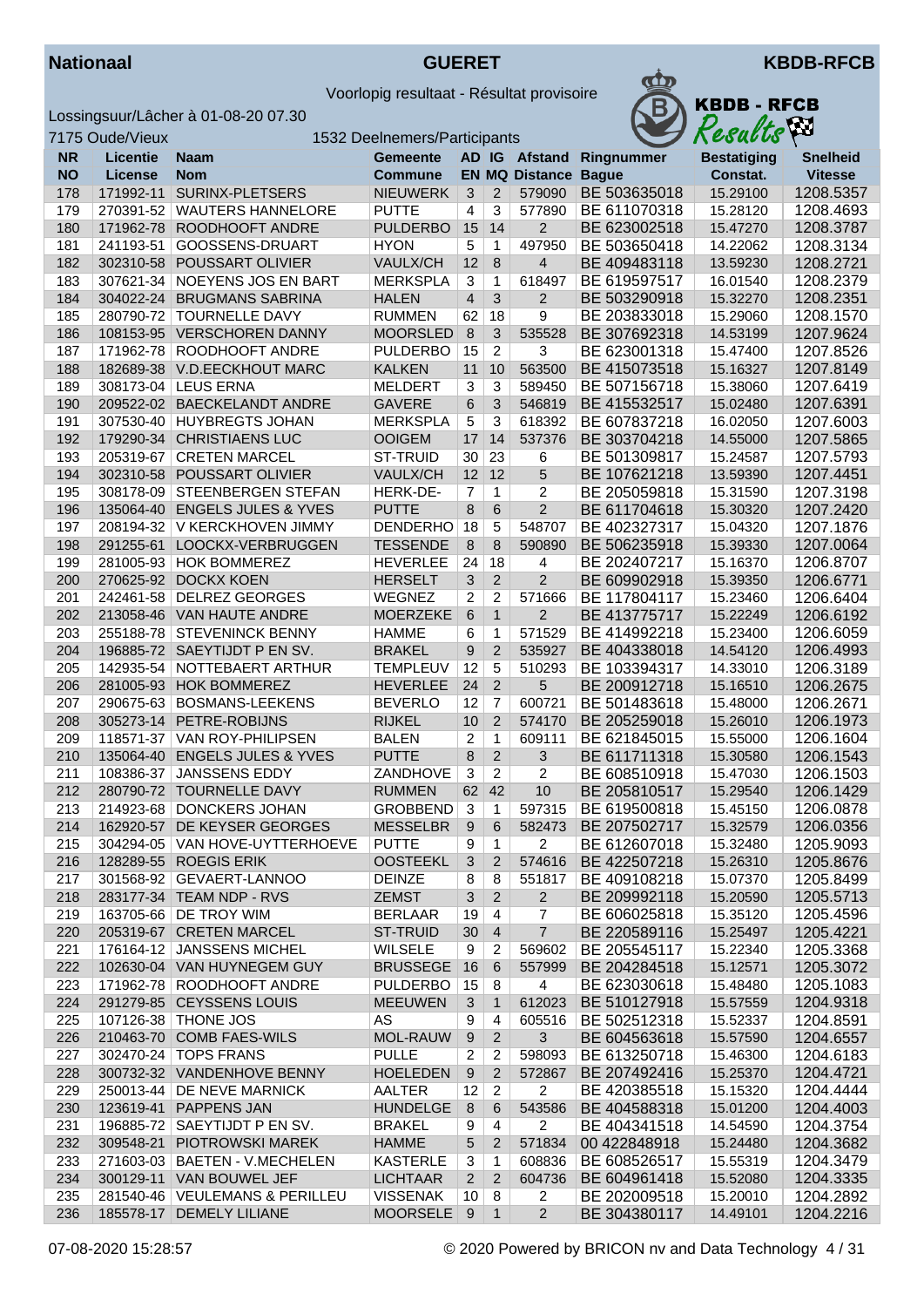



|           | 7175 Oude/Vieux   |                                  | 1532 Deelnemers/Participants |                  |                |                             |                          | Resacus            | $\mathbf{r}$    |
|-----------|-------------------|----------------------------------|------------------------------|------------------|----------------|-----------------------------|--------------------------|--------------------|-----------------|
| <b>NR</b> | <b>Licentie</b>   | Naam                             | <b>Gemeente</b>              |                  |                |                             | AD IG Afstand Ringnummer | <b>Bestatiging</b> | <b>Snelheid</b> |
| <b>NO</b> | License           | <b>Nom</b>                       | <b>Commune</b>               |                  |                | <b>EN MQ Distance Bague</b> |                          | Constat.           | <b>Vitesse</b>  |
| 237       | 310426-26         | <b>CLAES EDDY</b>                | KORTENAK                     | $\sqrt{5}$       | 2              | 2                           | BE 213989518             | 15.29551           | 1203.7631       |
| 238       |                   | 228696-67 VANTHOURNOUT MAURITS   | <b>TORHOUT</b>               | 10               | $\overline{2}$ | $\overline{2}$              | BE 307152017             | 15.08560           | 1203.7413       |
| 239       |                   | 306291-62 VERCAUTER-DE PAUW      | <b>ERTVELDE</b>              | $\mathbf{1}$     | 1              | 573411                      | BE 420010018             | 15.26237           | 1203.6461       |
| 240       |                   | 164460-45 VERVLOESEM PATRICK     | <b>RIJMENAM</b>              | 12               | 5              | $\overline{c}$              | BE 612411718             | 15.27183           | 1203.4883       |
| 241       |                   | 250661-13 DE VRIEZE ERIK         | <b>LEMBEKE</b>               | 3                | 1              | 572676                      | BE 407484617             | 15.25512           | 1203.4717       |
| 242       |                   | 187713-18 VANDEPUTTE RUDI        | LEMBERGE                     | 15               | 5              | 554002                      | BE 409904518             | 15.10230           | 1203.3494       |
| 243       |                   | 213334-31   PIENS MICHEL         | <b>RONSE</b>                 | 6                | $\mathbf{1}$   | 525692                      | BE 407574815             | 14.46520           | 1203.3237       |
| 244       |                   | 307296-00 LIEVENS-VERSLUYS       | <b>MALDEGEM</b>              | $\mathfrak{Z}$   | 3              | 572054                      | BE 420553718             | 15.25240           | 1203.3109       |
| 245       | 132001-81         | <b>STERCKX WILLY</b>             | <b>KESSEL-L</b>              | 10               | $\mathbf{1}$   | 568947                      | BE 208242218             | 15.22500           | 1203.2718       |
| 246       |                   | 116398-95 LEFEVRE CHRISTIAAN     | <b>VICHTE</b>                | $\overline{2}$   | $\mathbf{1}$   | 531832                      | BE 307409218             | 14.52007           | 1203.2081       |
| 247       | 228696-67         | <b>VANTHOURNOUT MAURITS</b>      | <b>TORHOUT</b>               | 10               | $\mathbf{1}$   | 3                           | BE 300910718             | 15.09100           | 1203.1296       |
| 248       | 310881-93 KAIER   |                                  | <b>SCHAFFEN</b>              | 6                | $\overline{4}$ | $\overline{2}$              | BE 419412618             | 15.41050           | 1203.1217       |
| 249       |                   | 253444-80 DEKENS DAVY            | NEDERENA                     | $\overline{7}$   | 2              | 539505                      | BE 405020918             | 14.58280           | 1202.9991       |
| 250       |                   | 199347-12 MENTEN RONNY           | <b>RUMMEN</b>                | 84               | 31             | 10                          | BE 300370518             | 15.32270           | 1202.9827       |
| 251       |                   | 210463-70 COMB FAES-WILS         | MOL-RAUW                     | 9                | 8              | 4                           | BE 610622914             | 15.58430           | 1202.9191       |
| 252       |                   | 282757-02 SCHROEVEN - HERMANS    | <b>MOLENSTE</b>              | $\,6\,$          | $\overline{4}$ | 585450                      | BE 207604918             | 15.36440           | 1202.8147       |
| 253       |                   | 205319-67 CRETEN MARCEL          | <b>ST-TRUID</b>              | 30               | 5              | 8                           | BE 501312317             | 15.26540           | 1202.7134       |
| 254       |                   | 123619-41 PAPPENS JAN            | <b>HUNDELGE</b>              | 8                | 4              | $\overline{2}$              | BE 404014116             | 15.02010           | 1202.5796       |
| 255       | 308178-09         | STEENBERGEN STEFAN               | HERK-DE-                     | 7                | 3              | 3                           | BE 505592817             | 15.33530           | 1202.5791       |
| 256       |                   | 173727-00 SMITS FILIP & KRIS     | <b>BERLAAR</b>               | $\mathbf{1}$     | $\mathbf{1}$   | 588397                      | BE 615448318             | 15.39180           | 1202.5281       |
| 257       |                   | 303175-50 PLATTEEUW-BRANDENO     | <b>WICHELEN</b>              | 10               | 1              | 560022                      | BE 412084217             | 15.15432           | 1202.4865       |
| 258       |                   | 116304-01 VAN THILLO WILLY       | <b>BEERSE</b>                | 5                | $\overline{2}$ | 613608                      | BE 624888318             | 16.00180           | 1202.4456       |
| 259       | 193824-18 DAS JOS |                                  | <b>LUMMEN</b>                | 9                | 6              | 2                           | BE 508615018             | 15.41068           | 1202.4455       |
| 260       |                   | 194533-48 VLAEMINCK HUGO         | <b>RUPELMON</b>              | $\,8\,$          | $\overline{4}$ | 580362                      | BE 409482117             | 15.32420           | 1202.3244       |
| 261       | 256050-67         | <b>DE SMEYTER RESTIAEN</b>       | <b>MELDEN</b>                | 14               | 14             | 531914                      | BE 405177218             | 14.52281           | 1202.1516       |
| 262       |                   | 256079-96 VAN DER MAAS HUIB      | <b>LOKEREN</b>               | $\boldsymbol{9}$ | $\overline{2}$ | 569672                      | BE 415499418             | 15.23561           | 1202.0045       |
| 263       |                   | 189410-66   BOMBEKE LUC          | <b>MUNTE</b>                 | 10               | $\mathbf{1}$   | 549371                      | BE 415787717             | 15.07051           | 1201.9012       |
| 264       |                   | 240017-39 DEGAND BR-VI-MA        | <b>LIGNE</b>                 | $\overline{4}$   | 3              | $\overline{2}$              | BE 105128718             | 14.37470           | 1201.8584       |
| 265       |                   | 202352-10   HAAK - SOEN          | <b>MOERBEKE</b>              | 6                | 5              | 2                           | BE 412367318             | 14.53271           | 1201.5560       |
| 266       |                   | 290675-63 BOSMANS-LEEKENS        | <b>BEVERLO</b>               | 12               | 10             | $\overline{2}$              | BE 508214917             | 15.49580           | 1201.5221       |
| 267       |                   | 194816-40   VERBERCK - VAN HOVE  | <b>BERLAAR</b>               | $\overline{4}$   | 4              | 584316                      | BE 606282718             | 15.36240           | 1201.3076       |
| 268       |                   | 162920-57 DE KEYSER GEORGES      | <b>MESSELBR</b>              | 9                | $\mathbf{1}$   | $\overline{c}$              | BE 207505017             | 15.34529           | 1201.2684       |
| 269       |                   | 282710-52   VAN ROY KOEN         | <b>ASSE</b>                  | 9                | 3              | 556673                      | BE 213211318             | 15.13250           | 1201.2365       |
| 270       |                   | 150703-62 GREEVEN E+JP           | <b>ALKEN</b>                 | 5                | $\mathbf{1}$   | 583839                      | BE 503830817             | 15.36020           | 1201.2324       |
| 271       |                   | 290675-63 BOSMANS-LEEKENS        | <b>BEVERLO</b>               | 12               | 9              | 3                           | BE 501461418             | 15.50080           | 1201.1217       |
| 272       |                   | 281005-93 HOK BOMMEREZ           | <b>HEVERLEE</b>              | 24               | 5              | 6                           | BE 202403017             | 15.18530           | 1201.0365       |
| 273       |                   | 135456-44 VISSCHERS+ZN           | MAASMECH 2 1                 |                  |                | 602999                      | BE 500555218             | 15.52089           | 1200.8384       |
| 274       |                   | 219391-74 LUYCKX LUC             | <b>PEPINGEN</b>              | 3                | $\overline{2}$ | 538294                      | BE 204303118             | 14.58179           | 1200.7495       |
| 275       |                   | 281124-18 JESPERS-VANDERWEGEN    | HOLSBEEK                     | 33               | 9              | 570945                      | BE 201000418             | 15.25310           | 1200.6835       |
| 276       |                   | 186982-63 VERZELEN ACHIEL        | <b>OUWEGEM</b>               | 3                | 2              | 543283                      | BE 408416518             | 15.02300           | 1200.6254       |
| 277       |                   | 301568-92 GEVAERT-LANNOO         | <b>DEINZE</b>                | 8                | 5              | 2                           | BE 409103418             | 15.09370           | 1200.6027       |
| 278       |                   | 300732-32 VANDENHOVE BENNY       | <b>HOELEDEN</b>              | 9                | 3              | $\boldsymbol{2}$            | BE 211564518             | 15.27090           | 1200.6015       |
| 279       |                   | 306994-86   DE ROUCK KAREL&STIJN | <b>OOSTERZE</b>              | 10               | 2              | 3                           | BE 406150418             | 15.09370           | 1200.4917       |
| 280       |                   | 171992-11 SURINX-PLETSERS        | <b>NIEUWERK</b>              | 3                | $\mathbf{1}$   | $\mathbf 2$                 | BE 503641318             | 15.32260           | 1200.3524       |
| 281       |                   | 221894-55   VAN ELSACKER-JEPSEN  | <b>SCHILDE</b>               | 15               | $\overline{4}$ | 6                           | BE 606711417             | 15.48120           | 1200.3513       |
| 282       |                   | 220268-78 CANION-SOBKOWIAK       | <b>WASMES</b>                | 6                | $\mathbf{1}$   | 496721                      | BE 104414318             | 14.23490           | 1200.3407       |
| 283       |                   | 102630-04 VAN HUYNEGEM GUY       | <b>BRUSSEGE</b>              | 16               | 15             | $\overline{c}$              | BE 204279418             | 15.14551           | 1200.2086       |
| 284       |                   | 212896-78 DEVOS TONY             | <b>VOLLEZEL</b>              | $\overline{7}$   | $\mathbf{1}$   | 536151                      | BE 205754418             | 14.56430           | 1200.2037       |
| 285       |                   | 166572-23 BOSCHMANS RONY & GEE   | <b>HERNE</b>                 | 8                | 1              | 531698                      | BE 211206217             | 14.53030           | 1200.0858       |
| 286       |                   | 290361-40 HAMERS DANNY           | <b>MAASMECH</b>              | 8                | 7              | 604559                      | BE 215927316             | 15.53463           | 1200.0655       |
| 287       |                   | 163705-66 DE TROY WIM            | <b>BERLAAR</b>               | 19               | 5              | 8                           | BE 606003418             | 15.37290           | 1199.8133       |
| 288       |                   | 251588-67 REYGAERTS-DE COLFMAE   | <b>DENDERWI</b>              | $\overline{4}$   | $\overline{c}$ | 539219                      | BE 414394918             | 14.59260           | 1199.7753       |
| 289       |                   | 307639-52 VAN GAVER TOM&MARNIK   | MOORTSEL                     | 10               | 3              | $\overline{2}$              | BE 404289816             | 15.10051           | 1199.4631       |
| 290       |                   | 191479-01 GOVAERTS JOHAN         | <b>OLMEN</b>                 | $\sqrt{5}$       | $\mathbf{1}$   | 604531                      | BE 604079218             | 15.54010           | 1199.4266       |
| 291       |                   | 243290-14 CASAERT-SENECHAL       | <b>RUSSEIGN</b>              | 21               | $\sqrt{3}$     | 2                           | BE 419443718             | 14.46453           | 1199.1986       |
| 292       |                   | 307644-57 FOURNEAU CYRIEL & RE   | <b>MOEN</b>                  | 3                | $\mathbf{1}$   | 524949                      | BE 307905818             | 14.47460           | 1199.1525       |
| 293       |                   | 229113-96   VAN EYNDE RUDY       | PUTTE(GR                     | 10               | 5              | 4                           | BE 612310418             | 15.31440           | 1198.8064       |
| 294       |                   | 109666-56 DEBAENE HUBERT         | <b>BEERNEM</b>               | 10               | 3              | 562912                      | BE 301113516             | 15.19347           | 1198.7606       |
| 295       |                   | 187713-18   VANDEPUTTE RUDI      | LEMBERGE   15                |                  | $\mathbf{1}$   | $\overline{2}$              | BE 409901518             | 15.12090           | 1198.7493       |
|           |                   |                                  |                              |                  |                |                             |                          |                    |                 |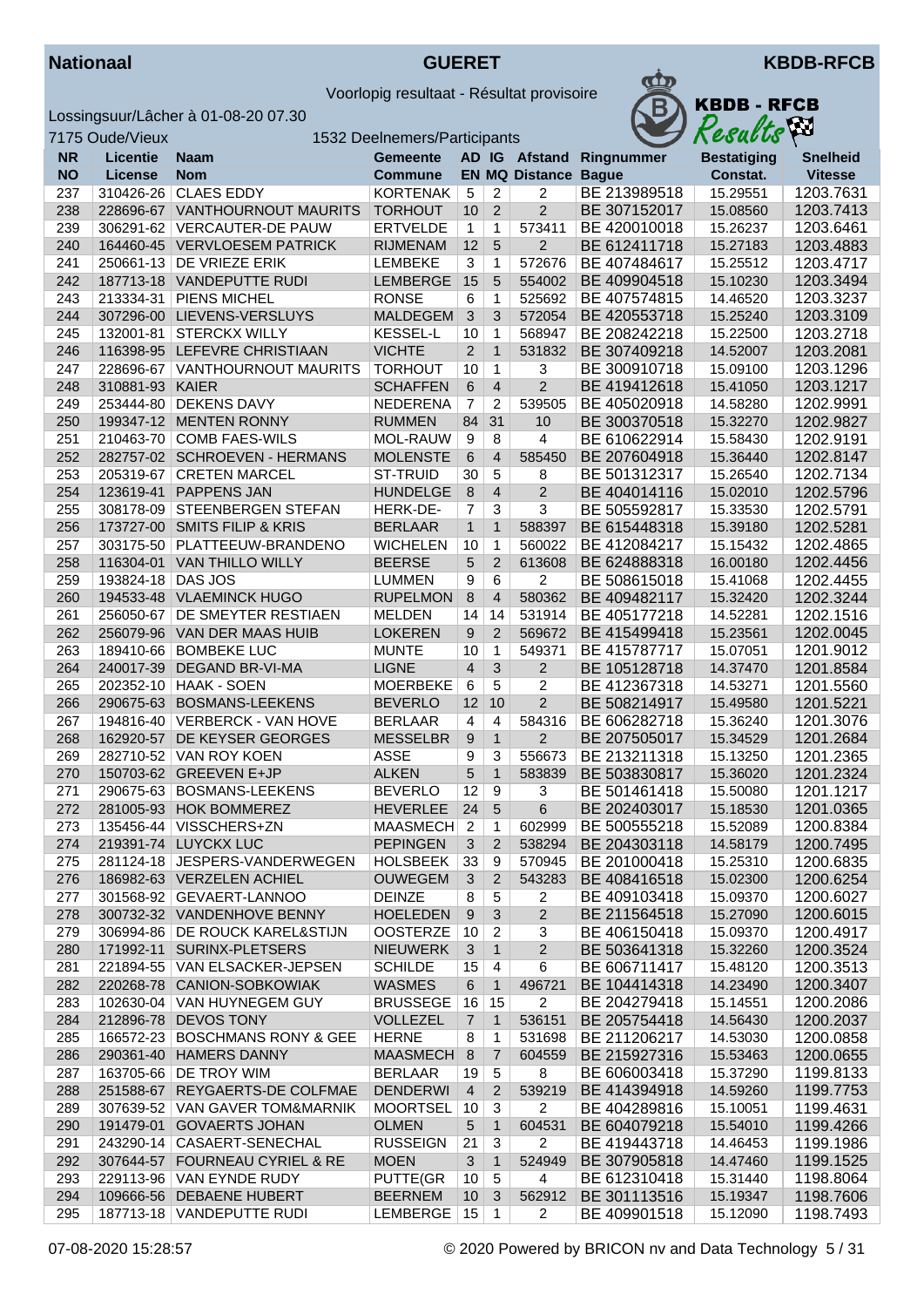



| <b>N KBDB - RFCB</b><br>Results |  |
|---------------------------------|--|
|                                 |  |
| Rostatining                     |  |

|            | 7175 Oude/Vieux   |                                                                | 1532 Deelnemers/Participants       |                         |                     |                             |                              | Results              | Áл                     |
|------------|-------------------|----------------------------------------------------------------|------------------------------------|-------------------------|---------------------|-----------------------------|------------------------------|----------------------|------------------------|
| <b>NR</b>  | <b>Licentie</b>   | Naam                                                           | <b>Gemeente</b>                    |                         |                     |                             | AD IG Afstand Ringnummer     | <b>Bestatiging</b>   | <b>Snelheid</b>        |
| <b>NO</b>  | License           | <b>Nom</b>                                                     | <b>Commune</b>                     |                         |                     | <b>EN MQ Distance Bague</b> |                              | Constat.             | <b>Vitesse</b>         |
| 296        |                   | 229113-96 VAN EYNDE RUDY                                       | PUTTE(GR                           | 10                      | $\overline{2}$      | 5                           | BE 616740517                 | 15.31460             | 1198.7234              |
| 297        |                   | 208194-32 V KERCKHOVEN JIMMY                                   | DENDERHO 18                        |                         | 12                  | $\overline{2}$              | BE 414158718                 | 15.07490             | 1198.5300              |
| 298        |                   | 108639-96 HEGGERMONT LAURENS                                   | <b>INGELMUN</b>                    | 11                      | $\overline{7}$      | 538194                      | BE 306810318                 | 14.59060             | 1198.3834              |
| 299        |                   | 194019-19 EYLETTEN ERIC                                        | WAANRODE                           | $6\phantom{1}6$         | $\mathbf{1}$        | 575865                      | BE 203405018                 | 15.30340             | 1198.3041              |
| 300        | 203769-69         | <b>RENDERS IVO</b>                                             | <b>GEEL</b>                        | $\overline{4}$          | $\mathbf{1}$        | 602241                      | BE 604343718                 | 15.52349             | 1198.2948              |
| 301        |                   | 290361-40   HAMERS DANNY                                       | <b>MAASMECH</b>                    | 8                       | 6                   | 2                           | BE 215926816                 | 15.54333             | 1198.2024              |
| 302        | 193824-18         | DAS JOS                                                        | <b>LUMMEN</b>                      | 9                       | $\mathbf{1}$        | 3                           | BE 508615618                 | 15.42528             | 1198.1354              |
| 303<br>304 |                   | 174151-36 VAN LANDEGHEM GEBR<br>125920-14 VAN OYSTAEYEN-PICKEU | <b>KRUIBEKE</b><br><b>BOECHOUT</b> | 3<br>$\overline{2}$     | 3<br>2              | 2<br>589066                 | BE 416442318<br>BE 618367918 | 15.38370<br>15.41430 | 1198.0619<br>1197.9785 |
| 305        |                   | 182689-38 V.D.EECKHOUT MARC                                    | <b>KALKEN</b>                      | 11                      | 11                  | 2                           | BE 415074818                 | 15.20247             | 1197.8870              |
| 306        |                   | 229113-96 VAN EYNDE RUDY                                       | PUTTE(GR                           | 10                      | $\overline{4}$      | 6                           | BE 612312518                 | 15.32080             | 1197.8118              |
| 307        |                   | 309371-38   HEYLEN WILFRIED                                    | <b>ITEGEM</b>                      | 4                       | $\overline{2}$      | 585530                      | BE 606057618                 | 15.38510             | 1197.7703              |
| 308        |                   | 129545-50 MERTENS WALTER                                       | <b>MOL</b>                         | $\overline{4}$          | 3                   | 606351                      | BE 604358918                 | 15.56140             | 1197.7698              |
| 309        |                   | 270376-37 DOCKX DANNY                                          | <b>OUD-TURN</b>                    | $\overline{\mathbf{4}}$ | 1                   | 617713                      | BE 605630418                 | 16.05460             | 1197.6598              |
| 310        |                   | 261700-91 VERBEKE HERVE                                        | ANZEGEM                            | $\overline{2}$          | $\mathbf{1}$        | 534875                      | BE 311921217                 | 14.56400             | 1197.4813              |
| 311        | 310881-93 KAIER   |                                                                | <b>SCHAFFEN</b>                    | 6                       | 3                   | 3                           | BE 406212317                 | 15.43250             | 1197.4322              |
| 312        |                   | 305246-84 CRUCKE KOEN                                          | <b>ONKERZEL</b>                    | $\overline{4}$          | 2                   | $\overline{2}$              | BE 406174218                 | 14.56390             | 1197.3089              |
| 313        |                   | 158902-16 DECOCK-ALGOET W EN M                                 | <b>GITS</b>                        | 7                       | 6                   | 544618                      | BE 301132114                 | 15.04571             | 1197.0898              |
| 314        |                   | 300700-00 MAES-SMEETS-HAMERS                                   | <b>MAASMECH</b>                    | $\mathbf{3}$            | $\mathbf{1}$        | 603448                      | BE 416272318                 | 15.54060             | 1197.0799              |
| 315        | 193824-18 DAS JOS |                                                                | <b>LUMMEN</b>                      | 9                       | $\overline{c}$      | 4                           | BE 508614618                 | 15.43218             | 1196.9617              |
| 316        |                   | 163705-66 DE TROY WIM                                          | <b>BERLAAR</b>                     | 19                      | 3                   | 9                           | BE 605015517                 | 15.38390             | 1196.9487              |
| 317        |                   | 208387-31 KERKHOFS CAROLUS & H                                 | <b>BERLAAR</b>                     | 3                       | 3                   | 584521                      | BE 605100717                 | 15.38220             | 1196.8896              |
| 318        |                   | 107036-45 MERLAEN JOHNNY                                       | S.K.HORE                           | 3                       | 2                   | 536747                      | BE 404503318                 | 14.58280             | 1196.8493              |
| 319        |                   | 241244-05 DELFOSSE GUY                                         | MAZEE                              | 3                       | 3                   | 486238                      | BE 112124018                 | 14.16167             | 1196.8101              |
| 320        | 250013-44         | <b>DE NEVE MARNICK</b>                                         | <b>AALTER</b>                      | 12                      | $\overline{4}$      | 3                           | BE 300711817                 | 15.18310             | 1196.7749              |
| 321        |                   | 114162-90 BRAL WILFRIED                                        | <b>ADEGEM</b>                      | $\overline{3}$          | $\mathbf{1}$        | 572365                      | BE 417965118                 | 15.28188             | 1196.6319              |
| 322        |                   | 281005-93 HOK BOMMEREZ                                         | <b>HEVERLEE</b>                    | 24                      | 3                   | 7                           | BE 202415717                 | 15.20370             | 1196.6130              |
| 323        |                   | 171962-78 ROODHOOFT ANDRE                                      | <b>PULDERBO</b>                    | 15                      | 6                   | 5                           | BE 623010618                 | 15.52210             | 1196.5920              |
| 324        |                   | 304294-05 VAN HOVE-UYTTERHOEVE                                 | <b>PUTTE</b>                       | 9                       | $5\overline{)}$     | 3                           | BE 612609118                 | 15.36350             | 1196.5330              |
| 325<br>326 |                   | 212081-39 VERMAELE ROLAND<br>114584-27 MAUROY DANIEL           | <b>DRONGEN</b><br><b>MONT-SAI</b>  | 9<br>18                 | 5<br>$\mathbf{1}$   | 560954<br>537096            | BE 418433018<br>BE 110602916 | 15.18500<br>14.58571 | 1196.4892<br>1196.3337 |
| 327        |                   | 304620-40 DE DEENE GUY                                         | <b>RANCE</b>                       | 7                       | $\overline{4}$      | 476738                      | BE 105992517                 | 14.08310             | 1196.2812              |
| 328        |                   | 191241-54 SCHEPMANS ERWIN                                      | <b>GRAZEN</b>                      | 3                       | 3                   | 575702                      | BE 214139718                 | 15.31150             | 1196.2639              |
| 329        |                   | 192396-45 SOETAERTS PHILIPPE                                   | <b>VILLERS-</b>                    | 11                      | $\mathbf{1}$        | 522688                      | BE 100512418                 | 14.47040             | 1195.8999              |
| 330        |                   | 154952-43 HEYNDRICKX GASTON                                    | <b>SINT NIK</b>                    | 2                       | 2                   | 582378                      | BE 415767518                 | 15.37000             | 1195.8480              |
| 331        |                   | 254790-68 DE SCHEPPER BART                                     | NAZARETH                           | 6                       | 1                   | 2                           | BE 418287317                 | 15.09250             | 1195.7773              |
| 332        |                   | 309513-83 NOEYENS-LENAERTS                                     | MERKSPLA 14 2                      |                         |                     | $\overline{\overline{3}}$   | BE 605778318                 | 16.08280             | 1195.7451              |
| 333        |                   | 301813-46   LOSSIGNOL MICHEL                                   | <b>BUDINGEN</b>                    | 3                       | 3                   | 3                           | BE 206017518                 | 15.29540             | 1195.6574              |
| 334        |                   | 220661-83 CERFONTAINE MICHEL                                   | <b>NEUFMAIS</b>                    | 3                       | $\mathbf{1}$        | 506683                      | BE 114093016                 | 14.33571             | 1195.1433              |
| 335        |                   | 280681-60 PEETERS FABIENNE                                     | <b>BETEKOM</b>                     | 2                       | $\mathbf 1$         | 579026                      | BE 203697518                 | 15.34309             | 1195.0631              |
| 336        |                   | 130508-43 VERMEIREN ANDRE                                      | <b>HUISE</b>                       | 10                      | $\overline{2}$      | 544000                      | BE 424495017                 | 15.05180             | 1194.8166              |
| 337        |                   | 129545-50 MERTENS WALTER                                       | <b>MOL</b>                         | 4                       | $\mathbf{1}$        | $\overline{2}$              | BE 604358818                 | 15.57310             | 1194.7411              |
| 338        |                   | 125578-60 BUYST RUDI                                           | <b>LOKEREN</b>                     | 6                       | 6                   | 569113                      | BE 415464218                 | 15.26219             | 1194.6994              |
| 339        |                   | 280668-47   PLATTEAU A-T.                                      | ST.K.LOM                           | 3                       | $\mathbf{1}$        | 550018                      | BE 200618817                 | 15.10250             | 1194.6092              |
| 340        |                   | 303307-85 BEECKMANS-HUYGH                                      | <b>LENNIK</b>                      | 6                       | 5                   | 546512                      | BE 202803018                 | 15.07290             | 1194.6053              |
| 341        |                   | 212449-19 VYNCKE-VYNCKE                                        | MALDEGEM                           | $\sqrt{5}$              | 4                   | 570178                      | BE 419175818                 | 15.27180             | 1194.5904              |
| 342        |                   | 242849-58 VERSPREET-MUNTONI                                    | <b>THIRIMON</b>                    | 14                      | $\overline{2}$      | 487947                      | BE 100816418                 | 14.18303             | 1194.4701              |
| 343        |                   | 125124-91   VAN GESTEL P&J&J                                   | <b>RETIE</b>                       | 4                       | $\mathbf{1}$        | 616717                      | BE 614525418                 | 16.06210             | 1194.3778              |
| 344        |                   | 283094-48 WEEMAELS DIRK & KURT                                 | <b>HUIZINGE</b>                    | 6                       | $\overline{2}$      | 539112                      | BE 204409518                 | 15.01230             | 1194.3551              |
| 345        |                   | 211291-25 JANSSENS VICTOR & PI                                 | <b>GEEL</b>                        | 3                       | 3                   | 599329                      | BE 609823718                 | 15.51489             | 1194.3226              |
| 346        |                   | 270391-52 WAUTERS HANNELORE                                    | <b>PUTTE</b>                       | 4                       | $\overline{4}$      | $\overline{2}$              | BE 611062418                 | 15.33520             | 1194.3166              |
| 347        | 310881-93 KAIER   | 161960-67 LEROY FRERES                                         | <b>SCHAFFEN</b>                    | 6                       | 6                   | 4                           | BE 406211117                 | 15.44430             | 1194.2856              |
| 348<br>349 |                   | 255363-59 VAN LIMBERGEN GERT                                   | <b>RACOUR</b>                      | 9                       | 8                   | 559769<br>557241            | BE 114326318<br>BE 400251318 | 15.18441             | 1194.2121              |
| 350        |                   | 281540-46 VEULEMANS & PERILLEU                                 | LEDE<br><b>VISSENAK</b>            | 6<br>10                 | 5<br>$\overline{4}$ | 3                           | BE 202026118                 | 15.16410<br>15.24050 | 1194.0452<br>1193.9589 |
| 351        |                   | 226179-72   PALM J-PIERRE+YVETTE                               | <b>BRAINE-L</b>                    | 4                       | $\mathbf{1}$        | 537905                      | BE 112310417                 | 15.00321             | 1193.9250              |
| 352        |                   | 221894-55 VAN ELSACKER-JEPSEN                                  | <b>SCHILDE</b>                     | 15                      | $\overline{7}$      | $\overline{7}$              | BE 605124118                 | 15.50530             | 1193.9207              |
| 353        |                   | 282757-02   SCHROEVEN - HERMANS                                | <b>MOLENSTE</b>                    | 6                       | 6                   | $\overline{2}$              | BE 207611718                 | 15.40220             | 1193.9025              |
| 354        |                   | 281608-17 HAINE JOHAN                                          | <b>HAASRODE</b>                    | 6                       | 3                   | 559636                      | BE 209416018                 | 15.18500             | 1193.6779              |
|            |                   |                                                                |                                    |                         |                     |                             |                              |                      |                        |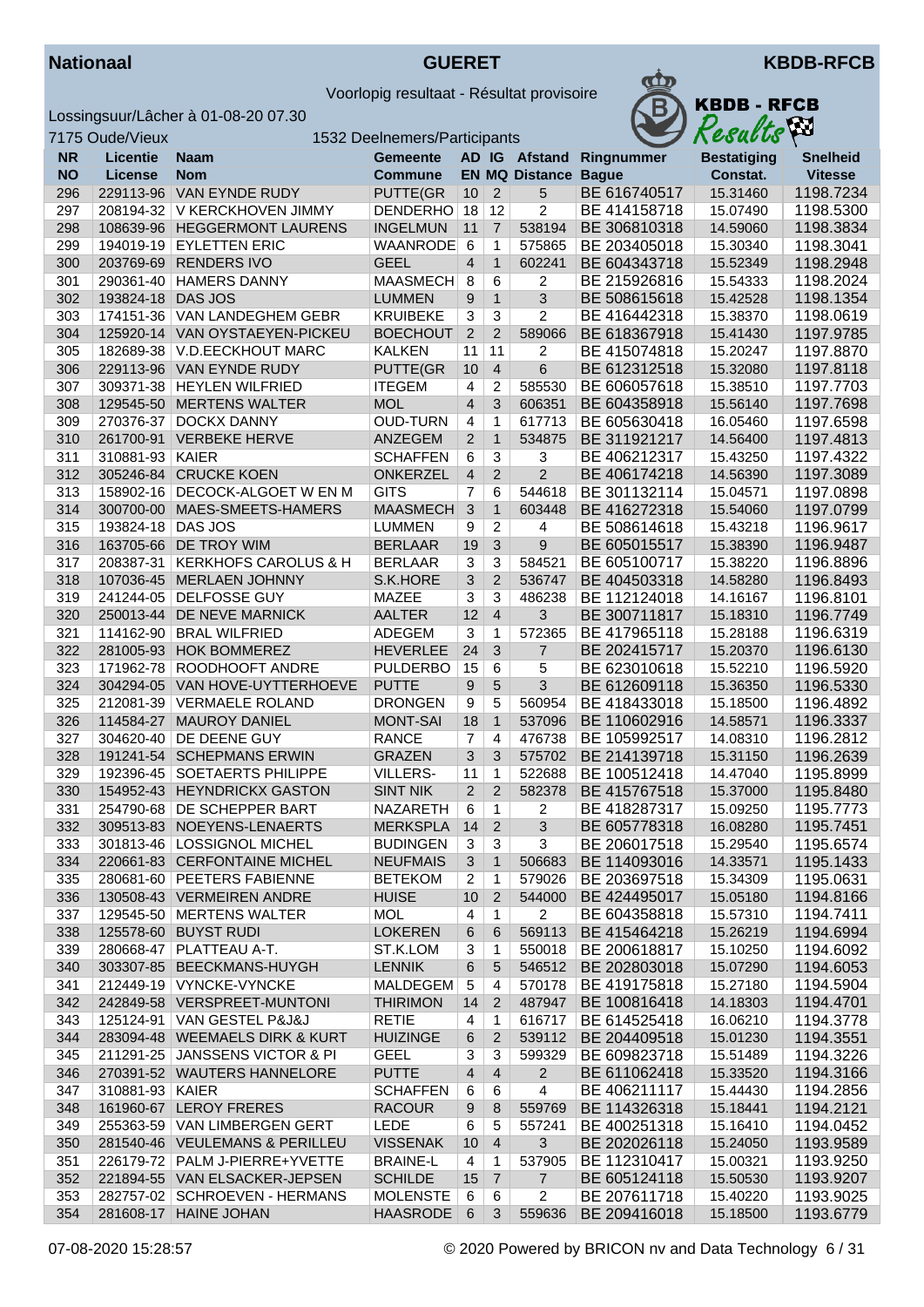



|           | 7175 Oude/Vieux |                                  | 1532 Deelnemers/Participants |                  |                   |                         |              | Resacus            | $\mathbf{r}$           |
|-----------|-----------------|----------------------------------|------------------------------|------------------|-------------------|-------------------------|--------------|--------------------|------------------------|
| <b>NR</b> | <b>Licentie</b> | <b>Naam</b>                      | <b>Gemeente</b>              |                  |                   | AD IG Afstand           | Ringnummer   | <b>Bestatiging</b> | <b>Snelheid</b>        |
| <b>NO</b> | License         | <b>Nom</b>                       | <b>Commune</b>               |                  |                   | <b>EN MQ Distance</b>   | <b>Bague</b> | Constat.           | <b>Vitesse</b>         |
| 355       | 309537-10       | MAISSE - PARENT                  | <b>VOTTEM</b>                | 2                | 2                 | 570447                  | BE 112963418 | 15.28000           | 1193.4038              |
| 356       | 309629-05       | <b>QUINTARD THOMAS</b>           | <b>KAIN</b>                  | 5                | $\mathbf{1}$      | 509238                  | BE 102829618 | 14.36460           | 1193.2469              |
| 357       | 195385-27       | HOOYBERGS GEBR.                  | <b>MOL</b>                   | 6                | 1                 | 606033                  | BE 605368016 | 15.57560           | 1193.1349              |
| 358       | 122817-15       | <b>BERCKMANS ROGER</b>           | <b>KORTENBE</b>              | $\overline{7}$   | $\overline{7}$    | 560140                  | BE 210166718 | 15.19329           | 1192.9336              |
| 359       | 308483-23       | VANDEPERRE JEROEN                | <b>VELTEM-B</b>              | 7                | 6                 | 563589                  | BE 201650018 | 15.22280           | 1192.8651              |
| 360       |                 | 291732-53 HERMANS RUBEN          | <b>KURINGEN</b>              | $\overline{4}$   | $\overline{4}$    | 591585                  | BE 504793017 | 15.45570           | 1192.8319              |
| 361       | 194000-00       | <b>DOCKX LEO &amp; GERRY</b>     | <b>KONINGSH</b>              | $\overline{4}$   | 2                 | 585902                  | BE 613507618 | 15.41120           | 1192.7972              |
| 362       | 210631-44       | <b>BRUNINX ROGER</b>             | <b>GENOELSE</b>              | $\sqrt{5}$       | $\mathbf{1}$      | 583198                  | BE 508878617 | 15.38560           | 1192.7966              |
| 363       | 199347-12       | <b>MENTEN RONNY</b>              | <b>RUMMEN</b>                | 84               | $\overline{c}$    | 11                      | BE 300373618 | 15.36350           | 1192.7638              |
| 364       | 308481-21       | DE BOCK MARIO                    | <b>OUDENAAR</b>              | $\overline{5}$   | $\overline{4}$    | 537138                  | BE 405108418 | 15.00210           | 1192.7123              |
| 365       |                 | 208351-92 VAN LANDSCHOOT ROBER   | ADEGEM                       | 8                | 8                 | 572624                  | BE 420012918 | 15.30070           | 1192.6768              |
| 366       |                 | 164460-45 VERVLOESEM PATRICK     | <b>RIJMENAM</b>              | 12               | 8                 | 3                       | BE 612421318 | 15.31383           | 1192.6605              |
| 367       | 303570-57       | <b>DIRIX JEAN</b>                | <b>ROSMEER</b>               | 3                | 2                 | 588409                  | BE 502903617 | 15.43222           | 1192.6323              |
| 368       |                 | 109900-96 VANDERWALLE-CASIZZI    | <b>LA LOUVI</b>              | 5                | $\mathbf{1}$      | 512136                  | BE 102621617 | 14.39260           | 1192.5856              |
| 369       |                 | 199347-12 MENTEN RONNY           | <b>RUMMEN</b>                | 84               | 24                | 12                      | BE 300365218 | 15.36410           | 1192.5187              |
| 369       |                 | 199347-12 MENTEN RONNY           | <b>RUMMEN</b>                | 84               | 80                | 13                      | BE 204009918 | 15.36410           | 1192.5187              |
| 371       |                 | 199347-12 MENTEN RONNY           | <b>RUMMEN</b>                | 84               | $\overline{5}$    | 14                      | BE 204000118 | 15.36470           | 1192.2738              |
| 372       |                 | 196823-10 VERSCHUERE JACQUES     |                              |                  | $\mathbf{1}$      |                         | BE 309536417 |                    | 1192.2194              |
|           |                 |                                  | <b>BEVEREN</b>               | 6                |                   | 535845                  |              | 14.59271           |                        |
| 373       | 306493-70       | MUSSCHE BERNARD                  | <b>MERENDRE</b>              | 5                | $\overline{2}$    | 562368                  | BE 418523018 | 15.21420           | 1192.2154              |
| 374       |                 | 177339-23 COLSOULLE P.&F.        | <b>QUIEVRAI</b>              | $\overline{2}$   | $\overline{2}$    | 489358                  | BE 101996217 | 14.20350           | 1191.8604              |
| 375       |                 | 196806-90 GEENS FRANCOIS         | <b>DUFFEL</b>                | 3                | 1                 | 582452                  | BE 609441816 | 15.38440           | 1191.7583              |
| 376       |                 | 205319-67 CRETEN MARCEL          | <b>ST-TRUID</b>              | 30               | 6                 | 9                       | BE 503735018 | 15.31190           | 1191.6770              |
| 377       |                 | 175954-93 OOMS IVO               | <b>HAM</b>                   | 5                | $\overline{c}$    | 600217                  | BE 502417418 | 15.53429           | 1191.5806              |
| 378       | 162920-57       | DE KEYSER GEORGES                | <b>MESSELBR</b>              | $\boldsymbol{9}$ | $\overline{2}$    | 3                       | BE 207126118 | 15.38499           | 1191.5615              |
| 379       |                 | 303517-04 VERDEYEN FRANCIS       | <b>STEENOKK</b>              | $\overline{4}$   | 3                 | 562203                  | BE 201542918 | 15.21500           | 1191.5288              |
| 380       |                 | 242701-07 MIYASHITA H.&T.        | <b>SIRAULT</b>               | 11               | $\overline{7}$    | 501988                  | BE 107376218 | 14.31182           | 1191.5121              |
| 381       | 164460-45       | <b>VERVLOESEM PATRICK</b>        | <b>RIJMENAM</b>              | 12               | $\overline{2}$    | 4                       | BE 612410318 | 15.32123           | 1191.2589              |
| 382       |                 | 281005-93 HOK BOMMEREZ           | <b>HEVERLEE</b>              | 24               | 21                | 8                       | BE 200913118 | 15.22460           | 1191.1711              |
| 383       | 125676-61       | <b>VERGOTTE ASTERE</b>           | <b>AALTER</b>                | 6                | $\mathbf{1}$      | 560222                  | BE 420232618 | 15.20190           | 1191.1591              |
| 384       | 290675-63       | <b>BOSMANS-LEEKENS</b>           | <b>BEVERLO</b>               | 12               | 8                 | $\overline{4}$          | BE 501465018 | 15.54230           | 1191.0009              |
| 385       |                 | 309513-83 NOEYENS-LENAERTS       | <b>MERKSPLA</b>              | 14               | 14                | 4                       | BE 619600718 | 16.10330           | 1190.9596              |
| 386       |                 | 155417-23 HERBOTS GEBROEDERS     | HALLE-BO                     | 20               | 9                 | 3                       | BE 616873418 | 15.28130           | 1190.8472              |
| 387       |                 | 250013-44 DE NEVE MARNICK        | <b>AALTER</b>                | 12               | 12                | $\overline{4}$          | BE 420380218 | 15.20510           | 1190.8442              |
| 388       | 131834-11       | <b>ROELANTS DIRK</b>             | <b>LUBBEEK</b>               | $\overline{4}$   | $\overline{4}$    | 569115                  | BE 200090818 | 15.27571           | 1190.7376              |
| 389       |                 | 307099-94   HOOYLAERTS OMER      | HOUWAART 13                  |                  | $\mathbf{1}$      | 574223                  | BE 200127618 | 15.32150           | 1190.7164              |
| 390       |                 | 189410-66 BOMBEKE LUC            | <b>MUNTE</b>                 | 10               | 9                 | $\overline{2}$          | BE 415785317 | 15.11231           | 1190.6997              |
| 391       |                 | 152466-79 PIERRE ROGER ET DAVI   | BOSSUT-G                     | $6\overline{6}$  | $\overline{2}$    | $\overline{\mathbf{c}}$ | BE 109501418 | 15.13274           | 1190.6464              |
| 392       |                 | 304179-84 DUPUIS AMANT           | <b>THIRIMON</b>              | 15               | 5                 | 487978                  | BE 105860417 | 14.19515           | 1190.6016              |
| 393       |                 | 281383-83   LAMBERT PHILIPPE     | <b>ITTRE</b>                 | 4                | 1                 | 526420                  | BE 108609718 | 14.52091           | 1190.5869              |
| 394       |                 | 149541-64 DE LAERE LUC           | ANZEGEM                      | 13               | 8                 | $\overline{2}$          | BE 308000318 | 14.59280           | 1190.5710              |
| 395       |                 | 123619-41   PAPPENS JAN          | <b>HUNDELGE</b>              | 8                | 3                 | 3                       | BE 404590818 | 15.06350           | 1190.5516              |
| 396       |                 | 155905-26 FAMILLE 3 D            | <b>GHLIN</b>                 | $9\,$            | $\mathbf{1}$      | 501770                  | BE 104230017 | 14.31330           | 1190.2977              |
| 397       |                 | 163705-66 DE TROY WIM            | <b>BERLAAR</b>               | 19               | 1                 | 10                      | BE 606021318 | 15.41230           | 1190.2907              |
| 398       |                 | 166572-23 BOSCHMANS RONY & GEE   | <b>HERNE</b>                 | $\bf 8$          | 5                 | $\overline{2}$          | BE 206673318 | 14.56430           | 1190.2354              |
| 399       |                 | 280052-13 SIMONS YVES            | <b>OVERWIND</b>              | 3                | 3                 | $\overline{c}$          | BE 211551418 | 15.22300           | 1190.1989              |
| 400       |                 | 186284-44 VANHOEYMISSEN MICHAE   | <b>STEENHUF</b>              | $\bf 8$          | $\overline{c}$    | 565573                  | BE 226624114 | 15.25130           | 1190.1371              |
| 401       |                 | 134452-10 BELMANS ROBERT         | <b>SCHILDE</b>               | 3                | 1                 | 599255                  | BE 605182218 | 15.53313           | 1190.1275              |
| 402       |                 | 114584-27 MAUROY DANIEL          | <b>MONT-SAI</b>              | 18               | 15                | $2^{\circ}$             | BE 113103117 | 15.01191           | 1190.0602              |
| 403       |                 | 304875-04   BRONDEEL-VAN CAELENB | <b>STEENHUI</b>              | 4                | 2                 | 540854                  | BE 402405917 | 15.04303           | 1189.9847              |
| 404       |                 | 307639-52 VAN GAVER TOM&MARNIK   | <b>MOORTSEL</b>              | 10               | 8                 | 3                       | BE 407091518 | 15.13491           | 1189.8085              |
|           |                 | 181592-08 PLYSON CHARLES         |                              |                  |                   | 567214                  | BE 309826718 |                    |                        |
| 405       |                 |                                  | <b>BRUGGE 2</b>              | 5                | 1<br>$\mathbf{1}$ |                         | BE 421207716 | 15.26452           | 1189.7431<br>1189.7070 |
| 406       |                 | 309085-43 WAUTERS NADINE         | <b>APPELTER</b>              | 3                |                   | 540587                  |              | 15.04232           |                        |
| 407       |                 | 281124-18   JESPERS-VANDERWEGEN  | <b>HOLSBEEK</b>              | 33               | 30                | 2                       | BE 201011018 | 15.29560           | 1189.6340              |
| 408       |                 | 229113-96 VAN EYNDE RUDY         | PUTTE(GR                     | 10               | 6                 | $\overline{7}$          | BE 616745517 | 15.35300           | 1189.5057              |
| 409       |                 | 250886-44 DE MAEYER WIM          | <b>STEKENE</b>               | $\overline{2}$   | 2                 | 582520                  | BE 416147018 | 15.39430           | 1189.5041              |
| 410       |                 | 280790-72 TOURNELLE DAVY         | <b>RUMMEN</b>                | 62               | 32                | 11                      | BE 205822417 | 15.36390           | 1189.4133              |
| 411       |                 | 291255-61   LOOCKX-VERBRUGGEN    | <b>TESSENDE</b>              | 8                | $\overline{2}$    | $\overline{2}$          | BE 512874418 | 15.46480           | 1189.3921              |
| 412       |                 | 280790-72 TOURNELLE DAVY         | <b>RUMMEN</b>                | 62               | 47                | 12                      | BE 203824118 | 15.36430           | 1189.2504              |
| 413       |                 | 157910-91 THYS NICK & ROGER      | <b>HALLAAR</b>               | 5                | 4                 | 3                       | BE 606350218 | 15.42520           | 1189.1228              |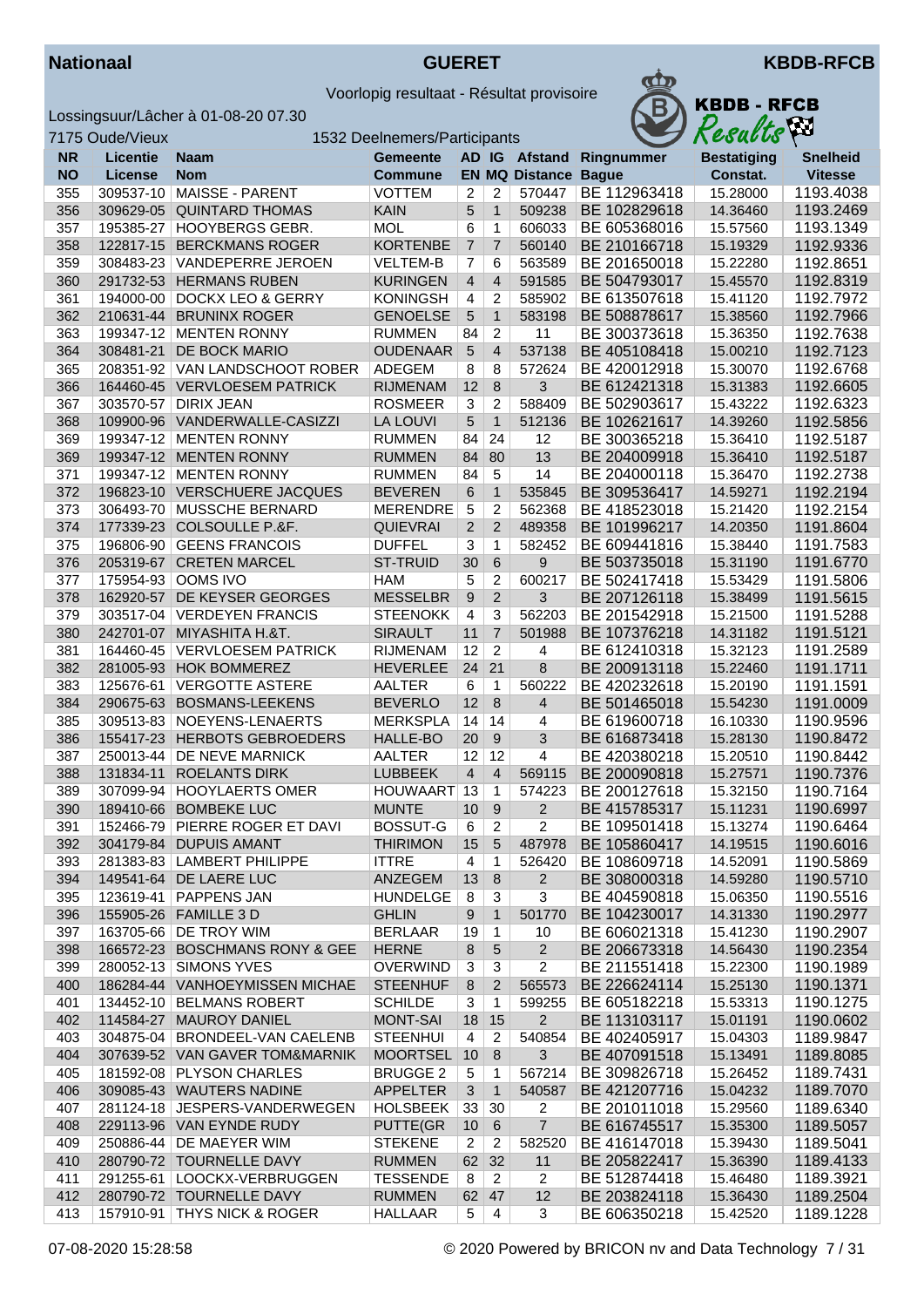



|           | 7175 Oude/Vieux |                                             | 1532 Deelnemers/Participants |                 |                         |                             |              | Resacus            |                 |
|-----------|-----------------|---------------------------------------------|------------------------------|-----------------|-------------------------|-----------------------------|--------------|--------------------|-----------------|
| <b>NR</b> | <b>Licentie</b> | Naam                                        | <b>Gemeente</b>              |                 |                         | AD IG Afstand               | Ringnummer   | <b>Bestatiging</b> | <b>Snelheid</b> |
| <b>NO</b> | License         | <b>Nom</b>                                  | <b>Commune</b>               |                 |                         | <b>EN MQ Distance Bague</b> |              | Constat.           | <b>Vitesse</b>  |
| 414       | 100042-35       | <b>VERSTRAETE XAVIER</b>                    | <b>OOSTAKKE</b>              | $\overline{7}$  | 6                       | 564380                      | BE 421517917 | 15.24397           | 1189.0153       |
| 415       |                 | 302066-08 FRANSEN KAREL                     | <b>OOSTMALL</b>              | $\overline{3}$  | 1                       | 609003                      | BE 627119216 | 16.02130           | 1188.9558       |
| 416       |                 | 108201-46 MUREZ-MARICHAL                    | <b>WADELINC</b>              | 20              | 20                      | 3                           | BE 102975418 | 14.34060           | 1188.9436       |
| 417       | 179759-18       | DE RUYCK WALTER                             | <b>NAZARETH</b>              | 9               | 8                       | 550174                      | BE 421461317 | 15.12500           | 1188.7087       |
| 418       |                 | 184925-43 ENGELS MARC                       | <b>AALTER</b>                | 6               | $\mathbf{1}$            | 562163                      | BE 420745818 | 15.22590           | 1188.5472       |
| 419       |                 | 309391-58   VERMEERSCH-DEPRAETER   ZWEVEGEM |                              | $\mathbf{1}$    | 1                       | 529312                      | BE 303510618 | 14.55208           | 1188.5393       |
| 420       | 310881-93 KAIER |                                             | <b>SCHAFFEN</b>              | 6               | 5                       | 5                           | BE 419412918 | 15.47070           | 1188.5198       |
|           |                 | 309388-55 NEIRYNCK DAVY                     |                              |                 |                         | 547749                      |              |                    |                 |
| 421       |                 | 251527-06 VAN HOVE ROM&CHR                  | <b>BAAIGEM</b>               | 5               | 2                       |                             | BE 407740017 | 15.10540           | 1188.4335       |
| 422       |                 |                                             | <b>DE PINTE</b>              | 3               | $\mathbf{1}$            | 553005                      | BE 408774618 | 15.15201           | 1188.4019       |
| 423       |                 | 307639-52 VAN GAVER TOM&MARNIK              | <b>MOORTSEL</b>              | 10              | $\overline{2}$          | 4                           | BE 407090018 | 15.14271           | 1188.1861       |
| 424       |                 | 208194-32 V KERCKHOVEN JIMMY                | DENDERHO <sub>18</sub>       |                 | 8                       | $\overline{3}$              | BE 409457315 | 15.11500           | 1188.1061       |
| 425       |                 | 199347-12 MENTEN RONNY                      | <b>RUMMEN</b>                | 84              | 21                      | 15                          | BE 300378418 | 15.38310           | 1188.0434       |
| 426       |                 | 302154-96 JAMAR PAUL                        | <b>RUMMEN</b>                | 13              | $\overline{2}$          | 580415                      | BE 203903818 | 15.38330           | 1188.0360       |
| 427       |                 | 118571-37 VAN ROY-PHILIPSEN                 | <b>BALEN</b>                 | $\overline{c}$  | $\overline{2}$          | 2                           | BE 618587117 | 16.02430           | 1188.0070       |
| 428       |                 | 142419-23 SURKIJN GASTON                    | <b>LUMMEN</b>                | $\mathbf{3}$    | $\mathbf{1}$            | 588612                      | BE 504129018 | 15.45361           | 1187.6716       |
| 429       |                 | 309371-38 HEYLEN WILFRIED                   | <b>ITEGEM</b>                | $\overline{4}$  | 1                       | $\overline{c}$              | BE 601669618 | 15.43010           | 1187.6475       |
| 430       |                 | 103790-00 V HEDDEGHEM BART                  | S.L.HOUT                     | 16              | $\overline{4}$          | $\overline{2}$              | BE 422164215 | 15.11590           | 1187.5169       |
| 431       |                 | 221894-55 VAN ELSACKER-JEPSEN               | <b>SCHILDE</b>               | 15              | 9                       | 8                           | BE 605106618 | 15.53410           | 1187.2837       |
| 432       | 203022-01       | <b>MICHAUX FRANCOIS</b>                     | <b>MARIENBO</b>              | $\mathbf{1}$    | $\mathbf{1}$            | 480167                      | BE 116200916 | 14.14270           | 1187.2098       |
| 433       | 162920-57       | DE KEYSER GEORGES                           | <b>MESSELBR</b>              | 9               | 9                       | 4                           | BE 207121218 | 15.40389           | 1187.1497       |
| 434       |                 | 102630-04 VAN HUYNEGEM GUY                  | <b>BRUSSEGE</b>              | 16              | $\overline{2}$          | 3                           | BE 200429717 | 15.20021           | 1187.1435       |
| 435       | 107126-38       | <b>THONE JOS</b>                            | AS                           | 9               | 6                       | 2                           | BE 502505718 | 16.00057           | 1187.0652       |
| 436       |                 | 108007-46 LELEUX PHILIPPE                   | ST-VAAST                     | 6               | $\overline{4}$          | 506579                      | BE 106563418 | 14.36450           | 1187.0627       |
| 437       |                 | 305994-56   VERHEYE RINO                    | AALBEKE                      | 9               | $\sqrt{3}$              | 2                           | BE 307093818 | 14.49370           | 1186.9523       |
| 438       |                 | 240365-96 PANZA P & F                       | <b>ANS</b>                   | 6               | $\overline{4}$          | 569005                      | BE 113487718 | 15.29266           | 1186.8034       |
| 439       |                 | 168877-00 BUVENS-SLEVEN                     | <b>LOKSBERG</b>              | 8               | 5                       | 2                           | BE 502394117 | 15.39042           | 1186.7504       |
| 440       | 135064-40       | <b>ENGELS JULES &amp; YVES</b>              | <b>PUTTE</b>                 | $\bf 8$         | $\mathbf{1}$            | $\overline{4}$              | BE 617443417 | 15.38500           | 1186.7439       |
| 441       | 307099-94       | <b>HOOYLAERTS OMER</b>                      | HOUWAART                     | 13              | 4                       | 2                           | BE 200124918 | 15.33550           | 1186.6155       |
| 442       | 306106-71       | DUMONCEAU-BERGERET                          | <b>TRIVIERE</b>              | $\mathbf{1}$    | $\mathbf{1}$            | 507895                      | BE 104803818 | 14.38013           | 1186.6105       |
| 443       |                 | 142419-23 SURKIJN GASTON                    | <b>LUMMEN</b>                | 3               | $\overline{\mathbf{c}}$ | 2                           | BE 504083318 | 15.46051           | 1186.5144       |
| 444       |                 | 243261-82 DEFAAZ M. ET G.                   | <b>LIMBOURG</b>              | $\overline{2}$  | $\mathbf{1}$            | 577871                      | BE 114205516 | 15.37040           | 1186.4310       |
| 445       |                 | 197197-93   VANDERCRUYSSEN ANDRE   WAREGEM  |                              | 12              | 2                       | 538085                      | BE 308825817 | 15.03350           | 1186.2980       |
| 446       |                 | 212449-19 VYNCKE-VYNCKE                     | <b>MALDEGEM</b>              | $\overline{5}$  | 3                       | $\overline{2}$              | BE 419179118 | 15.30410           | 1186.1822       |
| 447       |                 | 212640-16 VANDEPOEL YVES                    | <b>GEETBETS</b>              | 14              | $\overline{a}$          | 577524                      | BE 203758818 | 15.36560           | 1186.0433       |
| 448       |                 | 301641-68 VERRECKT-RUTTEN-DEPL              | <b>TESSENDE</b>              | 12              | 6                       | 590795                      | BE 506451418 | 15.48090           | 1185.9781       |
| 449       |                 | 251646-28 VALEPIJN GEERT&INDIR              | NEDERENA                     | 3               | $\mathbf{1}$            | 539903                      | BE 405009518 | 15.05170           | 1185.8616       |
| 450       |                 | 182689-38 V.D.EECKHOUT MARC                 | <b>KALKEN</b>                |                 | $11$ 1                  | $\mathbf{3}$                | BE 415074718 | 15.25117           | 1185.8290       |
| 451       |                 | 223703-21 VERSICHEL ALBERT                  | <b>MIGNAULT</b>              | 20              | $\mathbf{1}$            | 513981                      | BE 106931218 | 14.43269           | 1185.7953       |
| 452       |                 | 211994-49 MAES WILLY                        | <b>ZWALM</b>                 | 3               | $\mathbf{1}$            | 541137                      | BE 403673917 | 15.06211           | 1185.7895       |
| 453       |                 | 103790-00 V HEDDEGHEM BART                  | S.L.HOUT                     | 16              | $\overline{2}$          | 3                           | BE 406191316 | 15.12410           | 1185.7203       |
| 454       |                 | 176530-87 HELLEBUYCK JACQUES                | <b>AARSELE</b>               | $\overline{2}$  | $\mathbf{1}$            | 549266                      | BE 305954218 | 15.13160           | 1185.6368       |
| 455       |                 | 308732-78 POTVIN B.-DE COSTER               | GALMAARD                     | 4               | 2                       | 533370                      | BE 206310918 | 14.59520           | 1185.6180       |
| 456       |                 | 125726-14 DENYS ERIK                        | <b>BEVEREN</b>               | $\mathbf{3}$    | 3                       | 535918                      | BE 307192218 | 15.02010           | 1185.6156       |
| 457       |                 | 304706-29 VANCOILLIE GEERT                  | <b>TORHOUT</b>               | 3               | 1                       | 553194                      | BE 301253718 | 15.16389           | 1185.4623       |
| 458       |                 | 229148-34 SENDEN DANNY                      | HERK-DE-                     | 6               | 6                       | 583259                      | BE 510505918 | 15.42040           | 1185.3252       |
| 459       |                 | 254702-77 FEYS FRANK-PATRICK                | <b>KRUISHOU</b>              | 1               | 1                       | 545351                      | BE 419679517 | 15.10061           | 1185.2837       |
| 460       |                 | 307837-56 MARSILLE HADRIEN                  | <b>OPHAIN B</b>              | 6               | $\overline{4}$          | 529843                      | BE 212016718 | 14.57039           | 1185.1588       |
| 461       |                 | 162119-32 BRISBOIS FANIEL                   | <b>THEUX</b>                 | 4               | 2                       | 560962                      | BE 115333618 | 15.23200           | 1185.1310       |
| 462       |                 | 148761-60 DEFRENE THIERRY                   | ONOZ                         | 5               | 2                       | 524041                      | BE 111038218 | 14.52110           | 1185.1216       |
| 463       |                 | 212449-19 VYNCKE-VYNCKE                     | MALDEGEM                     | 5               | 1                       | 3                           | BE 419170218 | 15.31100           | 1184.9906       |
| 464       |                 | 280790-72 TOURNELLE DAVY                    | <b>RUMMEN</b>                | 62              | 28                      | 13                          | BE 512262618 | 15.38280           | 1184.9898       |
| 465       |                 | 224872-26   MAROY GEERT                     | <b>HEESTERT</b>              | 2               | $\mathbf{1}$            | 526431                      | BE 308033518 | 14.54180           | 1184.8548       |
| 466       |                 | 213058-46 VAN HAUTE ANDRE                   | MOERZEKE                     | 6               | 6                       | 3                           | BE 413775617 |                    | 1184.7178       |
|           |                 | 306994-86   DE ROUCK KAREL&STIJN            |                              |                 |                         |                             |              | 15.31089           |                 |
| 467       |                 |                                             | OOSTERZE   10                |                 | 3                       | 4                           | BE 406156218 | 15.15460           | 1184.6404       |
| 468       |                 | 283114-68 DEWINTER MAURITS                  | <b>MELDERT</b>               | 6               | $\sqrt{2}$              | $\overline{2}$              | BE 501361218 | 15.48238           | 1184.6187       |
| 469       |                 | 306252-23 PEETERS - VAN CROMBR              | <b>NIJLEN</b>                | 3               | 3                       | 593935                      | BE 615697618 | 15.51230           | 1184.5926       |
| 470       |                 | 174023-05 THIERENS DANNY&TOM                | <b>MOERZEKE</b>              | $5\overline{)}$ | $\overline{4}$          | 571034                      | BE 400037018 | 15.32040           | 1184.5540       |
| 471       |                 | 302972-41   RONDAGS GERT                    | SPOUWEN-                     | 3               | 2                       | 585137                      | BE 511759518 | 15.44000           | 1184.4879       |
| 472       |                 | 202464-25 MEURIS-DEPLUS                     | <b>QUEVAUCA</b>              | $\overline{4}$  | $\mathbf{1}$            | 504626                      | BE 105274518 | 14.36021           | 1184.4708       |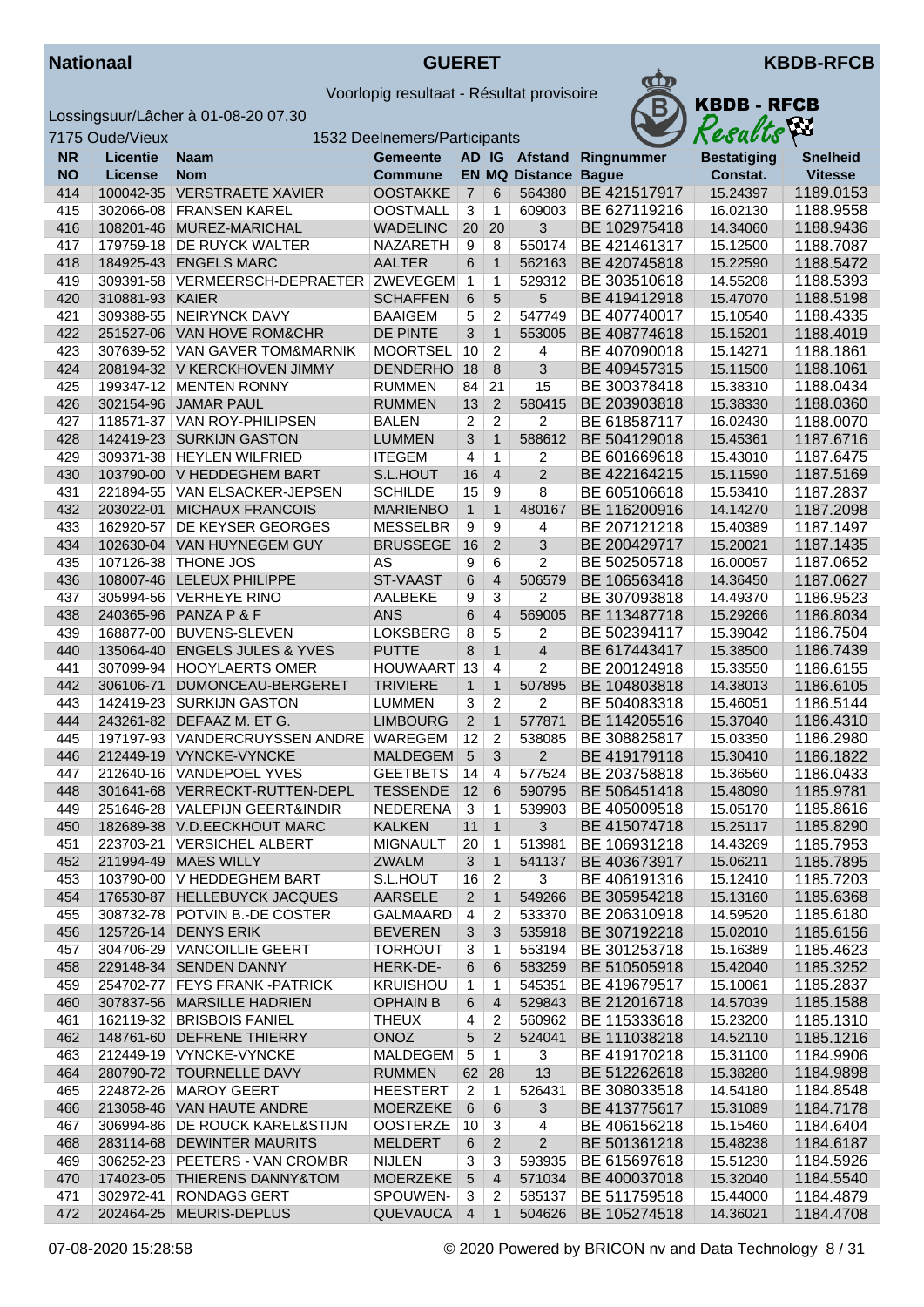



|           | 7175 Oude/Vieux |                                 | 1532 Deelnemers/Participants |                     |                         |                             |                          | Resacus            | $\sim$          |
|-----------|-----------------|---------------------------------|------------------------------|---------------------|-------------------------|-----------------------------|--------------------------|--------------------|-----------------|
| <b>NR</b> | <b>Licentie</b> | Naam                            | <b>Gemeente</b>              |                     |                         |                             | AD IG Afstand Ringnummer | <b>Bestatiging</b> | <b>Snelheid</b> |
| <b>NO</b> | <b>License</b>  | <b>Nom</b>                      | <b>Commune</b>               |                     |                         | <b>EN MQ Distance Bague</b> |                          | Constat.           | <b>Vitesse</b>  |
| 473       | 310881-93       | <b>KAIER</b>                    | <b>SCHAFFEN</b>              | 6                   | 1                       | 6                           | BE 406219717             | 15.48490           | 1184.4692       |
| 474       | 243063-78       | <b>KOCKELMANS VINCENT</b>       | <b>AVENNES</b>               | 27                  | $\mathbf{1}$            | 551657                      | BE 114689816             | 15.15450           | 1184.4487       |
| 475       | 157860-41       | JACOBS W-J&ZOON                 | <b>OPWIJK</b>                | 13                  | 3                       | 562360                      | BE 213346618             | 15.24510           | 1184.2898       |
| 476       | 187264-54       | DE KEYZER ROGER                 | <b>ETIKHOVE</b>              | 10                  | 2                       | 533495                      | BE 404287018             | 15.00290           | 1184.2724       |
| 477       | 221894-55       | VAN ELSACKER-JEPSEN             | <b>SCHILDE</b>               | 15                  | 3                       | 9                           | BE 605123618             | 15.54580           | 1184.2663       |
| 478       |                 | 307898-20 SCHREEL DIETER        | <b>GITS</b>                  | $\overline{4}$      | $\overline{2}$          | 546132                      | BE 304241718             | 15.11130           | 1184.1116       |
| 479       | 301641-68       | VERRECKT-RUTTEN-DEPL            | <b>TESSENDE</b>              | 12                  | 3                       | $\overline{2}$              | BE 506463018             | 15.48590           | 1183.9975       |
| 480       |                 | 306837-26 KAERS JAN             | <b>MOL</b>                   | 6                   | 6                       | 605058                      | BE 617176018             | 16.01043           | 1183.9005       |
| 481       | 282558-94       | SCHAEKELS-D.LOECKER             | ST.K.LEN                     | 9                   | 6                       | 2                           | BE 202643718             | 15.09150           | 1183.8193       |
| 482       | 163752-16       | <b>FOLLET - VANDAELE</b>        | <b>BEVEREN</b>               | 10                  | 9                       | 534795                      | BE 303660118             | 15.01480           | 1183.6985       |
| 483       |                 | 163705-66 DE TROY WIM           | <b>BERLAAR</b>               | 19                  | 16                      | 11                          | BE 605005917             | 15.44080           | 1183.6664       |
| 484       |                 | 125676-61 VERGOTTE ASTERE       | <b>AALTER</b>                | 6                   | 5                       | $\overline{2}$              | BE 420233618             | 15.23240           | 1183.4009       |
| 485       | 303570-57       | <b>DIRIX JEAN</b>               | <b>ROSMEER</b>               | 3                   | 3                       | 2                           | BE 511054218             | 15.47152           | 1183.3184       |
| 486       |                 | 291119-22 HENDRIKX HENRI        | <b>MAASMECH</b>              | $\overline{7}$      | 6                       | 604238                      | BE 510769318             | 16.00389           | 1183.2762       |
| 487       |                 | 206015-84 SCHUDDINCK BENNY      | <b>MELDERT</b>               | 3                   | 1                       | 557001                      | BE 402097318             | 15.20462           | 1183.1701       |
| 488       |                 | 168877-00 BUVENS-SLEVEN         | <b>LOKSBERG</b>              | 8                   | $\overline{7}$          | 3                           | BE 502398617             | 15.40352           | 1183.0815       |
| 489       |                 | 300762-62 APPELMANS GEBR.       | <b>OETINGEN</b>              | 15                  | 8                       | 5                           | BE 206637018             | 15.04509           | 1182.9899       |
| 490       |                 | 189410-66 BOMBEKE LUC           | <b>MUNTE</b>                 | 10                  | $\overline{2}$          | 3                           | BE 405792918             | 15.14241           | 1182.9652       |
| 491       | 260705-66       | <b>CHRISTIAENS KRIS</b>         | <b>DEERLIJK</b>              | $\overline{7}$      | 1                       | 533744                      | BE 309991518             | 15.01119           | 1182.9476       |
| 492       |                 | 300594-88 WULTEPUTTE-DE BOCK    | ZAFFELAR                     | $\overline{4}$      | 3                       | $\overline{2}$              | BE 415183018             | 15.33171           | 1182.9355       |
| 493       | 119368-58       | <b>CROMBEZ MEDARD</b>           | LANGEMAR                     | 4                   | 3                       | 536950                      | BE 304154817             | 15.03550           | 1182.9264       |
| 494       | 308562-05       | <b>HARCHIES CYRIL</b>           | <b>WARCHIN</b>               |                     | $\mathbf{1}$            | 508518                      | BE 102837118             | 14.39540           | 1182.8751       |
| 495       |                 | 168351-56 CLAERHOUT NOEL        | <b>WIELSBEK</b>              | $\overline{2}$<br>5 | $\overline{\mathbf{c}}$ | 2                           | BE 306960618             | 15.04500           | 1182.8465       |
|           |                 |                                 |                              |                     |                         | $\overline{2}$              |                          |                    |                 |
| 496       |                 | 240898-47 HENSEN-MENTIOR        | <b>AUBEL</b>                 | $\overline{7}$      | 5                       |                             | BE 111356917             | 15.44296           | 1182.8309       |
| 497       | 212180-41       | <b>ANDRIES P ET O</b>           | LA HULPE                     | 4                   | $\overline{c}$          | 543552                      | BE 109368818             | 15.09330           | 1182.7919       |
| 498       |                 | 304672-92 BISTOEN FRANCIS       | <b>OPBRAKEL</b>              | 3                   | $\mathbf{1}$            | 531935                      | BE 312499618             | 14.59460           | 1182.6910       |
| 499       | 206958-57       | <b>ELSEN THEO</b>               | <b>BEKKEVOO</b>              | 9                   | $\overline{4}$          | 580944                      | BE 207425915             | 15.41150           | 1182.5832       |
| 500       |                 | 193005-72 HAEPERS JOZEF         | <b>HULSHOUT</b>              | $\overline{7}$      | 5                       | 587013                      | BE 617523518             | 15.46230           | 1182.5800       |
| 501       | 242701-07       | MIYASHITA H.&T.                 | <b>SIRAULT</b>               | 11                  | 5                       | 2                           | BE 106753416             | 14.34292           | 1182.5766       |
| 502       |                 | 126759-77   MATTHEUS LOUIS      | <b>BAAL</b>                  | 3                   | $\mathbf{1}$            | 578434                      | BE 210233617             | 15.39150           | 1182.2872       |
| 503       |                 | 120621-50 VANDEMAELE MICHEL     | <b>MOORSELE</b>              | 11                  | 4                       | 530107                      | BE 305534217             | 14.58250           | 1182.1751       |
| 504       |                 | 303578-65 TOELEN LUC            | HALLE-BO                     | 5                   | 5                       | 568916                      | BE 208426118             | 15.31160           | 1182.1222       |
| 505       |                 | 205319-67 CRETEN MARCEL         | ST-TRUID                     | 30                  | 21                      | 10                          | BE 503731418             | 15.35127           | 1182.1109       |
| 506       |                 | 309878-60 VAN DEN DRIESSCHE NI  | <b>AALST</b>                 | 10                  | $\overline{7}$          | $\overline{2}$              | BE 400343218             | 15.19340           | 1181.8492       |
| 507       |                 | 306853-42   DE MAESENEER PHILIP | <b>DENDERWI</b>              | $\overline{5}$      | 3                       | 539556                      | BE 412343118             | 15.06330           | 1181.8114       |
| 508       |                 | 243063-78 KOCKELMANS VINCENT    | <b>AVENNES</b>               | 27                  | $5\phantom{1}$          | $\overline{2}$              | BE 115701916             | 15.16480           | 1181.7845       |
| 509       |                 | 179759-18 DE RUYCK WALTER       | NAZARETH                     | $9\,$               | $\,6$                   | $\overline{\mathbf{c}}$     | BE 423803415             | 15.15330           | 1181.7721       |
| 510       |                 | 290694-82 BOLLEN MARC           | <b>HASSELT</b>               | 4                   | $2^{\circ}$             | 584538                      | BE 222965816             | 15.44380           | 1181.7602       |
| 511       |                 | 208194-32   V KERCKHOVEN JIMMY  | DENDERHO 18                  |                     | $\overline{1}$          | 4                           | BE 402326417             | 15.14250           | 1181.4972       |
| 512       |                 | 243063-78 KOCKELMANS VINCENT    | <b>AVENNES</b>               | 27                  | 12                      | 3                           | BE 115305517             | 15.16550           | 1181.4892       |
| 513       |                 | 243063-78 KOCKELMANS VINCENT    | <b>AVENNES</b>               | 27                  | 10                      | 4                           | BE 110765218             | 15.16590           | 1181.3205       |
| 514       |                 | 310059-47 FAYT GEORGES          | <b>CHATELET</b>              | 19                  | $\overline{2}$          | 510747                      | BE 107129617             | 14.42230           | 1181.2366       |
| 515       |                 | 199347-12 MENTEN RONNY          | <b>RUMMEN</b>                | 84                  | 3                       | 16                          | BE 300371418             | 15.41200           | 1181.2327       |
| 516       |                 | 196622-03 FRANCOIS ETIENNE      | <b>GAURAIN</b>               | $\overline{2}$      | $\mathbf{1}$            | 508280                      | BE 105416315             | 14.40180           | 1181.2224       |
| 517       |                 | 309295-59 CIETERS BRAM          | S.M.LIER                     | 13                  | $\overline{7}$          | 539522                      | BE 406363118             | 15.06510           | 1180.9609       |
| 518       |                 | 125676-61 VERGOTTE ASTERE       | <b>AALTER</b>                | $\,6\,$             | 3                       | 3                           | BE 420240018             | 15.24230           | 1180.9479       |
| 519       |                 | 199347-12   MENTEN RONNY        | <b>RUMMEN</b>                | 84                  | 49                      | 17                          | BE 300373518             | 15.41280           | 1180.9122       |
| 520       |                 | 226384-83 GAIE FRERES           | LA BOUVE                     | 12                  | 5                       | 495340                      | BE 104806718             | 14.29330           | 1180.6459       |
| 521       |                 | 133622-53 VAN DORSSELAER PETER  | <b>VLEZENBE</b>              | 6                   | 1                       | 544120                      | BE 202911018             | 15.10540           | 1180.5598       |
| 522       |                 | 156080-07 HARCHIES CHRISTIAN    | <b>WARCHIN</b>               | 5                   | 5                       | 508518                      | BE 103170317             | 14.40452           | 1180.5318       |
| 523       |                 | 215534-00   WIJNS BONI & ZN     | LANGDORP                     | 6                   | 4                       | 582201                      | BE 211248718             | 15.43120           | 1180.4562       |
| 524       |                 | 123619-41 PAPPENS JAN           | <b>HUNDELGE</b>              | 8                   | $\mathbf{1}$            | $\overline{4}$              | BE 420812017             | 15.10310           | 1180.3829       |
| 525       |                 | 302711-71 ROBEYNS STEFAAN       | <b>RETIE</b>                 | 3                   | 1                       | 615907                      | BE 612723716             | 16.11480           | 1180.3507       |
| 526       |                 | 152131-35 REDANT REMI-FREDERIK  | <b>DENDERHO</b>              | 10                  | 6                       | 546944                      | BE 414133818             | 15.13300           | 1180.0302       |
| 527       |                 | 309107-65 DE RIDDER FILIP       | <b>UITBERGE</b>              | $\overline{2}$      | $\mathbf{1}$            | 561628                      | BE 412684317             | 15.26000           | 1179.8908       |
| 528       | 197707-21       | DE SCHEPPER-DE TEMME            | MERELBEK                     | 15                  | 5                       | 552802                      | BE 415970117             | 15.18320           | 1179.8563       |
| 529       |                 | 254869-50 VANDENHEEDE F & J     | <b>ZINGEM</b>                | 11                  | 10                      | 3                           | BE 409710018             | 15.10578           | 1179.7858       |
| 530       |                 | 138889-82 MESSIAEN CHRISTIAN    | <b>RUMBEKE</b>               | 5                   | 5                       | 534849                      | BE 305633518             | 15.03247           | 1179.6101       |
| 531       |                 | 223703-21 VERSICHEL ALBERT      | <b>MIGNAULT</b>              | 20                  | 9                       | 2                           | BE 106930318             | 14.45449           | 1179.5364       |
|           |                 |                                 |                              |                     |                         |                             |                          |                    |                 |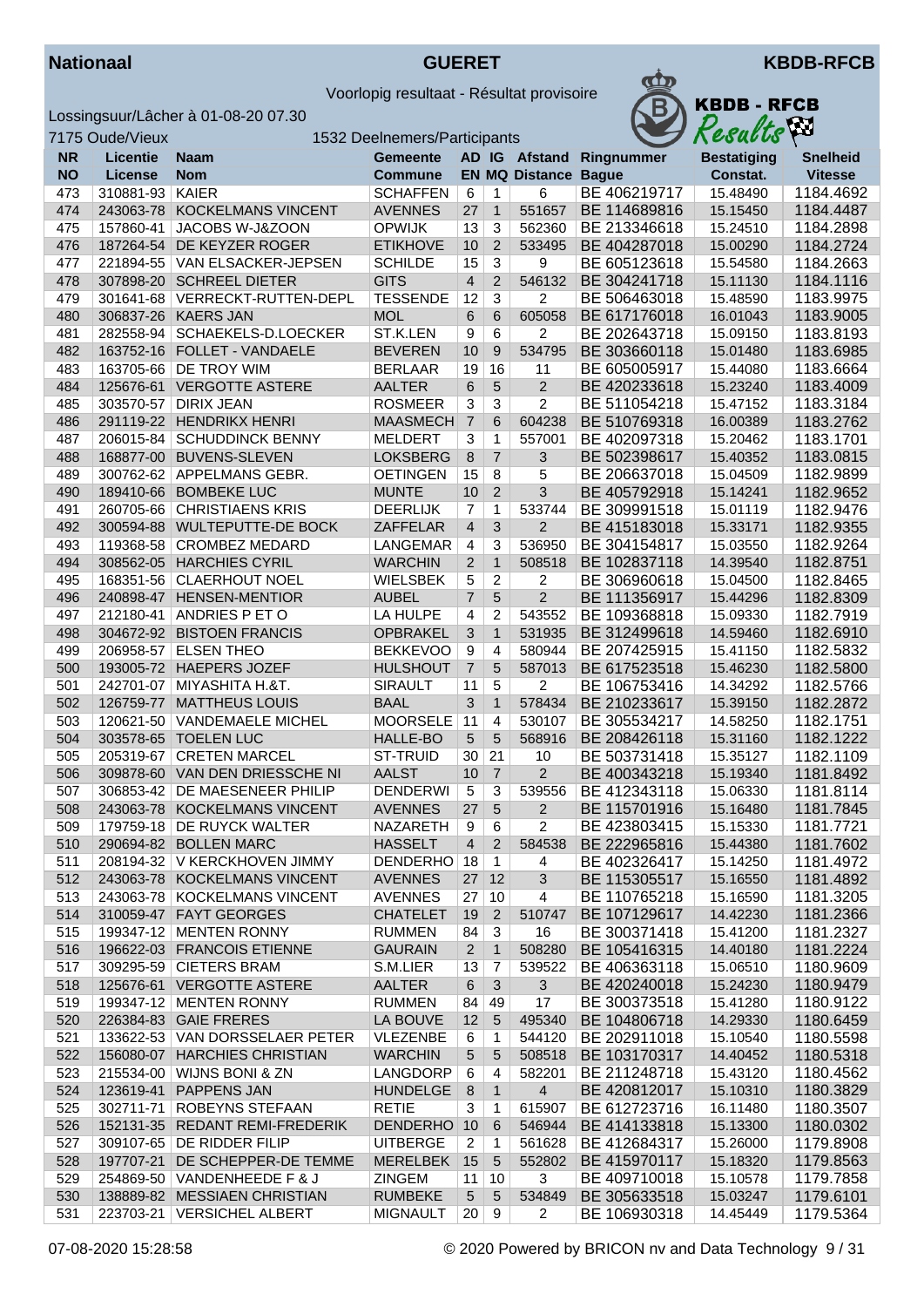



|           | 7175 Oude/Vieux |                                 | 1532 Deelnemers/Participants |                 |                |                       |              | Resacus            | $\mathbf{r}$    |
|-----------|-----------------|---------------------------------|------------------------------|-----------------|----------------|-----------------------|--------------|--------------------|-----------------|
| <b>NR</b> | <b>Licentie</b> | <b>Naam</b>                     | <b>Gemeente</b>              |                 |                | AD IG Afstand         | Ringnummer   | <b>Bestatiging</b> | <b>Snelheid</b> |
| <b>NO</b> | <b>License</b>  | <b>Nom</b>                      | <b>Commune</b>               |                 |                | <b>EN MQ Distance</b> | <b>Bague</b> | Constat.           | <b>Vitesse</b>  |
| 532       | 305493-40       | <b>BROECKX NIELS</b>            | <b>OUD-TURN</b>              | $\sqrt{5}$      | $\mathbf{1}$   | 617998                | BE 605548418 | 16.13598           | 1179.3930       |
| 533       | 261485-70       | PLANCKAERT JACQUES              | <b>VLAMERTI</b>              | 10              | 1              | 525784                | BE 309906317 | 14.55490           | 1179.3727       |
| 534       |                 | 125641-26 VANDURME CHRISTIAN    | <b>OUDENAAR</b>              | 3               | 3              | 539111                | BE 404761818 | 15.07080           | 1179.3299       |
| 535       | 280052-13       | <b>SIMONS YVES</b>              | <b>OVERWIND</b>              | 3               | 1              | 3                     | BE 210433117 | 15.26520           | 1179.3003       |
| 536       | 308732-78       | POTVIN B.-DE COSTER             | <b>GALMAARD</b>              | $\overline{4}$  | $\mathbf{1}$   | $\overline{2}$        | BE 206315618 | 15.02180           | 1179.2394       |
| 537       | 252233-33       | <b>DE TAEYE-HUYBERS</b>         | <b>MALDEGEM</b>              | 5               | 1              | 2                     | BE 406416717 | 15.39119           | 1178.9635       |
| 538       |                 | 152057-58 D'HONDT MARTIN        | <b>VURSTE</b>                | 9               | 9              | 3                     | BE 415818717 | 15.14360           | 1178.9518       |
| 539       | 306375-49       | <b>SAUDOYEZ KEVIN</b>           | <b>TERTRE</b>                | 26              | $\mathbf{1}$   | 498246                | BE 104764118 | 14.32380           | 1178.9084       |
| 540       | 227742-83       | <b>BOGAERT MICHEL &amp; CHR</b> | <b>HELDERGE</b>              | $\overline{2}$  | $\overline{2}$ | 546007                | BE 414322518 | 15.13100           | 1178.8564       |
| 541       | 256056-73       | <b>LEROY CHRISTIAN</b>          | <b>DEINZE</b>                | $\overline{7}$  | 4              | 2                     | BE 411262918 | 15.17250           | 1178.8133       |
| 542       |                 | 290675-63 BOSMANS-LEEKENS       | <b>BEVERLO</b>               | 12              | $\overline{2}$ | 5                     | BE 501462518 | 15.59370           | 1178.7703       |
| 543       |                 | 140233-68 OUDERMANS FRANS       | WESTMALL                     | 3               | 1              | 607689                | BE 623729918 | 16.05390           | 1178.4912       |
| 544       | 142068-60       | PONNET ROGER                    | <b>BURST</b>                 | 19              | $\overline{7}$ | 549596                | BE 422083315 | 15.16220           | 1178.4633       |
| 545       | 105230-82       | <b>BUYCK MARC</b>               | LENDELED                     | 2               | 2              | 534786                | BE 306797417 | 15.03480           | 1178.4619       |
| 546       |                 | 114217-48 DELCHAMBRE LUCIEN     | <b>INGELMUN</b>              | $\overline{2}$  | $\mathbf{1}$   | 540203                | BE 301203518 | 15.08239           | 1178.4576       |
| 547       |                 | 134783-50 EYLETTEN M&G          | <b>DIEST</b>                 | 4               | $\overline{4}$ | 584963                | BE 210561918 | 15.46230           | 1178.4501       |
| 548       |                 | 166091-27 CLABOTS P & F         | <b>GRACE HO</b>              | 10              | $\mathbf{1}$   | $\overline{2}$        | BE 109456017 | 15.30270           | 1178.3869       |
| 549       |                 | 213058-46 VAN HAUTE ANDRE       | MOERZEKE                     | 6               | 5              | 4                     | BE 417460216 | 15.33469           | 1178.2691       |
| 550       |                 | 255982-96 V STERTHEM ET.&STIJN  | <b>BALEGEM</b>               | $\overline{4}$  | $\overline{4}$ | 548326                | BE 420470017 | 15.15231           | 1178.2202       |
| 551       | 159361-87       | <b>BAETENS IVAN&amp;WILLY</b>   | <b>SINT NIK</b>              | 11              | 6              | 2                     | BE 409506717 | 15.43078           | 1178.1579       |
| 552       | 151949-47       | DE MAESSCHALCK LUC              | <b>ZELE</b>                  | 6               | 4              | 567282                | BE 415540818 | 15.31300           | 1178.1558       |
| 553       | 186642-14       | <b>HUYS ERIK</b>                | <b>BELLEGEM</b>              | 4               | 4              | 523919                | BE 303283517 | 14.54440           | 1178.0520       |
| 554       | 283114-68       | <b>DEWINTER MAURITS</b>         | <b>MELDERT</b>               | 6               | $\mathbf{1}$   | 3                     | BE 210523614 | 15.51108           | 1178.0398       |
|           |                 |                                 |                              |                 |                | $\overline{4}$        |              |                    |                 |
| 555       | 281540-46       | <b>VEULEMANS &amp; PERILLEU</b> | <b>VISSENAK</b>              | 10              | 7              |                       | BE 202847917 | 15.30330           | 1177.8920       |
| 556       | 303026-95       | <b>DUPONT ROLAND</b>            | <b>LAUWE</b>                 | $\overline{2}$  | $\mathbf{1}$   | 525169                | BE 300555418 | 14.55518           | 1177.8699       |
| 557       | 182502-45       | <b>SCHUER GEORGES</b>           | <b>HAM</b>                   | 5               | $\overline{c}$ | 599671                | BE 501458418 | 15.59088           | 1177.7962       |
| 558       |                 | 152131-35 REDANT REMI-FREDERIK  | <b>DENDERHO</b>              | 10              | $\mathbf{1}$   | $\overline{2}$        | BE 402383317 | 15.14230           | 1177.7856       |
| 559       | 126759-77       | <b>MATTHEUS LOUIS</b>           | <b>BAAL</b>                  | 3               | 3              | 2                     | BE 209202715 | 15.41120           | 1177.5936       |
| 560       | 291255-61       | LOOCKX-VERBRUGGEN               | <b>TESSENDE</b>              | 8               | 3              | 3                     | BE 506224418 | 15.51480           | 1177.5409       |
| 561       | 220602-24       | <b>DE CONINCK A&amp;N</b>       | <b>KAMPENHO</b>              | $\overline{2}$  | 1              | 565248                | BE 202155817 | 15.30030           | 1177.4773       |
| 562       |                 | 308768-17 SCHOONEJANS JOHAN     | <b>VOSSEM</b>                | $\overline{2}$  | $\mathbf{1}$   | 555843                | BE 212157918 | 15.22070           | 1177.3425       |
| 563       | 310176-67       | <b>ANDREI CONSTANTIN</b>        | ZETRUD-L                     | 3               | 2              | 558170                | BE 109054718 | 15.24056           | 1177.3420       |
| 564       |                 | 101957-10 SCHROEVEN-GELADE      | <b>ALKEN</b>                 | $\overline{2}$  | $\mathbf{1}$   | 583329                | BE 503682318 | 15.45280           | 1177.3325       |
| 565       |                 | 131287-46 DEOLET LUCIEN         | <b>LOTENHUL</b>              | $\overline{5}$  | 4              | 555926                | BE 406483617 | 15.22120           | 1177.3105       |
| 566       |                 | 120621-50 VANDEMAELE MICHEL     | MOORSELE 11                  |                 | $\mathbf{1}$   | $\overline{2}$        | BE 311257016 | 15.00170           | 1177.2743       |
| 567       |                 | 100042-35 VERSTRAETE XAVIER     | <b>OOSTAKKE</b>              | $\overline{7}$  | 5              | $\overline{2}$        | BE 410911418 | 15.29297           | 1177.0300       |
| 568       |                 | 250013-44 DE NEVE MARNICK       | <b>AALTER</b>                | 12              | $\sqrt{5}$     | 5                     | BE 420384818 | 15.26230           | 1177.0122       |
| 569       |                 | 301568-92 GEVAERT-LANNOO        | <b>DEINZE</b>                | 8               | 4              | 3                     | BE 407013216 | 15.18500           | 1177.0004       |
| 570       |                 | 149235-49 BRABANTS LOUIS        | WMB WEST                     | $5\phantom{.0}$ | 3              | 586100                | BE 616291017 | 15.47581           | 1176.9825       |
| 571       |                 | 226384-83 GAIE FRERES           | LA BOUVE                     | 12              | 6              | 2                     | BE 104805618 | 14.30520           | 1176.9523       |
| 572       |                 | 164460-45 VERVLOESEM PATRICK    | <b>RIJMENAM</b>              | 12              | 9              | 5                     | BE 612421018 | 15.38053           | 1176.8997       |
| 573       |                 | 155905-26   FAMILLE 3 D         | <b>GHLIN</b>                 | 9               | 3              | $\overline{2}$        | BE 104234717 | 14.36250           | 1176.7129       |
| 574       |                 | 252873-91 BOUCKAERT-DENEIR      | <b>OLSENE</b>                | $\,6\,$         | $\overline{c}$ | 543145                | BE 407683118 | 15.11351           | 1176.6955       |
| 575       |                 | 282710-52 VAN ROY KOEN          | ASSE                         | 9               | 6              | $\overline{2}$        | BE 213202618 | 15.23060           | 1176.6498       |
| 576       |                 | 123780-08 LENGELE FRERES        | CHAUMONT 26                  |                 | 15             | 544057                | BE 108239818 | 15.12230           | 1176.6363       |
| 577       |                 | 240365-96 PANZA P & F           | ANS                          | 6               | $\mathbf{1}$   | 2                     | BE 116639918 | 15.33376           | 1176.5377       |
| 578       |                 | 212896-78 DEVOS TONY            | <b>VOLLEZEL</b>              | $\overline{7}$  | 5              | $\overline{2}$        | BE 205752118 | 15.05430           | 1176.5007       |
| 579       | 159361-87       | <b>BAETENS IVAN&amp;WILLY</b>   | <b>SINT NIK</b>              | 11              | 4              | 3                     | BE 409506417 | 15.43508           | 1176.4482       |
| 580       |                 | 300698-95 ROOX HENRI+BETSY      | VELDWEZE                     | 3               | $\mathbf{1}$   | 590865                | BE 509535918 | 15.52151           | 1176.4321       |
| 581       |                 | 306548-28   LANNOO-VAN HOE      | <b>DEINZE</b>                | 1               | 1              | 550896                | BE 409314618 | 15.18190           | 1176.3323       |
| 582       |                 | 255981-95 V STERTHEM MARIO      | VELZEKE                      | 3               | $\mathbf{1}$   | 543326                | BE 406549618 | 15.11551           | 1176.2382       |
| 583       |                 | 199347-12 MENTEN RONNY          | <b>RUMMEN</b>                | 84              | 76             | 18                    | BE 204045818 | 15.43300           | 1176.0466       |
| 584       |                 | 152131-35 REDANT REMI-FREDERIK  | DENDERHO 10                  |                 | $\overline{2}$ | 3                     | BE 402382917 | 15.15050           | 1176.0129       |
| 585       |                 | 304485-02 SPINNOY WIM           | ST-KAT-W                     | $\overline{2}$  | 2              | 580567                | BE 603727618 | 15.43430           | 1175.9113       |
| 586       |                 | 134615-76 ROOSE - PYRA          | <b>BEKEGEM</b>               | 12              | 11             | 562474                | BE 301895415 | 15.28200           | 1175.9038       |
| 587       |                 | 138206-78 POLLIN MARC & GEERT   | <b>SNELLEGE</b>              | 3               | 3              | 564655                | BE 304006318 | 15.30138           | 1175.8012       |
| 588       |                 | 134783-50 EYLETTEN M&G          | <b>DIEST</b>                 | $\overline{4}$  | $\overline{2}$ | $\overline{2}$        | BE 210559518 | 15.47310           | 1175.7656       |
| 589       |                 | 125641-26   VANDURME CHRISTIAN  | <b>OUDENAAR</b>              | 3               | $\overline{2}$ | 2                     | BE 404758818 | 15.08370           | 1175.5155       |
| 590       |                 | 304107-12 SIERENS DINA          | <b>RUMBEKE</b>               | 3               | $\overline{2}$ | 536484                | BE 304565318 | 15.06230           | 1175.5118       |
|           |                 |                                 |                              |                 |                |                       |              |                    |                 |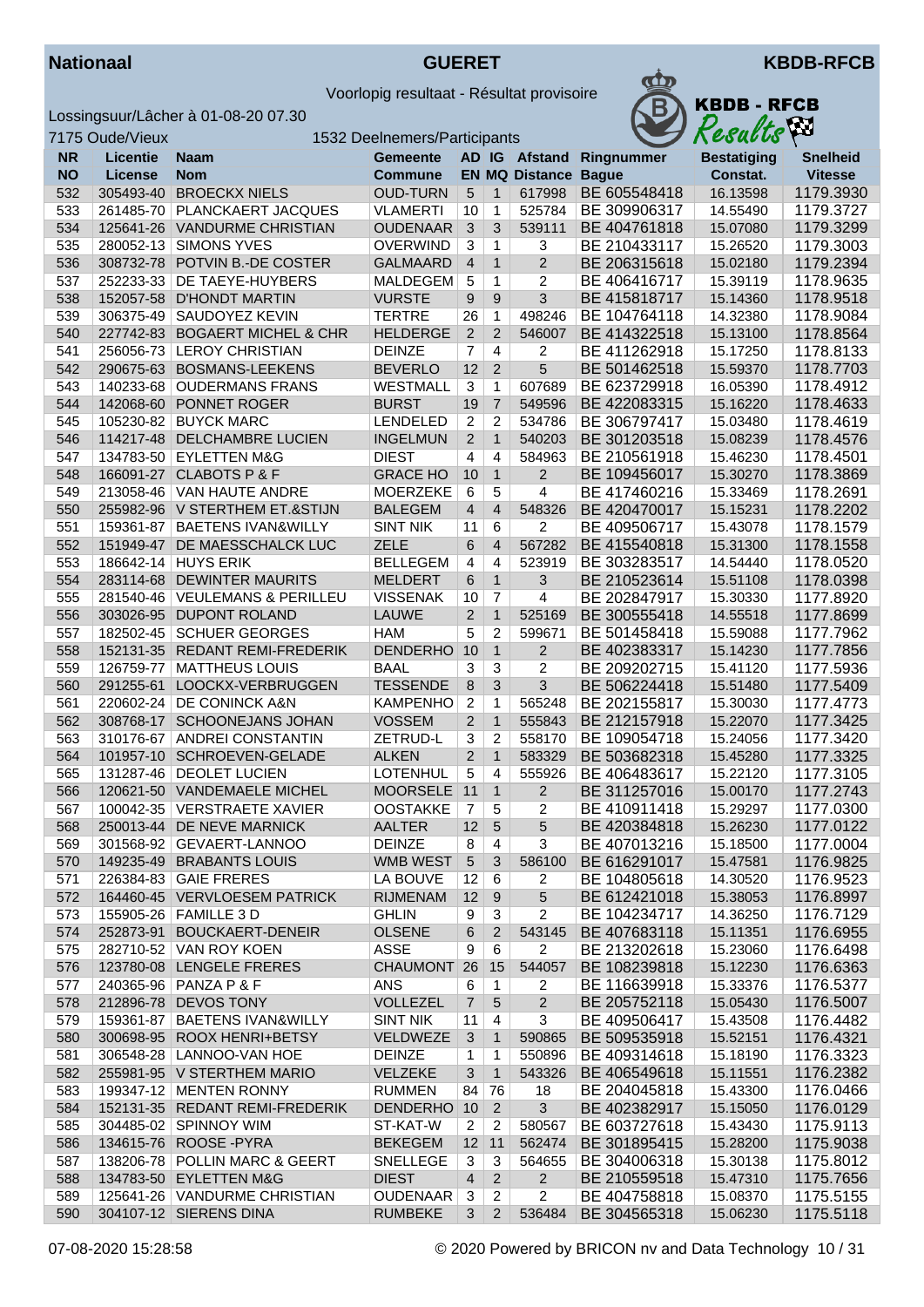



|            | 7175 Oude/Vieux        |                                                   | 1532 Deelnemers/Participants      |                     |                     |                          |                              | Results              | ÍМ                     |
|------------|------------------------|---------------------------------------------------|-----------------------------------|---------------------|---------------------|--------------------------|------------------------------|----------------------|------------------------|
| <b>NR</b>  | <b>Licentie</b>        | <b>Naam</b>                                       | Gemeente                          |                     |                     | AD IG Afstand            | Ringnummer                   | <b>Bestatiging</b>   | <b>Snelheid</b>        |
| <b>NO</b>  | License                | <b>Nom</b>                                        | <b>Commune</b>                    |                     |                     | <b>EN MQ Distance</b>    | <b>Bague</b>                 | Constat.             | <b>Vitesse</b>         |
| 591        | 271868-74              | N.DEWEERD-BERCKMOES                               | LILLE                             | 7                   | 2                   | 604792                   | BE 601502118                 | 16.04300             | 1175.4947              |
| 592        | 179290-34              | <b>CHRISTIAENS LUC</b>                            | <b>OOIGEM</b>                     | 17                  | $\overline{7}$      | $\overline{2}$           | BE 303708718                 | 15.07090             | 1175.4916              |
| 593        | 107036-45              | <b>MERLAEN JOHNNY</b>                             | S.K.HORE                          | 3                   | 3                   | 2                        | BE 404505618                 | 15.06370             | 1175.4871              |
| 594        | 252645-57              | PIENS GEORGES                                     | <b>OUDENAAR</b>                   | $\mathbf{3}$        | 3                   | $\overline{2}$           | BE 404649318                 | 15.07210             | 1175.3384              |
| 595        | 310426-26              | <b>CLAES EDDY</b>                                 | <b>KORTENAK</b>                   | 5                   | $\overline{4}$      | 3                        | BE 211021118                 | 15.41321             | 1175.3141              |
| 596        | 254790-68              | DE SCHEPPER BART                                  | <b>NAZARETH</b>                   | 6                   | 3                   | 3                        | BE 418280517                 | 15.17250             | 1175.3111              |
| 597        | 185578-17              | <b>DEMELY LILIANE</b>                             | <b>MOORSELE</b>                   | 9                   | 8                   | $\overline{3}$           | BE 305285718                 | 14.59591             | 1175.2747              |
| 598        | 196065-28              | <b>HEYMAN R+W</b>                                 | <b>OOSTEEKL</b>                   | 5                   | $\mathbf{1}$        | 573949                   | BE 421405318                 | 15.38219             | 1175.2460              |
| 599        | 301568-92              | GEVAERT-LANNOO                                    | <b>DEINZE</b>                     | 8                   | 7                   | 4                        | BE 409100618                 | 15.19320             | 1175.2456              |
| 600        | 141881-67              | <b>WALRAEVENS PAUL</b>                            | S.M.OUDE                          | $\overline{4}$      | $\overline{2}$      | 538037                   | BE 406533518                 | 15.07488             | 1175.2323              |
| 601        | 107890-26              | <b>STERCKX RENE</b>                               | <b>BEGIJNEN</b>                   | 8                   | 4                   | 581556                   | BE 201367418                 | 15.44520             | 1175.1772              |
| 602        | 307837-56              | <b>MARSILLE HADRIEN</b>                           | <b>OPHAIN B</b>                   | $6\phantom{1}$      | 5                   | $\overline{c}$           | BE 101607316                 | 15.00539             | 1175.0831              |
| 603        | 186642-14              | <b>HUYS ERIK</b>                                  | <b>BELLEGEM</b>                   | $\overline{4}$      | 1                   | 2                        | BE 303197217                 | 14.55530             | 1175.0136              |
| 604        | 108639-96              | <b>HEGGERMONT LAURENS</b>                         | <b>INGELMUN</b>                   | 11                  | 5                   | $\overline{2}$           | BE 300741117                 | 15.08020             | 1175.0106              |
| 605        | 307587-00              | <b>ANTHONIS PETER</b>                             | <b>BROECHEM</b>                   | 5                   | $\overline{c}$      | $\overline{c}$           | BE 607865917                 | 15.55000             | 1175.0079              |
| 606        | 216226-13              | <b>SARRAZIN LUC</b>                               | <b>WERVIK</b>                     | $\overline{4}$      | 3                   | 522099                   | BE 305186016                 | 14.54203             | 1175.0033              |
| 607        | 108639-96              | <b>HEGGERMONT LAURENS</b>                         | <b>INGELMUN</b>                   | 11                  | 1                   | 3                        | BE 300740317                 | 15.08030             | 1174.9678              |
| 608        | 243290-14              | CASAERT-SENECHAL                                  | <b>RUSSEIGN</b>                   | 21                  | 6                   | 3                        | BE 406248017                 | 14.55493             | 1174.8106              |
| 609<br>610 | 189410-66              | <b>BOMBEKE LUC</b><br>PIERRE ROGER ET DAVI        | <b>MUNTE</b>                      | 10                  | 4<br>3              | 4<br>3                   | BE 415785817<br>BE 113661917 | 15.17391<br>15.19454 | 1174.7440<br>1174.6784 |
|            | 152466-79              | <b>HENRY LEON</b>                                 | <b>BOSSUT-G</b>                   | 6<br>$\overline{2}$ | $\mathbf{1}$        |                          |                              |                      | 1174.6695              |
| 611<br>612 | 242896-08              | 134578-39 VAN DORPE LUC                           | <b>NANDRIN</b><br><b>INGOOIGE</b> | 16                  | $\mathbf{1}$        | 549667<br>531945         | FR 014571317<br>BE 313185517 | 15.17560<br>15.02511 | 1174.6562              |
| 613        |                        | 305722-75 NOELS GERT                              | <b>HAM</b>                        | 12                  | 12                  | 3                        | BE 501435718                 | 16.01488             | 1174.6529              |
| 614        | 208124-59              | GYSELBRECHT G&L&M                                 | <b>KNESSELA</b>                   | $\overline{4}$      | $\overline{2}$      | 564789                   | BE 406563717                 | 15.30496             | 1174.6208              |
| 615        | 283114-68              | <b>DEWINTER MAURITS</b>                           | <b>MELDERT</b>                    | 6                   | $\overline{3}$      | 4                        | BE 504120117                 | 15.52388             | 1174.6024              |
| 616        | 283094-48              | <b>WEEMAELS DIRK &amp; KURT</b>                   | <b>HUIZINGE</b>                   | 6                   | 3                   | $\overline{2}$           | BE 200394017                 | 15.08590             | 1174.5786              |
| 617        | 162569-94              | LANNOO-DEPREZ                                     | <b>INGELMUN</b>                   | $\overline{2}$      | 1                   | 538315                   | BE 306224618                 | 15.08190             | 1174.5482              |
| 618        | 310336-33              | VERHAEGHE-BOUSSEKEYT                              | <b>INGOOIGE</b>                   | 6                   | $\mathbf{1}$        | 532846                   | BE 303683518                 | 15.03402             | 1174.5233              |
| 619        | 114148-76              | <b>DECLERCK PHILIP</b>                            | <b>AVELGEM</b>                    | 14                  | $\overline{7}$      | 526565                   | BE 311827216                 | 14.58200             | 1174.4944              |
| 620        | 261491-76              | <b>VANGEENBERGHE FRANCI</b>                       | <b>TIELT</b>                      | $\mathbf{1}$        | $\mathbf{1}$        | 548067                   | BE 305901818                 | 15.16402             | 1174.4209              |
| 621        | 152466-79              | PIERRE ROGER ET DAVI                              | <b>BOSSUT-G</b>                   | 6                   | $\mathbf{1}$        | 4                        | BE 113663117                 | 15.19524             | 1174.3867              |
| 622        | 223703-21              | <b>VERSICHEL ALBERT</b>                           | <b>MIGNAULT</b>                   | 20                  | 12                  | 3                        | BE 106272017                 | 14.47399             | 1174.3708              |
| 623        | 181282-86              | UYTTENHOVE EDDY                                   | DENDERHO                          | 14                  | $\mathbf{1}$        | 546612                   | BE 428027414                 | 15.15277             | 1174.3438              |
| 624        | 206015-84              | <b>SCHUDDINCK BENNY</b>                           | <b>MELDERT</b>                    | 3                   | $\overline{2}$      | $\overline{2}$           | BE 417569116                 | 15.24202             | 1174.2735              |
| 625        | 103804-14              | VAN MUYLDER MICHEL                                | <b>BEERSEL</b>                    | 3                   | 3                   | 542279                   | BE 200206817                 | 15.11490             | 1174.2300              |
| 626        |                        | 307699-15 VAN DEN BERGHE BERT                     | WORTEGEM 8                        |                     | 3                   | 536946                   | BE 303008118                 | 15.07187             | 1174.1358              |
| 627        |                        | 256056-73 LEROY CHRISTIAN                         | <b>DEINZE</b>                     |                     | 6                   | 3                        | BE 403461317                 | 15.19210             | 1173.9576              |
| 628        |                        | 144627-00 VAN DER MAELEN SONIA                    | <b>ASPELARE</b>                   | 9                   | 6                   | 542126                   | BE 406505418                 | 15.11480             | 1173.9411              |
| 629        | 116304-01              | <b>VAN THILLO WILLY</b>                           | <b>BEERSE</b>                     | 5                   | 1                   | 2                        | BE 624888718                 | 16.12450             | 1173.8077              |
| 630        |                        | 190382-68 JAMART MARC                             | <b>SEILLES</b>                    | 3                   | $\overline{2}$      | 537434                   | BE 110809018                 | 15.07521             | 1173.7741              |
| 631        |                        | 242461-58 DELREZ GEORGES                          | WEGNEZ                            | 2                   | 1                   | 2                        | BE 112557515                 | 15.37020             | 1173.7718              |
| 632        | 162920-57              | DE KEYSER GEORGES                                 | <b>MESSELBR</b>                   | 9                   | 3                   | 5                        | BE 207500317                 | 15.46159             | 1173.7136              |
| 633        |                        | 308508-48   ARIEN-DEKEYSER                        | TIELT-WI                          | 11                  | 2                   | 3                        | BE 419421018                 | 15.39360             | 1173.6213              |
| 634        | 212146-07              | ROELANDT JULIEN                                   | <b>KALKEN</b>                     | 3                   | $\overline{2}$      | 566218                   | BE 408658317                 | 15.32279             | 1173.5939              |
| 635        |                        | 142833-49 CLAEYS HANS                             | <b>URSEL</b>                      | $\overline{4}$      | 2                   | 565520                   | BE 419380818                 | 15.31530             | 1173.5621              |
| 636        | 310199-90              | <b>SAFEH KALID</b>                                | <b>WAREGEM</b>                    | 16                  | 8                   | 536757                   | BE 312579418                 | 15.07231             | 1173.5343              |
| 637        |                        | 209522-02   BAECKELANDT ANDRE                     | <b>GAVERE</b>                     | 6                   | 4                   | 2                        | BE 415532717                 | 15.15580             | 1173.5153              |
| 638        |                        | 195053-83 CHARLIER RICHARD                        | <b>PETIGNY</b>                    | 9                   | 7                   | 476720                   | BE 112358718                 | 14.16143             | 1173.4983              |
| 639        |                        | 242883-92 POURIOLLE-DIRICKX R                     | <b>HOLLOGNE</b>                   | 3                   | 1                   | 563569                   | BE 109688117                 | 15.30170             | 1173.4094              |
| 640        |                        | 194816-40 VERBERCK - VAN HOVE                     | <b>BERLAAR</b>                    | 4                   | $\mathbf{1}$        | $\overline{2}$           | BE 606282018                 | 15.47590             | 1173.3646              |
| 641        |                        | 125578-60 BUYST RUDI                              | <b>LOKEREN</b>                    | 6                   | 1                   | 2                        | BE 408991918                 | 15.35029             | 1173.3119              |
| 642        |                        | 182689-38 V.D.EECKHOUT MARC                       | <b>KALKEN</b>                     | 11                  | 4                   | $\overline{\mathbf{4}}$  | BE 415062218                 | 15.30177             | 1173.2373              |
| 643        | 304294-05              | VAN HOVE-UYTTERHOEVE                              | <b>PUTTE</b>                      | 9                   | 4                   | 4                        | BE 612612018                 | 15.46160             | 1173.1858              |
| 644        |                        | 281124-18 JESPERS-VANDERWEGEN                     | <b>HOLSBEEK</b>                   | 33                  | $\overline{4}$      | 3                        | BE 201014218                 | 15.36410             | 1173.1345              |
| 645        | 127408-47              | DOBBELAERE PHILIPPE                               | <b>OLSENE</b>                     | 7                   | 5                   | 543500                   | BE 407604118                 | 15.13190             | 1173.0638              |
| 646        | 109666-56              | <b>DEBAENE HUBERT</b>                             | <b>BEERNEM</b>                    | 10                  | 8                   | $\overline{2}$           | BE 304013015                 | 15.29527             | 1173.0307              |
| 647        | 308515-55<br>156080-07 | HOK VAN GOSSUM MELIS<br><b>HARCHIES CHRISTIAN</b> | <b>ZICHEM</b><br><b>WARCHIN</b>   | 7                   | 1<br>$\overline{2}$ | 582726<br>$\overline{2}$ | BE 209284117<br>BE 102825918 | 15.46470<br>14.43322 | 1172.9983              |
| 648<br>649 | 183130-91              | <b>VOLKAERTS ROGER</b>                            | <b>DUFFEL</b>                     | 5<br>4              | 2                   | 582391                   | BE 624239518                 | 15.46350             | 1172.9527<br>1172.7961 |
|            |                        |                                                   |                                   |                     |                     |                          |                              |                      |                        |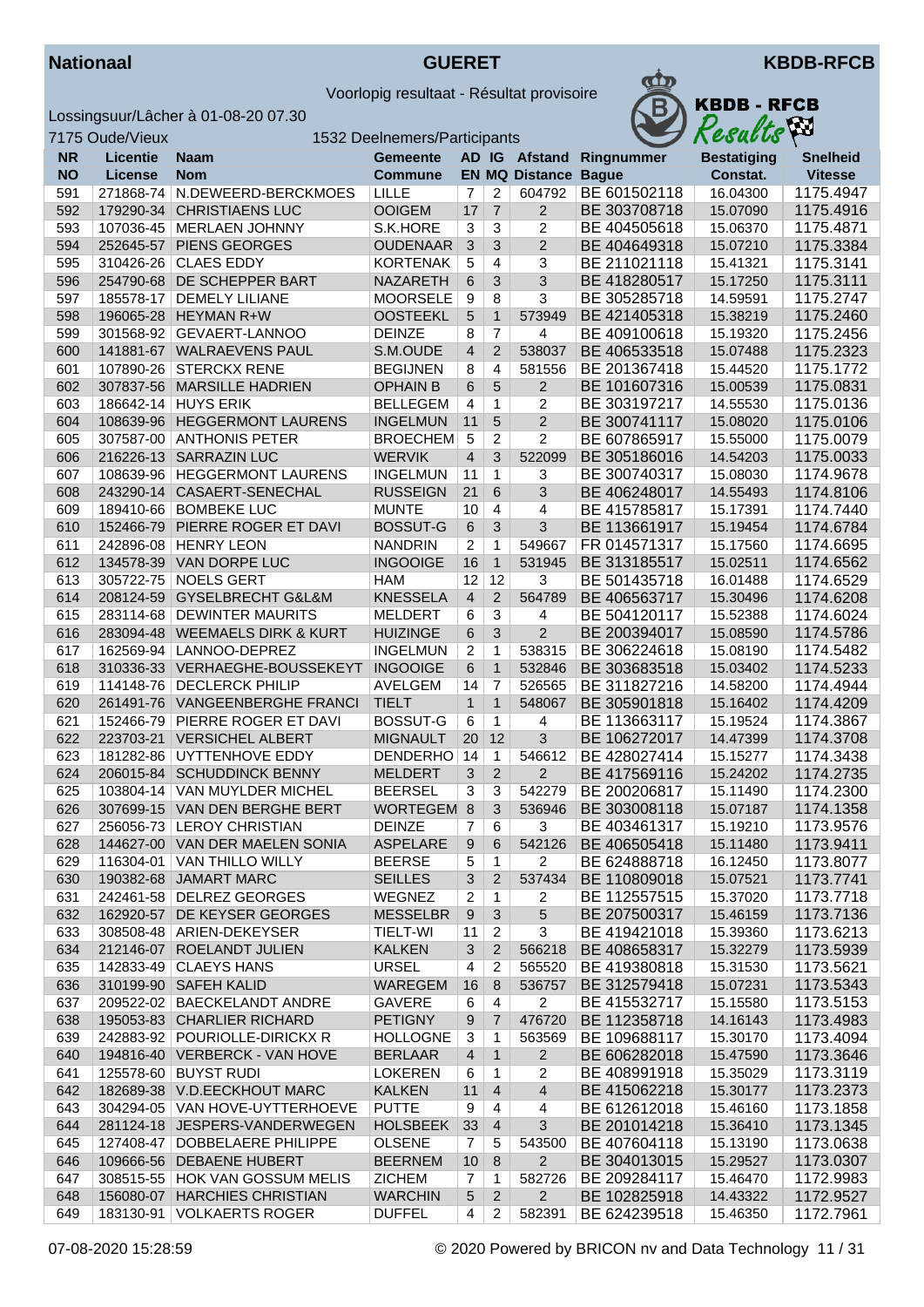



|           | 7175 Oude/Vieux |                                 | 1532 Deelnemers/Participants |                         |                 |                       |              | R esacis           | $\mathbf{r}$    |
|-----------|-----------------|---------------------------------|------------------------------|-------------------------|-----------------|-----------------------|--------------|--------------------|-----------------|
| <b>NR</b> | <b>Licentie</b> | <b>Naam</b>                     | <b>Gemeente</b>              |                         |                 | AD IG Afstand         | Ringnummer   | <b>Bestatiging</b> | <b>Snelheid</b> |
| <b>NO</b> | License         | <b>Nom</b>                      | <b>Commune</b>               |                         |                 | <b>EN MQ Distance</b> | <b>Bague</b> | Constat.           | <b>Vitesse</b>  |
| 650       | 114584-27       | <b>MAUROY DANIEL</b>            | <b>MONT-SAI</b>              | 18                      | 8               | 3                     | BE 110701915 | 15.07581           | 1172.7798       |
| 651       |                 | 242232-23 LAGEOT FRANCINE       | <b>HERSTAL</b>               | $\overline{\mathbf{4}}$ | 1               | 571821                | BE 111676615 | 15.37360           | 1172.7256       |
| 652       |                 | 255804-15 CALSYN PAUL           | <b>ADEGEM</b>                | $\mathbf{1}$            | $\mathbf{1}$    | 573436                | BE 412527816 | 15.38590           | 1172.7107       |
| 653       |                 | 176299-50 DE GROOT EDDY         | <b>PUTTE</b>                 | 6                       | 6               | 582354                | BE 617313617 | 15.46390           | 1172.5642       |
| 654       |                 | 310123-14 DELBECQUE JURGEN      | <b>MOEN</b>                  | $\mathbf{1}$            | $\mathbf{1}$    | 524840                | BE 303668418 | 14.57370           | 1172.5211       |
| 655       |                 | 254102-59   DE VIJLDER MARTIN   | OORDEGEM 8                   |                         | 3               | 554814                | BE 402300118 | 15.23111           | 1172.5097       |
| 656       |                 | 280790-72 TOURNELLE DAVY        | <b>RUMMEN</b>                | 62                      | 13              | 14                    | BE 205832317 | 15.43410           | 1172.4682       |
| 657       |                 | 256056-73 LEROY CHRISTIAN       | <b>DEINZE</b>                | $\overline{7}$          | 2               | 4                     | BE 421158417 | 15.19570           | 1172.4588       |
| 658       |                 | 125641-26 VANDURME CHRISTIAN    | <b>OUDENAAR</b>              | $\overline{3}$          | $\mathbf{1}$    | 3                     | BE 401950117 | 15.09500           | 1172.4052       |
| 659       |                 | 205319-67 CRETEN MARCEL         | <b>ST-TRUID</b>              | 30                      | 25              | 11                    | BE 503728418 | 15.39147           | 1172.3656       |
| 660       |                 | 302470-24 TOPS FRANS            | <b>PULLE</b>                 | $\overline{2}$          | $\mathbf{1}$    | $\overline{2}$        | BE 619392818 | 16.00110           | 1172.3100       |
| 661       |                 | 310741-50 TIJTGAT & E.T.        | <b>SCHORISS</b>              | 11                      | 2               | 532383                | BE 423035117 | 15.04081           | 1172.3012       |
| 662       |                 | 302310-58 POUSSART OLIVIER      | VAULX/CH                     | 12                      | 6               | 6                     | BE 107621818 | 14.11200           | 1172.2949       |
| 663       |                 | 205319-67 CRETEN MARCEL         | ST-TRUID                     | 30                      | 17              | 12                    | BE 503739218 | 15.39177           | 1172.2458       |
| 664       |                 | 253512-51 BOONE-VAN EXTERGEM    | <b>UITBERGE</b>              | 3                       | 2               | 561574                | BE 401401818 | 15.29040           | 1172.2252       |
|           |                 |                                 |                              |                         |                 |                       | BE 213232817 |                    |                 |
| 665       |                 | 305039-71 JANSSENS GEOFFREY     | <b>BAAL</b>                  | 6                       | 3               | 580121                |              | 15.44540           | 1172.1984       |
| 666       |                 | 179759-18 DE RUYCK WALTER       | NAZARETH                     | 9                       | $\mathfrak{S}$  | 3                     | BE 421464817 | 15.19230           | 1172.1209       |
| 667       |                 | 308142-70 HOK DECOSTER          | <b>WESTKERK</b>              | $\overline{4}$          | 3               | 562421                | BE 304728418 | 15.29510           | 1172.0767       |
| 668       | 308178-09       | STEENBERGEN STEFAN              | HERK-DE-                     | $\overline{7}$          | 6               | 4                     | BE 512562018 | 15.46290           | 1172.0595       |
| 669       |                 | 102280-42 SOCQUET MARCEL        | <b>BOUTERSE</b>              | $\overline{7}$          | 6               | 561776                | BE 213771818 | 15.29190           | 1172.0352       |
| 670       |                 | 131602-70 VAN EYNDE - GOOVAERT  | <b>PUTTE</b>                 | 2                       | $\overline{2}$  | 578251                | BE 612335018 | 15.43230           | 1172.0116       |
| 671       |                 | 270625-92 DOCKX KOEN            | <b>HERSELT</b>               | 3                       | 3               | 3                     | BE 619357117 | 15.54040           | 1172.0057       |
| 672       |                 | 282757-02 SCHROEVEN - HERMANS   | <b>MOLENSTE</b>              | 6                       | $5\overline{)}$ | 3                     | BE 205284517 | 15.49320           | 1171.9939       |
| 673       | 157860-41       | JACOBS W-J&ZOON                 | <b>OPWIJK</b>                | 13                      | $\overline{4}$  | 2                     | BE 213343318 | 15.29500           | 1171.9903       |
| 674       |                 | 303578-65 TOELEN LUC            | HALLE-BO                     | 5                       | $\mathfrak{B}$  | $\overline{2}$        | BE 208427618 | 15.35290           | 1171.8549       |
| 675       | 309730-09       | FOULON-COLLARD N                | MONS-LEZ                     | $\overline{4}$          | $\overline{2}$  | 560832                | BE 112952216 | 15.28361           | 1171.8137       |
| 676       |                 | 243063-78 KOCKELMANS VINCENT    | <b>AVENNES</b>               | 27                      | 11              | 5                     | BE 110770318 | 15.20500           | 1171.6609       |
| 677       | 116144-35       | RENNEBOOG LUC                   | <b>ERONDEGE</b>              | $\mathbf{3}$            | 3               | 553174                | BE 412900718 | 15.22081           | 1171.6437       |
| 678       |                 | 305246-84 CRUCKE KOEN           | <b>ONKERZEL</b>              | $\overline{4}$          | $\mathfrak{S}$  | 3                     | BE 416388917 | 15.06300           | 1171.4743       |
| 679       |                 | 281005-93 HOK BOMMEREZ          | <b>HEVERLEE</b>              | 24                      | 17              | 9                     | BE 202411317 | 15.30430           | 1171.4718       |
| 680       |                 | 130661-02 LIEVENS CHRISTIAAN    | <b>WAARSCHO</b>              | $\mathbf{1}$            | $\mathbf{1}$    | 569527                | BE 410550218 | 15.36099           | 1171.4685       |
| 681       |                 | 176299-50 DE GROOT EDDY         | <b>PUTTE</b>                 | 6                       | 5               | 2                     | BE 611671918 | 15.47070           | 1171.4634       |
| 682       |                 | 172108-30 COOLS RIK             | <b>RUISELED</b>              | 5                       | $\overline{4}$  | 553372                | BE 303007718 | 15.22260           | 1171.3229       |
| 683       |                 | 222810-01 VANDEMAELE WILFRIED   | <b>HEULE</b>                 | $\overline{4}$          | 1               | 531255                | BE 300403218 | 15.03332           | 1171.3176       |
| 684       |                 | 307837-56 MARSILLE HADRIEN      | <b>OPHAIN B</b>              | 6                       | $\mathbf{1}$    | 3                     | BE 215021217 | 15.02209           | 1171.3164       |
| 685       |                 | 281005-93 HOK BOMMEREZ          | <b>HEVERLEE</b>              | 24                      | 10              | 10                    | BE 202415317 | 15.30480           | 1171.2687       |
| 686       |                 | 271603-03 BAETEN - V.MECHELEN   | <b>KASTERLE</b>              | 3 <sup>1</sup>          | $\mathfrak{S}$  | $\overline{c}$        | BE 624727718 | 16.09509           | 1171.1801       |
| 687       |                 | 223703-21 VERSICHEL ALBERT      | <b>MIGNAULT</b>              | 20                      | 7               | 4                     | BE 108057116 | 14.48529           | 1171.1152       |
| 688       |                 | 226179-72 PALM J-PIERRE+YVETTE  | <b>BRAINE-L</b>              | $\overline{4}$          | $\overline{4}$  | 2                     | BE 109432318 | 15.09191           | 1171.0941       |
| 689       |                 | 108201-46 MUREZ-MARICHAL        | <b>WADELINC</b>              | 20                      | 4               | 4                     | BE 105870116 | 14.40340           | 1171.0869       |
| 690       |                 | 106425-16 VANMEERT R & KOEN     | <b>ZELEM</b>                 | $\overline{2}$          | $\mathbf{1}$    | 2                     | BE 217234516 | 15.51070           | 1171.0028       |
| 691       |                 | 159361-87   BAETENS IVAN&WILLY  | <b>SINT NIK</b>              | 11                      | 3               | 4                     | BE 416307718 | 15.46088           | 1170.9945       |
| 692       |                 | 310741-50 TIJTGAT & E.T.        | <b>SCHORISS</b>              | 11                      | $\overline{4}$  | $\overline{c}$        | BE 415318116 | 15.04391           | 1170.9690       |
| 693       |                 | 134615-76 ROOSE - PYRA          | <b>BEKEGEM</b>               | 12                      | 6               | 2                     | BE 304434218 | 15.30210           | 1170.9670       |
| 694       |                 | 305039-71 JANSSENS GEOFFREY     | <b>BAAL</b>                  | 6                       | $\overline{4}$  | $\overline{2}$        | BE 208882118 | 15.45260           | 1170.9366       |
|           |                 | 307405-12 DELVAEYE MICHEL       | ERPE-MER                     |                         | 3               | 554879                | BE 402806517 | 15.23540           | 1170.8778       |
| 695       |                 |                                 |                              | 6                       |                 |                       |              |                    |                 |
| 696       |                 | 227112-35 HAUTEKIET MICHEL      | <b>RUDDERVO</b>              | 3                       | $\mathbf{1}$    | 558413                | BE 303284916 | 15.26560           | 1170.8408       |
| 697       |                 | 307113-11 DE SCHRIJVER NORBERT  | <b>BALEGEM</b>               | 5                       | 1               | 546331                | BE 403204717 | 15.16370           | 1170.8347       |
| 698       |                 | 205319-67 CRETEN MARCEL         | ST-TRUID                     | 30                      | 26              | 13                    | BE 503740018 | 15.39537           | 1170.8101       |
| 699       |                 | 280790-72 TOURNELLE DAVY        | <b>RUMMEN</b>                | 62                      | 37              | 15                    | BE 205836017 | 15.44240           | 1170.7686       |
| 700       |                 | 142068-60 PONNET ROGER          | <b>BURST</b>                 | 19                      | $\, 8$          | $\boldsymbol{2}$      | BE 409793914 | 15.19260           | 1170.7648       |
| 701       |                 | 179759-18 DE RUYCK WALTER       | <b>NAZARETH</b>              | 9                       | 5               | 4                     | BE 421465517 | 15.19560           | 1170.7490       |
| 702       |                 | 254869-50 VANDENHEEDE F & J     | <b>ZINGEM</b>                | 11                      | 3               | 4                     | BE 409736418 | 15.14318           | 1170.7274       |
| 703       |                 | 133622-53 VAN DORSSELAER PETER  | <b>VLEZENBE</b>              | 6                       | 3               | 2                     | BE 202914018 | 15.14500           | 1170.5701       |
| 704       |                 | 309548-21 PIOTROWSKI MAREK      | <b>HAMME</b>                 | 5                       | $\mathbf{1}$    | $\boldsymbol{2}$      | BE 418509915 | 15.38310           | 1170.5517       |
| 705       |                 | 306853-42   DE MAESENEER PHILIP | <b>DENDERWI</b>              | 5                       | 2               | 2                     | BE 412345218 | 15.10570           | 1170.5304       |
| 706       |                 | 107036-45 MERLAEN JOHNNY        | S.K.HORE                     | 3                       | $\mathbf{1}$    | 3                     | BE 404500718 | 15.08360           | 1170.4034       |
| 707       |                 | 131834-11 ROELANTS DIRK         | LUBBEEK                      | 4                       | $\overline{2}$  | 2                     | BE 200147718 | 15.36171           | 1170.3322       |
| 708       |                 | 176485-42 VERSCHUEREN OMER      | <b>ZINGEM</b>                | 5 <sup>5</sup>          | $\mathfrak{Z}$  | 543493                | BE 408531418 | 15.14250           | 1170.2702       |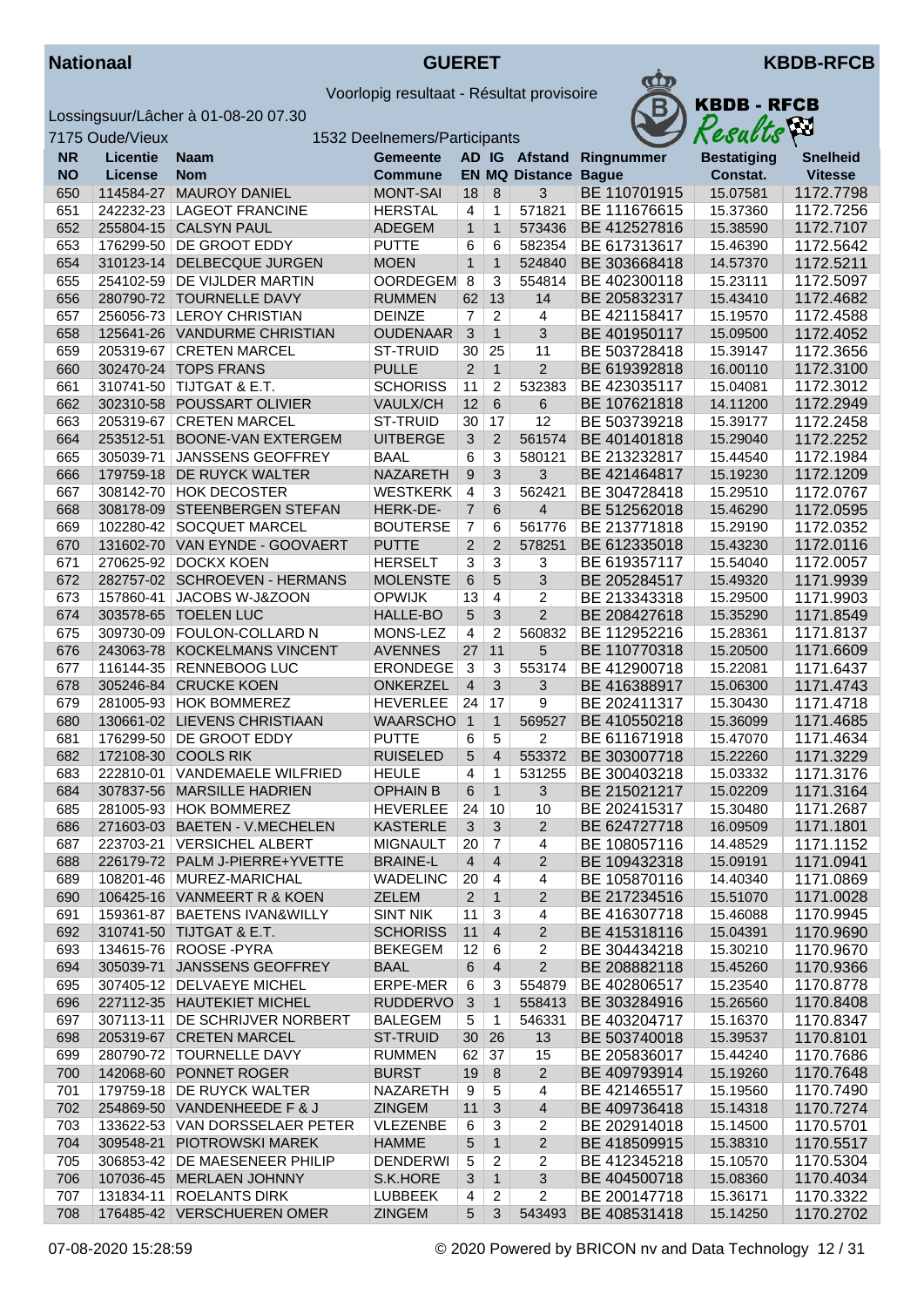

УZИ

Voorlopig resultaat - Résultat provisoire



|            | 7175 Oude/Vieux |                                                                  | 1532 Deelnemers/Participants    |                      |                      |                             |                              | Results              | $\mathbf{r}$           |
|------------|-----------------|------------------------------------------------------------------|---------------------------------|----------------------|----------------------|-----------------------------|------------------------------|----------------------|------------------------|
| <b>NR</b>  | <b>Licentie</b> | <b>Naam</b>                                                      | <b>Gemeente</b>                 |                      |                      |                             | AD IG Afstand Ringnummer     | <b>Bestatiging</b>   | <b>Snelheid</b>        |
| <b>NO</b>  | License         | <b>Nom</b>                                                       | <b>Commune</b>                  |                      |                      | <b>EN MQ Distance Bague</b> |                              | Constat.             | <b>Vitesse</b>         |
| 709        | 177245-26       | <b>FRANSSEN JOSEPH</b>                                           | CHARNEUX                        | $\overline{2}$       | 1                    | 578604                      | BE 111826016                 | 15.44257             | 1170.2485              |
| 710        |                 | 182689-38 V.D.EECKHOUT MARC                                      | <b>KALKEN</b>                   | 11                   | $\overline{2}$       | 5                           | BE 408349217                 | 15.31377             | 1169.9893              |
| 711        | 108201-46       | MUREZ-MARICHAL                                                   | <b>WADELINC</b>                 | 20                   | $\overline{7}$       | 5                           | BE 100621517                 | 14.40590             | 1169.9548              |
| 712        |                 | 141345-16 VAN BOST FREDERIK                                      | <b>OUDENAAR</b>                 | $\mathbf{3}$         | 3                    | 538865                      | BE 405013718                 | 15.10361             | 1169.9154              |
| 713        | 302066-08       | <b>FRANSEN KAREL</b>                                             | <b>OOSTMALL</b>                 | 3                    | 3                    | 2                           | BE 614436717                 | 16.10340             | 1169.8847              |
| 714        | 280790-72       | <b>TOURNELLE DAVY</b>                                            | <b>RUMMEN</b>                   | 62                   | 39                   | 16                          | BE 203803318                 | 15.44470             | 1169.8616              |
| 715        | 102630-04       | <b>VAN HUYNEGEM GUY</b>                                          | <b>BRUSSEGE</b>                 | 16                   | $\overline{5}$       | 4                           | BE 208198416                 | 15.27041             | 1169.6417              |
| 716        |                 | 195053-83 CHARLIER RICHARD                                       | <b>PETIGNY</b>                  | 9                    | 8                    | $\overline{2}$              | BE 115526617                 | 14.17363             | 1169.5637              |
| 717        |                 | 164460-45 VERVLOESEM PATRICK                                     | <b>RIJMENAM</b>                 | 12                   | 10                   | 6                           | BE 616897317                 | 15.41113             | 1169.4720              |
| 718        |                 | 282558-94 SCHAEKELS-D.LOECKER                                    | ST.K.LEN                        | 9                    | 9                    | 3                           | BE 202649418                 | 15.14540             | 1169.4321              |
| 719        |                 | 155417-23 HERBOTS GEBROEDERS                                     | HALLE-BO                        | 20                   | 11                   | 4                           | BE 214000117                 | 15.37000             | 1169.3696              |
| 720        |                 | 103790-00 V HEDDEGHEM BART                                       | S.L.HOUT                        | 16                   | 8                    | 4                           | BE 406337718                 | 15.19130             | 1169.2104              |
| 721        | 163817-81       | VAN HERTEM-SCHUURMAN                                             | <b>NEERPELT</b>                 | $\overline{7}$       | $\overline{4}$       | 2                           | BE 509271718                 | 16.22410             | 1169.0905              |
| 722        | 240898-47       | <b>HENSEN-MENTIOR</b>                                            | <b>AUBEL</b>                    | $\overline{7}$       | 3                    | 3                           | BE 111366117                 | 15.50196             | 1169.0402              |
| 723        |                 | 308508-48   ARIEN-DEKEYSER                                       | TIELT-WI                        | 11                   | 4                    | 4                           | BE 419410018                 | 15.41320             | 1169.0052              |
| 724        |                 | 253444-80 DEKENS DAVY                                            | <b>NEDERENA</b>                 | $\overline{7}$       | 5                    | $\overline{c}$              | BE 405025418                 | 15.11310             | 1168.9827              |
| 725        |                 | 251024-85 VANDEVAERD WILLY                                       | <b>EVERGEM</b>                  | 6                    | 1                    | 569914                      | BE 426635815                 | 15.37330             | 1168.9345              |
| 726        |                 | 199597-68 THIELENS-ROMAIN JM                                     | <b>JENEFFE</b>                  | $\overline{2}$       | $\mathbf{1}$         | 561566                      | BE 113847418                 | 15.30251             | 1168.9104              |
| 727        | 159361-87       | <b>BAETENS IVAN&amp;WILLY</b>                                    | <b>SINT NIK</b>                 | 11                   | $\overline{7}$       | 5                           | BE 417400315                 | 15.47028             | 1168.8741              |
| 728        |                 | 308069-94 REYNTJENS BERNARD                                      | <b>RUMBEKE</b>                  | 5                    | $\overline{2}$       | 536663                      | BE 303509817                 | 15.09080             | 1168.8609              |
| 729        | 128289-55       | <b>ROEGIS ERIK</b>                                               | <b>OOSTEEKL</b>                 | 3                    | $\mathbf{1}$         | $\overline{c}$              | BE 418217618                 | 15.41370             | 1168.8294              |
| 730        |                 | 309085-43 WAUTERS NADINE                                         | <b>APPELTER</b>                 | 3                    | 3                    | $\overline{2}$              | BE 413466318                 | 15.12302             | 1168.8283              |
| 731        | 226568-73       | <b>BERT PHILIPPE</b>                                             | <b>THIEUSIE</b>                 | 13                   | 3                    | 510140                      | BE 106936118                 | 14.46290             | 1168.7502              |
| 732        | 202963-39       | <b>LAMBRECHTS- VAN BOSS</b>                                      | <b>BOORTMEE</b>                 | $\overline{4}$       | $\overline{2}$       | 571537                      | BE 208067518                 | 15.39020             | 1168.7077              |
| 733        | 310003-88       | VANEENOO BART                                                    | <b>WINGENE</b>                  | 3                    | 1                    | 555949                      | BE 310369018                 | 15.25433             | 1168.6434              |
| 734        | 172945-91       | <b>TOBBACK FRANCOIS</b>                                          | <b>HOFSTADE</b>                 | $\mathbf{3}$         | $\mathbf{1}$         | 570653                      | BE 209761918                 | 15.38201             | 1168.5687              |
| 735        |                 | 181282-86 UYTTENHOVE EDDY                                        | DENDERHO                        | 14                   | 11                   | 2                           | BE 423957217                 | 15.17467             | 1168.5278              |
| 736        |                 | 240017-39 DEGAND BR-VI-MA                                        | <b>LIGNE</b>                    | $\overline{4}$       | $\overline{4}$       | 3                           | BE 105114718                 | 14.50010             | 1168.4444              |
| 737        | 308936-88       | <b>JADOT LOUIS</b>                                               | <b>BAULERS</b>                  | 4                    | 3                    | 527173                      | BE 101959618                 | 15.01110             | 1168.4230              |
| 738        |                 | 194397-09 VANDEPUTTE JOHAN                                       | <b>WAASMUNS</b>                 | $\overline{4}$       | $\overline{4}$       | $\overline{2}$              | BE 414872618                 | 15.41370             | 1168.3900              |
| 739        | 177439-26       | <b>BRUNEAU MICHEL</b>                                            | <b>BRASM NI</b>                 | 5                    | 4                    | 501405                      | BE 108063818                 | 14.39089             | 1168.3722              |
| 740        | 305039-71       | <b>JANSSENS GEOFFREY</b>                                         | <b>BAAL</b>                     | 6                    | $\overline{2}$       | 3                           | BE 213674216                 | 15.46320             | 1168.3425              |
| 741        |                 | 162600-28 VERMYLEN DANIEL                                        | <b>MARBAIS</b>                  | 8                    | 4                    | 526494                      | BE 108421714                 | 15.00391             | 1168.2948              |
| 742        |                 | 280790-72 TOURNELLE DAVY                                         | <b>RUMMEN</b>                   | 62                   | 19                   | 17                          | BE 205801617                 | 15.45280             | 1168.2481              |
| 743        | 282558-94       | SCHAEKELS-D.LOECKER                                              | ST.K.LEN                        | 9                    | $\overline{4}$       | 4<br>$\overline{7}$         | BE 202654818<br>BE 200902318 | 15.15230<br>14.12450 | 1168.2176<br>1168.1713 |
| 744        |                 | 302310-58 POUSSART OLIVIER                                       | VAULX/CH<br><b>ADEGEM</b>       | 12                   | $\overline{1}$       |                             |                              |                      |                        |
| 745        |                 | 208672-25 SCHOORS-DE WAELE                                       |                                 | $6 \mid$             | 5 <sup>1</sup>       | 526801                      | 574012 BE 420073918          | 15.41240             | 1168.1156              |
| 746<br>747 |                 | 175708-41   MESSIAEN-VANHAUWAERT<br>155417-23 HERBOTS GEBROEDERS | AVELGEM                         | 5                    | $\overline{2}$<br>20 | 5                           | BE 309360518<br>BE 214013117 | 15.01000             | 1168.0732<br>1168.0505 |
|            |                 | 241812-88 VERHELLE BEELS                                         | HALLE-BO                        | 20                   |                      |                             | BE 103503518                 | 15.37330             | 1168.0278              |
| 748<br>749 |                 | 189410-66   BOMBEKE LUC                                          | <b>HERSEAUX</b><br><b>MUNTE</b> | $\overline{7}$<br>10 | 3<br>3               | 517265<br>5                 | BE 415785917                 | 14.52512<br>15.20221 | 1167.9592              |
| 750        |                 | 270034-83 VAN DE VELDE MARINA                                    | <b>GROBBEND</b>                 | $\overline{2}$       | 2                    | 596340                      | BE 611449018                 | 16.00350             | 1167.9582              |
| 751        |                 | 108201-46 MUREZ-MARICHAL                                         | <b>WADELINC</b>                 | 20                   | 1                    | 6                           | BE 100777117                 | 14.41440             | 1167.9223              |
| 752        |                 | 166091-27 CLABOTS P & F                                          | <b>GRACE HO</b>                 | 10                   | 9                    | 3                           | BE 109491417                 | 15.34470             | 1167.8537              |
| 753        |                 | 199347-12 MENTEN RONNY                                           | <b>RUMMEN</b>                   | 84                   | 35                   | 19                          | BE 300379218                 | 15.46590             | 1167.8037              |
| 754        |                 | 151428-11 PLU FELIX                                              | <b>TESSENDE</b>                 | 3                    | $\mathbf{1}$         | 590718                      | BE 215607915                 | 15.55510             | 1167.7731              |
| 755        |                 | 229113-96 VAN EYNDE RUDY                                         | PUTTE(GR                        | 10                   | 8                    | 8                           | BE 612312218                 | 15.44330             | 1167.7383              |
| 756        |                 | 271868-74 N.DEWEERD-BERCKMOES                                    | <b>LILLE</b>                    | $\overline{7}$       | 5                    | $\overline{2}$              | BE 601502018                 | 16.07570             | 1167.6648              |
| 757        |                 | 114448-85 VAN MASSENHOVEN KRIS                                   | <b>RETIE</b>                    | 2                    | 1                    | 616299                      | BE 614438418                 | 16.17500             | 1167.6015              |
| 758        |                 | 250238-75 TORTELBOOM WILLY                                       | <b>ELENE</b>                    | 3                    | 3                    | 546211                      | BE 404715416                 | 15.17500             | 1167.5333              |
| 759        |                 | 187713-18 VANDEPUTTE RUDI                                        | LEMBERGE                        | 15                   | 14                   | 3                           | BE 424121518                 | 15.24340             | 1167.3850              |
| 760        |                 | 308590-33 BOSTOEN SAM                                            | <b>ADEGEM</b>                   | 3                    | $\overline{c}$       | 573051                      | BE 420124418                 | 15.40560             | 1167.2685              |
| 761        |                 | 309154-15 DE ROOCK STEFAAN                                       | <b>LENNIK</b>                   | $\overline{c}$       | $\overline{c}$       | 545262                      | BE 206421618                 | 15.17090             | 1167.2097              |
| 762        |                 | 243063-78 KOCKELMANS VINCENT                                     | <b>AVENNES</b>                  | 27                   | 26                   | 6                           | BE 110770818                 | 15.22380             | 1167.1987              |
| 763        |                 | 148761-60 DEFRENE THIERRY                                        | ONOZ                            | 5                    | 4                    | 2                           | BE 114988117                 | 14.59000             | 1167.1292              |
| 764        |                 | 199347-12 MENTEN RONNY                                           | <b>RUMMEN</b>                   | 84                   | 27                   | 20                          | BE 300376218                 | 15.47170             | 1167.0992              |
| 765        |                 | 205319-67 CRETEN MARCEL                                          | ST-TRUID                        | 30                   | 12                   | 14                          | BE 503735118                 | 15.41307             | 1166.9591              |
| 766        |                 | 199347-12 MENTEN RONNY                                           | <b>RUMMEN</b>                   | 84                   | 83                   | 21                          | BE 300367818                 | 15.47210             | 1166.9428              |
| 767        |                 | 241975-57 GOEMINNE-VERHELLEN                                     | <b>FLOBECQ</b>                  | $\overline{7}$       | 4                    | 529680                      | BE 107758516                 | 15.03549             | 1166.9145              |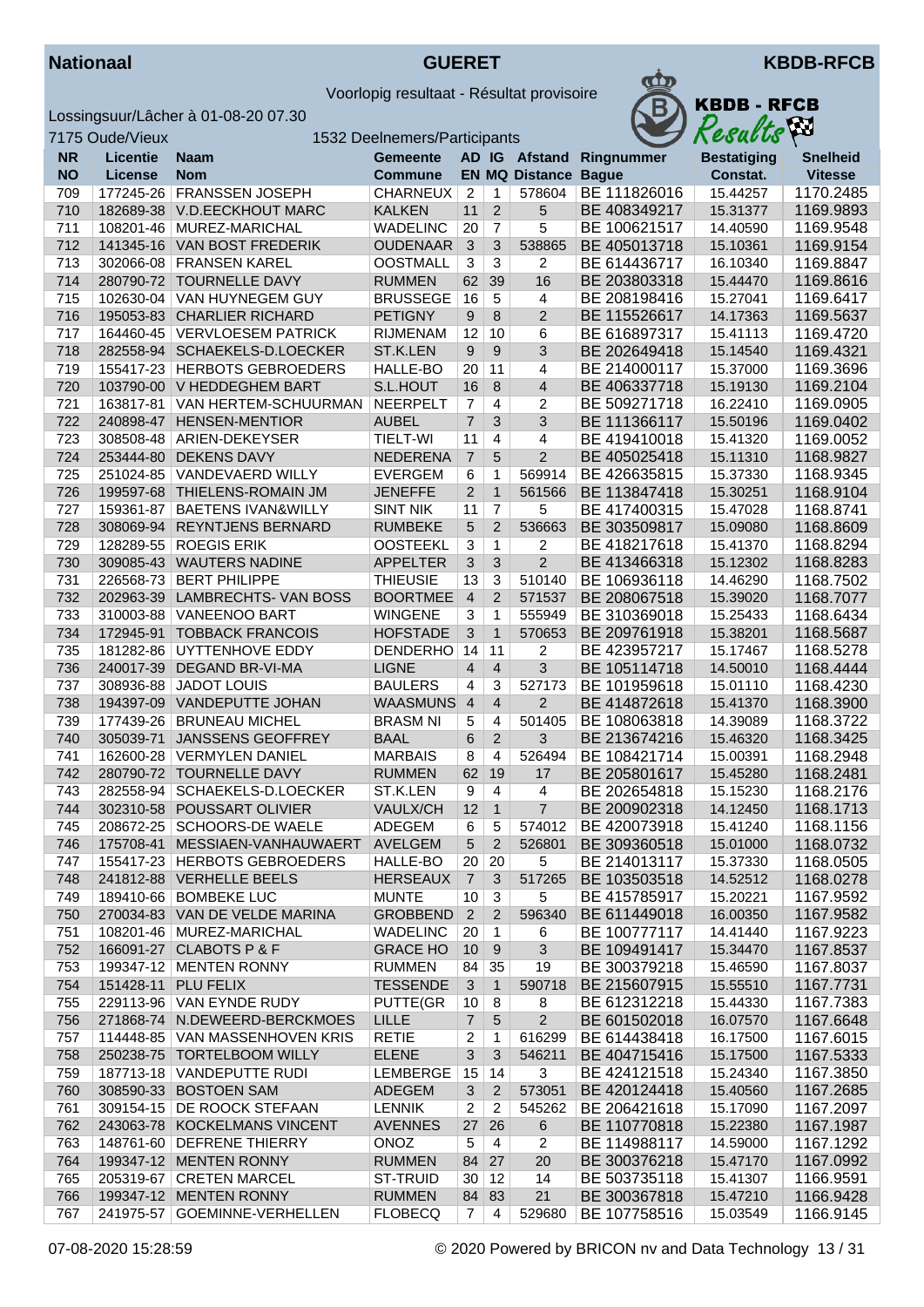



|            | 7175 Oude/Vieux |                                | 1532 Deelnemers/Participants |                 |                |                          |              | Resacus            | $\mathbf{r}$    |
|------------|-----------------|--------------------------------|------------------------------|-----------------|----------------|--------------------------|--------------|--------------------|-----------------|
| <b>NR</b>  | <b>Licentie</b> | <b>Naam</b>                    | <b>Gemeente</b>              |                 |                | AD IG Afstand            | Ringnummer   | <b>Bestatiging</b> | <b>Snelheid</b> |
| <b>NO</b>  | <b>License</b>  | <b>Nom</b>                     | <b>Commune</b>               |                 |                | <b>EN MQ Distance</b>    | <b>Bague</b> | Constat.           | <b>Vitesse</b>  |
| 768        | 271420-14       | <b>BERGEN PAUL</b>             | HEIST-O/                     | $\mathbf{1}$    | $\mathbf{1}$   | 583580                   | BE 611230218 | 15.50070           | 1166.8877       |
| 769        | 254174-34       | <b>ADAM MARC</b>               | <b>OUDENAAR</b>              | 4               | $\overline{3}$ | 2                        | BE 401980717 | 15.12190           | 1166.8798       |
| 770        |                 | 212640-16 VANDEPOEL YVES       | <b>GEETBETS</b>              | 14              | 3              | $\overline{c}$           | BE 228138416 | 15.44560           | 1166.8723       |
| 771        | 253708-53       | <b>PENNE BERT</b>              | <b>NEDERHAS</b>              | 9               | 3              | 544404                   | BE 414087718 | 15.16340           | 1166.8300       |
| 772        |                 | 198417-52 VERSCHOOT JOEL       | <b>INGELMUN</b>              | $\overline{2}$  | $\overline{2}$ | 540878                   | BE 307211018 | 15.13338           | 1166.7834       |
| 773        |                 | 281005-93 HOK BOMMEREZ         | <b>HEVERLEE</b>              | 24              | 23             | 11                       | BE 200917018 | 15.32390           | 1166.7792       |
| 774        |                 | 142068-60 PONNET ROGER         | <b>BURST</b>                 | 19              | 14             | 3                        | BE 423331217 | 15.21050           | 1166.6641       |
| 775        | 205319-67       | <b>CRETEN MARCEL</b>           | ST-TRUID                     | 30              | 30             | 15                       | BE 501314117 | 15.41387           | 1166.6426       |
| 776        |                 | 290937-34 GHOOS-EVERAERTS      | <b>TESSENDE</b>              | $\overline{7}$  | $\overline{7}$ | 593134                   | BE 506274918 | 15.58251           | 1166.6259       |
| 777        | 181282-86       | UYTTENHOVE EDDY                | DENDERHO                     | 14              | 3              | 3                        | BE 402698317 | 15.18337           | 1166.5743       |
| 778        |                 | 308660-06 ZARZECKI MAREK       | <b>LINCENT</b>               | 6               | $\mathbf{1}$   | 557214                   | BE 302529818 | 15.27390           | 1166.5739       |
| 779        |                 | 114148-76 DECLERCK PHILIP      | <b>AVELGEM</b>               | 14              | $\,8\,$        | 2                        | BE 310670617 | 15.01230           | 1166.5584       |
| 780        |                 | 307274-75 DUNON THEO           | <b>JUPRELLE</b>              | 3               | 2              | 573728                   | BE 112541818 | 15.41500           | 1166.5090       |
| 781        |                 | 308375-12 VYVEY MARIO          | <b>ERTVELDE</b>              | $\mathbf{1}$    | 1              | 571547                   | BE 420012418 | 15.39580           | 1166.5018       |
| 782        |                 | 122817-15 BERCKMANS ROGER      | <b>KORTENBE</b>              | $\overline{7}$  | 5              | $\overline{2}$           | BE 210163018 | 15.30129           | 1166.4359       |
| 783        |                 | 220268-78 CANION-SOBKOWIAK     | <b>WASMES</b>                | 6               | 4              | $\overline{2}$           | BE 105383616 | 14.35520           | 1166.3768       |
| 784        |                 | 142935-54 NOTTEBAERT ARTHUR    | <b>TEMPLEUV</b>              | 12              | $\overline{7}$ | $\overline{2}$           | BE 101772516 | 14.47320           | 1166.2951       |
| 785        | 252873-91       | <b>BOUCKAERT-DENEIR</b>        | <b>OLSENE</b>                | 6               | 3              | 2                        | BE 407681018 | 15.15421           | 1166.2939       |
| 786        |                 | 226511-16 BECKERS PAUL         | <b>BUDINGEN</b>              | 5               | 3              | 574504                   | BE 205580617 | 15.42370           | 1166.2293       |
| 787        | 227381-13       | <b>COLLET DUBOIS</b>           | <b>MAARKEDA</b>              | 5               | 4              | 529632                   | BE 414815016 | 15.04091           | 1166.2007       |
| 788        |                 | 188864-05 DANIELS WILLY        | <b>KESSEL</b>                | 3               | 3              | 3                        | BE 603462218 | 15.55570           | 1166.1627       |
| 789        |                 | 272635-65   V.D.BERGH WIM      | KALMTHOU                     | 6               | 1              | 613843                   | BE 617015017 | 16.16230           | 1166.1520       |
| 790        |                 | 309085-43 WAUTERS NADINE       | <b>APPELTER</b>              | 3               | $\overline{2}$ | 3                        | BE 405126417 | 15.13342           | 1166.1389       |
| 791        | 272635-65       | V.D.BERGH WIM                  | KALMTHOU                     | 6               | 6              | $\overline{2}$           | BE 624565618 | 16.16250           | 1166.0782       |
| 792        |                 | 135690-84 PROVOST-SPIERS       | <b>OUDENAAR</b>              | $\mathbf{3}$    | $\mathbf{1}$   | 534093                   | BE 405084518 | 15.08050           | 1165.9298       |
|            |                 |                                |                              |                 |                |                          |              |                    |                 |
| 793<br>794 | 304199-07       | DRAPS JP & ZONEN               | <b>RUISBROE</b>              | 5<br>13         | 5<br>11        | 543724<br>$\overline{2}$ | BE 204125418 | 15.16208           | 1165.9223       |
|            |                 | 309295-59 CIETERS BRAM         | S.M.LIER                     |                 |                |                          | BE 413006818 | 15.12470           | 1165.8199       |
| 795        | 281124-18       | JESPERS-VANDERWEGEN            | <b>HOLSBEEK</b>              | 33              | 1              | 4                        | BE 201001018 | 15.39450           | 1165.7887       |
| 796        | 212146-07       | ROELANDT JULIEN                | <b>KALKEN</b>                | 3               | $\mathbf{1}$   | $\overline{2}$           | BE 415294018 | 15.35419           | 1165.7812       |
| 797        |                 | 202352-10   HAAK - SOEN        | <b>MOERBEKE</b>              | 6               | 3              | 3                        | BE 403502017 | 15.07051           | 1165.7175       |
| 798        | 306375-49       | SAUDOYEZ KEVIN                 | <b>TERTRE</b>                | 26              | $\overline{2}$ | $\overline{c}$           | BE 104763918 | 14.37260           | 1165.6695       |
| 799        | 157860-41       | JACOBS W-J&ZOON                | <b>OPWIJK</b>                | 13              | 6              | 3                        | BE 213342518 | 15.32290           | 1165.5532       |
| 800        |                 | 309513-83 NOEYENS-LENAERTS     | <b>MERKSPLA</b>              | 14              | 9              | 5                        | BE 619627318 | 16.21560           | 1165.4731       |
| 801        |                 | 307099-94   HOOYLAERTS OMER    | HOUWAART 13                  |                 | 9              | 3                        | BE 200107318 | 15.42420           | 1165.4617       |
| 802        | 205176-21       | DHONDT HUGO                    | <b>DEINZE</b>                | 3               | 2              | 549686                   | BE 411310618 | 15.21389           | 1165.4573       |
| 803        |                 | 308710-56 VERRYCKEN LAEREMANS  | <b>HOUTVENN</b>              | $\overline{2}$  | 1              | 582695                   | BE 609661518 | 15.49590           | 1165.4288       |
| 804        |                 | 202352-10 HAAK - SOEN          | MOERBEKE 6                   |                 | $6 \mid$       | $\overline{4}$           | BE 412365718 | 15.07121           | 1165.4201       |
| 805        |                 | 309219-80 CARDINAELS JIMMY     | AS.                          | 2               | 2              | 604622                   | BE 502775118 | 16.08490           | 1165.3866       |
| 806        |                 | 178106-14 HOLVOET RONALD       | <b>MENEN</b>                 | $\overline{4}$  | $\overline{2}$ | 523884                   | BE 305510818 | 14.59331           | 1165.3477       |
| 807        |                 | 228684-55 BOTQUIN YVON         | LEUZE                        | 2               | 1              | 509974                   | BE 106281918 | 14.47390           | 1165.2553       |
| 808        |                 | 308535-75 LEQUENNE - HOUFFLAIN | <b>POTTES</b>                | $\sqrt{5}$      | 5              | 520123                   | BE 102701618 | 14.56230           | 1165.1936       |
| 809        |                 | 283208-65 VANMULDER - VANDENBO | <b>HALLE</b>                 | 9               | 4              | 537352                   | BE 213923318 | 15.11131           | 1165.0708       |
| 810        |                 | 292116-49 THONE X+M            | AS                           | $\sqrt{3}$      | $\overline{2}$ | $\overline{2}$           | BE 502536018 | 16.09390           | 1165.0438       |
| 811        |                 | 208351-92 VAN LANDSCHOOT ROBER | ADEGEM                       | 8               | 3              | $\overline{c}$           | BE 418154318 | 15.41320           | 1164.9749       |
| 812        |                 | 208387-31 KERKHOFS CAROLUS & H | <b>BERLAAR</b>               | 3               | $\mathbf{1}$   | $\overline{2}$           | BE 606394818 | 15.51460           | 1164.9259       |
| 813        |                 | 256079-96 VAN DER MAAS HUIB    | <b>LOKEREN</b>               | 9               | 5              | 2                        | BE 415497818 | 15.39021           | 1164.8900       |
| 814        |                 | 303436-20 VANWESEMAEL CHRIS    | <b>DESSEL</b>                | $\overline{2}$  | 2              | 614106                   | BE 601730117 | 16.17110           | 1164.8813       |
| 815        |                 | 241975-57 GOEMINNE-VERHELLEN   | <b>FLOBECQ</b>               | 7               | $\overline{7}$ | $\overline{2}$           | BE 105440318 | 15.04439           | 1164.8188       |
| 816        |                 | 150454-07 POPPE WALTER         | <b>ZELZATE</b>               | 3               | 2              | 577788                   | BE 410612318 | 15.46021           | 1164.8130       |
| 817        |                 | 163752-16   FOLLET - VANDAELE  | <b>BEVEREN</b>               | 10              | 3              | 2                        | BE 407777518 | 15.09080           | 1164.7924       |
| 818        |                 | 309304-68 KLINGELEERS DAVY     | <b>NEEROETE</b>              | 3               | $\mathbf{1}$   | 615604                   | BE 504530918 | 16.18310           | 1164.7769       |
| 819        |                 | 305722-75 NOELS GERT           | HAM                          | 12              | 3              | 4                        | BE 508346917 | 16.06098           | 1164.7534       |
| 820        |                 | 304578-95 DE SCHRYVER JOHAN    | <b>EEKLO</b>                 | $\overline{2}$  | $\mathbf{1}$   | 572210                   | BE 418172818 | 15.41170           | 1164.7250       |
| 821        |                 | 149541-64 DE LAERE LUC         | ANZEGEM                      | 13              | 9              | 3                        | BE 302146417 | 15.09270           | 1164.7013       |
| 822        |                 | 300730-30 HENDRICKX ERIK & PIE | <b>DRIESLIN</b>              | 6               | 3              | 572126                   | BE 211520918 | 15.41160           | 1164.5936       |
| 823        | 256050-67       | <b>DE SMEYTER RESTIAEN</b>     | MELDEN                       | 14              | $\overline{2}$ | $\overline{2}$           | BE 413964916 | 15.06451           | 1164.5584       |
| 824        |                 | 193284-60 VANHOOF PETER        | <b>BEKKEVOO</b>              | $5\overline{)}$ | $\overline{2}$ | 579904                   | BE 201679917 | 15.47588           | 1164.5126       |
| 825        |                 | 109666-56 DEBAENE HUBERT       | <b>BEERNEM</b>               | 10              | 1              | 3                        | BE 301106616 | 15.33237           | 1164.4969       |
| 826        |                 | 163752-16 FOLLET - VANDAELE    | <b>BEVEREN</b>               | 10              | $\overline{4}$ | 3                        | BE 307391814 | 15.09170           | 1164.4119       |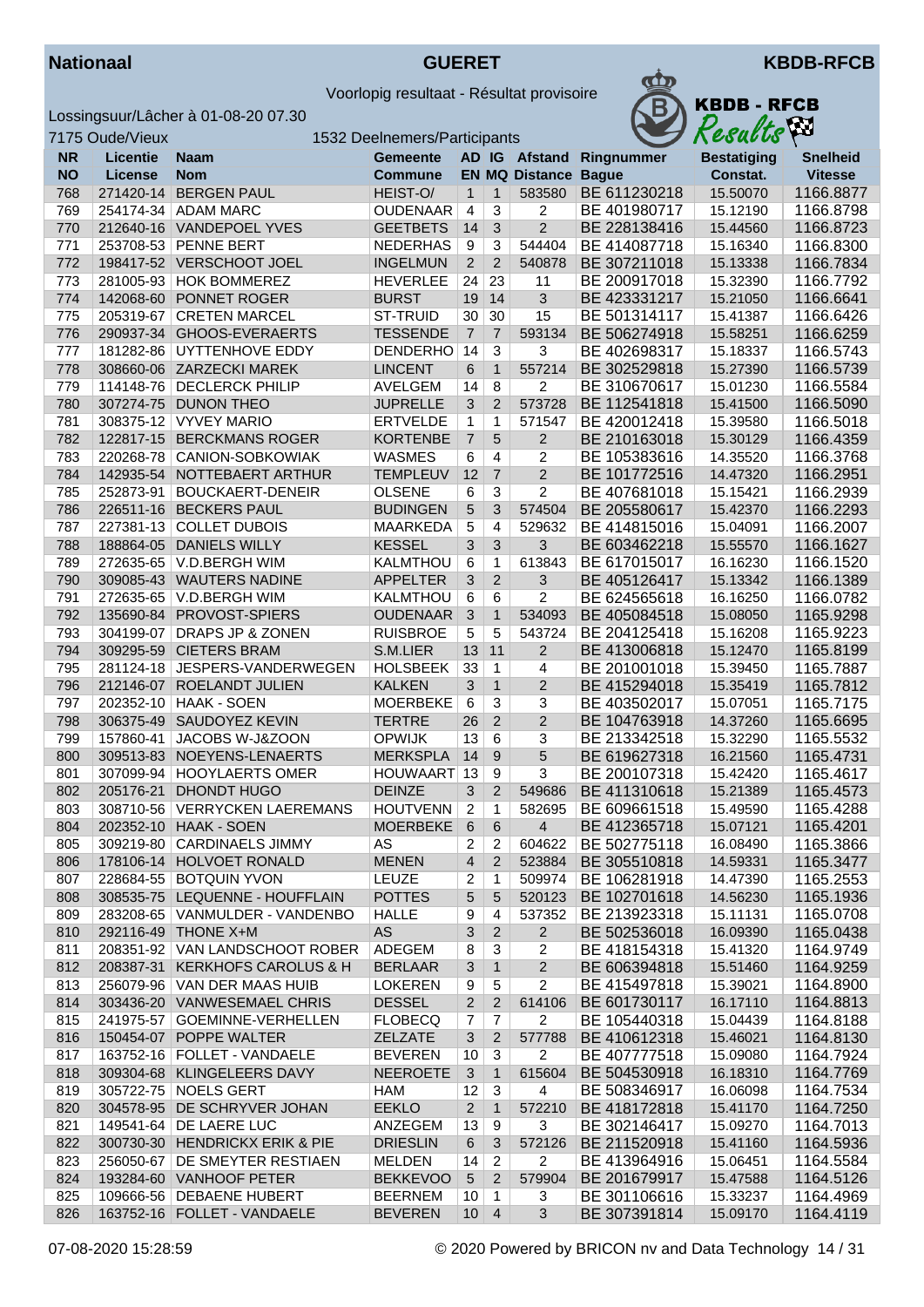



|           | 7175 Oude/Vieux |                                 | 1532 Deelnemers/Participants |                |                |                             |              | Resacus            | $\mathbf{r}$    |
|-----------|-----------------|---------------------------------|------------------------------|----------------|----------------|-----------------------------|--------------|--------------------|-----------------|
| <b>NR</b> | <b>Licentie</b> | <b>Naam</b>                     | <b>Gemeente</b>              |                |                | AD IG Afstand               | Ringnummer   | <b>Bestatiging</b> | <b>Snelheid</b> |
| <b>NO</b> | License         | <b>Nom</b>                      | <b>Commune</b>               |                |                | <b>EN MQ Distance Bague</b> |              | Constat.           | <b>Vitesse</b>  |
| 827       | 280668-47       | PLATTEAU A-T.                   | ST.K.LOM                     | 3              | 3              | 2                           | BE 202665418 | 15.22220           | 1164.3878       |
| 828       |                 | 302154-96 JAMAR PAUL            | <b>RUMMEN</b>                | 13             | 13             | $\overline{2}$              | BE 203907418 | 15.48300           | 1164.3230       |
| 829       | 146975-20       | <b>GOEMAERE JOSE &amp; GUST</b> | <b>HAVINNES</b>              | 8              | 3              | 508726                      | BE 106253918 | 14.46559           | 1164.3148       |
| 830       |                 | 309295-59 CIETERS BRAM          | S.M.LIER                     | 13             | 10             | 3                           | BE 406353518 | 15.13240           | 1164.2685       |
| 831       | 111524-71       | <b>HOK FREDDY KESTENS</b>       | <b>TIENEN</b>                | 3              | 2              | 564270                      | BE 202590317 | 15.34398           | 1164.2515       |
| 832       |                 | 281865-80 LUYPAERT VANESSA      | <b>BEIGEM</b>                | 6              | $\overline{4}$ | 564006                      | BE 206489016 | 15.34270           | 1164.2192       |
| 833       |                 | 135064-40   ENGELS JULES & YVES | <b>PUTTE</b>                 | 8              | 8              | 5                           | BE 617433917 | 15.48180           | 1164.1983       |
| 834       |                 | 152131-35 REDANT REMI-FREDERIK  | <b>DENDERHO</b>              | 10             | 3              | $\overline{4}$              | BE 414133018 | 15.19490           | 1164.1647       |
| 835       | 151949-47       | DE MAESSCHALCK LUC              | <b>ZELE</b>                  | 6              | 3              | 2                           | BE 408830417 | 15.37190           | 1164.0932       |
| 836       |                 | 254869-50 VANDENHEEDE F & J     | <b>ZINGEM</b>                | 11             | $\overline{7}$ | 5                           | BE 409741818 | 15.17108           | 1164.0866       |
| 837       |                 | 310199-90 SAFEH KALID           | WAREGEM                      | 16             | $\overline{4}$ | 2                           | BE 313198718 | 15.11061           | 1164.0752       |
| 838       |                 | 181282-86 UYTTENHOVE EDDY       | DENDERHO 14                  |                | 10             | $\overline{4}$              | BE 402693117 | 15.19347           | 1164.0486       |
| 839       |                 | 205319-67 CRETEN MARCEL         | <b>ST-TRUID</b>              | 30             | 15             | 16                          | BE 220580516 | 15.42467           | 1163.9595       |
| 840       |                 | 115781-60 LETURCQ-DUPONCHELLE   | <b>WADELINC</b>              | $\overline{4}$ | $\mathbf{1}$   | 503915                      | BE 102905318 | 14.42560           | 1163.9552       |
| 841       |                 | 184920-38 CROWET R & F          | <b>BOIS D'H</b>              | 9              | $\mathbf{1}$   | 510615                      | BE 103221915 | 14.48429           | 1163.8877       |
| 842       |                 | 101286-18 VANDESANDE ANDRE      | <b>TIELT-WI</b>              | $\bf 8$        | 3              | 576916                      | BE 213716517 | 15.45480           | 1163.6063       |
| 843       |                 | 280790-72 TOURNELLE DAVY        | <b>RUMMEN</b>                | 62             | 62             | 18                          | BE 203805618 | 15.47270           | 1163.5903       |
| 844       |                 | 173467-31 DE VOS YVES & FILIP   | <b>OUDENAAR</b>              | 6              | $\overline{4}$ | $\overline{2}$              | BE 403386418 | 15.11092           | 1163.5739       |
| 845       | 206958-57       | <b>ELSEN THEO</b>               | <b>BEKKEVOO</b>              | 9              | 1              | 2                           | BE 201771318 | 15.49180           | 1163.5169       |
| 846       |                 | 114148-76 DECLERCK PHILIP       | <b>AVELGEM</b>               | 14             | 13             | $\mathfrak{B}$              | BE 310675417 | 15.02360           | 1163.4224       |
| 847       | 253708-53       | <b>PENNE BERT</b>               | <b>NEDERHAS</b>              | $\overline{9}$ | 4              | 2                           | BE 414064118 | 15.17560           | 1163.4221       |
| 848       | 304179-84       | <b>DUPUIS AMANT</b>             | <b>THIRIMON</b>              | 15             | $\mathbf{1}$   | $\overline{2}$              | BE 100626518 | 14.29285           | 1163.3065       |
| 849       | 307886-08       | DE MEYER R&L&M&L                | <b>HAMME</b>                 | 1              | 1              | 572652                      | BE 415808518 | 15.42180           | 1163.2176       |
| 850       |                 | 194533-48 VLAEMINCK HUGO        | <b>RUPELMON</b>              | 8              | $\overline{2}$ | $\overline{c}$              | BE 416215018 | 15.48570           | 1163.1666       |
| 851       |                 | 211503-43   BAERT RUDY          | <b>DEURNE</b>                | $\overline{4}$ | 2              | 594410                      | BE 617862718 | 16.01030           | 1163.1152       |
| 852       |                 | 305584-34 V D STRAETEN PAUL     | DENDERHO 16                  |                | 9              | 548311                      | BE 413985318 | 15.21260           | 1163.0722       |
| 853       |                 | 194533-48   VLAEMINCK HUGO      | <b>RUPELMON</b>              | 8              | 1              | 3                           | BE 409491217 | 15.49000           | 1163.0501       |
| 854       |                 | 228421-83 VAN GEET FRANS        | <b>DENDERBE</b>              | $\,8\,$        | $\mathbf{1}$   | 562277                      | BE 402908118 | 15.33280           | 1163.0109       |
| 855       |                 | 101726-70 THOMAES JOZEF         | <b>BEVERE</b>                | $\overline{2}$ | $\overline{2}$ | 535811                      | BE 401872317 | 15.10459           | 1162.8726       |
| 856       | 162920-57       | DE KEYSER GEORGES               | <b>MESSELBR</b>              | 9              | $\overline{4}$ | 6                           | BE 207501617 | 15.50560           | 1162.7755       |
| 857       | 302380-31       | <b>EMO DIDIER+BENOIT</b>        | <b>LIXHE</b>                 | 3              | 2              | 583092                      | BE 113299918 | 15.51280           | 1162.7732       |
| 858       |                 | 281005-93 HOK BOMMEREZ          | <b>HEVERLEE</b>              | 24             | 9              | 12                          | BE 202407917 | 15.34200           | 1162.7240       |
| 859       | 114584-27       | <b>MAUROY DANIEL</b>            | <b>MONT-SAI</b>              | 18             | 17             | 4                           | BE 109200318 | 15.11571           | 1162.6671       |
| 860       |                 | 158902-16 DECOCK-ALGOET W EN M  | <b>GITS</b>                  | $\overline{7}$ | $5\phantom{1}$ | $\overline{2}$              | BE 307413017 | 15.18261           | 1162.6330       |
| 861       |                 | 260481-36   HAELEWIJN E & G     | <b>KORTEMAR</b>              | 22             | 9              | 547549                      | BE 312770518 | 15.20590           | 1162.5656       |
| 862       |                 | 187067-51 SWINNEN-VANHOVE       | <b>ZICHEM</b>                | 9              | $\overline{7}$ | 582948                      | BE 201213618 | 15.51269           | 1162.5285       |
| 863       |                 | 158972-86 DEVENYNS DIRK         | <b>KLUISBER</b>              | $6 \mid$       | $2 \mid$       | 526931                      | BE 408516015 | 15.03160           | 1162.5188       |
| 864       |                 | 184925-43 ENGELS MARC           | AALTER                       | 6              | 3              | $2^{\circ}$                 | BE 407991917 | 15.33350           | 1162.4946       |
| 865       |                 | 251280-50 DE VUYST DIRK         | MERELBEK                     | 6              | 3              | 554102                      | BE 405945318 | 15.26390           | 1162.4924       |
| 866       |                 | 120440-63 NAERT FRANS           | <b>DEINZE</b>                | $\overline{4}$ | $\overline{c}$ | 549785                      | BE 409253618 | 15.22570           | 1162.4590       |
| 867       |                 | 155417-23 HERBOTS GEBROEDERS    | HALLE-BO                     | 20             | 7              | 6                           | BE 214003817 | 15.39540           | 1162.4474       |
| 868       |                 | 144566-36 CLAUWAERT ETIENNE     | <b>KRUISHOU</b>              | 3              | 1              | 542600                      | BE 415348316 | 15.16470           | 1162.4237       |
| 869       |                 | 309730-09   FOULON-COLLARD N    | MONS-LEZ                     | 4              | $\overline{4}$ | $\overline{2}$              | BE 113093716 | 15.32291           | 1162.3823       |
| 870       |                 | 118313-70 VANDEVOORDE RENE      | <b>DEINZE</b>                | $\overline{2}$ | $\mathbf{1}$   | 550905                      | BE 405819817 | 15.23571           | 1162.3654       |
| 871       |                 | 108201-46 MUREZ-MARICHAL        | <b>WADELINC</b>              | 20             | 11             | 7                           | BE 102975118 | 14.43480           | 1162.3582       |
| 872       |                 | 254102-59 DE VIJLDER MARTIN     | OORDEGEM 8                   |                | $\overline{4}$ | $\overline{2}$              | BE 411710817 | 15.27191           | 1162.3564       |
| 873       |                 | 107126-38   THONE JOS           | AS                           | 9              | 5              | 3                           | BE 222674416 | 16.10577           | 1162.3043       |
| 874       |                 | 181659-75 BRAL MAURICE          | <b>RUISELED</b>              | 14             | $\overline{4}$ | 554088                      | BE 304896117 | 15.26438           | 1162.2680       |
| 875       |                 | 309052-10 AERTS STEFAN          | HAM                          | 3              | 2              | 601853                      | BE 219027516 | 16.07500           | 1162.2523       |
| 876       |                 | 173307-65 DUPONT ERIC           | LEDE                         | $\overline{c}$ | 2              | 540548                      | BE 403782618 | 15.15058           | 1162.2272       |
| 877       | 228696-67       | VANTHOURNOUT MAURITS            | <b>TORHOUT</b>               | 10             | 9              | 4                           | BE 300910818 | 15.25210           | 1162.1689       |
| 878       |                 | 107607-34 HERMANS BONNE         | <b>HALEN</b>                 | $\overline{2}$ | $\overline{2}$ | 579737                      | BE 502975318 | 15.48510           | 1162.1469       |
| 879       |                 | 149235-49 BRABANTS LOUIS        | WMB WEST                     | 5              | 2              | $\overline{2}$              | BE 616288317 | 15.54221           | 1162.0476       |
| 880       |                 | 307368-72 DE BLICK SOFIE        | <b>TIELT-WI</b>              | $\overline{2}$ | $\overline{2}$ | 573937                      | BE 212197516 | 15.43560           | 1161.9726       |
| 881       |                 | 309878-60 VAN DEN DRIESSCHE NI  | AALST                        | 10             | 8              | 3                           | BE 421928716 | 15.27370           | 1161.9297       |
| 882       |                 | 306433-10 GEERTS HERMAN         | HAM                          | $\overline{4}$ | $\overline{2}$ | 600397                      | BE 501530118 | 16.06439           | 1161.9125       |
| 883       |                 | 218987-58   V D GEHUGTE RUDY    | <b>DEINZE</b>                | 5              | $\mathbf{1}$   | 562421                      | BE 420429418 | 15.34050           | 1161.8268       |
| 884       |                 | 187713-18 VANDEPUTTE RUDI       | LEMBERGE 15 11               |                |                | 4                           | BE 409908118 | 15.26520           | 1161.7545       |
| 885       |                 | 307705-21 COSIJN ANDY           | <b>D'WINDEK</b>              | 3              | 1              | 539720                      | BE 403734217 | 15.14353           | 1161.7166       |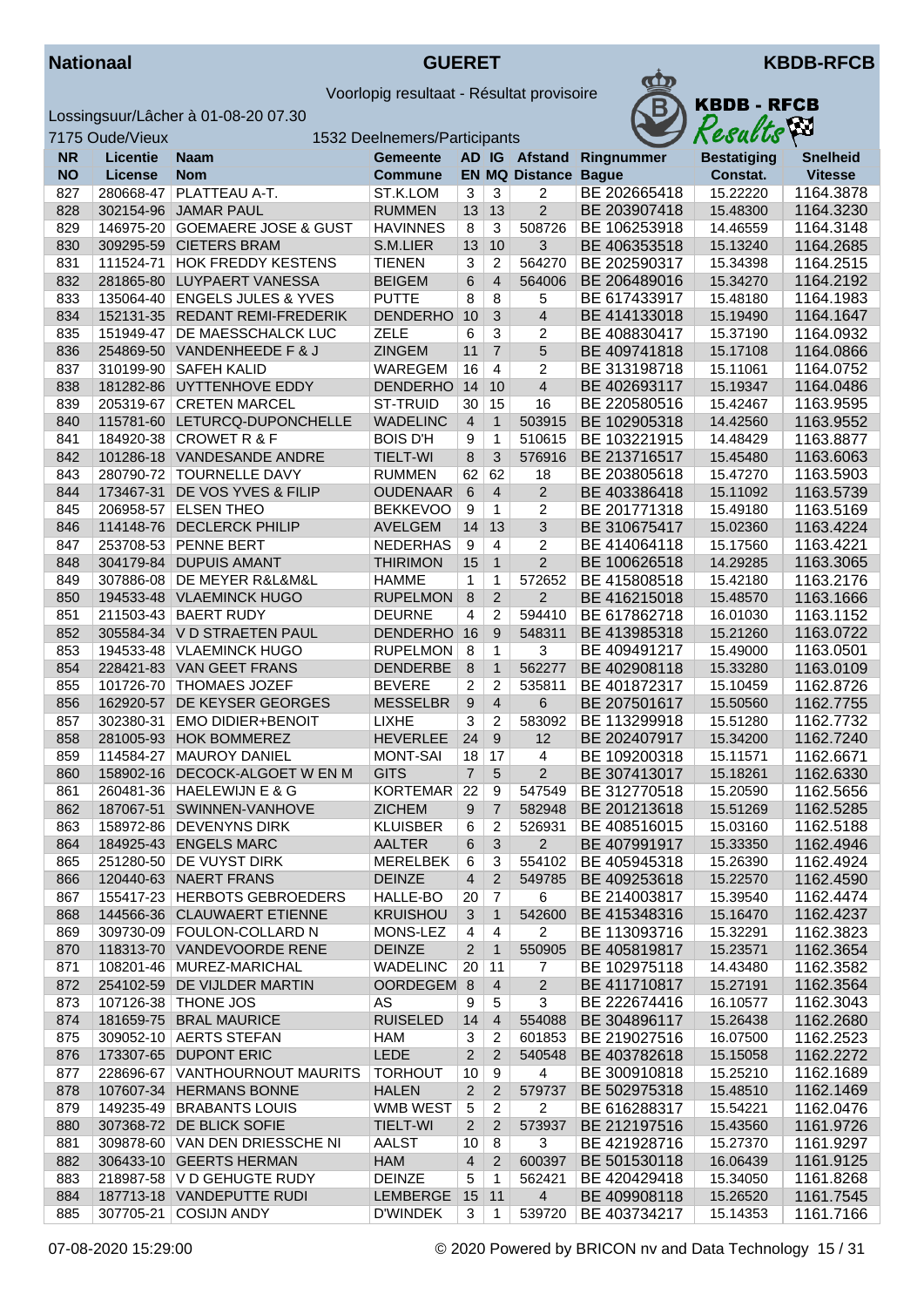7175 Oude/



Voorlopig resultaat - Résultat provisoire



|            |                 | ossingsuur/Lâcher à 01-08-20 07.30 |                              |                     |                   |                       | D            | RDVD - Krud        |                 |
|------------|-----------------|------------------------------------|------------------------------|---------------------|-------------------|-----------------------|--------------|--------------------|-----------------|
|            | 175 Oude/Vieux  |                                    | 1532 Deelnemers/Participants |                     |                   |                       |              | Results            |                 |
| <b>NR</b>  | <b>Licentie</b> | <b>Naam</b>                        | <b>Gemeente</b>              |                     |                   | AD IG Afstand         | Ringnummer   | <b>Bestatiging</b> | <b>Snelheid</b> |
| <b>NO</b>  | License         | <b>Nom</b>                         | <b>Commune</b>               |                     |                   | <b>EN MQ Distance</b> | <b>Bague</b> | Constat.           | <b>Vitesse</b>  |
| 886        | 291732-53       | <b>HERMANS RUBEN</b>               | <b>KURINGEN</b>              | $\overline{4}$      | $\mathbf{1}$      | $\overline{2}$        | BE 508340918 | 15.59150           | 1161.6789       |
| 887        |                 | 187713-18 VANDEPUTTE RUDI          | LEMBERGE                     | 15                  | 9                 | 5                     | BE 409906818 | 15.26550           | 1161.6327       |
| 888        |                 | 176485-42 VERSCHUEREN OMER         | <b>ZINGEM</b>                | 5                   | $\overline{2}$    | $\overline{2}$        | BE 418592217 | 15.17530           | 1161.5994       |
| 889        |                 | 166591-42 VANSIELEGHEM ARNOLD      | <b>BOVEKERK</b>              | $\overline{c}$      | 2                 | 550126                | BE 306252216 | 15.23360           | 1161.5836       |
| 890        |                 | 127408-47 DOBBELAERE PHILIPPE      | <b>OLSENE</b>                | $\overline{7}$      | 6                 | $\overline{2}$        | BE 407607818 | 15.17540           | 1161.5730       |
| 891        |                 | 125676-61 VERGOTTE ASTERE          | AALTER                       | 6                   | 4                 | 4                     | BE 420239718 | 15.32180           | 1161.5633       |
| 892        |                 | 211503-43 BAERT RUDY               | <b>DEURNE</b>                | $\overline{4}$      | 3                 | $\overline{2}$        | BE 617862118 | 16.01440           | 1161.5620       |
| 893        |                 | 181659-75 BRAL MAURICE             | <b>RUISELED</b>              | 14                  | $\mathbf{1}$      | 2                     | BE 304897517 | 15.27028           | 1161.4964       |
| 894        |                 | 172108-30 COOLS RIK                | <b>RUISELED</b>              | 5                   | 5                 | $\overline{2}$        | BE 303010018 | 15.26310           | 1161.2857       |
| 895        |                 | 208194-32 V KERCKHOVEN JIMMY       | <b>DENDERHO</b>              | 18                  | 9                 | 5                     | BE 414156018 | 15.22300           | 1161.2847       |
| 896        |                 | 194000-00 DOCKX LEO & GERRY        | <b>KONINGSH</b>              | $\overline{4}$      | $\overline{4}$    | $\overline{2}$        | BE 612113717 | 15.54320           | 1161.2751       |
| 897        |                 | 290361-40   HAMERS DANNY           | MAASMECH                     | 8                   | 1                 | 3                     | BE 215927616 | 16.10363           | 1161.2624       |
| 898        |                 | 280790-72 TOURNELLE DAVY           | <b>RUMMEN</b>                | 62                  | 59                | 19                    | BE 203808518 | 15.48270           | 1161.2559       |
| 899        | 194019-19       | <b>EYLETTEN ERIC</b>               | <b>WAANRODE</b>              | 6                   | $\overline{2}$    | 2                     | BE 201647517 | 15.45550           | 1161.2132       |
| 900        |                 | 148215-96 COUSAERT LEO             | <b>OELEGEM</b>               | $\overline{4}$      | $\overline{2}$    | $\overline{2}$        | BE 621758117 | 16.03380           | 1161.1649       |
| 901        |                 | 199347-12 MENTEN RONNY             | <b>RUMMEN</b>                | 84                  | 42                | 22                    | BE 300365718 | 15.49500           | 1161.1450       |
| 902        |                 | 176164-12 JANSSENS MICHEL          | <b>WILSELE</b>               | 9                   | 3                 | $\overline{2}$        | BE 201081918 | 15.40350           | 1161.0708       |
| 903        |                 | 213058-46 VAN HAUTE ANDRE          | <b>MOERZEKE</b>              | 6                   | $\overline{4}$    | 5                     | BE 405857015 | 15.40569           | 1161.0692       |
| 904        |                 | 155792-10 BILLIET YVES             | <b>MOORSLED</b>              | $\overline{2}$      | $\mathbf{1}$      | 530436                | BE 307459018 | 15.06530           | 1160.9879       |
| 905        |                 | 306994-86 DE ROUCK KAREL&STIJN     | <b>OOSTERZE</b>              | 10                  | $\overline{5}$    | 5                     | BE 406153418 | 15.25160           | 1160.9609       |
| 906        |                 | 302310-58 POUSSART OLIVIER         | VAULX/CH                     | 12                  | 2                 | 8                     | BE 409484418 | 14.15170           | 1160.8694       |
| 907        |                 | 243063-78 KOCKELMANS VINCENT       | <b>AVENNES</b>               | 27                  | 9                 | $\overline{7}$        | BE 110761318 | 15.25140           | 1160.8129       |
| 908        |                 | 102280-42 SOCQUET MARCEL           | <b>BOUTERSE</b>              | $\overline{7}$      | $\mathbf{1}$      | $\overline{2}$        | BE 202673717 | 15.33580           | 1160.7742       |
| 909        |                 | 305837-93 DE WOLF HONORE           | <b>LEBBEKE</b>               | $\overline{c}$      | $\overline{2}$    | 565167                | BE 402442018 | 15.36540           | 1160.7455       |
| 910        |                 | 250238-75 TORTELBOOM WILLY         | <b>ELENE</b>                 | 3                   | $\overline{2}$    | $\overline{2}$        | BE 412102418 | 15.20350           | 1160.7105       |
| 911        |                 | 208194-32   V KERCKHOVEN JIMMY     | DENDERHO                     | 18                  | 6                 | 6                     | BE 402320817 | 15.22470           | 1160.5887       |
| 912        |                 | 304179-84 DUPUIS AMANT             | <b>THIRIMON</b>              | 15                  | $6\phantom{1}6$   | $\overline{3}$        | BE 105864317 | 14.30275           | 1160.5859       |
| 913        |                 | 156080-07   HARCHIES CHRISTIAN     | <b>WARCHIN</b>               | 5                   | $\mathbf{1}$      | 3                     | BE 103620515 | 14.48102           | 1160.5496       |
| 914        |                 | 217212-29   IWENS JAN & TOM        | <b>ST KAT W</b>              | $\overline{4}$      | $\overline{2}$    | $\overline{2}$        | BE 614741818 | 15.47070           | 1160.4580       |
| 915        | 210036-31       | PUTSEYS-PATTE                      | <b>HOUTAIN</b>               | 10                  | 4                 | 525845                | BE 101088018 | 15.03100           | 1160.3788       |
| 916        |                 | 308082-10 DEVOS SEBASTIEN          | <b>AMAY</b>                  | $\overline{4}$      | $\overline{2}$    | 550168                | BE 111605916 | 15.24100           | 1160.2840       |
| 917        |                 | 281124-18 JESPERS-VANDERWEGEN      | <b>HOLSBEEK</b>              | 33                  | 23                | 5                     | BE 201013518 | 15.42050           | 1160.2608       |
| 918        |                 | 214923-68 DONCKERS JOHAN           | <b>GROBBEND</b>              | $\mathbf{3}$        | $\overline{2}$    | $\overline{2}$        | BE 625234617 | 16.04490           | 1160.2480       |
| 919        |                 | 306994-86   DE ROUCK KAREL&STIJN   | <b>OOSTERZE</b>              | 10                  | $\overline{7}$    | 6                     | BE 406153118 | 15.25340           | 1160.2285       |
| 920        |                 | 309878-60 VAN DEN DRIESSCHE NI     | <b>AALST</b>                 | 10                  | 6                 | $\overline{4}$        | BE 402912618 | 15.28200           | 1160.1889       |
| 921        |                 | 215430-90   VERMANDER ERIC         | <b>OEKENE</b>                | 6                   | $\overline{c}$    | 536804                | BE 300423218 | 15.12416           | 1160.1723       |
| 922        |                 | 307639-52 VAN GAVER TOM&MARNIK     | <b>MOORTSEL</b>              | 10                  | 9                 | 5                     | BE 407081218 | 15.25401           | 1160.1676       |
| 923        |                 | 189410-66 BOMBEKE LUC              | <b>MUNTE</b>                 | 10                  | 7                 | 6                     | BE 424653016 | 15.23321           | 1160.1487       |
| 924        |                 | 306837-26 KAERS JAN                | <b>MOL</b>                   | 6                   | $\overline{2}$    | $\overline{2}$        | BE 617174418 | 16.11322           | 1160.1447       |
| 925        |                 | 303175-50 PLATTEEUW-BRANDENO       | <b>WICHELEN</b>              | 10                  | 6                 | 2                     | BE 423893316 | 15.32432           | 1160.1384       |
| 926        |                 | 206231-09 MAES KLEBER              | <b>NIEUWKER</b>              | 3                   | $\overline{2}$    | 584164                | BE 422820818 | 15.53339           | 1160.0568       |
| 927        |                 | 261936-36 QUIDOUSSE GINO           | <b>WEVELGEM</b>              | 5                   | 3                 | 526433                | BE 306315217 | 15.03480           | 1160.0551       |
| 928        |                 | 203769-69 RENDERS IVO              | <b>GEEL</b>                  | 4                   | 3                 | $\overline{2}$        | BE 604590118 | 16.09109           | 1159.9813       |
|            |                 | 100558-66   DE MEULEMEESTER JOHA   | <b>ZULTE</b>                 |                     |                   | 539428                | BE 407722418 | 15.15021           | 1159.9729       |
| 929<br>930 |                 | 194000-00 DOCKX LEO & GERRY        | <b>KONINGSH</b>              | 2<br>4              | $\mathbf{1}$<br>3 | 3                     | BE 613509218 | 15.55060           | 1159.9723       |
| 931        |                 | 215348-08 DE MAEYER DIRK & DIA     | <b>LEEST</b>                 |                     | 6                 | 2                     | BE 607196418 | 15.44240           | 1159.9595       |
| 932        |                 | 290183-56 BOSMANS ETIENNE          | ZELEM-                       | 6<br>$\overline{2}$ | $\overline{2}$    | 586902                | BE 507044118 | 15.55590           | 1159.9236       |
| 933        |                 | 199347-12 MENTEN RONNY             | <b>RUMMEN</b>                | 84                  | 32                | 23                    | BE 207189918 | 15.50230           | 1159.8688       |
| 934        |                 | 243290-14 CASAERT-SENECHAL         | <b>RUSSEIGN</b>              | 21                  | 8                 | $\overline{4}$        | BE 419451118 | 15.01383           | 1159.6801       |
| 935        |                 | 181659-75 BRAL MAURICE             | <b>RUISELED</b>              | 14                  | 5                 | 3                     | BE 303060618 | 15.27478           | 1159.6732       |
|            |                 |                                    |                              |                     |                   |                       |              |                    |                 |

936 172108-30 COOLS RIK RUISELED 5 1 3 BE 303007018 15.27110 1159.6633 937 308515-55 HOK VAN GOSSUM MELIS ZICHEM 7 4 2 BE 209282016 15.52300 1159.6537 228961-41 RAHIER RENE FEXHE-SL 2 1 574351 BE 111124417 15.45190 1159.5632 939 307699-15 VAN DEN BERGHE BERT WORTEGEM 8 8 2 BE 403501518 15.13047 1159.5144 940 307405-12 DELVAEYE MICHEL **ERPE-MER 6 2 BE 402803917** 15.28330 1159.5006 941 | 154952-43 | HEYNDRICKX GASTON | SINT NIK | 2 | 1 | 2 | BE 415790918 | 15.52160 | 1159.4996 129458-60 ALLEMEERSCH ANDRE POTTES 4 2 519953 BE 103980918 14.58260 1159.4878 943 | 151312-89 | LARIVIERE JULIEN | LANDENNE | 4 | 3 | 539315 | BE 114579418 | 15.15100 | 1159.4016 944 308334-68 BUCACIUC DILBEEK 6 2 551195 BE 204213718 15.25269 1159.3163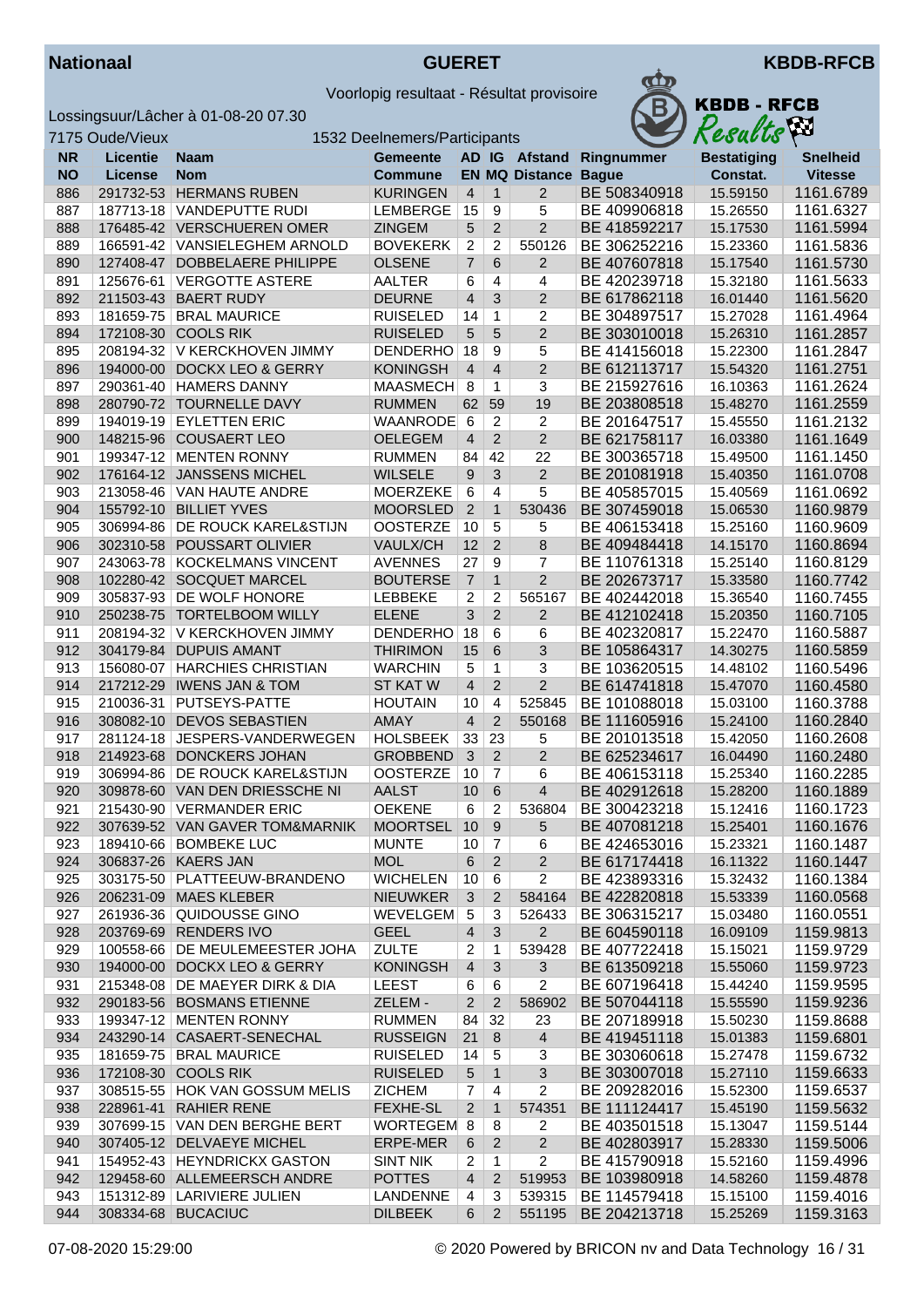



|           | 7175 Oude/Vieux |                                  | 1532 Deelnemers/Participants |                  |                         |                       |              | Resacus            | $\mathbf{r}$    |
|-----------|-----------------|----------------------------------|------------------------------|------------------|-------------------------|-----------------------|--------------|--------------------|-----------------|
| <b>NR</b> | <b>Licentie</b> | <b>Naam</b>                      | <b>Gemeente</b>              |                  |                         | AD IG Afstand         | Ringnummer   | <b>Bestatiging</b> | <b>Snelheid</b> |
| <b>NO</b> | <b>License</b>  | <b>Nom</b>                       | <b>Commune</b>               |                  |                         | <b>EN MQ Distance</b> | <b>Bague</b> | Constat.           | <b>Vitesse</b>  |
| 945       | 122817-15       | <b>BERCKMANS ROGER</b>           | <b>KORTENBE</b>              | $\overline{7}$   | 3                       | 3                     | BE 210164118 | 15.33099           | 1159.3141       |
| 946       | 306521-01       | DEPREZ-BATAILLE                  | ZWEVEGEM                     | $\overline{2}$   | $\overline{2}$          | 528312                | BE 303222917 | 15.05440           | 1159.2569       |
| 947       | 152057-58       | <b>D'HONDT MARTIN</b>            | <b>VURSTE</b>                | 9                | 5                       | 4                     | BE 405430818 | 15.22300           | 1159.2402       |
| 948       | 133456-81       | <b>ERREGAT ANDRE</b>             | <b>MAARKEDA</b>              | 8                | $\overline{2}$          | 532944                | BE 401346317 | 15.09451           | 1159.1997       |
| 949       | 101286-18       | <b>VANDESANDE ANDRE</b>          | <b>TIELT-WI</b>              | 8                | 1                       | 2                     | BE 212373516 | 15.47420           | 1159.1642       |
| 950       |                 | 255981-95 V STERTHEM MARIO       | VELZEKE                      | $\overline{3}$   | $\overline{2}$          | $\overline{2}$        | BE 406540918 | 15.18441           | 1159.1326       |
| 951       |                 | 193005-72 HAEPERS JOZEF          | <b>HULSHOUT</b>              | $\overline{7}$   | 1                       | $\overline{2}$        | BE 617524518 | 15.56260           | 1159.1121       |
| 952       |                 | 219089-63 LERNOUT MARC           | <b>GELUWE</b>                | $\overline{7}$   | 4                       | 527005                | BE 305479618 | 15.04400           | 1159.1019       |
| 953       | 106627-24       | POUSSET - COX                    | <b>WONCK</b>                 | 13               | 5                       | 582807                | BE 113073818 | 15.52490           | 1159.0845       |
| 954       | 135064-40       | <b>ENGELS JULES &amp; YVES</b>   | <b>PUTTE</b>                 | 8                | $\mathfrak{Z}$          | 6                     | BE 611712318 | 15.50300           | 1159.0809       |
| 955       | 220846-74       | <b>ROOSE FREDDY</b>              | <b>DEINZE</b>                | 3                | 1                       | 548302                | BE 417802917 | 15.23039           | 1159.0416       |
| 956       |                 | 163705-66 DE TROY WIM            | <b>BERLAAR</b>               | 19               | 17                      | 12                    | BE 606015718 | 15.54400           | 1158.9610       |
| 957       | 241193-51       | GOOSSENS-DRUART                  | <b>HYON</b>                  | 5                | 4                       | 2                     | BE 101560918 | 14.39412           | 1158.8677       |
| 958       |                 | 280790-72 TOURNELLE DAVY         | <b>RUMMEN</b>                | 62               | 58                      | 20                    | BE 203800818 | 15.49290           | 1158.8535       |
| 959       |                 | 199347-12 MENTEN RONNY           | <b>RUMMEN</b>                | 84               | 43                      | 24                    | BE 300365418 | 15.50520           | 1158.7495       |
| 960       |                 | 300762-62 APPELMANS GEBR.        | <b>OETINGEN</b>              | 15               | 10                      | 6                     | BE 211241517 | 15.14229           | 1158.7042       |
| 961       |                 | 126115-15 SOETE GEORGES          | <b>GULLEGEM</b>              | $\mathbf{1}$     | $\mathbf{1}$            | 528981                | BE 310989816 | 15.06320           | 1158.6909       |
| 962       |                 | 155417-23 HERBOTS GEBROEDERS     | <b>HALLE-BO</b>              | 20               | 3                       | $\overline{7}$        | BE 214048117 | 15.41300           | 1158.6633       |
| 963       | 280790-72       | <b>TOURNELLE DAVY</b>            | <b>RUMMEN</b>                | 62               | 46                      | 21                    | BE 203809718 | 15.49360           | 1158.5829       |
| 964       | 270901-77       | DE RIJCK ROGER                   | <b>NIJLEN</b>                | $\overline{4}$   | 2                       | 592548                | BE 603334518 | 16.01270           | 1158.5649       |
| 965       | 173188-43       | <b>SESSELLE WILLY</b>            | ADEGEM                       | 4                | $\overline{c}$          | 572784                | BE 400305115 | 15.44270           | 1158.4265       |
| 966       | 101982-35       | DANCKAERT RONNY                  | <b>ESSENE</b>                | $\overline{7}$   | 6                       | 3                     | BE 423080916 | 15.26109           | 1158.3037       |
| 967       | 306375-49       | SAUDOYEZ KEVIN                   | <b>TERTRE</b>                | 26               | 16                      | 3                     | BE 104761618 | 14.40110           | 1158.2178       |
| 968       |                 | 191236-49 LAPIN ROMAIN           | <b>ZUIENKER</b>              | $\,6\,$          | $\overline{4}$          | 574797                | BE 307680717 | 15.46169           | 1158.2072       |
| 969       |                 | 172803-46   BAERT-DEBUSSCHERE    | ERE                          | 4                | $\overline{\mathbf{c}}$ | 503119                | BE 418041517 | 14.44239           | 1158.1974       |
| 970       |                 | 240365-96 PANZA P & F            | <b>ANS</b>                   | 6                | 5                       | 3                     | BE 116939417 | 15.41176           | 1158.1777       |
| 971       |                 | 118313-70 VANDEVOORDE RENE       | <b>DEINZE</b>                | $\overline{c}$   | 2                       | 2                     | BE 420414418 | 15.25411           | 1158.1299       |
| 972       |                 | 256079-96 VAN DER MAAS HUIB      | <b>LOKEREN</b>               | $\boldsymbol{9}$ | 3                       | 3                     | BE 415499218 | 15.41541           | 1158.1014       |
| 973       |                 | 300253-38 VAN DE VOORDE JOHAN    | <b>EEKLO</b>                 | 5                | 3                       | 2                     | BE 406796317 | 15.43340           | 1157.9874       |
| 974       |                 | 186982-63 VERZELEN ACHIEL        | <b>OUWEGEM</b>               | $\mathfrak{Z}$   | 3                       | $\overline{2}$        | BE 408415618 | 15.19100           | 1157.9744       |
| 975       |                 | 199347-12 MENTEN RONNY           | <b>RUMMEN</b>                | 84               | 50                      | 25                    | BE 300364018 | 15.51140           | 1157.9018       |
| 976       | 307113-11       | DE SCHRIJVER NORBERT             | <b>BALEGEM</b>               | 5                | $\overline{2}$          | $\overline{2}$        | BE 403193517 | 15.21500           | 1157.8898       |
| 977       | 302370-21       | <b>SEBILLE FRANCIS</b>           | <b>MONTIGNY</b>              | 3                | $\overline{c}$          | 502379                | BE 116437315 | 14.43529           | 1157.8710       |
| 978       |                 | 308681-27 ETIENNE CHARLIER       | <b>PETIGNY</b>               | 5                | $\overline{4}$          | 476381                | BE 112485818 | 14.21267           | 1157.8243       |
| 979       |                 | 166765-22 KERRE RUDY             | <b>BERLARE</b>               | 6                | 5                       | 562918                | BE 400412718 | 15.36120           | 1157.7910       |
| 980       |                 | 240130-55 VANPARYS-DEBUSSCHERE   | <b>NECHIN</b>                | $\mathbf{1}$     | $\mathbf{1}$            | 511682                | BE 103354417 | 14.51570           | 1157.7826       |
| 981       |                 | 114584-27   MAUROY DANIEL        | <b>MONT-SAI</b>              | 18 12            |                         | 5                     | BE 109200418 | 15.13551           | 1157.7383       |
| 982       |                 | 307098-93 RIJKX KRISTIN          | <b>DONK</b>                  | 6                | 3                       | 3                     | BE 503011018 | 15.54090           | 1157.7289       |
| 983       |                 | 171962-78 ROODHOOFT ANDRE        | PULDERBO                     | 15               | 1                       | 6                     | BE 623000318 | 16.09130           | 1157.7209       |
| 984       |                 | 166881-41   ITERBEKE JULIEN      | <b>SLEIDING</b>              | 3                | $\mathbf{1}$            | 568235                | BE 402567814 | 15.40511           | 1157.6512       |
| 985       |                 | 130508-43 VERMEIREN ANDRE        | <b>HUISE</b>                 | 10               | 7                       | 2                     | BE 400955917 | 15.19560           | 1157.6110       |
| 986       |                 | 190068-45 CLIEGNET JACQUES       | <b>AUBEL</b>                 | $\overline{2}$   | $\mathbf{1}$            | 583777                | BE 111372517 | 15.54187           | 1157.5719       |
| 987       |                 | 120666-95 SIERENS NORBERT        | ZWEVEGEM                     | 3                | 3                       | 529328                | BE 311361018 | 15.07170           | 1157.5493       |
| 988       |                 | 141528-05 VAN HEKKEN WILLY       | <b>LIER</b>                  | 9                | $\mathbf{1}$            | $\overline{2}$        | BE 618413718 | 15.59550           | 1157.5264       |
| 989       |                 | 199347-12 MENTEN RONNY           | <b>RUMMEN</b>                | 84               | 38                      | 26                    | BE 300366618 | 15.51240           | 1157.5170       |
| 990       |                 | 176299-50 DE GROOT EDDY          | <b>PUTTE</b>                 | 6                | 3                       | $\overline{3}$        | BE 611673618 | 15.53070           | 1157.4930       |
| 991       |                 | 103276-68 STRUYFS JEF EN WIM     | <b>TIELEN</b>                | $\mathbf{1}$     | 1                       | 606988                | BE 612369817 | 16.14240           | 1157.4905       |
| 992       |                 | 307274-75 DUNON THEO             | <b>JUPRELLE</b>              | 3                | $\mathbf{1}$            | $\mathbf{2}$          | BE 111110617 | 15.45400           | 1157.4876       |
| 993       | 157860-41       | JACOBS W-J&ZOON                  | <b>OPWIJK</b>                | 13               | 9                       | 4                     | BE 213347518 | 15.35520           | 1157.4369       |
| 994       |                 | 212640-16 VANDEPOEL YVES         | <b>GEETBETS</b>              | 14               | 13                      | 3                     | BE 203755718 | 15.48590           | 1157.4014       |
| 995       |                 | 194211-17 VERVAECK-CAMERLYNCK    | WORTEGEM 7                   |                  | 4                       | 537009                | BE 403541718 | 15.13592           | 1157.3802       |
| 996       |                 | 242932-44 MIRABELLE ADRIEN       | <b>GHLIN</b>                 | 16               | 16                      | 502368                | BE 104210317 | 14.44041           | 1157.3477       |
| 997       |                 | 242849-58   VERSPREET-MUNTONI    | <b>THIRIMON</b>              | 14               | 10                      | 2                     | BE 105893917 | 14.31373           | 1157.3101       |
| 998       |                 | 242135-23 CASAERT MAURICE FILS   | <b>NECHIN</b>                | 6                | 2                       | 511292                | BE 103202418 | 14.51521           | 1157.1139       |
| 999       |                 | 138206-78 POLLIN MARC & GEERT    | SNELLEGE                     | 3                | 2                       | 2                     | BE 302503316 | 15.37598           | 1157.0878       |
| 1000      |                 | 308508-48 ARIEN-DEKEYSER         | <b>TIELT-WI</b>              | 11               | $\,8\,$                 | 5                     | BE 419416518 | 15.46360           | 1157.0781       |
| 1001      |                 | 255982-96   V STERTHEM ET.&STIJN | <b>BALEGEM</b>               | $\overline{4}$   | $\overline{2}$          | 2                     | BE 407028218 | 15.23541           | 1157.0459       |
| 1002      |                 | 157860-41 JACOBS W-J&ZOON        | <b>OPWIJK</b>                | $13$ 11          |                         | 5                     | BE 213343518 | 15.36030           | 1157.0003       |
| 1003      |                 | 303175-50 PLATTEEUW-BRANDENO     | <b>WICHELEN</b>              | $10 \mid 8$      |                         | 3                     | BE 400140318 | 15.34022           | 1156.9826       |
|           |                 |                                  |                              |                  |                         |                       |              |                    |                 |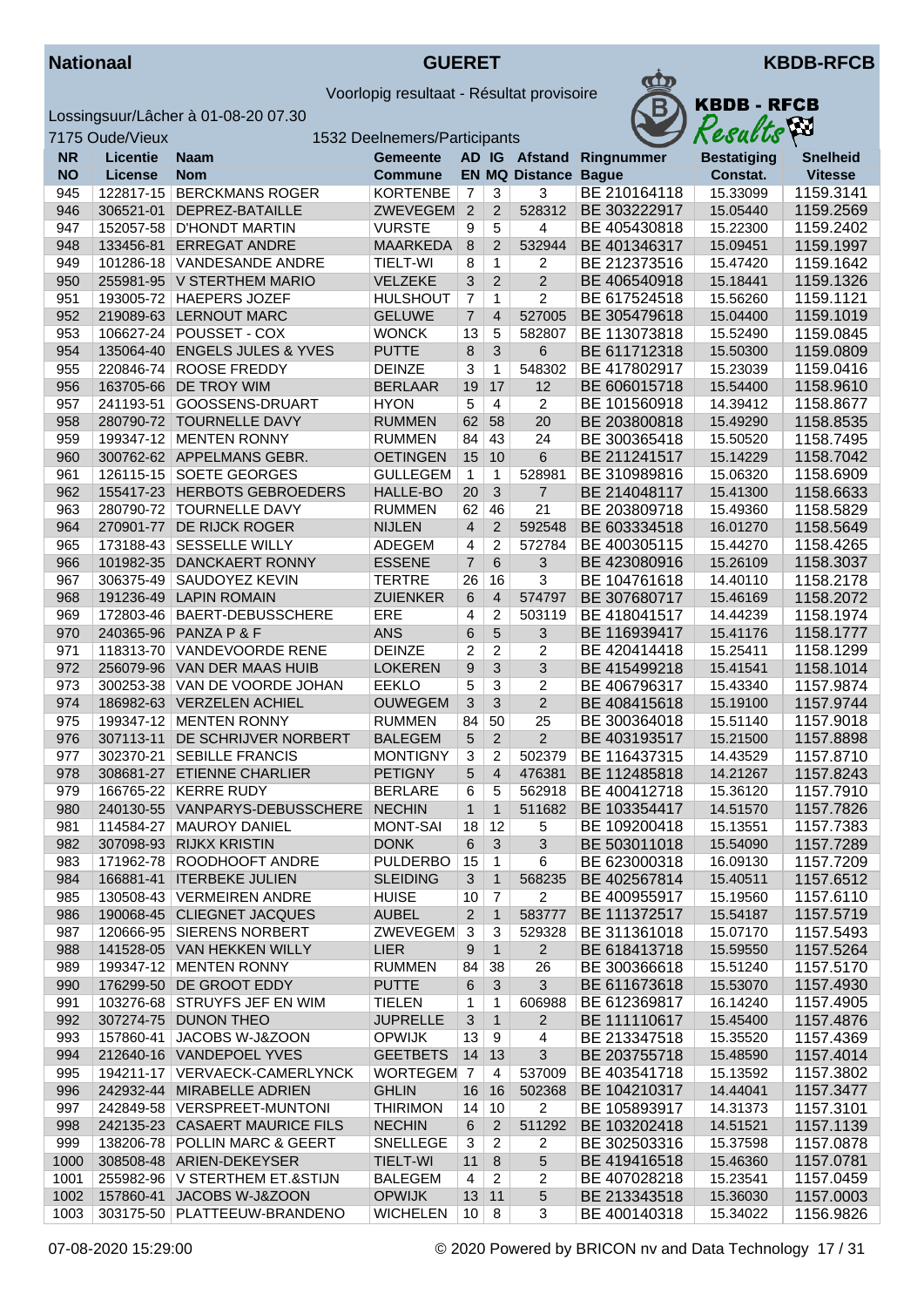



|     | <b>KBDB - RFCB</b><br>Results |              |
|-----|-------------------------------|--------------|
| ۱er | <b>Bestatiging</b>            | <b>Snell</b> |

|              | 7175 Oude/Vieux    |                                                            | 1532 Deelnemers/Participants       |                         |                                |                             |                              | Results              | VШ                     |
|--------------|--------------------|------------------------------------------------------------|------------------------------------|-------------------------|--------------------------------|-----------------------------|------------------------------|----------------------|------------------------|
| <b>NR</b>    | <b>Licentie</b>    | <b>Naam</b>                                                | <b>Gemeente</b>                    |                         |                                |                             | AD IG Afstand Ringnummer     | <b>Bestatiging</b>   | Snelheid               |
| <b>NO</b>    | License            | <b>Nom</b>                                                 | <b>Commune</b>                     |                         |                                | <b>EN MQ Distance Bague</b> |                              | Constat.             | <b>Vitesse</b>         |
| 1004         | 308454-91          | SAVERWYNS JOHN & ELS                                       | LOVENDEG                           | 11                      | 6                              | 2                           | BE 410184418                 | 15.39080             | 1156.9667              |
| 1005         |                    | 127716-64   BELLEN LOUIS                                   | <b>HALEN</b>                       | $\overline{4}$          | $\mathbf{1}$                   | 580179                      | BE 502640617                 | 15.51290             | 1156.9258              |
| 1006         |                    | 305076-11 LACROIX WILFRIED                                 | <b>KLUISBER</b>                    | 13                      | 9                              | 530759                      | BE 401682617                 | 15.08461             | 1156.9216              |
| 1007         |                    | 142833-49 CLAEYS HANS                                      | <b>URSEL</b>                       | $\overline{\mathbf{4}}$ | $\overline{3}$                 | $\overline{2}$              | BE 419387318                 | 15.38490             | 1156.9164              |
| 1008         |                    | 305729-82 TEAM DE RIDDER                                   | <b>ZWALM</b>                       | $\overline{2}$          | $\mathbf{1}$                   | 543714                      | BE 407506118                 | 15.20009             | 1156.8014              |
| 1009         |                    | 166572-23 BOSCHMANS RONY & GEE                             | <b>HERNE</b>                       | 8                       | 6                              | 3                           | BE 211200317                 | 15.09380             | 1156.7873              |
| 1010         |                    | 270376-37 DOCKX DANNY                                      | <b>OUD-TURN</b>                    | $\overline{4}$          | 2                              | 2                           | BE 605638218                 | 16.24020             | 1156.6937              |
| 1011         |                    | 307610-23 DE ROO FRANS                                     | <b>NAZARETH</b>                    | 9                       | 5                              | 550335                      | BE 411252818                 | 15.25470             | 1156.6925              |
| 1012<br>1013 |                    | 175163-78 ANTONISSEN LEO<br>142935-54 NOTTEBAERT ARTHUR    | <b>NIEUWMOE</b><br><b>TEMPLEUV</b> | $\overline{4}$<br>12    | $\mathbf{1}$<br>$\overline{2}$ | 615647<br>3                 | BE 618562518<br>BE 103263418 | 16.22153<br>14.51110 | 1156.6768<br>1156.6461 |
| 1014         |                    | 212180-41 ANDRIES P ET O                                   | LA HULPE                           | $\overline{4}$          | $\mathbf{1}$                   | $\overline{2}$              | BE 109361918                 | 15.19590             | 1156.5346              |
| 1015         |                    | 150454-07 POPPE WALTER                                     | <b>ZELZATE</b>                     | 3                       | $\overline{1}$                 | 2                           | BE 410616118                 | 15.49361             | 1156.4973              |
| 1016         |                    | 182502-45 SCHUER GEORGES                                   | <b>HAM</b>                         | 5                       | 3                              | 2                           | BE 501458218                 | 16.08318             | 1156.4827              |
| 1017         |                    | 128289-55 ROEGIS ERIK                                      | <b>OOSTEEKL</b>                    | 3                       | 3                              | 3                           | BE 422506318                 | 15.46520             | 1156.4793              |
| 1018         |                    | 306837-26 KAERS JAN                                        | <b>MOL</b>                         | 6                       | $\overline{4}$                 | 3                           | BE 607585717                 | 16.13132             | 1156.4122              |
| 1019         |                    | 164356-38 GERIS GUIDO + THOMAS                             | <b>NEEROETE</b>                    | 2                       | $\mathbf{1}$                   | 614787                      | BE 220820315                 | 16.21380             | 1156.4117              |
| 1020         |                    | 166091-27 CLABOTS P & F                                    | <b>GRACE HO</b>                    | 10                      | $\overline{4}$                 | $\overline{4}$              | BE 109467417                 | 15.39370             | 1156.3250              |
| 1021         |                    | 162920-57 DE KEYSER GEORGES                                | <b>MESSELBR</b>                    | 9                       | 5                              | 7                           | BE 207502117                 | 15.53440             | 1156.3122              |
| 1022         |                    | 306493-70 MUSSCHE BERNARD                                  | <b>MERENDRE</b>                    | 5                       | $\mathbf{1}$                   | 2                           | BE 418527418                 | 15.36210             | 1156.3031              |
| 1023         |                    | 154211-78 CALONNE J-R                                      | P RUWELZ                           | $\overline{c}$          | $\mathbf{1}$                   | 499499                      | BE 108090018                 | 14.42028             | 1156.1228              |
| 1024         |                    | 251280-50 DE VUYST DIRK                                    | <b>MERELBEK</b>                    | 6                       | $\overline{4}$                 | 2                           | BE 405949618                 | 15.29170             | 1156.1053              |
| 1025         |                    | 216344-34   DELBAERE-SAMPERS                               | <b>MENEN</b>                       | 1                       | $\mathbf{1}$                   | 523069                      | BE 305307418                 | 15.02270             | 1156.0813              |
| 1026         | 252873-91          | <b>BOUCKAERT-DENEIR</b>                                    | <b>OLSENE</b>                      | 6                       | $\overline{4}$                 | 3                           | BE 409963616                 | 15.19491             | 1156.0745              |
| 1027         |                    | 301568-92 GEVAERT-LANNOO                                   | <b>DEINZE</b>                      | 8                       | $\overline{2}$                 | 5                           | BE 407010616                 | 15.27210             | 1156.0008              |
| 1028         |                    | 308535-75 LEQUENNE - HOUFFLAIN                             | <b>POTTES</b>                      | 5                       | 2                              | 2                           | BE 100721616                 | 14.59560             | 1156.0001              |
| 1029         |                    | 173613-80 WANEUKEM- MOURIN                                 | <b>BRUGELET</b>                    | 27                      | 5                              | 517538                      | BE 107250418                 | 14.57450             | 1155.8638              |
| 1030         | 181659-75          | <b>BRAL MAURICE</b>                                        | <b>RUISELED</b>                    | 14                      | 13                             | 4                           | BE 304898517                 | 15.29228             | 1155.8430              |
| 1031         |                    | 108201-46 MUREZ-MARICHAL                                   | <b>WADELINC</b>                    | 20                      | 18                             | 8                           | BE 102999818                 | 14.46170             | 1155.7421              |
| 1032         |                    | 261819-16 BOURDEAUDHUI - BRACK                             | WAREGEM                            | $\mathbf{3}$            | $\mathbf{1}$                   | 537102                      | BE 307399218                 | 15.14438             | 1155.7291              |
| 1033         |                    | 103790-00 V HEDDEGHEM BART                                 | S.L.HOUT                           | 16                      | 10                             | 5                           | BE 422165015                 | 15.24440             | 1155.6235              |
| 1034         | 309305-69 QUIX JOS |                                                            | <b>NEEROETE</b>                    | $\overline{7}$          | 5                              | 615730                      | NL 515580818                 | 16.22493             | 1155.6024              |
| 1035         |                    | 193005-72 HAEPERS JOZEF                                    | <b>HULSHOUT</b>                    | $\overline{7}$          | 3                              | 3                           | BE 617060115                 | 15.58020             | 1155.4616              |
| 1036<br>1037 |                    | 192255-01 GERAERTS E-VANLANDEN<br>253661-06 STRUBBE FREDDY | WIJER/NW<br><b>BASSEVEL</b>        | 3<br>9                  | 2<br>6                         | 580690<br>577539            | BE 501159717<br>BE 419750118 | 15.52340<br>15.49510 | 1155.4487<br>1155.4246 |
| 1038         |                    | 122003-74 AERTS ANDRE                                      | <b>HAACHT</b>                      | 10                      | $\mathbf{1}$                   | 573243                      | BE 213496017                 | 15.46081             | 1155.4174              |
| 1039         |                    | 301641-68 VERRECKT-RUTTEN-DEPL                             | <b>TESSENDE</b>                    | 12                      | $\mathbf{1}$                   | 3                           | BE 506460118                 | 16.01240             | 1155.2503              |
| 1040         |                    | 252374-77 HOFMAN ERIC                                      | SCHELDEW 2                         |                         | $\overline{2}$                 |                             | 548815 BE 407592318          | 15.25054             | 1155.1811              |
| 1041         |                    | 309712-88 DETHIER DAVID                                    | <b>SPRIMONT</b>                    | 2                       | $\mathbf{1}$                   | 557996                      | BE 115368518                 | 15.33074             | 1154.9763              |
| 1042         |                    | 173128-80 DE SMET CARLOS                                   | <b>EEKLO</b>                       | $\mathbf{1}$            | $\mathbf{1}$                   | 571740                      | BE 406910217                 | 15.45031             | 1154.9098              |
| 1043         |                    | 212081-39 VERMAELE ROLAND                                  | <b>DRONGEN</b>                     | 9                       | 3                              | 2                           | BE 418434518                 | 15.35440             | 1154.8600              |
| 1044         |                    | 212146-07 ROELANDT JULIEN                                  | <b>KALKEN</b>                      | $\sqrt{3}$              | $\mathbf{3}$                   | 3                           | BE 415296618                 | 15.40179             | 1154.8438              |
| 1045         |                    | 115524-94 BALDASSARRE CARMINE                              | <b>BEVERLO</b>                     | 5                       | 4                              | 601296                      | BE 215259616                 | 16.10420             | 1154.7839              |
| 1046         |                    | 221975-39 MEERSCHAERT KOEN                                 | <b>MOERKERK</b>                    | $\overline{4}$          | 3                              | 577305                      | BE 310037118                 | 15.49568             | 1154.7332              |
| 1047         |                    | 199347-12 MENTEN RONNY                                     | <b>RUMMEN</b>                      | 84                      | 17                             | 27                          | BE 204018418                 | 15.52370             | 1154.7150              |
| 1048         |                    | 131287-46 DEOLET LUCIEN                                    | <b>LOTENHUL</b>                    | $\sqrt{5}$              | 3                              | $\mathbf{2}$                | BE 420563118                 | 15.31270             | 1154.6910              |
| 1049         |                    | 220268-78 CANION-SOBKOWIAK                                 | <b>WASMES</b>                      | 6                       | $\overline{2}$                 | 3                           | BE 104421418                 | 14.40110             | 1154.6728              |
| 1050         |                    | 307292-93 LAUWERS PATRICK                                  | <b>BEIGEM</b>                      | $\overline{4}$          | 3                              | 563179                      | BE 206902317                 | 15.37449             | 1154.6508              |
| 1051         |                    | 196806-90 GEENS FRANCOIS                                   | <b>DUFFEL</b>                      | 3                       | $\mathbf{3}$                   | 2                           | BE 610168217                 | 15.54290             | 1154.5515              |
| 1052         |                    | 212081-39 VERMAELE ROLAND                                  | <b>DRONGEN</b>                     | 9                       | 8                              | 3                           | BE 418432518                 | 15.35530             | 1154.5035              |
| 1053         |                    | 307623-36   FERRARI JORGI                                  | <b>WILRIJK</b>                     | 4                       | 1                              | 585329                      | BE 622235318                 | 15.56599             | 1154.4989              |
| 1054         |                    | 251024-85 VANDEVAERD WILLY                                 | <b>EVERGEM</b>                     | 6                       | $\overline{2}$                 | $\overline{2}$              | BE 413727915                 | 15.43390             | 1154.4900              |
| 1055         |                    | 303175-50 PLATTEEUW-BRANDENO                               | <b>WICHELEN</b>                    | 10                      | 3                              | 4                           | BE 305959418                 | 15.35062             | 1154.4386              |
| 1056         |                    | 196065-28 HEYMAN R+W                                       | <b>OOSTEEKL</b>                    | $\sqrt{5}$              | 3                              | $\overline{2}$              | BE 421769418                 | 15.47109             | 1154.4050              |
| 1057         |                    | 309295-59 CIETERS BRAM                                     | S.M.LIER                           | 13                      | 3                              | 4                           | BE 406361418                 | 15.17220             | 1154.3870              |
| 1058         |                    | 154211-78 CALONNE J-R                                      | P RUWELZ                           | $\overline{2}$          | $\overline{2}$                 | $\sqrt{2}$                  | BE 108090318                 | 14.42418             | 1154.3861              |
| 1059         |                    | 309513-83 NOEYENS-LENAERTS                                 | <b>MERKSPLA</b>                    | 14                      | 3                              | 6                           | BE 624974618                 | 16.27030             | 1154.3692              |
| 1060<br>1061 |                    | 303436-20 VANWESEMAEL CHRIS<br>199347-12 MENTEN RONNY      | <b>DESSEL</b><br><b>RUMMEN</b>     | $\overline{2}$<br>84    | $\mathbf{1}$<br>45             | $\overline{2}$<br>28        | BE 618168118<br>BE 300365318 | 16.22010<br>15.52490 | 1154.2984<br>1154.2557 |
| 1062         |                    | 196823-10 VERSCHUERE JACQUES                               | <b>BEVEREN</b>                     | 6                       | $\sqrt{5}$                     | $\overline{2}$              | BE 304041716                 | 15.14141             | 1154.2538              |
|              |                    |                                                            |                                    |                         |                                |                             |                              |                      |                        |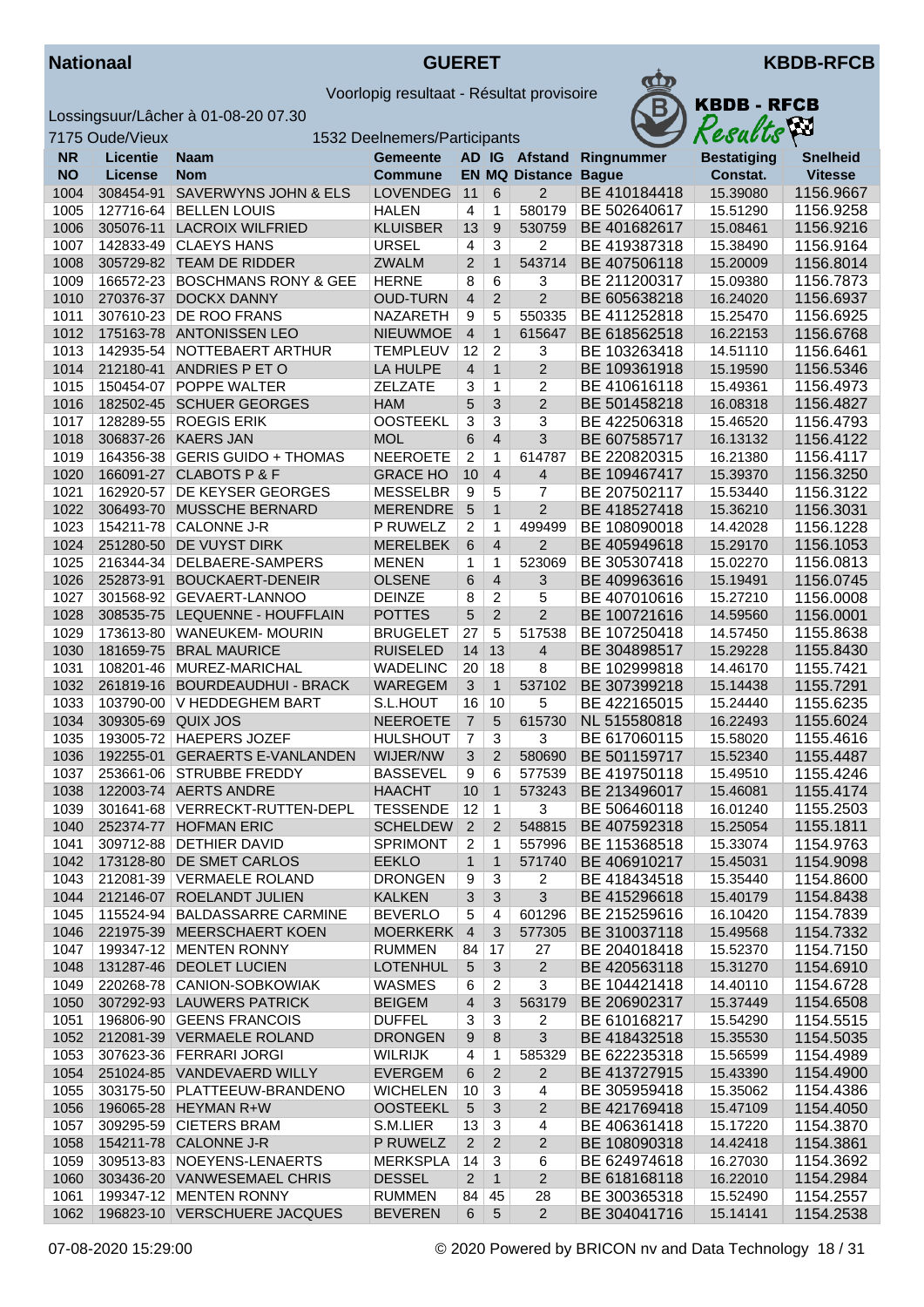



|           | 7175 Oude/Vieux |                                 | 1532 Deelnemers/Participants |                         |                |                         |              | Resacus            | $\mathbf{r}$    |
|-----------|-----------------|---------------------------------|------------------------------|-------------------------|----------------|-------------------------|--------------|--------------------|-----------------|
| <b>NR</b> | <b>Licentie</b> | <b>Naam</b>                     | <b>Gemeente</b>              |                         |                | AD IG Afstand           | Ringnummer   | <b>Bestatiging</b> | <b>Snelheid</b> |
| <b>NO</b> | <b>License</b>  | <b>Nom</b>                      | <b>Commune</b>               |                         |                | <b>EN MQ Distance</b>   | <b>Bague</b> | Constat.           | <b>Vitesse</b>  |
| 1063      | 305722-75       | <b>NOELS GERT</b>               | <b>HAM</b>                   | 12                      | 9              | 5                       | BE 229024615 | 16.10528           | 1154.2063       |
| 1064      | 159361-87       | <b>BAETENS IVAN&amp;WILLY</b>   | <b>SINT NIK</b>              | 11                      | 9              | 6                       | BE 416304218 | 15.53228           | 1154.1678       |
| 1065      | 302871-37       | <b>VERMAELE ERIC</b>            | <b>DRONGEN</b>               | $\overline{4}$          | 4              | 558834                  | BE 409478118 | 15.34130           | 1154.0991       |
| 1066      | 211291-25       | <b>JANSSENS VICTOR &amp; PI</b> | <b>GEEL</b>                  | 3                       | $\mathbf{1}$   | $\overline{2}$          | BE 619457217 | 16.09189           | 1154.0760       |
| 1067      | 305076-11       | <b>LACROIX WILFRIED</b>         | <b>KLUISBER</b>              | 13                      | 4              | $\overline{c}$          | BE 405220718 | 15.09541           | 1154.0706       |
| 1067      |                 | 305076-11 LACROIX WILFRIED      | <b>KLUISBER</b>              | 13                      | 12             | 3                       | BE 401680217 | 15.09541           | 1154.0706       |
| 1069      |                 | 225672-50 NIBUS JULIEN          | <b>MORTIER</b>               | $\overline{2}$          | 1              | 578437                  | BE 118682716 | 15.51137           | 1154.0389       |
| 1070      |                 | 146975-20 GOEMAERE JOSE & GUST  | <b>HAVINNES</b>              | 8                       | $\overline{4}$ | $\overline{2}$          | BE 107307616 | 14.50499           | 1154.0142       |
| 1071      | 307530-40       | <b>HUYBREGTS JOHAN</b>          | <b>MERKSPLA</b>              | 5                       | 2              | 2                       | BE 607981118 | 16.25520           | 1154.0035       |
| 1072      |                 | 305265-06 VAN DE KINDEREN PATR  | <b>TORHOUT</b>               | $\overline{4}$          | $\mathbf{1}$   | 555309                  | BE 305020318 | 15.31130           | 1153.9688       |
| 1073      |                 | 290913-10 STEFAN STRAETENMANS   | <b>GRUITROD</b>              | 3                       | 3              | 610159                  | BE 500873518 | 16.18460           | 1153.9286       |
| 1074      |                 | 250853-11 SEELS-AMEEL           | <b>ZELZATE</b>               | 3                       | $\mathbf{1}$   | 578854                  | BE 408983016 | 15.51389           | 1153.9040       |
| 1075      | 142068-60       | <b>PONNET ROGER</b>             | <b>BURST</b>                 | 19                      | 3              | 4                       | BE 423329416 | 15.26180           | 1153.8862       |
| 1076      |                 | 282710-52 VAN ROY KOEN          | <b>ASSE</b>                  | 9                       | 5              | 3                       | BE 213350018 | 15.32260           | 1153.8859       |
| 1077      | 156080-07       | <b>HARCHIES CHRISTIAN</b>       | <b>WARCHIN</b>               | 5                       | $\overline{3}$ | $\overline{4}$          | BE 100781716 | 14.50422           | 1153.8783       |
| 1078      |                 | 241193-51 GOOSSENS-DRUART       | <b>HYON</b>                  | 5                       | 5              | 3                       | BE 101561318 | 14.41372           | 1153.6768       |
| 1079      | 125726-14       | <b>DENYS ERIK</b>               | <b>BEVEREN</b>               | 3                       | $\overline{c}$ | 2                       | BE 300721516 | 15.14340           | 1153.5869       |
| 1080      |                 | 161960-67 LEROY FRERES          | <b>RACOUR</b>                | $\boldsymbol{9}$        | $\mathbf{1}$   | $\overline{2}$          | BE 115946616 | 15.35151           | 1153.5643       |
| 1081      | 141528-05       | <b>VAN HEKKEN WILLY</b>         | LIER                         | 9                       | $\overline{7}$ | $\overline{3}$          | BE 607830717 | 16.01420           | 1153.4923       |
| 1082      |                 | 253322-55 LEDEGANCK WILLY       | <b>AALTER</b>                | $\overline{2}$          | $\overline{2}$ | 561034                  | BE 420821718 | 15.36238           | 1153.4495       |
| 1083      | 185578-17       | <b>DEMELY LILIANE</b>           | <b>MOORSELE</b>              | 9                       | 3              | 4                       | BE 305284618 | 15.08311           | 1153.4021       |
| 1084      | 252810-28       | DE VLAMINCK-STANDAER            | <b>EEKLO</b>                 | 3                       | $\overline{c}$ | 573721                  | BE 418133918 | 15.47251           | 1153.3974       |
| 1085      | 107890-26       | <b>STERCKX RENE</b>             | <b>BEGIJNEN</b>              | 8                       | 5              | 2                       | BE 201368918 | 15.54130           | 1153.3851       |
| 1086      |                 | 309385-52 VERBEECK WIM          | <b>HERSELT</b>               | $\mathbf{3}$            | $\overline{2}$ | 586797                  | BE 608086117 | 15.58460           | 1153.3716       |
| 1087      | 240898-47       | <b>HENSEN-MENTIOR</b>           | <b>AUBEL</b>                 | $\overline{7}$          | 1              | 4                       | BE 114961518 | 15.57096           | 1153.2889       |
| 1088      |                 | 308023-48 VAN DE VENNE          | <b>KESSEL-L</b>              | 3                       | $\mathbf{1}$   | 565806                  | BE 209460118 | 15.40370           | 1153.2547       |
| 1089      | 156161-88       | MALICE-DEWAELE                  | <b>HERINNES</b>              | $\overline{c}$          | $\overline{c}$ | 516146                  | BE 103226218 | 14.57340           | 1153.2271       |
| 1090      |                 | 305293-34 GRAEVEN-CORTIS        | <b>BLEGNY</b>                | 3                       | $\mathbf{1}$   | 576464                  | BE 114731418 | 15.49550           | 1153.1202       |
| 1091      | 197270-69       | BOSSUT/OLIVIER/CRETE            | <b>MAULDE</b>                | $\overline{7}$          | $\overline{7}$ | 510427                  | BE 107811918 | 14.52390           | 1153.1165       |
| 1092      | 111524-71       | <b>HOK FREDDY KESTENS</b>       | <b>TIENEN</b>                | 3                       | $\mathbf{1}$   | $\overline{2}$          | BE 202599517 | 15.39208           | 1153.1089       |
| 1093      | 226384-83       | <b>GAIE FRERES</b>              | LA BOUVE                     | 12                      | 11             | 3                       | BE 104806618 | 14.39380           | 1152.9366       |
| 1094      |                 | 184760-72 VAN HOEY A & J        | <b>WAASMUNS</b>              | $\overline{2}$          | 2              | 572175                  | BE 423830217 | 15.46190           | 1152.8426       |
| 1095      |                 | 217380-03   LANNOO-BALLEGEER    | <b>MOERKERK</b>              | $\overline{a}$          | 3              | 576899                  | BE 310144518 | 15.50271           | 1152.7567       |
| 1096      |                 | 128460-32 BRUURS FONS           | <b>WEELDE</b>                | $\overline{2}$          | $\mathbf{1}$   | 627020                  | BE 618230515 | 16.33589           | 1152.6491       |
| 1097      |                 | 280790-72   TOURNELLE DAVY      | <b>RUMMEN</b>                | 62                      | 14             | 22                      | BE 203814218 | 15.52120           | 1152.5846       |
| 1098      |                 | 209522-02 BAECKELANDT ANDRE     | <b>GAVERE</b>                | 6                       | 2              | 3                       | BE 414400415 | 15.24260           | 1152.5729       |
|           |                 | 1099 310003-88 VANEENOO BART    | <b>WINGENE</b>               | $\overline{3}$          | $\overline{2}$ | $\overline{\mathbf{c}}$ | BE 310350918 | 15.32213           | 1152.5723       |
| 1100      |                 | 152466-79 PIERRE ROGER ET DAVI  | BOSSUT-G                     | 6                       | 5              | 5                       | BE 115805418 | 15.28474           | 1152.5157       |
| 1101      |                 | 118014-62 VANHOUCKE IVAN        | HALLE-BO                     | 5                       | 5              | 569264                  | BE 208435918 | 15.43590           | 1152.3952       |
| 1102      |                 | 120621-50 VANDEMAELE MICHEL     | <b>MOORSELE</b>              | 11                      | 8              | 3                       | BE 306393918 | 15.10010           | 1152.3648       |
| 1103      |                 | 303771-64 DE DECKER KURT        | WIEZE                        | 6                       | 1              | 560548                  | BE 421398316 | 15.36260           | 1152.3635       |
| 1104      |                 | 194911-38 BELLAERT PAUL&NANCY   | <b>OEDELEM</b>               | $\overline{4}$          | $\mathbf{1}$   | 568381                  | BE 302073218 | 15.43160           | 1152.2794       |
| 1105      |                 | 302154-96 JAMAR PAUL            | <b>RUMMEN</b>                | 13                      | $\mathbf{1}$   | 3                       | BE 208405318 | 15.53430           | 1152.2648       |
| 1106      |                 | 215097-48 DE WILDER BOEYKENS    | <b>ST KAT W</b>              | 3                       | $\mathbf{1}$   | 578414                  | BE 625042118 | 15.51590           | 1152.2574       |
| 1107      |                 | 141528-05 VAN HEKKEN WILLY      | LIER                         | 9                       | 3              | 4                       | BE 618417418 | 16.02160           | 1152.2163       |
| 1108      |                 | 228696-67 VANTHOURNOUT MAURITS  | <b>TORHOUT</b>               | 10                      | $\mathbf{3}$   | 5                       | BE 300917218 | 15.29280           | 1152.1906       |
| 1109      |                 | 240016-38 GUILLEAUME MEISTER    | <b>BLATON</b>                | $\overline{\mathbf{4}}$ | 2              | 499661                  | BE 100036417 | 14.43400           | 1152.1776       |
| 1110      |                 | 280790-72 TOURNELLE DAVY        | <b>RUMMEN</b>                | 62                      | 57             | 23                      | BE 203821518 | 15.52260           | 1152.0494       |
| 1111      |                 | 142935-54 NOTTEBAERT ARTHUR     | <b>TEMPLEUV</b>              | 12                      | $\mathbf{1}$   | 4                       | BE 101770416 | 14.52570           | 1152.0330       |
| 1112      |                 | 281005-93 HOK BOMMEREZ          | <b>HEVERLEE</b>              | 24                      | 19             | 13                      | BE 202403817 | 15.38500           | 1152.0205       |
| 1113      |                 | 281005-93 HOK BOMMEREZ          | <b>HEVERLEE</b>              | 24                      | 13             | 14                      | BE 202413117 | 15.38510           | 1151.9812       |
| 1114      |                 | 304875-04 BRONDEEL-VAN CAELENB  | <b>STEENHUI</b>              | $\overline{4}$          | 3              | $\overline{2}$          | BE 402406017 | 15.19303           | 1151.9664       |
| 1115      |                 | 300732-32 VANDENHOVE BENNY      | <b>HOELEDEN</b>              | 9                       | 9              | 3                       | BE 208093115 | 15.47190           | 1151.9159       |
| 1116      |                 | 168351-56 CLAERHOUT NOEL        | <b>WIELSBEK</b>              | 5                       | 4              | 3                       | BE 306956418 | 15.17030           | 1151.9066       |
| 1117      |                 | 140480-24 JORDENS LOUIS         | HAM                          | 1                       | 1              | 599759                  | BE 225261916 | 16.10409           | 1151.8727       |
| 1118      |                 | 212896-78 DEVOS TONY            | <b>VOLLEZEL</b>              | $\overline{7}$          | 4              | 3                       | BE 204363017 | 15.15280           | 1151.8569       |
| 1119      | 308481-21       | <b>DE BOCK MARIO</b>            | <b>OUDENAAR</b>              | 5                       | $\overline{2}$ | 2                       | BE 405109418 | 15.16210           | 1151.7916       |
| 1120      |                 | 173467-31 DE VOS YVES & FILIP   | <b>OUDENAAR</b>              | 6                       | 5              | 3                       | BE 405206818 | 15.15552           | 1151.6698       |
| 1121      |                 | 308142-70 HOK DECOSTER          | <b>WESTKERK</b>              | 4                       | 2              | 2                       | BE 304728818 | 15.38250           | 1151.5189       |
|           |                 |                                 |                              |                         |                |                         |              |                    |                 |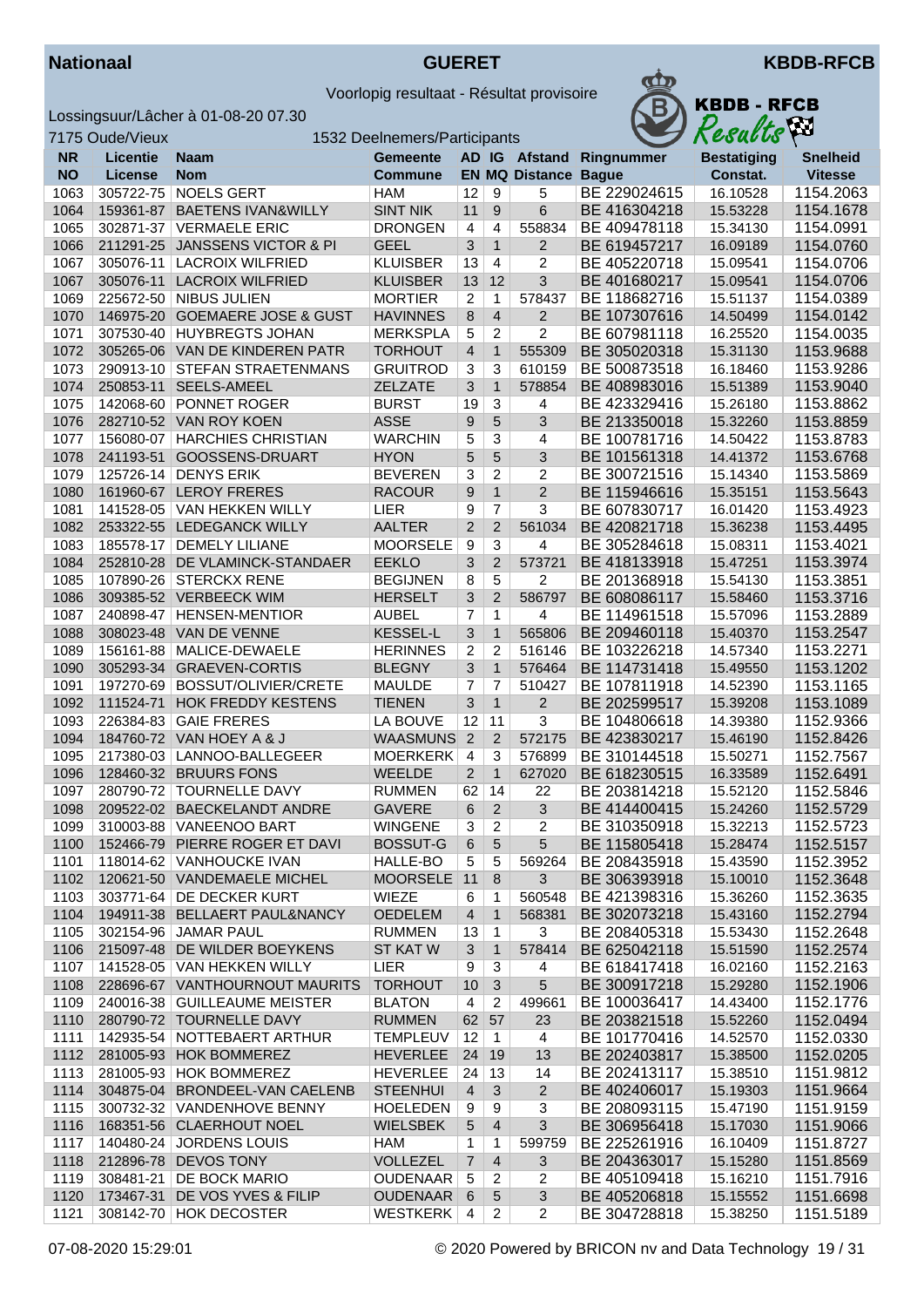



|           | 7175 Oude/Vieux |                                | 1532 Deelnemers/Participants |                |                |                             |              | Resacis            | $\mathbf{r}$    |
|-----------|-----------------|--------------------------------|------------------------------|----------------|----------------|-----------------------------|--------------|--------------------|-----------------|
| <b>NR</b> | <b>Licentie</b> | Naam                           | <b>Gemeente</b>              |                |                | AD IG Afstand               | Ringnummer   | <b>Bestatiging</b> | <b>Snelheid</b> |
| <b>NO</b> | <b>License</b>  | <b>Nom</b>                     | <b>Commune</b>               |                |                | <b>EN MQ Distance Bague</b> |              | Constat.           | <b>Vitesse</b>  |
| 1122      | 185242-69       | VAN KERCKVOORDE J.P            | <b>LOVENDEG</b>              | $\overline{4}$ | $\mathbf{1}$   | 565625                      | BE 407331017 | 15.41121           | 1151.5128       |
| 1123      | 306069-34       | <b>WYBO DIDIER</b>             | <b>HEKELGEM</b>              | $\mathbf{1}$   | 1              | 553361                      | BE 200889318 | 15.30339           | 1151.4800       |
| 1124      | 167569-50       | <b>HENRY MICKAEL</b>           | <b>FROIDCHP</b>              | 3              | 2              | 478697                      | BE 100772718 | 14.25438           | 1151.4613       |
| 1125      | 196823-10       | <b>VERSCHUERE JACQUES</b>      | <b>BEVEREN</b>               | 6              | 6              | 3                           | BE 304043016 | 15.15241           | 1151.3603       |
| 1126      | 309295-59       | <b>CIETERS BRAM</b>            | S.M.LIER                     | 13             | 8              | 5                           | BE 406354818 | 15.18360           | 1151.3487       |
| 1127      | 213849-61       | DE VOS LEON EN GEERT           | <b>OUDENAAR</b>              | 3              | 1              | 538506                      | BE 415643716 | 15.17450           | 1151.2688       |
| 1128      |                 | 306962-54 WAUTERS PHILIP       | S-U-KAPE                     | $\mathbf{3}$   | 3              | 552700                      | BE 203003018 | 15.30049           | 1151.2625       |
| 1129      |                 | 290675-63 BOSMANS-LEEKENS      | <b>BEVERLO</b>               | 12             | $\overline{4}$ | 6                           | BE 508218017 | 16.11490           | 1151.2108       |
| 1130      |                 | 308277-11 GEENS PAUL           | <b>ESSEN HO</b>              | $\overline{7}$ | 3              | 618960                      | BE 614486217 | 16.27397           | 1151.2072       |
| 1131      | 216250-37       | <b>MORTIER JOOST</b>           | <b>OEDELEM</b>               | $\overline{4}$ | $\overline{2}$ | 566972                      | BE 310296518 | 15.42319           | 1151.1382       |
| 1132      |                 | 260066-09 AMEYE PIERRE         | <b>DEERLIJK</b>              | $\overline{4}$ | $\mathbf{1}$   | 534164                      | BE 300631116 | 15.14020           | 1151.1328       |
| 1133      |                 | 300730-30 HENDRICKX ERIK & PIE | <b>DRIESLIN</b>              | 6              | 6              | 2                           | BE 211522118 | 15.47010           | 1151.1204       |
| 1134      | 308454-91       | SAVERWYNS JOHN & ELS           | <b>LOVENDEG</b>              | 11             | 5              | 3                           | BE 410195018 | 15.41400           | 1151.0054       |
| 1135      |                 | 306107-72 T.M.T. LOFT          | <b>HOEILAAR</b>              | $\overline{2}$ | $\overline{c}$ | 2                           | BE 212191918 | 15.25440           | 1150.9851       |
| 1136      |                 | 101726-70 THOMAES JOZEF        | <b>BEVERE</b>                | $\overline{2}$ | $\mathbf{1}$   | $\overline{2}$              | BE 401872417 | 15.15319           | 1150.9657       |
| 1137      |                 | 308277-11 GEENS PAUL           | <b>ESSEN HO</b>              | 7              | $\overline{7}$ | 2                           | BE 622564218 | 16.27497           | 1150.8505       |
| 1138      |                 | 135064-40 ENGELS JULES & YVES  | <b>PUTTE</b>                 | 8              | $\overline{4}$ | $\overline{7}$              | BE 611710718 | 15.54060           | 1150.8034       |
| 1139      | 282622-61       | <b>STIENS PETER</b>            | <b>LEMBEEK</b>               | 3              | $\overline{c}$ | 534314                      | BE 212685117 | 15.14180           | 1150.7947       |
| 1140      |                 | 187713-18 VANDEPUTTE RUDI      | <b>LEMBERGE</b>              | 15             | $\overline{7}$ | 6                           | BE 420702617 | 15.31250           | 1150.7745       |
| 1141      |                 | 208351-92 VAN LANDSCHOOT ROBER | ADEGEM                       | 8              | $\overline{2}$ | 3                           | BE 406828317 | 15.47360           | 1150.7717       |
| 1142      |                 | 199347-12 MENTEN RONNY         | <b>RUMMEN</b>                | 84             | 74             | 29                          | BE 204027418 | 15.54210           | 1150.7465       |
| 1143      |                 | 300762-62 APPELMANS GEBR.      | <b>OETINGEN</b>              | 15             | 12             | 7                           | BE 211240717 | 15.17359           | 1150.7334       |
| 1144      |                 | 308082-10 DEVOS SEBASTIEN      | AMAY                         | $\overline{4}$ | 3              | $\overline{c}$              | BE 113407118 | 15.28110           | 1150.5378       |
| 1145      |                 | 155905-26   FAMILLE 3 D        | <b>GHLIN</b>                 | 9              | $\overline{2}$ | 3                           | BE 104813118 | 14.46090           | 1150.4528       |
| 1146      |                 | 305076-11 LACROIX WILFRIED     | <b>KLUISBER</b>              | 13             | 5              | $\overline{4}$              | BE 401684517 | 15.11211           | 1150.4434       |
| 1147      |                 | 192255-01 GERAERTS E-VANLANDEN | WIJER/NW                     | 3              | 1              | 2                           | BE 512142117 | 15.54460           | 1150.4127       |
| 1148      | 253512-51       | BOONE-VAN EXTERGEM             | <b>UITBERGE</b>              | 3              | $\mathbf{1}$   | $\overline{2}$              | BE 415383518 | 15.38100           | 1150.3735       |
| 1149      | 145870-79       | <b>HAEGDORENS RENE</b>         | <b>KOERSEL</b>               | 6              | $\overline{c}$ | 602313                      | BE 502325418 | 16.13360           | 1150.3304       |
| 1150      |                 | 136194-06 VAN DER HEYDEN - DE  | <b>VINDERHO</b>              | 2              | $\mathbf{1}$   | 563033                      | BE 418491018 | 15.39280           | 1150.2990       |
| 1151      | 120836-71       | <b>WANDELS RAYMOND</b>         | <b>ASPER</b>                 | 3              | 3              | 2                           | 00 408410018 | 15.23368           | 1150.2843       |
| 1152      |                 | 307837-56 MARSILLE HADRIEN     | <b>OPHAIN B</b>              | 6              | 6              | $\overline{4}$              | BE 212022818 | 15.10379           | 1150.2531       |
| 1153      | 270831-07       | <b>JORIS LUC &amp; KATIA</b>   | <b>NIEUWERK</b>              | 5              | 5              | 578088                      | BE 501005418 | 15.52346           | 1150.2484       |
| 1154      |                 | 243290-14 CASAERT-SENECHAL     | <b>RUSSEIGN</b>              | 21             | $\mathbf{1}$   | 5                           | BE 406243917 | 15.05242           | 1150.0926       |
| 1155      |                 | 303771-64 DE DECKER KURT       | <b>WIEZE</b>                 | 6              | 3              | 2                           | BE 421478916 | 15.37240           | 1150.0780       |
| 1156      |                 | 240365-96 PANZA P & F          | <b>ANS</b>                   | 6              | 3              | $\overline{4}$              | BE 113491818 | 15.44456           | 1150.0627       |
| 1157      |                 | 114584-27   MAUROY DANIEL      | <b>MONT-SAI</b>              | 18             | 10             | 6                           | BE 109200518 | 15.17011           | 1150.0534       |
| 1158      |                 | 194019-19 EYLETTEN ERIC        | WAANRODE 6                   |                | 6              | 3                           | BE 201641417 | 15.50450           | 1150.0050       |
| 1159      |                 | 185785-30 ERAUW JOSE           | <b>BERLARE</b>               | 4              | $\mathbf{1}$   | 563244                      | BE 400422918 | 15.39470           | 1149.9860       |
| 1160      |                 | 107890-26 STERCKX RENE         | <b>BEGIJNEN</b>              | 8              | $\overline{2}$ | 3                           | BE 201364518 | 15.55430           | 1149.9641       |
| 1161      |                 | 253444-80 DEKENS DAVY          | NEDERENA                     | $\overline{7}$ | 4              | 3                           | BE 405025718 | 15.19090           | 1149.9627       |
| 1162      |                 | 199347-12 MENTEN RONNY         | <b>RUMMEN</b>                | 84             | 9              | 30                          | BE 300367318 | 15.54430           | 1149.9105       |
| 1163      |                 | 260481-36   HAELEWIJN E & G    | KORTEMAR 22                  |                | $\mathbf{1}$   | 2                           | BE 303987917 | 15.26100           | 1149.9104       |
| 1164      |                 | 291732-53 HERMANS RUBEN        | <b>KURINGEN</b>              | $\overline{4}$ | $\overline{2}$ | 3                           | BE 504795517 | 16.04280           | 1149.8996       |
| 1165      |                 | 307639-52 VAN GAVER TOM&MARNIK | MOORTSEL                     | 10             | $\overline{5}$ | 6                           | BE 407088018 | 15.29571           | 1149.8137       |
| 1166      |                 | 272635-65 V.D.BERGH WIM        | <b>KALMTHOU</b>              | 6              | 3              | 3                           | BE 624576018 | 16.23520           | 1149.8058       |
| 1167      |                 | 125626-11 VANDEPUTTE-KUBICA    | <b>CUESMES</b>               | $\overline{4}$ | 1              | 497992                      | BE 100315616 | 14.43070           | 1149.7872       |
| 1168      |                 | 306853-42 DE MAESENEER PHILIP  | <b>DENDERWI</b>              | 5              | $\overline{4}$ | 3                           | BE 412349018 | 15.19170           | 1149.7446       |
| 1169      |                 | 182689-38 V.D.EECKHOUT MARC    | <b>KALKEN</b>                | 11             | 9              | 6                           | BE 418278815 | 15.40077           | 1149.6989       |
| 1170      |                 | 146975-20 GOEMAERE JOSE & GUST | <b>HAVINNES</b>              | 8              | $\mathbf 1$    | 3                           | BE 107601216 | 14.52299           | 1149.6676       |
| 1171      |                 | 300762-62 APPELMANS GEBR.      | <b>OETINGEN</b>              | 15             | 9              | 8                           | BE 206714418 | 15.18029           | 1149.6270       |
| 1172      |                 | 254174-34 ADAM MARC            | <b>OUDENAAR</b>              | $\overline{4}$ | $\overline{2}$ | 3                           | BE 404720718 | 15.19160           | 1149.5980       |
| 1173      |                 | 220302-15 SPRUYT EDDY          | <b>LOUPOIGN</b>              | 17             | 11             | 528354                      | BE 101182518 | 15.09360           | 1149.5953       |
| 1174      |                 | 307300-04 BUNDERVOET HERLINDE  | <b>LOVENDEG</b>              | 3              | 3              | 564737                      | BE 420091218 | 15.41151           | 1149.5880       |
| 1175      |                 | 163705-66 DE TROY WIM          | <b>BERLAAR</b>               | 19             | $\overline{2}$ | 13                          | BE 606005618 | 15.58470           | 1149.5836       |
| 1176      |                 | 197707-21 DE SCHEPPER-DE TEMME | MERELBEK                     | 15             | $\overline{2}$ | $\overline{2}$              | BE 405604618 | 15.30540           | 1149.5155       |
| 1177      |                 | 102280-42 SOCQUET MARCEL       | <b>BOUTERSE</b>              | $\overline{7}$ | 5              | 3                           | BE 213771618 | 15.38430           | 1149.4922       |
| 1178      |                 | 240898-47 HENSEN-MENTIOR       | <b>AUBEL</b>                 | $\overline{7}$ | $\overline{4}$ | 5                           | BE 111368917 | 15.58526           | 1149.3983       |
| 1179      |                 | 155905-26   FAMILLE 3 D        | <b>GHLIN</b>                 | 9              | 6              | 4                           | BE 104223117 | 14.46340           | 1149.3548       |
| 1180      |                 | 307278-79 LISMONT PASCAL       | AALST/ST                     | 2 <sup>7</sup> | $\mathbf{1}$   | 569691                      | BE 503749218 | 15.45410           | 1149.3043       |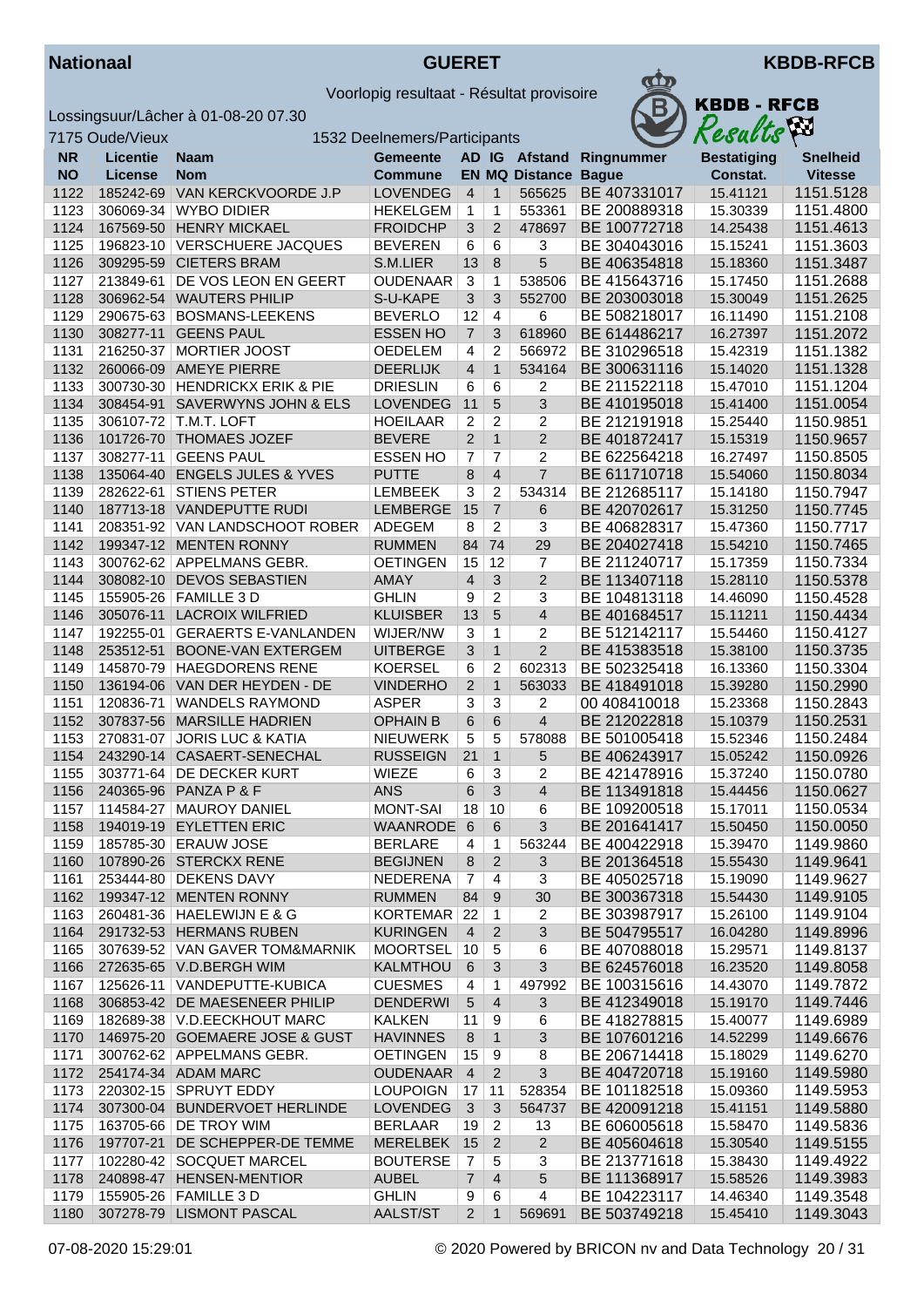



|           | 7175 Oude/Vieux   |                                        | 1532 Deelnemers/Participants |                |                |                             |                          | Resacus            | $\mathbf{r}$    |
|-----------|-------------------|----------------------------------------|------------------------------|----------------|----------------|-----------------------------|--------------------------|--------------------|-----------------|
| <b>NR</b> | <b>Licentie</b>   | <b>Naam</b>                            | Gemeente                     |                |                |                             | AD IG Afstand Ringnummer | <b>Bestatiging</b> | <b>Snelheid</b> |
| <b>NO</b> | License           | <b>Nom</b>                             | <b>Commune</b>               |                |                | <b>EN MQ Distance Bague</b> |                          | Constat.           | <b>Vitesse</b>  |
| 1181      | 253827-75         | <b>LAMBRECHT CHRISTOPHE</b>            | <b>NAZARETH</b>              | 9              | 2              | 548447                      | BE 305740818             | 15.27129           | 1149.2661       |
| 1182      |                   | 185185-12 DEROUX CHRISTIAN             | <b>MESVIN</b>                | 8              | 6              | 498507                      | BE 100260618             | 14.43482           | 1149.1544       |
| 1183      |                   | 212081-39 VERMAELE ROLAND              | <b>DRONGEN</b>               | 9              | 2              | 4                           | BE 419472417             | 15.38090           | 1149.1427       |
| 1184      |                   | 219089-63 LERNOUT MARC                 | <b>GELUWE</b>                | $\overline{7}$ | 6              | $\overline{2}$              | BE 305474618             | 15.08370           | 1149.1187       |
| 1185      |                   | 181282-86 UYTTENHOVE EDDY              | <b>DENDERHO</b>              | 14             | $\overline{c}$ | 5                           | BE 414425618             | 15.25447           | 1148.9601       |
| 1186      |                   | 130167-90 FAM SCHREEL                  | ZEDELGEM                     | 6              | 3              | 562543                      | BE 302314916             | 15.39379           | 1148.9106       |
| 1187      |                   | 125578-60 BUYST RUDI                   | <b>LOKEREN</b>               | 6              | 4              | 3                           | BE 415471518             | 15.45229           | 1148.8374       |
| 1188      |                   | 308173-04 LEUS ERNA                    | <b>MELDERT</b>               | 3              | 2              | $\overline{2}$              | BE 502540617             | 16.03060           | 1148.8014       |
| 1189      |                   | 243290-14 CASAERT-SENECHAL             | <b>RUSSEIGN</b>              | 21             | 12             | 6                           | BE 419456418             | 15.05552           | 1148.7893       |
| 1190      |                   | 242849-58 VERSPREET-MUNTONI            | <b>THIRIMON</b>              | 14             | $\mathbf{1}$   | 3                           | BE 100818418             | 14.34463           | 1148.7277       |
| 1191      |                   | 303578-65   TOELEN LUC                 | HALLE-BO                     | 5              | 1              | 3                           | BE 208427218             | 15.45160           | 1148.7064       |
| 1192      |                   | 199347-12 MENTEN RONNY                 | <b>RUMMEN</b>                | 84             | 47             | 31                          | BE 204012818             | 15.55150           | 1148.6967       |
| 1193      |                   | 290656-44   MARTENS TONY               | <b>LUMMEN</b>                | 6              | 3              | 589744                      | BE 500098117             | 16.03249           | 1148.6692       |
| 1194      |                   | 253751-96 DE PAUW & ZN                 | <b>BASSEVEL</b>              | 6              | $\overline{2}$ | 578719                      | BE 411471516             | 15.53500           | 1148.6318       |
| 1195      |                   | 176693-56 PIPERS YVON                  | <b>TOURNAI</b>               | 5              | $\overline{c}$ | 505980                      | BE 102780518             | 14.50320           | 1148.5623       |
| 1196      |                   | 182689-38 V.D.EECKHOUT MARC            | <b>KALKEN</b>                | 11             | 8              | $\overline{7}$              | BE 418278715             | 15.40377           | 1148.5272       |
| 1197      |                   | 308721-67 CELIE E & H                  | <b>WACHTEBE</b>              | $\overline{2}$ | 1              | 575707                      | BE 420330117             | 15.51159           | 1148.5083       |
| 1198      |                   | 181659-75 BRAL MAURICE                 | <b>RUISELED</b>              | 14             | $\overline{2}$ | 5                           | BE 303067218             | 15.32268           | 1148.4959       |
| 1199      | 255062-49         | <b>WINDELS ELIEN</b>                   | <b>LOCHRIST</b>              | 8              | $\overline{c}$ | 568220                      | BE 408871418             | 15.44461           | 1148.4567       |
| 1200      |                   | 253606-48 VERMASSEN DAVID              | <b>GAVERE</b>                | 9              | $5\phantom{.}$ | $\overline{2}$              | BE 408400916             | 15.26160           | 1148.4553       |
| 1201      | 251588-67         | REYGAERTS-DE COLFMAE                   | <b>DENDERWI</b>              | 4              | $\overline{4}$ | $\overline{2}$              | BE 414393318             | 15.19320           | 1148.4147       |
| 1202      | 149945-80         | <b>DARIMONT EMILE</b>                  | <b>STEMBERT</b>              | $\overline{2}$ | 2              | 575710                      | BE 110606518             | 15.51203           | 1148.3463       |
| 1203      | 253661-06         | <b>STRUBBE FREDDY</b>                  | <b>BASSEVEL</b>              | 9              | 4              | 2                           | BE 419750418             | 15.53010           | 1148.1508       |
| 1204      | 308034-59         | <b>HELLINCKX PASCAL</b>                | <b>MEISE</b>                 | 8              | $\overline{4}$ | 563177                      | BE 211998617             | 15.40330           | 1148.0522       |
| 1205      |                   | 176693-56   PIPERS YVON                | <b>TOURNAI</b>               | 5              | 3              | 2                           | BE 100775616             | 14.50440           | 1148.0411       |
| 1206      |                   | 113535-45 LANNOO MAXIM & GEORG         | <b>WAARSCHO</b>              | $\overline{1}$ | $\mathbf{1}$   | 570603                      | BE 410557618             | 15.47040           | 1147.9406       |
| 1207      |                   | 101286-18 VANDESANDE ANDRE             | <b>TIELT-WI</b>              | 8              | $\overline{c}$ | 3                           | BE 213813618             | 15.52360           | 1147.8631       |
| 1208      |                   | 104721-58 JANSSENS RICHARD             | LANGDORP                     | $\overline{7}$ | 6              | 583290                      | BE 213840713             | 15.58120           | 1147.7568       |
| 1209      |                   | 211442-79   WED VLAEYEN LOUIS          | <b>TIELT-WI</b>              | 2              | $\overline{2}$ | 576835                      | BE 212554817             | 15.52370           | 1147.6639       |
| 1210      |                   | 176485-42 VERSCHUEREN OMER             | <b>ZINGEM</b>                | 5              | $\overline{5}$ | 3                           | BE 404754218             | 15.23340           | 1147.6589       |
| 1211      |                   | 301568-92 GEVAERT-LANNOO               | <b>DEINZE</b>                | 8              | 6              | 6                           | BE 407010816             | 15.30510           | 1147.5866       |
| 1212      |                   | 145136-24 ANCKAERT FREDDY              | <b>GRIMMING</b>              | 3              | 3              | 536975                      | BE 412743418             | 15.17551           | 1147.5827       |
| 1213      |                   | 305584-34   V D STRAETEN PAUL          | DENDERHO                     | 16             | 11             | 2                           | BE 413985118             | 15.27490           | 1147.5343       |
| 1214      |                   | 197197-93 VANDERCRUYSSEN ANDRE WAREGEM |                              | 12             | 12             | $\overline{2}$              | BE 310702418             | 15.18550           | 1147.5067       |
| 1215      |                   | 226511-16 BECKERS PAUL                 | <b>BUDINGEN</b>              | 5              | 5              | $\overline{2}$              | BE 205588417             | 15.50410           | 1147.4398       |
| 1216      |                   | 107890-26 STERCKX RENE                 | <b>BEGIJNEN</b>              | 8              | 6              | $\overline{4}$              | BE 201362818             | 15.56500           | 1147.4305       |
| 1217      |                   | 250013-44 DE NEVE MARNICK              | AALTER                       | $12$ 9         |                | 6                           | BE 405575717             | 15.38400           | 1147.4263       |
| 1218      |                   | 218987-58 V D GEHUGTE RUDY             | <b>DEINZE</b>                | 5              | 3              | $\overline{2}$              | BE 420426918             | 15.40110           | 1147.3687       |
| 1219      |                   | 241637-10 DELFOSSE J.FR.2685           | WELKENRA                     | $\overline{2}$ | $\mathbf{1}$   | 584048                      | BE 115227518             | 15.59020           | 1147.3669       |
| 1220      |                   | 184925-43 ENGELS MARC                  | <b>AALTER</b>                | 6              | $\overline{2}$ | 3                           | BE 406668817             | 15.40010           | 1147.2324       |
| 1221      |                   | 310059-47 FAYT GEORGES                 | <b>CHATELET</b>              | 19             | 4              | 2                           | BE 115634317             | 14.55140           | 1147.1446       |
| 1222      |                   | 309304-68 KLINGELEERS DAVY             | <b>NEEROETE</b>              | 3              | $\overline{2}$ | $\overline{c}$              | BE 221314716             | 16.26390           | 1147.1238       |
| 1223      |                   | 308732-78 POTVIN B.-DE COSTER          | GALMAARD                     | $\overline{4}$ | 4              | 3                           | BE 204865517             | 15.15040           | 1146.8678       |
| 1224      | 193824-18 DAS JOS |                                        | <b>LUMMEN</b>                | 9              | 9              | 5                           | BE 508616718             | 16.04558           | 1146.8297       |
| 1225      |                   | 306430-07   FLOSSIE - MORREN R &       | <b>GEETBETS</b>              | 6              | 6              | 3                           | BE 208204817             | 15.53520           | 1146.7875       |
| 1226      |                   | 199347-12 MENTEN RONNY                 | <b>RUMMEN</b>                | 84             | 6              | 32                          | BE 300368118             | 15.56060           | 1146.7674       |
| 1227      |                   | 305085-20   DEBLANC YOURI              | <b>RONSE</b>                 | 3              | $\overline{2}$ | $\overline{c}$              | BE 407983418             | 15.09483           | 1146.7339       |
| 1228      |                   | 149235-49 BRABANTS LOUIS               | WMB WEST                     | 5              | $\mathbf{1}$   | 3                           | BE 609514418             | 16.01071           | 1146.7012       |
| 1229      |                   | 307292-93   LAUWERS PATRICK            | <b>BEIGEM</b>                | 4              | 2              | $\overline{2}$              | BE 212402018             | 15.41079           | 1146.6966       |
| 1230      |                   | 306639-22 MAES STEFAAN                 | ZWEVEZEL                     | 4              | $\mathbf 1$    | 552547                      | BE 300093117             | 15.31520           | 1146.6803       |
| 1231      |                   | 141528-05 VAN HEKKEN WILLY             | LIER                         | 9              | 8              | 5                           | BE 618412018             | 16.04450           | 1146.6576       |
| 1232      |                   | 220846-74 ROOSE FREDDY                 | <b>DEINZE</b>                | 3              | $\overline{2}$ | $\overline{c}$              | BE 409197118             | 15.28109           | 1146.6395       |
| 1233      |                   | 253827-75   LAMBRECHT CHRISTOPHE       | NAZARETH                     | 9              | 7              | 2                           | BE 422359717             | 15.28189           | 1146.6230       |
| 1234      |                   | 118014-62 VANHOUCKE IVAN               | HALLE-BO                     | 5              | $\mathbf{1}$   | 2                           | BE 208434918             | 15.46290           | 1146.5924       |
| 1235      |                   | 168877-00 BUVENS-SLEVEN                | LOKSBERG                     | 8              | 8              | 4                           | BE 507070118             | 15.56122           | 1146.5827       |
| 1236      |                   | 308034-59 HELLINCKX PASCAL             | <b>MEISE</b>                 | 8              | $\mathbf{1}$   | $\overline{2}$              | BE 205965315             | 15.41110           | 1146.5719       |
| 1237      |                   | 308770-19 POELS MAARTEN                | <b>BERBROEK</b>              | 5              | 1              | $\overline{2}$              | BE 510498018             | 16.01399           | 1146.5431       |
| 1238      |                   | 303777-70 VANDENABEELE ELS             | <b>NEIGEM</b>                | 3              | $\overline{2}$ | 540381                      | BE 413320618             | 15.21189           | 1146.5389       |
| 1239      |                   | 187294-84 VAN HORENBEECK LEO           | WIJGMAAL                     | 4              | 1              | 2                           | BE 202064517             | 15.46250           | 1146.5248       |
|           |                   |                                        |                              |                |                |                             |                          |                    |                 |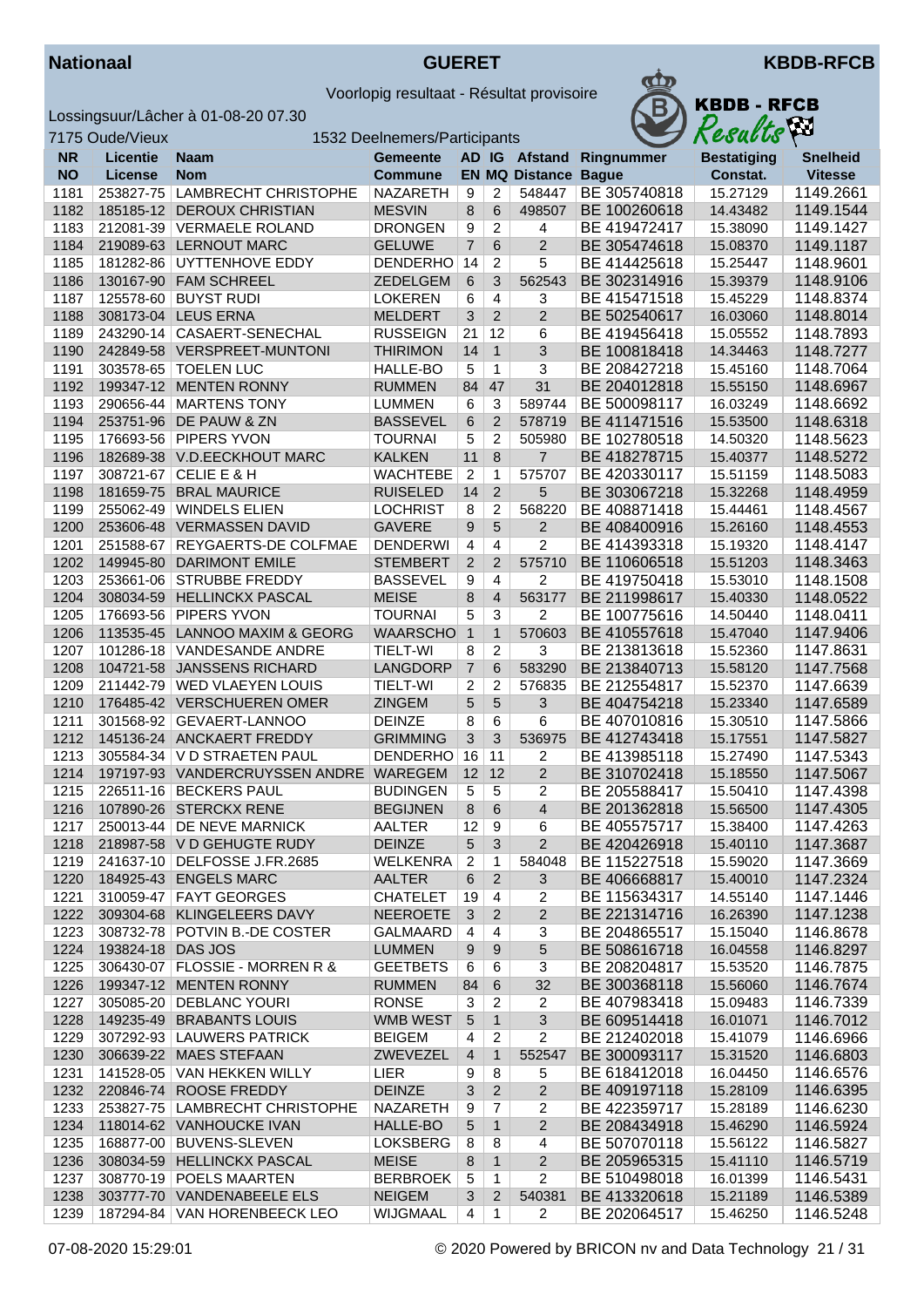



|              | 7175 Oude/Vieux |                                                                | 1532 Deelnemers/Participants          |                         |                                |                       |                              | Results              | Æп                     |
|--------------|-----------------|----------------------------------------------------------------|---------------------------------------|-------------------------|--------------------------------|-----------------------|------------------------------|----------------------|------------------------|
| <b>NR</b>    | <b>Licentie</b> | <b>Naam</b>                                                    | <b>Gemeente</b>                       |                         |                                | AD IG Afstand         | Ringnummer                   | <b>Bestatiging</b>   | <b>Snelheid</b>        |
| <b>NO</b>    | License         | Nom                                                            | <b>Commune</b>                        |                         |                                | <b>EN MQ Distance</b> | <b>Bague</b>                 | Constat.             | <b>Vitesse</b>         |
| 1240         | 163705-66       | DE TROY WIM                                                    | <b>BERLAAR</b>                        | 19                      | 18                             | 14                    | BE 602006016                 | 16.00100             | 1146.4665              |
| 1241         |                 | 187064-48 SPOOREN THEO                                         | MAASMECH                              | $\overline{4}$          | $\overline{c}$                 | 2                     | BE 506040118                 | 16.16150             | 1146.3164              |
| 1242         | 134615-76       | ROOSE-PYRA                                                     | <b>BEKEGEM</b>                        | 12                      | $\overline{1}$                 | 3                     | BE 304431818                 | 15.40430             | 1146.2297              |
| 1243         |                 | 180444-24 BENOOT CINDY                                         | <b>NAZARETH</b>                       | $\overline{7}$          | $\overline{c}$                 | 546855                | BE 423352518                 | 15.27059             | 1146.2103              |
| 1244         |                 | 171962-78 ROODHOOFT ANDRE                                      | <b>PULDERBO</b>                       | 15                      | $\overline{7}$                 | $\overline{7}$        | BE 623011218                 | 16.14260             | 1146.2048              |
| 1245         |                 | 218987-58   V D GEHUGTE RUDY                                   | <b>DEINZE</b>                         | 5                       | $\overline{c}$                 | 3                     | BE 420425818                 | 15.40410             | 1146.1995              |
| 1246         | 190384-70       | <b>DEBAY ROBERT</b>                                            | <b>BORGLOON</b>                       | $\overline{2}$          | $\mathbf{1}$                   | 575771                | BE 224228115                 | 15.52200             | 1146.1931              |
| 1247         |                 | 103790-00   V HEDDEGHEM BART                                   | S.L.HOUT                              | 16                      | 13                             | 6                     | BE 406190516                 | 15.28390             | 1146.1673              |
| 1248         |                 | 310426-26 CLAES EDDY                                           | <b>KORTENAK</b>                       | $\sqrt{5}$              | 5                              | $\overline{4}$        | BE 208545718                 | 15.54021             | 1146.1664              |
| 1249         |                 | 241244-05 DELFOSSE GUY                                         | MAZEE                                 | 3                       | 1                              | 2                     | BE 116223916                 | 14.34147             | 1146.1255              |
| 1250         |                 | 280790-72 TOURNELLE DAVY                                       | <b>RUMMEN</b>                         | 62                      | 26<br>$\overline{7}$           | 24                    | BE 203820618                 | 15.55020             | 1146.1184              |
| 1251<br>1252 | 208672-25       | 307099-94   HOOYLAERTS OMER<br><b>SCHOORS-DE WAELE</b>         | <b>HOUWAART</b><br><b>ADEGEM</b>      | 13<br>6                 | 3                              | 4<br>$\overline{2}$   | BE 200120318<br>BE 402088615 | 15.51010<br>15.50510 | 1146.1156<br>1146.0757 |
| 1253         |                 | 250013-44 DE NEVE MARNICK                                      | <b>AALTER</b>                         | 12                      | 6                              | $\overline{7}$        | BE 420381118                 | 15.39150             | 1146.0583              |
| 1254         | 203769-69       | <b>RENDERS IVO</b>                                             | <b>GEEL</b>                           | $\overline{4}$          | $\overline{4}$                 | 3                     | BE 604343318                 | 16.15329             | 1145.9289              |
| 1255         | 302656-16       | VAN BRAECKEL GEBROED                                           | <b>DEINZE</b>                         | 6                       | 3                              | 553575                | BE 417523217                 | 15.33064             | 1145.8650              |
| 1256         | 125676-61       | <b>VERGOTTE ASTERE</b>                                         | <b>AALTER</b>                         | 6                       | 6                              | 5                     | BE 420239018                 | 15.38550             | 1145.8435              |
| 1257         |                 | 303930-29 CASTELEYN VN PARIJS                                  | ZWEVEZEL                              | 2                       | $\overline{2}$                 | 552801                | BE 301408518                 | 15.32268             | 1145.8282              |
| 1258         | 243311-35       | <b>BERTHOLET PATRICE</b>                                       | <b>VINALMON</b>                       | $\overline{7}$          | 5                              | 547919                | BE 114525718                 | 15.28121             | 1145.7907              |
| 1259         | 181659-75       | <b>BRAL MAURICE</b>                                            | <b>RUISELED</b>                       | 14                      | 10                             | 6                     | BE 303062018                 | 15.33368             | 1145.7252              |
| 1260         | 168966-89       | <b>DUBOIS PATRICK</b>                                          | <b>GAURAIN-</b>                       | 8                       | 8                              | 507211                | BE 117491514                 | 14.52420             | 1145.7217              |
| 1261         |                 | 307837-56   MARSILLE HADRIEN                                   | <b>OPHAIN B</b>                       | 6                       | $\overline{c}$                 | 5                     | BE 212018318                 | 15.12299             | 1145.6106              |
| 1262         |                 | 304294-05 VAN HOVE-UYTTERHOEVE                                 | <b>PUTTE</b>                          | 9                       | 9                              | 5                     | BE 612602018                 | 15.58140             | 1145.5624              |
| 1263         |                 | 120440-63 NAERT FRANS                                          | <b>DEINZE</b>                         | 4                       | $\overline{4}$                 | $\overline{2}$        | BE 407182616                 | 15.29560             | 1145.5445              |
| 1264         | 142631-41       | <b>HAELTERMAN ROGER</b>                                        | <b>ONKERZEL</b>                       | 9                       | 8                              | 535561                | BE 403541817                 | 15.17319             | 1145.5074              |
| 1265         | 305910-69       | <b>VANDROMME DIETER</b>                                        | <b>VLAMERTI</b>                       | 3                       | 1                              | 526510                | BE 304096517                 | 15.09400             | 1145.4170              |
| 1266         | 309629-05       | <b>QUINTARD THOMAS</b>                                         | <b>KAIN</b>                           | 5                       | 3                              | $\overline{c}$        | BE 102830318                 | 14.54360             | 1145.3846              |
| 1267         |                 | 191098-08   BATTEUR JEAN-PAUL                                  | <b>ESTAIMBO</b>                       | 2                       | $\overline{2}$                 | 513609                | BE 103282118                 | 14.58259             | 1145.3451              |
| 1268         | 305076-11       | <b>LACROIX WILFRIED</b>                                        | <b>KLUISBER</b>                       | 13                      | $\mathbf{1}$                   | 5                     | BE 401685017                 | 15.13251             | 1145.3129              |
| 1269         | 307703-19       | <b>VANTHEMSCHE CHRIS</b>                                       | <b>ALSEMBER</b>                       | 3                       | 1                              | 542149                | BE 202244216                 | 15.23250             | 1145.1836              |
| 1270         | 217958-96       | LENGELE ANDRE                                                  | <b>TOURINNE</b>                       | $\overline{4}$          | $\overline{4}$                 | 541046                | BE 108254318                 | 15.22290             | 1145.1113              |
| 1271         |                 | 193769-60   MARTENS MARTIN                                     | <b>WAARSCHO</b>                       | $\overline{4}$          | 1                              | 569886                | BE 413685316                 | 15.47410             | 1145.0775              |
| 1272         | 132150-36       | THIENPONT FREDDY                                               | <b>MELLE</b>                          | $\overline{2}$          | $\overline{2}$                 | 556481                | BE 415247918                 | 15.36001             | 1145.0187              |
| 1273         | 159361-87       | <b>BAETENS IVAN&amp;WILLY</b>                                  | <b>SINT NIK</b>                       | 11                      | 10                             | 7                     | BE 416324618                 | 15.57248             | 1144.9936              |
| 1274<br>1275 |                 | 107890-26 STERCKX RENE                                         | <b>BEGIJNEN</b>                       | 8<br>5                  | $\mathbf{1}$<br>$\overline{2}$ | 5<br>$\overline{2}$   | BE 201362718                 | 15.57550             | 1144.9831<br>1144.9686 |
| 1276         |                 | 174023-05 THIERENS DANNY&TOM<br>309134-92 VAN LANGENHOVE ARTHU | <b>MOERZEKE</b><br>BAARDEGE   18   18 |                         |                                | 557608                | BE 400034218                 | 15.48440<br>15.37010 |                        |
| 1277         |                 | 106617-14 JEANMOTTE A & B                                      | <b>DOUR</b>                           | 6                       | 3                              | 491637                | 00 402157318<br>BE 104581718 | 14.39239             | 1144.9464<br>1144.9439 |
| 1278         |                 | 222810-01 VANDEMAELE WILFRIED                                  | <b>HEULE</b>                          | $\overline{\mathbf{4}}$ | $\overline{4}$                 | $\overline{2}$        | BE 300410218                 | 15.14002             | 1144.9379              |
| 1279         |                 | 215430-90   VERMANDER ERIC                                     | <b>OEKENE</b>                         | 6                       | 4                              | 2                     | BE 300429418                 | 15.18516             | 1144.9132              |
| 1280         |                 | 100042-35 VERSTRAETE XAVIER                                    | <b>OOSTAKKE</b>                       | $\overline{7}$          | $\overline{4}$                 | 3                     | BE 410909618                 | 15.42577             | 1144.8760              |
| 1281         |                 | 163705-66   DE TROY WIM                                        | <b>BERLAAR</b>                        | 19                      | 8                              | 15                    | BE 606014518                 | 16.00550             | 1144.7836              |
| 1282         |                 | 308454-91 SAVERWYNS JOHN & ELS                                 | LOVENDEG                              | 11                      | $\overline{7}$                 | 4                     | BE 410193818                 | 15.44210             | 1144.7578              |
| 1283         |                 | 261650-41   MAES ANTHONY                                       | WAREGEM                               | 5                       | 3                              | 536145                | BE 303356117                 | 15.18220             | 1144.7121              |
| 1284         |                 | 151312-89 LARIVIERE JULIEN                                     | LANDENNE                              | $\overline{4}$          | $\overline{2}$                 | $\overline{2}$        | BE 114579318                 | 15.21100             | 1144.6374              |
| 1285         |                 | 171079-68 LEFEVRE MAURICE                                      | <b>BEERNEM</b>                        | 3                       | 1                              | 564686                | BE 302336218                 | 15.43200             | 1144.6338              |
| 1286         |                 | 115524-94 BALDASSARRE CARMINE                                  | <b>BEVERLO</b>                        | 5                       | 5                              | $\overline{2}$        | BE 215204416                 | 16.15200             | 1144.5990              |
| 1287         |                 | 157860-41 JACOBS W-J&ZOON                                      | <b>OPWIJK</b>                         | 13                      | 1                              | 6                     | BE 213342018                 | 15.41200             | 1144.5590              |
| 1288         |                 | 304179-84 DUPUIS AMANT                                         | <b>THIRIMON</b>                       | 15                      | $\overline{7}$                 | $\overline{4}$        | BE 104444216                 | 14.36215             | 1144.5255              |
| 1289         |                 | 306430-07   FLOSSIE - MORREN R &                               | <b>GEETBETS</b>                       | 6                       | 3                              | 4                     | BE 211012018                 | 15.54520             | 1144.5160              |
| 1290         |                 | 142068-60 PONNET ROGER                                         | <b>BURST</b>                          | 19                      | 15                             | 5                     | BE 421837618                 | 15.30120             | 1144.5148              |
| 1291         |                 | 253279-12 DE GEEST- DE COCK                                    | <b>STEKENE</b>                        | $\overline{c}$          | $\overline{\mathbf{c}}$        | 584883                | BE 416274818                 | 16.01030             | 1144.4731              |
| 1292         |                 | 302154-96 JAMAR PAUL                                           | <b>RUMMEN</b>                         | 13                      | 8                              | $\overline{4}$        | BE 203905618                 | 15.57090             | 1144.4642              |
| 1293         |                 | 149541-64 DE LAERE LUC                                         | ANZEGEM                               | 13                      | $\overline{2}$                 | 4                     | BE 302150417                 | 15.17350             | 1144.4420              |
| 1294         |                 | 243261-82 DEFAAZ M. ET G.                                      | <b>LIMBOURG</b>                       | $\overline{2}$          | $\overline{2}$                 | 2                     | BE 114244716                 | 15.54570             | 1144.4123              |
| 1295         |                 | 176866-35 CLEMENT LUCIEN                                       | <b>MAULDE</b>                         | 11                      | 5                              | 511985                | BE 108990416                 | 14.57240             | 1144.3563              |
| 1296         |                 | 310204-95 CROES JEANINE                                        | <b>HARCHIES</b>                       | $\overline{2}$          | $\mathbf{1}$                   | 498482                | BE 100749717                 | 14.45361             | 1144.3528              |
| 1297         |                 | 120621-50 VANDEMAELE MICHEL                                    | MOORSELE 11                           |                         | 3                              | 4                     | BE 306400818                 | 15.13160             | 1144.2805              |
| 1298         |                 | 253751-96 DE PAUW & ZN                                         | <b>BASSEVEL</b>                       | 6                       | 3                              | $\overline{2}$        | BE 407267617                 | 15.55460             | 1144.2411              |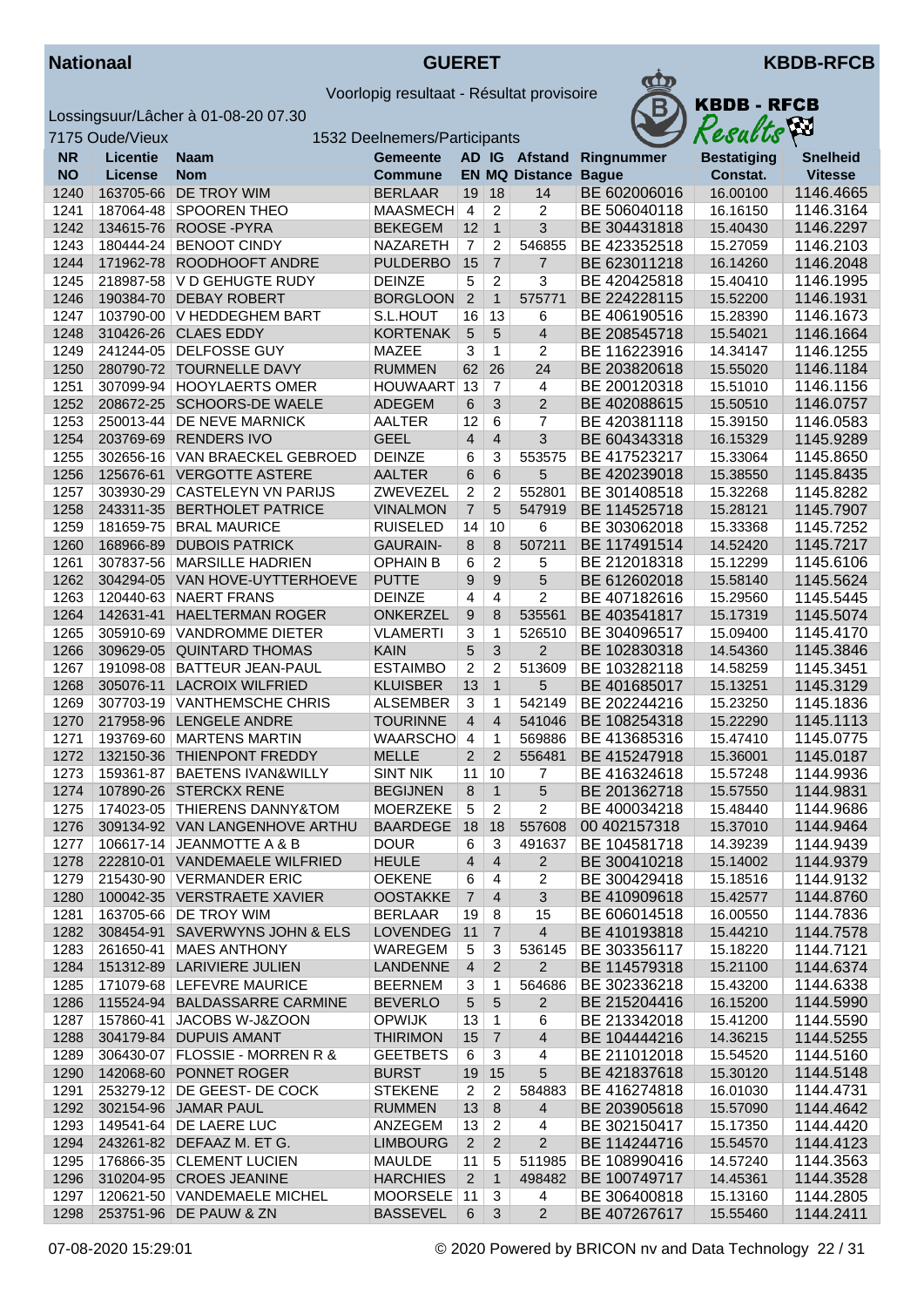



|           | 7175 Oude/Vieux   |                                | 1532 Deelnemers/Participants |                |                 |                         |              | Resacus            | $\mathbf{r}$    |
|-----------|-------------------|--------------------------------|------------------------------|----------------|-----------------|-------------------------|--------------|--------------------|-----------------|
| <b>NR</b> | <b>Licentie</b>   | <b>Naam</b>                    | <b>Gemeente</b>              |                |                 | AD IG Afstand           | Ringnummer   | <b>Bestatiging</b> | <b>Snelheid</b> |
| <b>NO</b> | License           | <b>Nom</b>                     | <b>Commune</b>               |                |                 | <b>EN MQ Distance</b>   | <b>Bague</b> | Constat.           | <b>Vitesse</b>  |
| 1299      | 253043-67         | <b>PESSEMIER BRIGITTE</b>      | <b>RONSE</b>                 | 6              | 1               | 527812                  | BE 414285916 | 15.11190           | 1144.1425       |
| 1300      |                   | 300762-62 APPELMANS GEBR.      | <b>OETINGEN</b>              | 15             | 13              | $\boldsymbol{9}$        | BE 206632618 | 15.20179           | 1144.1270       |
| 1301      |                   | 229113-96 VAN EYNDE RUDY       | <b>PUTTE(GR</b>              | 10             | 7               | 9                       | BE 616746417 | 15.54460           | 1144.1029       |
| 1302      | 209522-02         | <b>BAECKELANDT ANDRE</b>       | <b>GAVERE</b>                | 6              | 5               | $\overline{\mathbf{4}}$ | BE 405820518 | 15.27570           | 1144.0925       |
| 1303      | 112283-54         | VAN UFFELEN URBAIN             | <b>NIJLEN</b>                | 3              | $\overline{c}$  | 592774                  | BE 612108517 | 16.08120           | 1143.9097       |
| 1304      | 306994-86         | DE ROUCK KAREL&STIJN           | <b>OOSTERZE</b>              | 10             | 8               | $\overline{7}$          | BE 405731316 | 15.32220           | 1143.8726       |
| 1305      |                   | 169058-84 HUBRECHTS TONY       | <b>BROEKOM-</b>              | 6              | 1               | 573668                  | BE 222250315 | 15.51312           | 1143.8587       |
| 1306      | 256050-67         | DE SMEYTER RESTIAEN            | <b>MELDEN</b>                | 14             | 11              | 3                       | BE 413980916 | 15.15021           | 1143.8150       |
| 1307      |                   | 272635-65 V.D.BERGH WIM        | KALMTHOU                     | 6              | 2               | 4                       | BE 622881515 | 16.26400           | 1143.8068       |
| 1308      |                   | 250387-30 LANDUYT FREDDY       | SINT-LAU                     | $\overline{2}$ | $\mathbf{1}$    | 578512                  | BE 410459118 | 15.55470           | 1143.7941       |
| 1309      |                   | 145794-03   MAES EDDY          | ZWEVEZEL                     | 10             | $\overline{c}$  | 551129                  | BE 301062916 | 15.31511           | 1143.7732       |
| 1310      |                   | 185490-26 CASTEUR PATRICK      | <b>VICHTE</b>                | 5              | $\mathbf{1}$    | 531656                  | BE 311377318 | 15.14502           | 1143.7480       |
| 1311      |                   | 242849-58   VERSPREET-MUNTONI  | <b>THIRIMON</b>              | 14             | 14              | 4                       | BE 105893217 | 14.36383           | 1143.7017       |
| 1312      | 210036-31         | PUTSEYS-PATTE                  | <b>HOUTAIN</b>               | 10             | 10              | $\overline{2}$          | BE 115982918 | 15.09470           | 1143.6800       |
| 1313      | 197707-21         | <b>DE SCHEPPER-DE TEMME</b>    | <b>MERELBEK</b>              | 15             | 11              | 3                       | BE 405606018 | 15.33220           | 1143.6494       |
| 1314      |                   | 142833-49 CLAEYS HANS          | <b>URSEL</b>                 | $\overline{4}$ | $\overline{4}$  | 3                       | BE 419380718 | 15.44300           | 1143.6198       |
| 1315      |                   | 101982-35 DANCKAERT RONNY      | <b>ESSENE</b>                | $\overline{7}$ | $\overline{2}$  | 4                       | BE 422355318 | 15.32179           | 1143.6137       |
| 1316      | 228687-58 NIMOVAN |                                | <b>HOESELT</b>               | $\overline{4}$ | $\overline{2}$  | 585424                  | BE 508743618 | 16.01559           | 1143.5589       |
| 1317      | 203680-77         | VAN DER BEKEN EDDY             | <b>DEINZE</b>                | 4              | 3               | 548330                  | BE 409156818 | 15.29308           | 1143.5136       |
| 1318      | 142935-54         | NOTTEBAERT ARTHUR              | <b>TEMPLEUV</b>              | 12             | $\overline{4}$  | 5                       | BE 103264618 | 14.56160           | 1143.4710       |
| 1319      | 280790-72         | <b>TOURNELLE DAVY</b>          | <b>RUMMEN</b>                | 62             | $\overline{2}$  | 25                      | BE 203830918 | 15.56140           | 1143.4016       |
| 1320      |                   | 215534-00 WIJNS BONI & ZN      | LANGDORP                     | 6              | 6               | $\overline{c}$          | BE 207417918 | 15.59110           | 1143.4015       |
| 1321      | 199347-12         | <b>MENTEN RONNY</b>            | <b>RUMMEN</b>                | 84             | 11              | 33                      | BE 300369118 | 15.57360           | 1143.3786       |
| 1322      |                   | 209941-33 ROCH ROBERT          | <b>GREZ DOI</b>              | 18             | 3               | 550553                  | BE 108736118 | 15.31310           | 1143.3727       |
| 1323      |                   | 254102-59   DE VIJLDER MARTIN  | OORDEGEM 8                   |                | 8               | 3                       | BE 402306618 | 15.35161           | 1143.3138       |
| 1324      |                   | 261461-46 MYLLE ROGER          | <b>BELLEGEM</b>              | $\overline{2}$ | 2               | 524868                  | BE 303137017 | 15.09060           | 1143.2542       |
| 1325      |                   | 122817-15 BERCKMANS ROGER      | <b>KORTENBE</b>              | $\overline{7}$ | 1               | 4                       | BE 210162918 | 15.39589           | 1143.1856       |
| 1326      |                   | 301641-68 VERRECKT-RUTTEN-DEPL | <b>TESSENDE</b>              | 12             | $\overline{7}$  | $\overline{\mathbf{4}}$ | BE 506131317 | 16.06480           | 1143.1792       |
| 1327      |                   | 158176-66   MARIS FRANS        | <b>ITEGEM</b>                | 4              | $\overline{2}$  | $\overline{c}$          | BE 606180618 | 16.02140           | 1143.1704       |
| 1328      |                   | 172918-64 VAN VRECKEM MICHEL   | MONT-ST-                     | $\overline{7}$ | 3               | 505083                  | BE 106613318 | 14.51529           | 1143.0277       |
| 1329      |                   | 220661-83 CERFONTAINE MICHEL   | <b>NEUFMAIS</b>              | 3              | 3               | 2                       | BE 107512818 | 14.53171           | 1143.0186       |
| 1330      |                   | 291545-60 RAMAKERS JOHNNY      | <b>DIEPENBE</b>              | 11             | 11              | 586486                  | BE 505226817 | 16.03062           | 1143.0173       |
| 1331      |                   | 307623-36 FERRARI JORGI        | <b>WILRIJK</b>               | $\overline{4}$ | 4               | 2                       | BE 622237318 | 16.02059           | 1143.0012       |
| 1332      |                   | 225910-94 COUSSEMENT M & D     | <b>BEVEREN-</b>              | 10             | 6               | $\overline{2}$          | BE 311342217 | 15.17351           | 1142.9344       |
| 1333      |                   | 155905-26   FAMILLE 3 D        | <b>GHLIN</b>                 | 9              | 4               | 5                       | BE 104231017 | 14.49030           | 1142.8539       |
| 1334      |                   | 281540-46 VEULEMANS & PERILLEU | <b>VISSENAK</b>              | 10             | $\overline{2}$  | 5                       | BE 604593418 | 15.45170           | 1142.8529       |
| 1335      |                   | 211994-49   MAES WILLY         | ZWALM                        | $\overline{3}$ | $\vert 3 \vert$ | $\overline{\mathbf{c}}$ | BE 412687518 | 15.23311           | 1142.8005       |
| 1336      |                   | 226179-72 PALM J-PIERRE+YVETTE | <b>BRAINE-L</b>              | 4              | $\overline{2}$  | 3                       | BE 109437218 | 15.20461           | 1142.6108       |
| 1337      |                   | 216723-25 GEIRNAERT RUDY       | EVERGEM                      | 5              | 2               | 570618                  | BE 413634715 | 15.49249           | 1142.5728       |
| 1338      |                   | 152131-35 REDANT REMI-FREDERIK | <b>DENDERHO</b>              | 10             | $\overline{7}$  | 5                       | BE 421485716 | 15.28420           | 1142.5611       |
| 1339      |                   | 133666-00 AERTS LUDO           | MEER                         | 3              | 2               | 622863                  | BE 620409417 | 16.35089           | 1142.5569       |
| 1340      |                   | 179290-34 CHRISTIAENS LUC      | <b>OOIGEM</b>                | 17             | 10              | 3                       | BE 303702918 | 15.20220           | 1142.4619       |
| 1341      |                   | 156170-00 HUART FABIAN         | <b>PAPIGNIE</b>              | $\overline{2}$ | $\mathbf{1}$    | 523035                  | BE 106108018 | 15.07500           | 1142.4135       |
| 1342      |                   | 260481-36 HAELEWIJN E & G      | KORTEMAR 22                  |                | 6               | 3                       | BE 312773518 | 15.29210           | 1142.2739       |
| 1343      |                   | 151949-47 DE MAESSCHALCK LUC   | <b>ZELE</b>                  | 6              | 1               | 3                       | BE 415543418 | 15.46400           | 1142.1785       |
| 1344      |                   | 212081-39 VERMAELE ROLAND      | <b>DRONGEN</b>               | 9              | $\overline{7}$  | 5                       | BE 419470717 | 15.41080           | 1142.1623       |
| 1345      |                   | 220073-77   DELHEZ DIDIER      | <b>SOUMAGNE</b>              | $\overline{4}$ | 2               | 573602                  | BE 112651718 | 15.52126           | 1142.1557       |
| 1346      |                   | 206717-10 SERVAES-ROELKENS     | <b>MERELBEK</b>              | 5              | $\mathbf{1}$    | 552537                  | BE 405420818 | 15.33471           | 1142.1127       |
| 1347      |                   | 253708-53 PENNE BERT           | NEDERHAS                     | 9              | 8               | 3                       | BE 414080918 | 15.26410           | 1142.0664       |
| 1348      |                   | 144627-00 VAN DER MAELEN SONIA | ASPELARE                     | 9              | 4               | $\overline{2}$          | BE 406501518 | 15.24420           | 1142.0392       |
| 1349      |                   | 300044-23 BALEAU JEAN JACQUES  | <b>MOIGNELE</b>              | 7              | 3               | 516687                  | BE 111970818 | 15.02260           | 1142.0180       |
| 1350      |                   | 309371-38 HEYLEN WILFRIED      | <b>ITEGEM</b>                | $\overline{4}$ | 3               | 3                       | BE 605056317 | 16.02450           | 1141.9405       |
| 1351      |                   | 208672-25 SCHOORS-DE WAELE     | ADEGEM                       | 6              | 2               | 3                       | BE 412519516 | 15.52400           | 1141.9337       |
| 1352      |                   | 309134-92 VAN LANGENHOVE ARTHU | <b>BAARDEGE</b>              | 18             | 9               | $\overline{2}$          | BE 412492817 | 15.38190           | 1141.8984       |
| 1353      |                   | 255400-96 DE NEVE WIM          | <b>URSEL</b>                 | 4              | 2               | 565007                  | BE 420455718 | 15.44480           | 1141.8897       |
| 1354      |                   | 307623-36 FERRARI JORGI        | <b>WILRIJK</b>               | $\overline{4}$ | $\mathbf{3}$    | 3                       | BE 622236018 | 16.02369           | 1141.8491       |
| 1355      |                   | 282558-94 SCHAEKELS-D.LOECKER  | ST.K.LEN                     | 9              | 3               | 5                       | BE 202653318 | 15.26080           | 1141.8419       |
| 1356      |                   | 184925-43 ENGELS MARC          | <b>AALTER</b>                | 6              | 4               | 4                       | BE 420826218 | 15.42210           | 1141.7955       |
| 1357      |                   | 310426-26 CLAES EDDY           | <b>KORTENAK</b>              | 5              | 3               | 5                       | BE 211023418 | 15.55591           | 1141.7493       |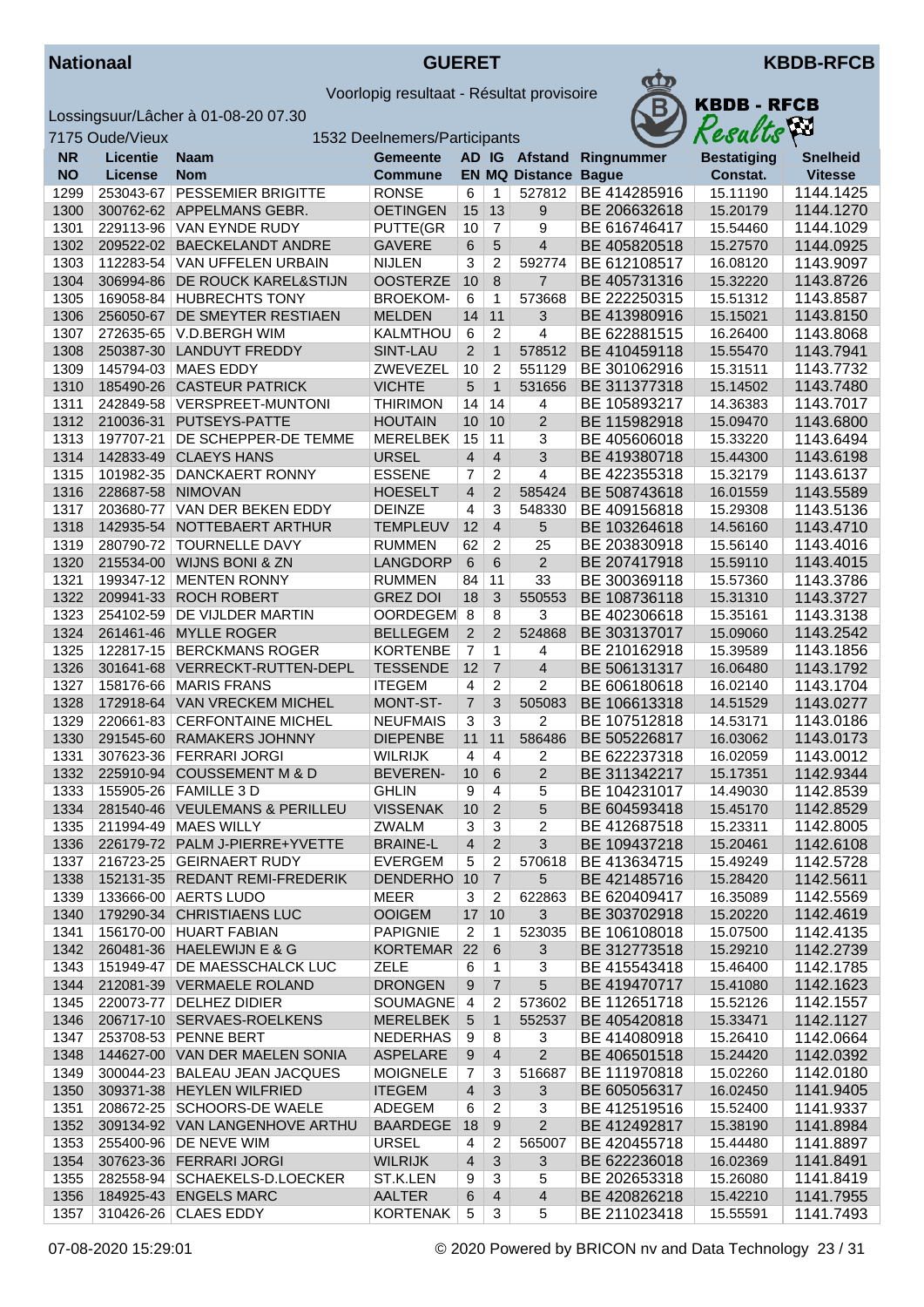



|              | 7175 Oude/Vieux                 | 1532 Deelnemers/Participants                            |                                  |                      |                      |                             |                              | Results              | <b>box</b>             |
|--------------|---------------------------------|---------------------------------------------------------|----------------------------------|----------------------|----------------------|-----------------------------|------------------------------|----------------------|------------------------|
| <b>NR</b>    | <b>Licentie</b>                 | <b>Naam</b>                                             | <b>Gemeente</b>                  |                      |                      |                             | AD IG Afstand Ringnummer     | <b>Bestatiging</b>   | <b>Snelheid</b>        |
| <b>NO</b>    | <b>License</b>                  | <b>Nom</b>                                              | <b>Commune</b>                   |                      |                      | <b>EN MQ Distance Bague</b> |                              | Constat.             | <b>Vitesse</b>         |
| 1358         |                                 | 301568-92 GEVAERT-LANNOO                                | <b>DEINZE</b>                    | 8                    | $\overline{1}$       | $\overline{7}$              | BE 407010516                 | 15.33190             | 1141.7297              |
| 1359         | 303161-36                       | DE MEESTER - DE CRAE                                    | <b>NOKERE</b>                    | 6                    | $\overline{1}$       | 538286                      | BE 400928217                 | 15.21280             | 1141.7265              |
| 1360         | 253827-75                       | <b>LAMBRECHT CHRISTOPHE</b>                             | <b>NAZARETH</b>                  | 9                    | 9                    | 3                           | BE 417865417                 | 15.30229             | 1141.6901              |
| 1361         | 192066-06                       | VANSTEENBRUGGHE ERIC                                    | <b>KRUISHOU</b>                  | 4                    | $\overline{a}$       | 543235                      | BE 410035516                 | 15.25490             | 1141.6897              |
| 1362         |                                 | 187583-82 VANDERLINDEN & ZOON                           | <b>OVERIJSE</b>                  | 5                    | 5                    | 548331                      | BE 212123418                 | 15.30170             | 1141.6823              |
| 1363         |                                 | 176866-35 CLEMENT LUCIEN                                | <b>MAULDE</b>                    | 11                   | $\overline{7}$       | $\overline{2}$              | BE 107907718                 | 14.58270             | 1141.6769              |
| 1364         |                                 | 122003-74 AERTS ANDRE                                   | <b>HAACHT</b>                    | 10                   | 9                    | $\overline{2}$              | BE 205664216                 | 15.52071             | 1141.6492              |
| 1365         | 133827-64                       | STEENHAUT ANDRE                                         | <b>BASSILLY</b>                  | 5                    | 5                    | 523963                      | BE 108667617                 | 15.08580             | 1141.6145              |
| 1366         |                                 | 219089-63 LERNOUT MARC                                  | <b>GELUWE</b>                    | $\overline{7}$       | $\overline{2}$       | 3                           | BE 304792417                 | 15.11380             | 1141.6095              |
| 1367         |                                 | 126378-84 DE BLEECKERE G & ZN                           | <b>KNESSELA</b>                  | 12                   | $\overline{2}$       | 563616                      | BE 420374318                 | 15.43428             | 1141.5855              |
| 1368         |                                 | 137778-38 VAN MALDERGHEM JOSEP                          | <b>VURSTE</b>                    | $\mathbf{1}$         | $\mathbf{1}$         | 547864                      | BE 405888118                 | 15.29550             | 1141.5815              |
| 1369         |                                 | 282710-52 VAN ROY KOEN                                  | <b>ASSE</b>                      | 9                    | $\overline{7}$       | $\overline{4}$              | BE 213511418                 | 15.37380             | 1141.5811              |
| 1370         | 105511-72                       | <b>BALCAEN FRANS</b>                                    | <b>NOKERE</b>                    | 6                    | $\overline{4}$       | 538143                      | BE 415366016                 | 15.21260             | 1141.5039              |
| 1371         | 282647-86                       | <b>DECELLE ROBERT</b>                                   | <b>WALHAIN</b>                   | 8                    | $\overline{7}$       | 539515                      | BE 109219218                 | 15.22399             | 1141.4321              |
| 1372         |                                 | 241758-34 LEROY PIERRE                                  | <b>ELLEZELL</b>                  | 11                   | 10                   | 524868                      | BE 100681715                 | 15.09501             | 1141.4268              |
| 1373         | 195385-27                       | <b>HOOYBERGS GEBR.</b>                                  | <b>MOL</b>                       | 6                    | $\overline{c}$       | 2                           | BE 605362716                 | 16.20580             | 1141.3767              |
| 1374         | 256079-96                       | VAN DER MAAS HUIB                                       | <b>LOKEREN</b>                   | 9                    | 8                    | $\overline{4}$              | BE 415495918                 | 15.49071             | 1141.3566              |
| 1375         | 255400-96<br>177439-26          | DE NEVE WIM<br><b>BRUNEAU MICHEL</b>                    | <b>URSEL</b>                     | 4                    | $\mathbf{1}$<br>3    | 2<br>$\overline{2}$         | BE 423685217                 | 15.45050             | 1141.2362              |
| 1376         |                                 |                                                         | <b>BRASM NI</b>                  | 5                    |                      |                             | BE 107816518                 | 14.49229             | 1141.1605              |
| 1377         |                                 | 308023-48 VAN DE VENNE                                  | <b>KESSEL-L</b>                  | 3<br>62              | $\overline{3}$<br>22 | $\overline{2}$<br>26        | BE 209460918<br>BE 203823218 | 15.45500             | 1141.1213              |
| 1378<br>1379 | 280790-72<br>309305-69 QUIX JOS | <b>TOURNELLE DAVY</b>                                   | <b>RUMMEN</b><br><b>NEEROETE</b> | $\overline{7}$       | 6                    | $\overline{2}$              | BE 504540818                 | 15.57160<br>16.29373 | 1141.0724<br>1141.0402 |
| 1380         | 283208-65                       | VANMULDER - VANDENBO                                    | <b>HALLE</b>                     | 9                    | 3                    | $\overline{2}$              | BE 202823618                 | 15.20571             | 1140.9918              |
| 1381         |                                 | 253214-44 DE CLERCK WALTER                              | ADEGEM                           | 20                   | 10                   | 573475                      | BE 415348817                 | 15.52370             | 1140.9789              |
| 1382         | 157716-91                       | MOERAERT-STANDAERT G                                    | <b>LOCHRIST</b>                  | 3                    | $\mathbf{1}$         | 569347                      | BE 418162617                 | 15.49010             | 1140.9378              |
| 1383         | 250853-11                       | SEELS-AMEEL                                             | <b>ZELZATE</b>                   | 3                    | 2                    | 2                           | BE 408975816                 | 15.57219             | 1140.9025              |
| 1384         | 140271-09                       | <b>OVAERE ALBERT</b>                                    | <b>ESTAIMBO</b>                  | $\overline{4}$       | $\mathbf{1}$         | 512898                      | BE 101784316                 | 14.59340             | 1140.8720              |
| 1385         | 281124-18                       | JESPERS-VANDERWEGEN                                     | <b>HOLSBEEK</b>                  | 33                   | 22                   | 6                           | BE 201015318                 | 15.50270             | 1140.8632              |
| 1386         |                                 | 291255-61 LOOCKX-VERBRUGGEN                             | <b>TESSENDE</b>                  | 8                    | $\overline{1}$       | $\overline{4}$              | BE 506221018                 | 16.07590             | 1140.7510              |
| 1387         | 212896-78                       | <b>DEVOS TONY</b>                                       | <b>VOLLEZEL</b>                  | $\overline{7}$       | $\overline{2}$       | 4                           | 00 204354517                 | 15.20030             | 1140.6255              |
| 1388         | 146975-20                       | <b>GOEMAERE JOSE &amp; GUST</b>                         | <b>HAVINNES</b>                  | 8                    | 5                    | $\overline{4}$              | BE 106255518                 | 14.56009             | 1140.6029              |
| 1389         | 108386-37                       | <b>JANSSENS EDDY</b>                                    | ZANDHOVE                         | 3                    | 3                    | 3                           | BE 614807317                 | 16.15390             | 1140.5251              |
| 1390         | 201442-70                       | <b>PILLET PAUL</b>                                      | <b>MEERBEKE</b>                  | $\mathbf{1}$         | $\mathbf{1}$         | 541289                      | BE 404901917                 | 15.24390             | 1140.3961              |
| 1391         | 308205-36                       | <b>BOS SOFIE</b>                                        | <b>KURINGEN</b>                  | $\mathbf{1}$         | 1                    | 587868                      | BE 508278118                 | 16.05300             | 1140.3841              |
| 1392         | 148761-60                       | <b>DEFRENE THIERRY</b>                                  | <b>ONOZ</b>                      | 5                    | $\mathbf{1}$         | 3                           | BE 114011817                 | 15.09320             | 1140.3765              |
| 1393         |                                 | 205319-67 CRETEN MARCEL                                 | <b>ST-TRUID</b>                  | 30                   | 11                   | 17                          | BE 503735618                 | 15.53020             | 1140.2306              |
| 1394         |                                 | 149541-64 DE LAERE LUC                                  | ANZEGEM                          |                      | 13 10                | 5                           | BE 308010018                 | 15.19190             | 1140.2152              |
| 1395         |                                 | 129545-50 MERTENS WALTER                                | MOL                              | 4                    | $\overline{4}$       | 3                           | BE 604350518                 | 16.21480             | 1140.1862              |
| 1396         |                                 | 166091-27 CLABOTS P & F                                 | <b>GRACE HO</b>                  | $10$ 10              |                      | 5                           | BE 111571716                 | 15.46330             | 1140.1792              |
| 1397         |                                 | 305736-89   DE WEVER DANNY                              | <b>OOSTEEKL</b>                  | $\overline{2}$       | $\mathbf{1}$         | 576410                      | BE 418711418                 | 15.55330             | 1140.1642              |
| 1398         |                                 | 280790-72 TOURNELLE DAVY                                | <b>RUMMEN</b>                    | 62                   | 45                   | 27                          | BE 500440718                 | 15.57420             | 1140.0985              |
| 1399         |                                 | 302370-21 SEBILLE FRANCIS                               | <b>MONTIGNY</b>                  | 3                    | $\mathbf{1}$         | $\overline{2}$              | BE 103067716                 | 14.50389             | 1140.0905              |
| 1400         |                                 | 309295-59 CIETERS BRAM                                  | S.M.LIER                         | 13                   | $\sqrt{5}$           | 6                           | BE 406364118                 | 15.23140             | 1140.0761              |
| 1401         |                                 | 130508-43 VERMEIREN ANDRE                               | <b>HUISE</b>                     | 10                   | $\sqrt{5}$           | 3                           | BE 423698915                 | 15.27100             | 1140.0629              |
| 1402         |                                 | 252645-57 PIENS GEORGES                                 | <b>OUDENAAR</b>                  | $\mathbf{3}$         | $\overline{2}$       | 3                           | BE 411317516                 | 15.21310             | 1140.0254              |
| 1403         |                                 | 260481-36 HAELEWIJN E & G                               | KORTEMAR 22                      |                      | $\overline{a}$       | 4                           | BE 312964417                 | 15.30190             | 1139.9750              |
| 1404         |                                 | 125726-14 DENYS ERIK                                    | <b>BEVEREN</b>                   | 3                    | $\overline{1}$       | $\mathbf{3}$                | BE 304107317                 | 15.20070             | 1139.9681              |
| 1405         |                                 | 219175-52 LAGROU DOMINIQUE                              | LENDELED                         | 4                    | $\overline{2}$       | 534710                      | BE 303399018                 | 15.19063             | 1139.8514              |
| 1406         |                                 | 280790-72 TOURNELLE DAVY                                | <b>RUMMEN</b>                    | 62                   | 38                   | 28                          | BE 203810318                 | 15.57490             | 1139.8366              |
| 1407         |                                 | 261066-39 GOETHALS JOHAN                                | <b>LICHTERV</b>                  | 1                    | $\mathbf{1}$         | 547628                      | BE 303318816                 | 15.30270             | 1139.8231              |
| 1408         | 182488-31                       | RICHET JEAN PAUL                                        | OGY                              | $\overline{4}$       | 3                    | 526377                      | BE 116838014                 | 15.11490             | 1139.7965              |
| 1409         |                                 | 243063-78 KOCKELMANS VINCENT                            | <b>AVENNES</b>                   | 27                   | 15                   | 8                           | BE 110759618                 | 15.34000             | 1139.7872              |
| 1410<br>1411 |                                 | 199347-12 MENTEN RONNY<br>303930-29 CASTELEYN VN PARIJS | <b>RUMMEN</b><br>ZWEVEZEL        | 84                   | 10                   | 34                          | BE 300374618<br>NL 513816618 | 15.59140             | 1139.7113              |
| 1412         |                                 | 310741-50 TIJTGAT & E.T.                                | <b>SCHORISS</b>                  | $\overline{2}$<br>11 | 1<br>$\mathbf{3}$    | 2<br>$\mathfrak{S}$         | BE 423038217                 | 15.35038<br>15.17091 | 1139.6471<br>1139.6363 |
| 1413         |                                 | 220302-15 SPRUYT EDDY                                   | <b>LOUPOIGN</b>                  | 17                   | 10                   | $\overline{2}$              | BE 115646418                 | 15.13370             | 1139.6355              |
| 1414         |                                 | 126291-94 JEUNIEAUX-LECOCQ                              | <b>GIVRY</b>                     | $\overline{4}$       | $\overline{2}$       | 495210                      | BE 102052518                 | 14.44330             | 1139.5927              |
| 1415         |                                 | 201599-33 VERSCHELDE MARC                               | <b>ZULTE</b>                     | $\overline{2}$       | $\overline{2}$       | 541116                      | BE 415830115                 | 15.24501             | 1139.5874              |
| 1416         |                                 | 280790-72 TOURNELLE DAVY                                | <b>RUMMEN</b>                    |                      | 62 31                | 29                          | BE 203835718                 | 15.57570             | 1139.5374              |
|              |                                 |                                                         |                                  |                      |                      |                             |                              |                      |                        |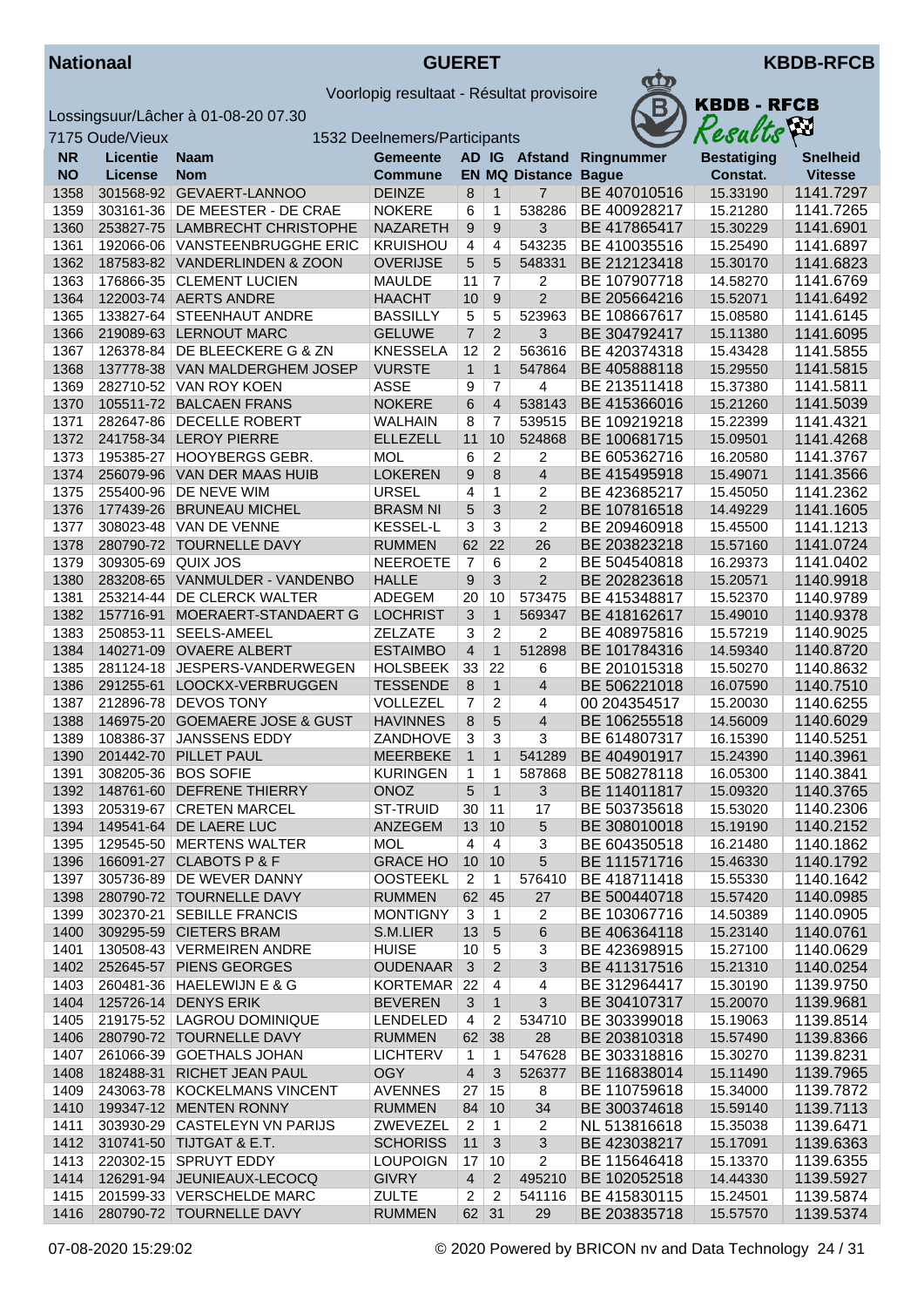

Lossingsuur/Lâcher à 01-08-20 07.30<br>7175 Qude/Vieux



| <b>KBDB - RFCB</b><br>Results |
|-------------------------------|
|                               |

|              | 7175 Oude/Vieux        |                                                     | 1532 Deelnemers/Participants   |                |                                  |                         |                              | Áю<br>Results        |                        |  |
|--------------|------------------------|-----------------------------------------------------|--------------------------------|----------------|----------------------------------|-------------------------|------------------------------|----------------------|------------------------|--|
| <b>NR</b>    | <b>Licentie</b>        | <b>Naam</b>                                         | <b>Gemeente</b>                |                |                                  | AD IG Afstand           | Ringnummer                   | <b>Bestatiging</b>   | <b>Snelheid</b>        |  |
| <b>NO</b>    | <b>License</b>         | <b>Nom</b>                                          | <b>Commune</b>                 |                |                                  | <b>EN MQ Distance</b>   | <b>Bague</b>                 | Constat.             | <b>Vitesse</b>         |  |
| 1417         | 229113-96              | VAN EYNDE RUDY                                      | PUTTE(GR                       | 10             | $\overline{1}$                   | 10                      | BE 612317418                 | 15.56490             | 1139.4752              |  |
| 1418         | 219089-63              | <b>LERNOUT MARC</b>                                 | <b>GELUWE</b>                  | $\overline{7}$ | $\mathbf{1}$                     | $\overline{4}$          | BE 304791017                 | 15.12300             | 1139.4703              |  |
| 1419         | 310059-47              | <b>FAYT GEORGES</b>                                 | <b>CHATELET</b>                | 19             | 12                               | 3                       | BE 107115317                 | 14.58140             | 1139.4668              |  |
| 1420         | 308144-72              | <b>DECAT JURGEN</b>                                 | <b>WERVIK</b>                  | 3              | $\mathbf{1}$                     | 522101                  | BE 309397917                 | 15.08120             | 1139.4609              |  |
| 1421         | 115067-25              | <b>MEULENEIRE DINO</b>                              | <b>ERWETEGE</b>                | 1              | 1                                | 539719                  | BE 406755218                 | 15.23400             | 1139.4490              |  |
| 1422         |                        | 300732-32 VANDENHOVE BENNY                          | <b>HOELEDEN</b>                | 9              | 6                                | 4                       | BE 226325914                 | 15.52460             | 1139.4292              |  |
| 1423         | 211697-43              | VANHUFFEL ANTOINE                                   | <b>DEINZE</b>                  | 6              | 4                                | 551092                  | BE 417598817                 | 15.33399             | 1139.4085              |  |
| 1424         | 199347-12              | <b>MENTEN RONNY</b>                                 | <b>RUMMEN</b>                  | 84             | 34                               | 35                      | BE 300375218                 | 15.59230             | 1139.3757              |  |
| 1425         | 114584-27              | <b>MAUROY DANIEL</b>                                | <b>MONT-SAI</b>                | 18             | 16                               | 7                       | BE 113104317                 | 15.21241             | 1139.3596              |  |
| 1426         | 272988-30              | <b>BLUEKENS JAN</b>                                 | <b>MERKSPLA</b>                | $\mathbf{3}$   | $\mathbf{1}$                     | 617468                  | BE 609453315                 | 16.31591             | 1139.2714              |  |
| 1427         | 214923-68              | DONCKERS JOHAN                                      | <b>GROBBEND</b>                | 3              | 3                                | 3                       | BE 612917816                 | 16.14200             | 1139.1894              |  |
| 1428         | 127408-47              | DOBBELAERE PHILIPPE                                 | <b>OLSENE</b>                  | $\overline{7}$ | 3                                | 3                       | BE 407607318                 | 15.27060             | 1139.1742              |  |
| 1429         | 306853-42              | DE MAESENEER PHILIP                                 | <b>DENDERWI</b>                | $\overline{5}$ | 5                                | 4                       | BE 412350718                 | 15.23400             | 1139.1049              |  |
| 1430         | 203617-14              | <b>GOORIS MAURICE</b>                               | <b>KESSEL-L</b>                | $\overline{2}$ | $\mathbf{1}$                     | 565925                  | BE 209381318                 | 15.46500             | 1139.0641              |  |
| 1431         | 108153-95              | <b>VERSCHOREN DANNY</b>                             | <b>MOORSLED</b>                | 8              | 8                                | 2                       | BE 307693518                 | 15.20099             | 1139.0214              |  |
| 1432         | 169905-58              | HOK VAN DE WOUWER                                   | <b>BERLAAR</b>                 | $\overline{2}$ | $\mathbf{1}$                     | 586372                  | BE 606378718                 | 16.04510             | 1138.9181              |  |
| 1433         | 281124-18              | JESPERS-VANDERWEGEN                                 | <b>HOLSBEEK</b>                | 33             | 28                               | 7                       | BE 201017018                 | 15.51190             | 1138.8909              |  |
| 1434         |                        | 178709-35 VERMANDER LIONEL                          | <b>OEKENE</b>                  | 5              | 3                                | 536832                  | BE 306922617                 | 15.21232             | 1138.8358              |  |
| 1435         | 177327-11              | VANDEVIJVER-LAHOUSSE                                | <b>WAASTEN</b>                 | $\overline{7}$ | $\overline{2}$                   | 517001                  | BE 103102818                 | 15.03590             | 1138.8105              |  |
| 1436         |                        | 254869-50 VANDENHEEDE F & J                         | <b>ZINGEM</b>                  | 11             | 9                                | 6                       | BE 420043017                 | 15.27338             | 1138.7767              |  |
| 1437         | 179290-34              | <b>CHRISTIAENS LUC</b>                              | <b>OOIGEM</b>                  | 17             | $\mathbf{1}$                     | 4                       | BE 303703118                 | 15.21550             | 1138.7095              |  |
| 1438         | 108201-46              | MUREZ-MARICHAL                                      | <b>WADELINC</b>                | 20             | $\bf 8$                          | 9                       | BE 100641417                 | 14.52510             | 1138.6045              |  |
| 1439         | 253606-48              | <b>VERMASSEN DAVID</b>                              | <b>GAVERE</b>                  | 9              | 8                                | 3                       | BE 408507918                 | 15.30240             | 1138.5741              |  |
| 1440         | 194533-48              | <b>VLAEMINCK HUGO</b>                               | <b>RUPELMON</b>                | 8              | 6                                | $\overline{\mathbf{4}}$ | BE 417449015                 | 15.59440             | 1138.5600              |  |
| 1441         | 199347-12              | <b>MENTEN RONNY</b>                                 | <b>RUMMEN</b>                  | 84             | 37                               | 36                      | BE 300373918                 | 15.59450             | 1138.5562              |  |
| 1442         | 251646-28              | <b>VALEPIJN GEERT&amp;INDIR</b>                     | <b>NEDERENA</b>                | 3              | $\overline{2}$                   | $\overline{c}$          | BE 405070018                 | 15.24120             | 1138.5555              |  |
| 1443         | 173943-22              | <b>BUYSE JACQUES</b>                                | <b>MOORSELE</b>                | 6              | 5                                | 529217                  | BE 300546618                 | 15.14500             | 1138.5091              |  |
| 1444         | 211291-25              | <b>JANSSENS VICTOR &amp; PI</b>                     | <b>GEEL</b>                    | 3              | $\overline{2}$                   | 3                       | BE 609824418                 | 16.16269             | 1138.4384              |  |
| 1445         | 161960-67              | <b>LEROY FRERES</b>                                 | <b>RACOUR</b>                  | 9              | $\overline{7}$                   | 3                       | BE 115945716                 | 15.41421             | 1138.4322              |  |
| 1446<br>1447 | 188305-28              | <b>COENE FILIP</b>                                  | <b>ZEVEKOTE</b>                | $\overline{4}$ | $\overline{2}$<br>$\overline{7}$ | 558699                  | BE 301457717                 | 15.40460             | 1138.4208              |  |
|              | 304294-05              | VAN HOVE-UYTTERHOEVE                                | <b>PUTTE</b>                   | 9              | 3                                | 6<br>3                  | BE 612611418<br>BE 201722718 | 16.01260             | 1138.3947              |  |
| 1448<br>1449 | 111524-71<br>250747-02 | <b>HOK FREDDY KESTENS</b><br><b>TEIRLINCK FILIP</b> | <b>TIENEN</b><br><b>DEINZE</b> | 3<br>2         | $\mathbf{1}$                     | 550518                  | BE 417696117                 | 15.45419<br>15.33390 | 1138.3335<br>1138.2570 |  |
| 1450         | 141528-05              | <b>VAN HEKKEN WILLY</b>                             | <b>LIER</b>                    | 9              | 6                                | 6                       | BE 607833917                 | 16.08340             | 1138.2182              |  |
| 1451         | 176549-09              | <b>POTTILLIUS GINETTE</b>                           | <b>MENEN</b>                   | 6              | $\mathbf{1}$                     | 523407                  | BE 312834515                 | 15.09521             | 1138.1671              |  |
| 1452         |                        | 176164-12 JANSSENS MICHEL                           | <b>WILSELE</b>                 | 9              | $\overline{7}$                   | 3                       | BE 205196316                 | 15.50280             | 1138.1417              |  |
| 1453         |                        | 308178-09 STEENBERGEN STEFAN                        | HERK-DE-                       | $\overline{7}$ | $\sqrt{5}$                       | $\overline{5}$          | BE 512561518                 | 16.01180             | 1138.0951              |  |
| 1454         |                        | 309134-92 VAN LANGENHOVE ARTHU                      | BAARDEGE 18                    |                | 8                                | 3                       | BE 412492917                 | 15.39580             | 1138.0529              |  |
| 1455         |                        | 176299-50 DE GROOT EDDY                             | <b>PUTTE</b>                   | 6              | 1                                | 4                       | BE 611675118                 | 16.01450             | 1137.9658              |  |
| 1456         |                        | 308178-09 STEENBERGEN STEFAN                        | HERK-DE-                       | $\overline{7}$ | $\overline{7}$                   | 6                       | BE 502851218                 | 16.01240             | 1137.8725              |  |
| 1457         |                        | 212640-16 VANDEPOEL YVES                            | <b>GEETBETS</b>                | 14             | 7                                | 4                       | BE 228936216                 | 15.57350             | 1137.7915              |  |
| 1458         |                        | 225910-94 COUSSEMENT M & D                          | <b>BEVEREN-</b>                | 10             | 3                                | 3                       | BE 311343017                 | 15.19421             | 1137.7839              |  |
| 1459         |                        | 306252-23 PEETERS - VAN CROMBR                      | <b>NIJLEN</b>                  | 3              | 1                                | 2                       | BE 615685718                 | 16.12020             | 1137.7339              |  |
| 1460         | 203510-04              | <b>BRUYNEEL IVAN</b>                                | <b>IZEGEM</b>                  | $\overline{2}$ | 2                                | 537519                  | BE 306263518                 | 15.22270             | 1137.7267              |  |
| 1461         |                        | 219664-56 EECKHOUT RENE                             | <b>BOTTELAR</b>                | 1              | 1                                | 551200                  | BE 420747917                 | 15.34291             | 1137.7029              |  |
| 1462         |                        | 125676-61 VERGOTTE ASTERE                           | <b>AALTER</b>                  | 6              | $\overline{2}$                   | 6                       | BE 420238118                 | 15.42250             | 1137.6991              |  |
| 1463         |                        | 197707-21 DE SCHEPPER-DE TEMME                      | MERELBEK                       | 15             | 9                                | 4                       | BE 407651916                 | 15.35540             | 1137.6868              |  |
| 1464         |                        | 309219-80 CARDINAELS JIMMY                          | AS                             | $\overline{2}$ | $\mathbf{1}$                     | 2                       | BE 502772318                 | 16.21270             | 1137.6837              |  |
| 1465         |                        | 212896-78   DEVOS TONY                              | VOLLEZEL                       | 7              | 3                                | 5                       | BE 205755918                 | 15.21160             | 1137.6807              |  |
| 1466         |                        | 155905-26 FAMILLE 3 D                               | <b>GHLIN</b>                   | 9              | 9                                | 6                       | BE 104812918                 | 14.51030             | 1137.6715              |  |
| 1467         | 250143-77              | DE SMET KURT                                        | <b>MAARKEDA</b>                | 11             | 8                                | 533598                  | BE 415526816                 | 15.19038             | 1137.5820              |  |
| 1468         | 229148-34              | <b>SENDEN DANNY</b>                                 | HERK-DE-                       | 6              | 3                                | $\overline{2}$          | BE 510270517                 | 16.02440             | 1137.5484              |  |
| 1469         |                        | 203510-04 BRUYNEEL IVAN                             | <b>IZEGEM</b>                  | 2              | 1                                | 2                       | BE 306261818                 | 15.22320             | 1137.5261              |  |
| 1470         |                        | 101664-08 VERSTRICHT HERMAN                         | <b>VLIMMERE</b>                | $\sqrt{2}$     | 2                                | 610297                  | BE 619873417                 | 16.26309             | 1137.5209              |  |
| 1471         |                        | 199347-12 MENTEN RONNY                              | <b>RUMMEN</b>                  | 84             | 55                               | 37                      | BE 204000318                 | 16.00200             | 1137.2547              |  |
| 1472         |                        | 281005-93 HOK BOMMEREZ                              | <b>HEVERLEE</b>                | 24             | 20                               | 15                      | BE 200915918                 | 15.45130             | 1137.1709              |  |
| 1473         | 308454-91              | SAVERWYNS JOHN & ELS                                | LOVENDEG                       | 11             | 9                                | 5                       | BE 410180518                 | 15.47390             | 1137.1667              |  |
| 1474         | 307125-23              | <b>LIPPENS KATI</b>                                 | <b>IZEGEM</b>                  | 9              | $\overline{7}$                   | $\overline{2}$          | BE 301584118                 | 15.25599             | 1137.1447              |  |
| 1475         |                        | 191236-49 LAPIN ROMAIN                              | <b>ZUIENKER</b>                | 6              | $\overline{c}$                   | 2                       | BE 309036818                 | 15.55289             | 1137.1273              |  |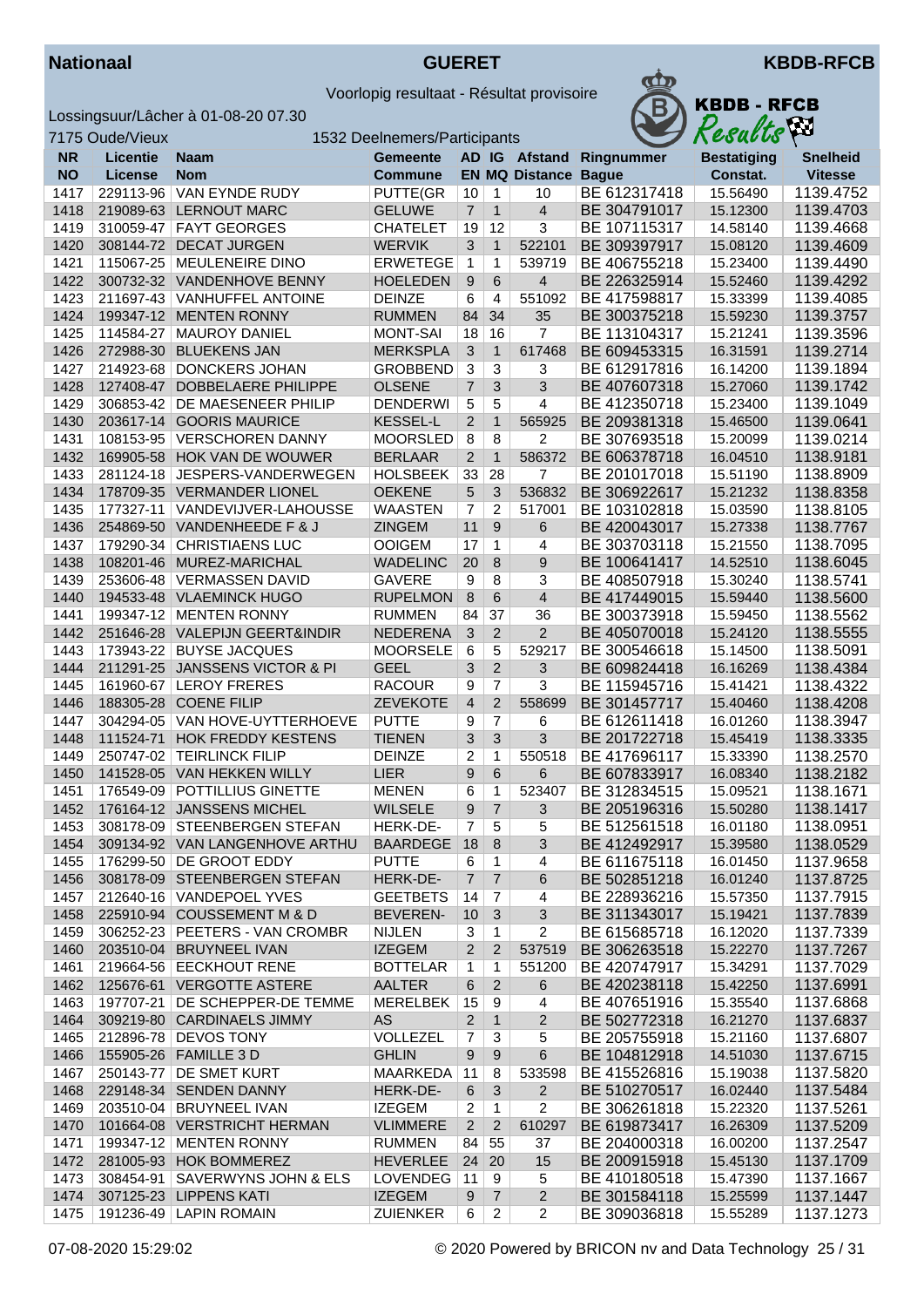



|              | 7175 Oude/Vieux |                                | 1532 Deelnemers/Participants |                    |                   |                         |              | Resacus              | $\mathbf{r}$           |
|--------------|-----------------|--------------------------------|------------------------------|--------------------|-------------------|-------------------------|--------------|----------------------|------------------------|
| <b>NR</b>    | <b>Licentie</b> | <b>Naam</b>                    | <b>Gemeente</b>              |                    |                   | AD IG Afstand           | Ringnummer   | <b>Bestatiging</b>   | <b>Snelheid</b>        |
| <b>NO</b>    | License         | <b>Nom</b>                     | <b>Commune</b>               |                    |                   | <b>EN MQ Distance</b>   | <b>Bague</b> | Constat.             | <b>Vitesse</b>         |
| 1476         | 303829-25       | VAN STEELANDT WILLY            | <b>THUMAIDE</b>              | $\overline{4}$     | $\overline{2}$    | 504102                  | BE 100684817 | 14.53200             | 1137.0722              |
| 1477         | 309388-55       | <b>NEIRYNCK DAVY</b>           | <b>BAAIGEM</b>               | 5                  | 3                 | $\overline{c}$          | BE 415601217 | 15.31440             | 1137.0378              |
| 1478         | 215348-08       | DE MAEYER DIRK & DIA           | <b>LEEST</b>                 | 6                  | 5                 | 3                       | BE 612651617 | 15.54250             | 1136.9252              |
| 1479         |                 | 241812-88 VERHELLE BEELS       | <b>HERSEAUX</b>              | 7                  | 5                 | 2                       | BE 103761717 | 15.04582             | 1136.9211              |
| 1480         | 272191-09       | <b>BOGAERTS LUDO</b>           | <b>BERLAAR</b>               | $\overline{4}$     | $\overline{4}$    | 584366                  | BE 612018517 | 16.04010             | 1136.8620              |
| 1481         |                 | 107126-38   THONE JOS          | AS                           | 9                  | $\overline{8}$    | 4                       | BE 502506218 | 16.22377             | 1136.8453              |
| 1482         |                 | 305717-70 HOYAS P ET F         | <b>MARCHE</b>                | 14                 | 13                | 516750                  | BE 102932117 | 15.04330             | 1136.8386              |
| 1483         |                 | 126378-84 DE BLEECKERE G & ZN  | <b>KNESSELA</b>              | 12                 | 6                 | 2                       | BE 419733614 | 15.45488             | 1136.7504              |
| 1484         |                 | 144627-00 VAN DER MAELEN SONIA | <b>ASPELARE</b>              | $\boldsymbol{9}$   | 5                 | 3                       | BE 406510418 | 15.26550             | 1136.7311              |
| 1485         |                 | 300253-38 VAN DE VOORDE JOHAN  | <b>EEKLO</b>                 | 5                  | 2                 | 3                       | BE 406798117 | 15.52480             | 1136.7224              |
| 1486         |                 | 179290-34 CHRISTIAENS LUC      | <b>OOIGEM</b>                | 17                 | $\overline{2}$    | 5                       | BE 311332217 | 15.22450             | 1136.7023              |
| 1487         | 260385-37       | <b>DEVOS FRANS</b>             | <b>TIEGEM</b>                | 3                  | 3                 | 530041                  | BE 309374018 | 15.16200             | 1136.6140              |
| 1488         |                 | 281084-75 HAYEN RENE           | <b>LIEDEKER</b>              | $\mathbf{1}$       | $\mathbf{1}$      | 547295                  | BE 413679318 | 15.31311             | 1136.6026              |
| 1489         | 310384-81       | <b>DELHEZ SERGE</b>            | <b>OISQUERC</b>              | 4                  | $\overline{c}$    | 529989                  | BE 101112118 | 15.16198             | 1136.5106              |
| 1490         |                 | 203680-77 VAN DER BEKEN EDDY   | <b>DEINZE</b>                | $\overline{4}$     | $\overline{4}$    | $\overline{2}$          | BE 409156618 | 15.32298             | 1136.4431              |
| 1491         | 123619-41       | <b>PAPPENS JAN</b>             | <b>HUNDELGE</b>              | 8                  | $\overline{7}$    | 5                       | BE 404587218 | 15.28200             | 1136.4167              |
| 1492         | 304022-24       | <b>BRUGMANS SABRINA</b>        | <b>HALEN</b>                 | $\overline{4}$     | 4                 | 3                       | BE 506981518 | 16.03000             | 1136.2827              |
| 1493         | 141881-67       | <b>WALRAEVENS PAUL</b>         | S.M.OUDE                     | 4                  | 3                 | 2                       | BE 406532018 | 15.23308             | 1136.2658              |
| 1494         |                 | 208351-92 VAN LANDSCHOOT ROBER | <b>ADEGEM</b>                | 8                  | $\mathbf{1}$      | $\overline{\mathbf{4}}$ | BE 406827617 | 15.53590             | 1136.1963              |
| 1495         |                 | 253606-48   VERMASSEN DAVID    | <b>GAVERE</b>                | 9                  | $\overline{7}$    | 4                       | BE 408507818 | 15.31270             | 1136.0910              |
| 1496         |                 | 302658-18 SMETS GEERT          | <b>DIEPENBE</b>              | $\overline{2}$     | $\mathbf{1}$      | 588471                  | BE 505045817 | 16.08000             | 1136.0444              |
| 1497         | 171992-11       | SURINX-PLETSERS                | <b>NIEUWERK</b>              | 3                  | 3                 | 3                       | BE 503633018 | 15.59460             | 1135.9903              |
| 1498         |                 | 142714-27 SLOTS IGNACE         | WAREGEM                      | 3                  | $\mathbf{1}$      | 537302                  | BE 303613418 | 15.22590             | 1135.9851              |
| 1499         | 214343-70       | <b>BAUWENS DIRK</b>            | ADEGEM                       | 8                  | 4                 | 572335                  | BE 418057118 | 15.53499             | 1135.9647              |
| 1500         |                 | 114217-48 DELCHAMBRE LUCIEN    | <b>INGELMUN</b>              | $\overline{2}$     | 2                 | $\overline{2}$          | BE 301201518 | 15.25359             | 1135.8387              |
| 1501         |                 | 282147-71   DE BILDE FREDERIC  | <b>HALLE</b>                 | 11                 | 6                 | 538374                  | BE 202555018 | 15.24020             | 1135.7303              |
| 1502         |                 | 212081-39 VERMAELE ROLAND      | <b>DRONGEN</b>               | 9                  | 6                 | 6                       | BE 419480717 | 15.43560             | 1135.6877              |
| 1503         | 212180-41       | ANDRIES P ET O                 | LA HULPE                     | 4                  | 3                 | 3                       | BE 109363318 | 15.28370             | 1135.6729              |
| 1504         |                 | 191958-92 CIOMEK MARYJAN & JOH | <b>RICHELLE</b>              | 3                  | $\overline{2}$    | 579853                  | BE 113150718 | 16.00350             | 1135.6677              |
| 1505         |                 | 199347-12 MENTEN RONNY         | <b>RUMMEN</b>                | 84                 | 68                | 38                      | BE 300371318 | 16.01060             | 1135.5488              |
| 1506         |                 | 255188-78 STEVENINCK BENNY     | <b>HAMME</b>                 | 6                  | $\overline{4}$    | $\overline{2}$          | BE 414996718 | 15.53200             | 1135.4881              |
| 1507         |                 | 107890-26 STERCKX RENE         | <b>BEGIJNEN</b>              | 8                  | 7                 | 6                       | BE 201360818 | 16.02100             | 1135.4819              |
| 1508         |                 | 226918-35 CLAERHOUT LUC        | SINT-ELO                     | $\overline{4}$     | $\mathbf{1}$      | 532711                  | BE 306261617 | 15.19090             | 1135.4812              |
| 1509         |                 | 107821-54 VERBERCK JOS         | <b>NIJLEN</b>                | 3                  | 1                 | 592399                  | BE 603295318 | 16.11430             | 1135.4803              |
| 1510         |                 | 307430-37 SCHEPENS JAN         | <b>KORTEMAR</b>              | $\mathbf{1}$       | $\mathbf{1}$      | 550754                  | BE 303297915 | 15.35040             | 1135.4192              |
| 1511         |                 | 308454-91 SAVERWYNS JOHN & ELS | LOVENDEG   11                |                    | $\overline{4}$    | 6                       | BE 410190618 | 15.48250             | 1135.4175              |
| 1512         |                 | 305265-06 VAN DE KINDEREN PATR | <b>TORHOUT</b>               | $\overline{4}$     | $\overline{2}$    | 2                       | BE 305022018 | 15.39050             | 1135.4077              |
| 1513         |                 | 282626-65 CEUPPENS LUDO        | WIJGMAAL                     | 8                  | 1                 | 569726                  | BE 200974518 | 15.51470             | 1135.4024              |
| 1514         |                 | 144627-00 VAN DER MAELEN SONIA | <b>ASPELARE</b>              | 9                  | $\overline{7}$    | $\overline{4}$          | BE 406511018 | 15.27290             | 1135.3820              |
|              |                 | 102630-04 VAN HUYNEGEM GUY     | <b>BRUSSEGE</b>              |                    |                   |                         | BE 204289018 |                      | 1135.2557              |
| 1515<br>1516 |                 | 191824-55 JOOSEN JOS           | <b>BRECHT</b>                | 16<br>3            | 14                | 5<br>611973             | BE 602247418 | 15.41311<br>16.29050 | 1135.2104              |
| 1517         |                 | 126378-84 DE BLEECKERE G & ZN  | <b>KNESSELA</b>              |                    | $\mathbf{1}$      | 3                       | BE 420375518 | 15.46298             |                        |
| 1518         |                 | 308552-92 VAN DORPE RUDY       | ST L HOU                     | 12<br>$\mathbf{1}$ | 9<br>$\mathbf{1}$ | 549210                  | 00 408207118 | 15.33500             | 1135.1859<br>1135.1223 |
|              |                 | 155417-23 HERBOTS GEBROEDERS   |                              |                    |                   |                         | BE 213504518 | 15.51420             |                        |
| 1519         |                 |                                | HALLE-BO                     | 20                 | 15                | 8                       | BE 412428818 |                      | 1135.1066              |
| 1520         |                 | 252250-50 DE MOYE BART         | <b>APPELTER</b>              | 13                 | 8                 | 540459                  |              | 15.26080             | 1135.1001              |
| 1521         |                 | 123780-08 LENGELE FRERES       | CHAUMONT 26                  |                    | 23                | $\overline{c}$          | BE 108233518 | 15.29190             | 1135.0680              |
| 1522         |                 | 178670-93 DENIS LOUIS          | MONS-LEZ                     | 8                  | 5                 | 562208                  | BE 114241918 | 15.45210             | 1134.9712              |
| 1523         |                 | 306150-18 GILET DANIEL         | <b>ERNAGE</b>                | 6                  | 6                 | 534086                  | BE 111685318 | 15.20351             | 1134.9406              |
| 1524         |                 | 253661-06 STRUBBE FREDDY       | <b>BASSEVEL</b>              | 9                  | $\mathbf 1$       | 3                       | BE 419748918 | 15.58530             | 1134.9144              |
| 1525         |                 | 184027-18 DE ROOVER ROGER      | <b>MERKSPLA</b>              | 5                  | 1                 | 617993                  | BE 619527617 | 16.34319             | 1134.9074              |
| 1526         |                 | 152610-29 HOLLEVOET STANISLAS  | <b>TORHOUT</b>               | $\sqrt{3}$         | $\overline{2}$    | 554927                  | BE 302601516 | 15.38599             | 1134.8239              |
| 1527         |                 | 306968-60   MAERTENS BRIEK     | <b>ZILLEBEK</b>              | $\overline{4}$     | 1                 | 526654                  | BE 310328217 | 15.14059             | 1134.7897              |
| 1528         |                 | 282147-71 DE BILDE FREDERIC    | <b>HALLE</b>                 | 11                 | 11                | $\overline{2}$          | BE 200637317 | 15.24260             | 1134.7727              |
| 1529         |                 | 206015-84   SCHUDDINCK BENNY   | <b>MELDERT</b>               | 3                  | 3                 | 3                       | BE 402094318 | 15.40512             | 1134.7606              |
| 1529         |                 | 120666-95 SIERENS NORBERT      | ZWEVEGEM 3                   |                    | $\overline{2}$    | $\overline{2}$          | BE 307244316 | 15.16280             | 1134.7606              |
| 1531         |                 | 120621-50 VANDEMAELE MICHEL    | MOORSELE 11                  |                    | $\overline{2}$    | 5                       | BE 306396218 | 15.17100             | 1134.7278              |
| 1532         |                 | 209941-33 ROCH ROBERT          | <b>GREZ DOI</b>              | 18                 | $\overline{7}$    | $\overline{2}$          | BE 109377316 | 15.35120             | 1134.6929              |
| 1533         |                 | 190256-39 DILLEN PETER         | <b>EMBLEM</b>                | $\mathbf{1}$       | 1                 | 591178                  | BE 618336318 | 16.11010             | 1134.6624              |
| 1534         |                 | 310012-00 HERMY & WITGEERS     | <b>LISSEWEG</b>              | $\overline{4}$     | $\mathbf{1}$      | 581100                  | BE 309852118 | 16.02090             | 1134.6285              |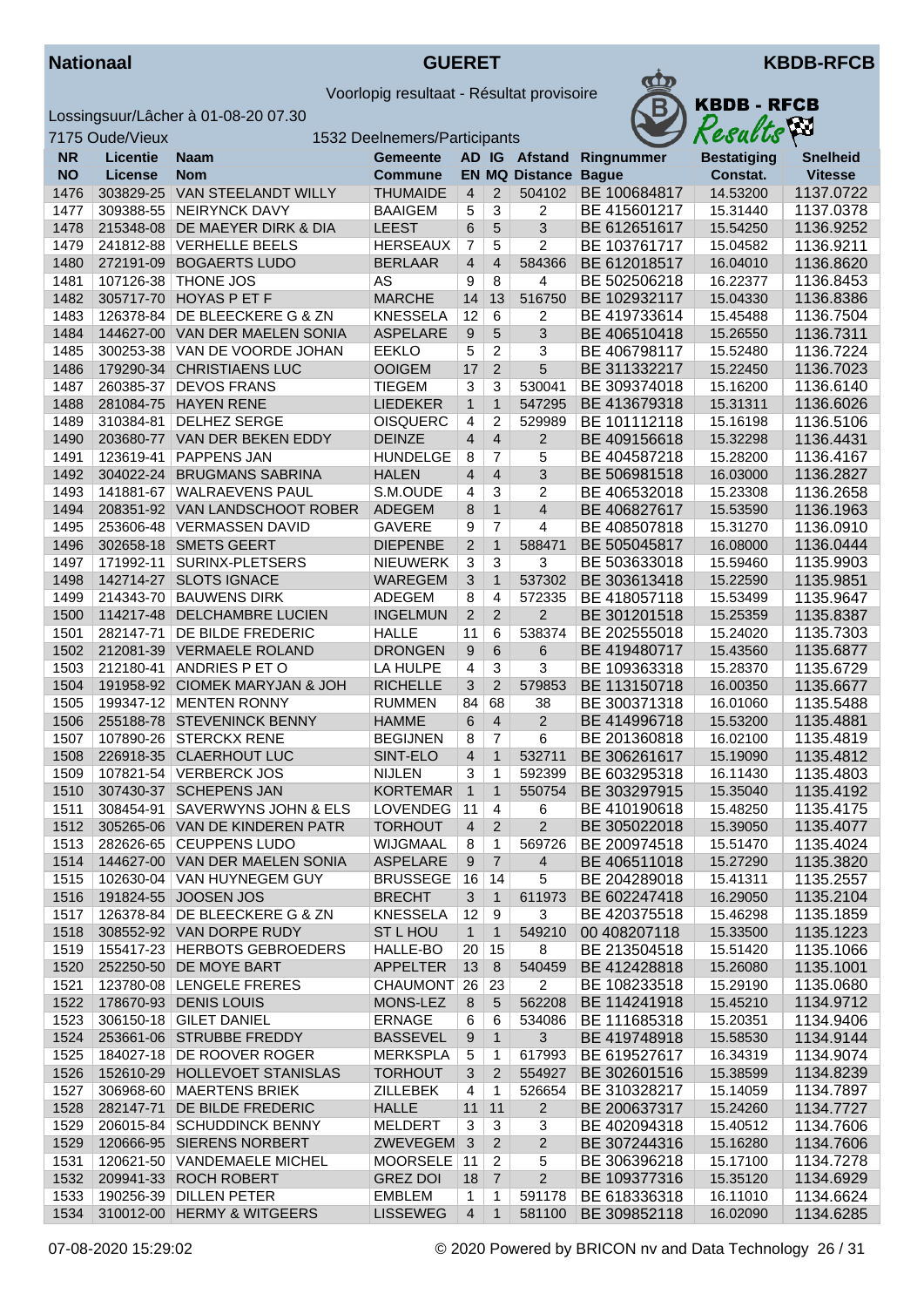



| <b>KBDB - RFCB</b><br>Results |
|-------------------------------|
|                               |

|              | 7175 Oude/Vieux        | 1532 Deelnemers/Participants                        |                                  | Results        | VШ                  |                          |                              |                      |                        |
|--------------|------------------------|-----------------------------------------------------|----------------------------------|----------------|---------------------|--------------------------|------------------------------|----------------------|------------------------|
| <b>NR</b>    | <b>Licentie</b>        | Naam                                                | <b>Gemeente</b>                  |                |                     | AD IG Afstand            | Ringnummer                   | <b>Bestatiging</b>   | <b>Snelheid</b>        |
| <b>NO</b>    | <b>License</b>         | <b>Nom</b>                                          | <b>Commune</b>                   |                |                     | <b>EN MQ Distance</b>    | <b>Bague</b>                 | Constat.             | <b>Vitesse</b>         |
| 1535         | 104721-58              | <b>JANSSENS RICHARD</b>                             | LANGDORP                         | 7              | 5                   | 2                        | BE 211361118                 | 16.04050             | 1134.6215              |
| 1536         | 223703-21              | <b>VERSICHEL ALBERT</b>                             | <b>MIGNAULT</b>                  | 20             | 16                  | 5                        | BE 106271417                 | 15.03009             | 1134.5783              |
| 1537         |                        | 179759-18 DE RUYCK WALTER                           | NAZARETH                         | 9              | $\overline{2}$      | 5                        | BE 415150515                 | 15.34550             | 1134.5743              |
| 1538         | 184925-43              | <b>ENGELS MARC</b>                                  | <b>AALTER</b>                    | 6              | 6                   | 5                        | BE 407999817                 | 15.45310             | 1134.4987              |
| 1539         |                        | 134578-39 VAN DORPE LUC                             | <b>INGOOIGE</b>                  | 16             | 9                   | $\overline{2}$           | BE 303544718                 | 15.18551             | 1134.4086              |
| 1540         |                        | 309590-63 VEEKMANS CHRISTINE                        | <b>PAAL</b>                      | 3              | $\overline{2}$      | 594436                   | BE 508524718                 | 16.14022             | 1134.3405              |
| 1541         | 222472-51              | <b>VANDE PONSEELE MICHE</b>                         | <b>DEUX-ACR</b>                  | 2              | $\overline{2}$      | 530225                   | BE 412117418                 | 15.17260             | 1134.3329              |
| 1542         | 291477-89              | <b>MEBIS ERIC</b>                                   | <b>WELLEN</b>                    | $\overline{2}$ | $\mathbf{1}$        | $\overline{2}$           | BE 505801018                 | 16.02360             | 1134.3075              |
| 1543         | 282147-71              | DE BILDE FREDERIC                                   | <b>HALLE</b>                     | 11             | 9                   | 3                        | BE 200630917                 | 15.24380             | 1134.2945              |
| 1544<br>1545 | 304179-84<br>309268-32 | <b>DUPUIS AMANT</b><br><b>CNUDDE ERIC</b>           | <b>THIRIMON</b><br><b>TUBIZE</b> | 15             | $\overline{4}$<br>1 | 5<br>530015              | BE 105860217<br>BE 108232317 | 14.40125<br>15.17220 | 1134.2830<br>1134.0454 |
| 1546         | 129414-16              | <b>INGELS DRIES</b>                                 | <b>EEKLO</b>                     | 1<br>8         | $\mathbf{1}$        | 574724                   | BE 418828818                 | 15.56488             | 1133.9954              |
| 1547         |                        | 212022-77   DE VREESE LEON&GUY                      | <b>OUDENAAR</b>                  | $\overline{2}$ | $\overline{2}$      | 536578                   | BE 404803418                 | 15.23110             | 1133.9749              |
| 1548         |                        | 310377-74 VAN IMPE XANDER&NATA                      | <b>SCHELLEB</b>                  | 3              | $\overline{2}$      | 559216                   | BE 417007616                 | 15.43101             | 1133.9252              |
| 1549         |                        | 191236-49 LAPIN ROMAIN                              | <b>ZUIENKER</b>                  | 6              | $\overline{3}$      | 3                        | BE 300415716                 | 15.56549             | 1133.9120              |
| 1550         |                        | 261942-42 DESUTTER LINDA                            | <b>PITTEM</b>                    | $\overline{4}$ | 3                   | 547166                   | BE 303577517                 | 15.32330             | 1133.9053              |
| 1551         |                        | 301641-68 VERRECKT-RUTTEN-DEPL                      | <b>TESSENDE</b>                  | 12             | $\overline{2}$      | 5                        | BE 506131817                 | 16.11020             | 1133.8910              |
| 1552         |                        | 108007-46 LELEUX PHILIPPE                           | <b>ST-VAAST</b>                  | 6              | 2                   | 2                        | BE 102869517                 | 14.56460             | 1133.8782              |
| 1553         |                        | 308147-75   LOYSON KEVIN                            | <b>HANDZAME</b>                  | 11             | 1                   | 547434                   | BE 300981518                 | 15.32483             | 1133.8615              |
| 1554         |                        | 301641-68 VERRECKT-RUTTEN-DEPL                      | <b>TESSENDE</b>                  | 12             | $\overline{4}$      | 6                        | BE 506459518                 | 16.11040             | 1133.8184              |
| 1555         | 308454-91              | SAVERWYNS JOHN & ELS                                | <b>LOVENDEG</b>                  | 11             | 8                   | $\overline{7}$           | BE 410181618                 | 15.49080             | 1133.7872              |
| 1556         | 282647-86              | DECELLE ROBERT                                      | <b>WALHAIN</b>                   | 8              | $\overline{4}$      | $\overline{2}$           | BE 109219418                 | 15.25539             | 1133.6770              |
| 1557         |                        | 261650-41   MAES ANTHONY                            | WAREGEM                          | 5              | 5                   | $\overline{2}$           | BE 307371918                 | 15.22560             | 1133.6587              |
| 1558         | 309513-83              | NOEYENS-LENAERTS                                    | <b>MERKSPLA</b>                  | 14             | 5                   | $\overline{7}$           | BE 619602217                 | 16.36540             | 1133.5784              |
| 1559         | 224049-76              | <b>SAMPERMANS JOS</b>                               | <b>SCHAKKEB</b>                  | $\overline{c}$ | $\overline{c}$      | 584030                   | BE 510535618                 | 16.05130             | 1133.5619              |
| 1560         | 163817-81              | <b>VAN HERTEM-SCHUURMAN</b>                         | <b>NEERPELT</b>                  | $\overline{7}$ | 6                   | $\overline{3}$           | BE 219398616                 | 16.39230             | 1133.5528              |
| 1561         |                        | 173307-65   DUPONT ERIC                             | <b>LEDE</b>                      | $\overline{c}$ | 1                   | $\overline{2}$           | BE 400959817                 | 15.26549             | 1133.4263              |
| 1562         | 176827-93              | <b>VAN INGELGEM FRANS</b>                           | <b>WIEZE</b>                     | 3              | 2                   | 560993                   | BE 402039418                 | 15.44589             | 1133.3612              |
| 1563         | 241861-40              | DELBOUVRY PASCAL-MAR                                | <b>ELLEZELL</b>                  | 2              | 1                   | 526822                   | BE 101825417                 | 15.14499             | 1133.3608              |
| 1564         | 309070-28              | <b>DIERICKX B&amp;C</b>                             | <b>FRASNES-</b>                  | $\overline{4}$ | $\overline{2}$      | 518486                   | BE 107862318                 | 15.07300             | 1133.3027              |
| 1565         |                        | 251526-05 ANNO-DEBOUVER                             | NAZARETH                         | 15             | $\overline{3}$      | 546867                   | BE 421230918                 | 15.32330             | 1133.2857              |
| 1566         |                        | 282710-52 VAN ROY KOEN                              | <b>ASSE</b>                      | 9              | $\overline{2}$      | 5                        | BE 213219418                 | 15.41140             | 1133.2150              |
| 1567         |                        | 252810-28 DE VLAMINCK-STANDAER                      | <b>EEKLO</b>                     | 3              | 3                   | 2                        | BE 418135418                 | 15.56171             | 1133.1977              |
| 1568<br>1569 |                        | 179290-34 CHRISTIAENS LUC<br>305722-75 NOELS GERT   | <b>OOIGEM</b><br><b>HAM</b>      | 17<br>12       | 5<br>6              | 6<br>6                   | BE 311330617<br>BE 501589818 | 15.24140<br>16.20338 | 1133.1468<br>1133.1409 |
| 1570         |                        | 260987-57 DEMETS EDDY                               | <b>HEESTERT</b>                  | $\overline{4}$ | $\mathbf{1}$        | 527056                   | BE 305023016                 | 15.15079             | 1133.1329              |
| 1571         |                        | 155792-10   BILLIET YVES                            | <b>MOORSLED</b>                  | 2              | 2                   | 2                        | BE 310121216                 | 15.18080             | 1133.0874              |
| 1572         |                        | 241193-51 GOOSSENS-DRUART                           | <b>HYON</b>                      | 5              | 3                   | $\overline{4}$           | BE 101563118                 | 14.49282             | 1133.0694              |
| 1573         |                        | 280790-72 TOURNELLE DAVY                            | <b>RUMMEN</b>                    | 62             | 53                  | 30                       | BE 205842617                 | 16.00510             | 1133.0684              |
| 1574         |                        | 307621-34 NOEYENS JOS EN BART                       | <b>MERKSPLA</b>                  | 3              | $\overline{2}$      | $\overline{2}$           | BE 619630418                 | 16.35520             | 1133.0551              |
| 1575         |                        | 301194-09 VAN DE VELDE STEVEN                       | ERPE-MER                         | $\overline{4}$ | 4                   | 553772                   | BE 427999514                 | 15.38459             | 1133.0026              |
| 1576         |                        | 242117-05 ARNOULD SEBASTIEN                         | <b>RESSAIX</b>                   | 6              | 6                   | 504159                   | BE 106644318                 | 14.54590             | 1132.9840              |
| 1577         |                        | 167800-87 VANDEPUTTE GERARD                         | <b>BEERSEL</b>                   | 3              | 2                   | $\overline{2}$           | BE 204133818                 | 15.28469             | 1132.9820              |
| 1578         |                        | 305665-18 DE SMET MARINO                            | <b>ZEVEREN</b>                   | $\overline{4}$ | $\mathbf{1}$        | 550561                   | BE 414966915                 | 15.35580             | 1132.9193              |
| 1579         |                        | 176164-12 JANSSENS MICHEL                           | <b>WILSELE</b>                   | 9              | $\mathbf{1}$        | 4                        | BE 206731317                 | 15.52470             | 1132.8975              |
| 1580         |                        | 108007-46 LELEUX PHILIPPE                           | ST-VAAST                         | 6              | $\mathbf{1}$        | 3                        | BE 106562418                 | 14.57100             | 1132.8640              |
| 1581         |                        | 109666-56 DEBAENE HUBERT                            | <b>BEERNEM</b>                   | 10             | 2                   | 4                        | BE 302020718                 | 15.46547             | 1132.8211              |
| 1582         |                        | 226568-73 BERT PHILIPPE                             | <b>THIEUSIE</b>                  | 13             | $\sqrt{2}$          | $\overline{2}$           | BE 113311717                 | 15.00210             | 1132.7634              |
| 1583         |                        | 306375-49 SAUDOYEZ KEVIN                            | <b>TERTRE</b>                    | 26             | 22                  | 4                        | BE 104756118                 | 14.49520             | 1132.7205              |
| 1584         |                        | 306388-62 DEKETELE MARC                             | <b>BAVIKHOV</b>                  | $\overline{2}$ | $\overline{2}$      | 535359                   | BE 301516018                 | 15.22380             | 1132.7153              |
| 1585         |                        | 208351-92 VAN LANDSCHOOT ROBER                      | ADEGEM                           | 8              | $\overline{4}$      | 5                        | BE 418150718                 | 15.55320             | 1132.7126              |
| 1586         |                        | 301871-07 AMEEL-VANLAKE                             | <b>DADIZELE</b>                  | $\sqrt{3}$     | $\mathbf{3}$        | 528737                   | BE 303724916                 | 15.16490             | 1132.6438              |
| 1587         |                        | 185043-64 VANLERBERGHE MARC                         | <b>BOEZINGE</b>                  | 3              | 1                   | 530983                   | BE 304294117                 | 15.18480             | 1132.6429              |
| 1588         |                        | 108639-96 HEGGERMONT LAURENS                        | <b>INGELMUN</b>                  | 11             | 6                   | $\overline{4}$           | BE 300746417                 | 15.25120             | 1132.5631              |
| 1589         |                        | 253214-44   DE CLERCK WALTER                        | <b>ADEGEM</b>                    | 20             | $\mathbf{1}$        | $\overline{2}$           | BE 410482218                 | 15.56240             | 1132.4546              |
| 1590         |                        | 164200-76 SEPUL JACQUES                             | <b>HUY</b>                       | $\overline{2}$ | 2                   | 545418                   | BE 114159718                 | 15.31390             | 1132.3949              |
| 1591         |                        | 281608-17 HAINE JOHAN                               | <b>HAASRODE</b>                  | 6              | 4                   | 2                        | BE 209410418                 | 15.44130             | 1132.3697              |
| 1592<br>1593 |                        | 157860-41 JACOBS W-J&ZOON<br>292025-55 JASPERS NICO | <b>OPWIJK</b><br><b>NEREM</b>    | 13             | 13                  | $\overline{7}$<br>577851 | BE 213351618<br>BE 500114018 | 15.46400             | 1132.2685              |
|              |                        |                                                     |                                  | $\overline{2}$ | 2                   |                          |                              | 16.00219             | 1132.2309              |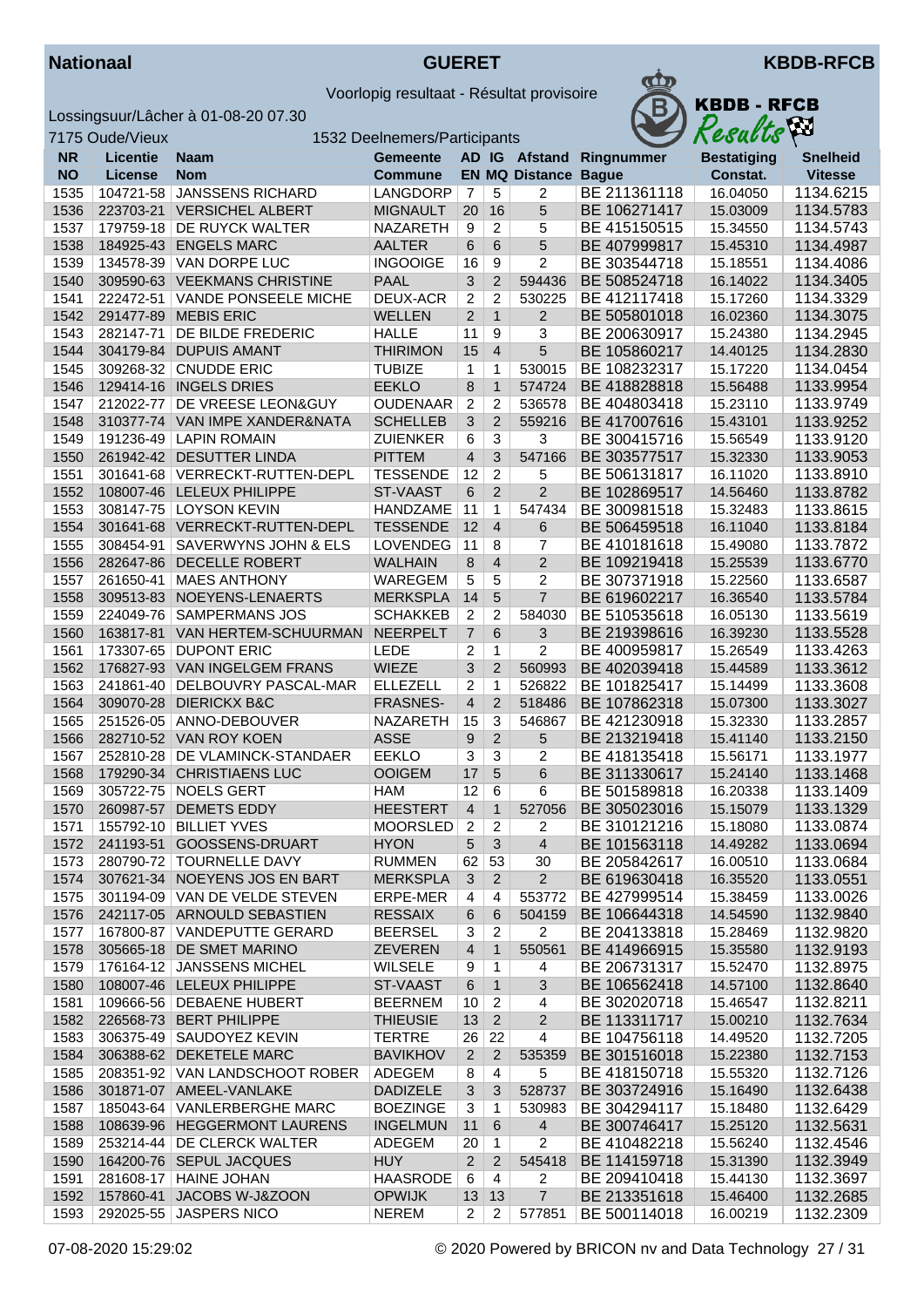



|           | 7175 Oude/Vieux |                                 | 1532 Deelnemers/Participants |                |                 |                       |              | Resacus            | $\mathbf{r}$    |
|-----------|-----------------|---------------------------------|------------------------------|----------------|-----------------|-----------------------|--------------|--------------------|-----------------|
| <b>NR</b> | <b>Licentie</b> | Naam                            | <b>Gemeente</b>              |                |                 | AD IG Afstand         | Ringnummer   | <b>Bestatiging</b> | <b>Snelheid</b> |
| <b>NO</b> | License         | <b>Nom</b>                      | <b>Commune</b>               |                |                 | <b>EN MQ Distance</b> | <b>Bague</b> | Constat.           | <b>Vitesse</b>  |
| 1594      |                 | 282710-52 VAN ROY KOEN          | <b>ASSE</b>                  | 9              | 4               | $6\phantom{1}6$       | BE 213205318 | 15.41400           | 1132.2163       |
| 1595      |                 | 261942-42 DESUTTER LINDA        | <b>PITTEM</b>                | 4              | 2               | $\overline{2}$        | BE 303155915 | 15.33170           | 1132.1847       |
| 1596      |                 | 216723-25 GEIRNAERT RUDY        | <b>EVERGEM</b>               | 5              | 4               | $\overline{2}$        | BE 418930517 | 15.54029           | 1132.0700       |
| 1597      |                 | 227754-95 VAN DEN BOSSCHE JOSE  | ZWIJNAAR                     | 3              | 1               | 554817                | BE 418489617 | 15.40060           | 1132.0486       |
| 1598      |                 | 129414-16   INGELS DRIES        | <b>EEKLO</b>                 | 8              | 8               | $\mathbf 2$           | BE 418827518 | 15.57428           | 1131.9852       |
| 1599      | 142350-51       | <b>QUINTENS R+J</b>             | <b>LUMMEN</b>                | $\overline{2}$ | $\overline{c}$  | 589193                | BE 504254118 | 16.10300           | 1131.9750       |
| 1600      |                 | 199347-12 MENTEN RONNY          | <b>RUMMEN</b>                | 84             | 19              | 39                    | BE 204015618 | 16.02430           | 1131.9683       |
| 1601      |                 | 178931-63 DECABOOTER LUC        | <b>HARELBEK</b>              | $\overline{2}$ | 2               | 530640                | BE 300788716 | 15.18498           | 1131.8388       |
| 1602      |                 | 303929-28 BAERT T VERHAEGHE K   | <b>KOEKELAE</b>              | $\overline{4}$ | $\mathbf{1}$    | 553759                | BE 302752318 | 15.39160           | 1131.8143       |
| 1603      | 173188-43       | <b>SESSELLE WILLY</b>           | ADEGEM                       | $\overline{4}$ | $\overline{3}$  | $\overline{c}$        | BE 423802917 | 15.56070           | 1131.7233       |
| 1604      |                 | 280790-72 TOURNELLE DAVY        | <b>RUMMEN</b>                | 62             | 54              | 31                    | BE 203830518 | 16.01280           | 1131.7023       |
| 1605      |                 | 212640-16 VANDEPOEL YVES        | <b>GEETBETS</b>              | 14             | $\overline{c}$  | 5                     | BE 214668117 | 16.00200           | 1131.6604       |
| 1606      | 197707-21       | DE SCHEPPER-DE TEMME            | <b>MERELBEK</b>              | 15             | 3               | 5                     | BE 407653816 | 15.38310           | 1131.5929       |
| 1607      | 120836-71       | <b>WANDELS RAYMOND</b>          | <b>ASPER</b>                 | 3              | 1               | 3                     | BE 408411418 | 15.31268           | 1131.5687       |
| 1608      |                 | 199347-12 MENTEN RONNY          | <b>RUMMEN</b>                | 84             | 29              | 40                    | BE 300371818 | 16.02540           | 1131.5637       |
| 1609      |                 | 210050-45   SAELENS FRANK       | <b>ST LIEVE</b>              | $\overline{2}$ | $\mathbf{1}$    | 542927                | BE 406684318 | 15.29490           | 1131.5301       |
| 1610      |                 | 184925-43 ENGELS MARC           | <b>AALTER</b>                | 6              | 5               | 6                     | BE 420742218 | 15.46500           | 1131.4921       |
| 1611      |                 | 305920-79 GILLES BERTRAND       | <b>WARET CH</b>              | $\overline{7}$ | 4               | 535411                | BE 116119417 | 15.23129           | 1131.4329       |
| 1612      | 122990-91       | PIETERS PATRIK                  | <b>OOSTDUIN</b>              | 3              | $\mathbf{1}$    | 554683                | BE 300026318 | 15.40160           | 1131.3904       |
| 1613      |                 | 309878-60 VAN DEN DRIESSCHE NI  | <b>AALST</b>                 | 10             | 5               | 5                     | BE 400343018 | 15.40320           | 1131.3339       |
| 1614      |                 | 140271-09 OVAERE ALBERT         | <b>ESTAIMBO</b>              | $\overline{4}$ | 4               | $\overline{2}$        | BE 103373918 | 15.03220           | 1131.3095       |
| 1615      |                 | 155417-23 HERBOTS GEBROEDERS    | HALLE-BO                     | 20             | 10              | 9                     | BE 213532418 | 15.53250           | 1131.2359       |
| 1616      |                 | 305493-40 BROECKX NIELS         | <b>OUD-TURN</b>              | 5              | 3               | $\overline{2}$        | BE 605660518 | 16.36188           | 1131.2153       |
|           |                 | <b>ZARZECKI MAREK</b>           |                              |                | 5               |                       | BE 109066718 |                    | 1131.0162       |
| 1617      | 308660-06       |                                 | <b>LINCENT</b>               | 6              |                 | 2                     |              | 15.42400           |                 |
| 1618      |                 | 304179-84 DUPUIS AMANT          | <b>THIRIMON</b>              | 15             | $\overline{2}$  | 6                     | BE 105861117 | 14.41275           | 1130.9968       |
| 1619      |                 | 261382-64   MARLEIN DEMOOR      | <b>BREDENE</b>               | 3              | $\mathbf{1}$    | 570391                | BE 311908416 | 15.54199           | 1130.9839       |
| 1620      |                 | 145794-03 MAES EDDY             | ZWEVEZEL                     | 10             | 8               | $\overline{2}$        | BE 301780518 | 15.37201           | 1130.9038       |
| 1621      | 282147-71       | DE BILDE FREDERIC               | <b>HALLE</b>                 | 11             | $\overline{c}$  | 4                     | BE 202552318 | 15.26060           | 1130.8003       |
| 1622      |                 | 280790-72 TOURNELLE DAVY        | <b>RUMMEN</b>                | 62             | 33              | 32                    | BE 203827518 | 16.01530           | 1130.7811       |
| 1623      |                 | 128704-82   DEGRYSE DANNY       | <b>HOUTHULS</b>              | 4              | $\mathbf{1}$    | 540900                | BE 303975517 | 15.28210           | 1130.7620       |
| 1624      |                 | 308526-66 BOTERDALE - ROMBAUT   | SINT-NIK                     | 3              | $\mathbf{1}$    | 578088                | BE 415881318 | 16.01149           | 1130.7382       |
| 1625      |                 | 110636-56 VANDEWALLE DANIEL     | <b>KOOLSKAM</b>              | 4              | 2               | 548280                | BE 303486516 | 15.34540           | 1130.7074       |
| 1626      |                 | 106592-86 VAN OECKEL JAN        | <b>OUD-TURN</b>              | $\mathfrak{S}$ | $\mathbf{1}$    | 617465                | BE 605547817 | 16.36060           | 1130.6812       |
| 1627      |                 | 304875-04 BRONDEEL-VAN CAELENB  | <b>STEENHUI</b>              | 4              | $\mathbf{1}$    | 3                     | BE 402408017 | 15.28213           | 1130.6540       |
| 1628      |                 | 113878-00 STOFFELS KRIS         | <b>RODE</b>                  | $\mathbf{1}$   | $\mathbf{1}$    | 541448                | BE 204522018 | 15.28529           | 1130.6509       |
| 1629      |                 | 179552-05 CRISTIAENS FRANS      | <b>ZEMST</b>                 | 5              | 3               | 3                     | BE 209960818 | 15.53150           | 1130.6388       |
| 1630      |                 | 310059-47 FAYT GEORGES          | <b>CHATELET</b>              |                | 19 14           | $\overline{4}$        | BE 101380218 | 15.01440           | 1130.6383       |
| 1631      |                 | 179290-34 CHRISTIAENS LUC       | <b>OOIGEM</b>                | 17             | 13              | $\overline{7}$        | BE 303713818 | 15.25180           | 1130.6038       |
| 1632      |                 | 305719-72 BOURLART DOMINIQUE    | ANSEROEU                     | $\sqrt{5}$     | 4               | 522087                | BE 102018416 | 15.11512           | 1130.4173       |
| 1633      |                 | 158298-91 VANDEPOEL ROGER       | <b>RUMMEN</b>                | 3              | 3               | 578193                | BE 203928818 | 16.01320           | 1130.3134       |
| 1634      |                 | 302154-96 JAMAR PAUL            | <b>RUMMEN</b>                | 13             | $\overline{7}$  | 5                     | BE 504509318 | 16.03300           | 1130.3116       |
| 1635      |                 | 306493-70 MUSSCHE BERNARD       | MERENDRE                     | 5              | 3               | 3                     | BE 418522118 | 15.47330           | 1130.2743       |
| 1636      |                 | 271733-36 ROBBE - LENAERTS      | <b>WIJNEGEM</b>              | $\sqrt{5}$     | $\overline{5}$  | $\boldsymbol{2}$      | BE 604566717 | 16.17480           | 1130.1895       |
| 1637      |                 | 256050-67 DE SMEYTER RESTIAEN   | <b>MELDEN</b>                | 14             | 12              | 4                     | BE 405197818 | 15.20391           | 1130.1649       |
| 1638      |                 | 142935-54 NOTTEBAERT ARTHUR     | <b>TEMPLEUV</b>              | 12             | 10              | 6                     | BE 101773716 | 15.01320           | 1130.1336       |
| 1639      | 188696-31       | CARO J-M ET A                   | LAMBERMO                     | 5              | $\overline{c}$  | 573369                | BE 114729618 | 15.57234           | 1130.0361       |
| 1640      |                 | 272859-95 MATTHEEUSSEN LOTTE-S  | <b>BRECHT</b>                | $\overline{2}$ | $\overline{2}$  | 607211                | BE 601570018 | 16.27220           | 1129.9752       |
| 1641      |                 | 243063-78 KOCKELMANS VINCENT    | <b>AVENNES</b>               | 27             | 20              | 9                     | BE 115303817 | 15.38130           | 1129.9430       |
| 1642      |                 | 250487-33 DE VOS NICKY          | <b>ASPER</b>                 | $\mathbf{1}$   | $\mathbf{1}$    | 543947                | BE 408580618 | 15.31240           | 1129.9273       |
| 1643      |                 | 142068-60 PONNET ROGER          | <b>BURST</b>                 | 19             | 5               | 6                     | BE 411273514 | 15.36250           | 1129.8873       |
| 1644      |                 | 166091-27 CLABOTS P & F         | <b>GRACE HO</b>              | 10             | $\, 8$          | 6                     | BE 109488317 | 15.51060           | 1129.8264       |
| 1645      |                 | 255988-05   BOGAERT JEAN-CLAUDE | <b>LOKEREN</b>               | 4              | 2               | 570463                | BE 400640516 | 15.54550           | 1129.8161       |
| 1646      |                 | 223703-21 VERSICHEL ALBERT      | <b>MIGNAULT</b>              | 20             | $6\phantom{1}6$ | 6                     | BE 106931318 | 15.04589           | 1129.6741       |
| 1647      |                 | 104827-67   MILLEVILLE MARTIAL  | <b>IEPER</b>                 | 5              | 2               | 527183                | BE 314567115 | 15.16420           | 1129.5972       |
| 1648      |                 | 250065-96 QUASTEN DANNY         | <b>BEVEREN</b>               | $\overline{2}$ | $\mathbf{1}$    | 588784                | BE 416792418 | 16.11150           | 1129.5616       |
| 1649      |                 | 143656-96   V.D.WALLE M&F       | <b>ZWALM</b>                 | 3              | 3               | 2                     | BE 421323418 | 15.31340           | 1129.5404       |
| 1650      |                 | 166765-22 KERRE RUDY            | <b>BERLARE</b>               | 6              | $\overline{2}$  | $\overline{2}$        | BE 403800815 | 15.48220           | 1129.5258       |
| 1651      |                 | 219089-63   LERNOUT MARC        | <b>GELUWE</b>                | 7              | 7               | 5                     | BE 303957016 | 15.16360           | 1129.4578       |
| 1652      |                 | 307193-91 ADAM ANDRE            | <b>JODOIGNE</b>              | $\overline{4}$ | 3               | 553279                | BE 108704418 | 15.39520           | 1129.4481       |
|           |                 |                                 |                              |                |                 |                       |              |                    |                 |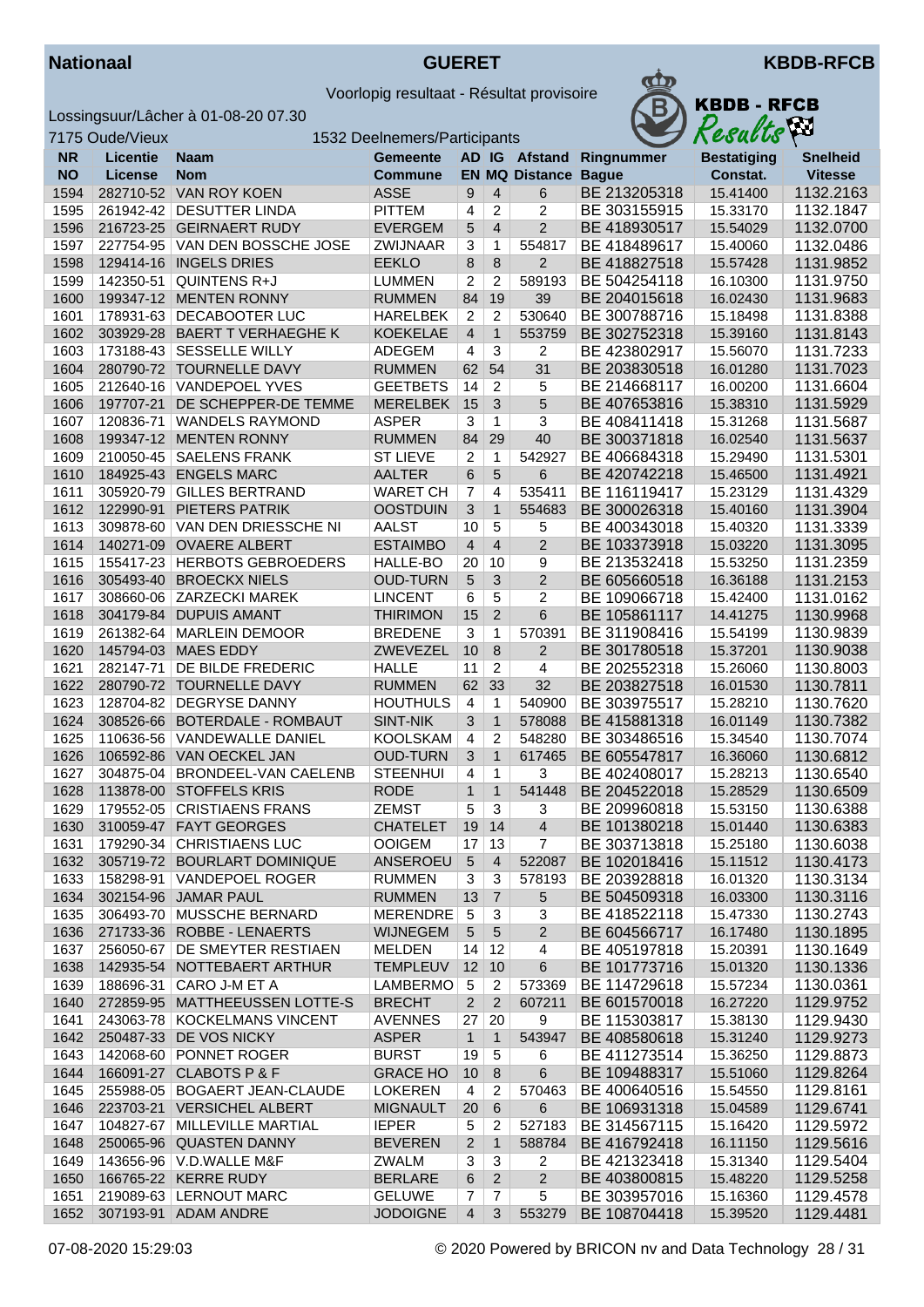



| <b>KBDB - RFCB</b><br><b>Results</b> |
|--------------------------------------|
|                                      |

|              | 7175 Oude/Vieux<br>1532 Deelnemers/Participants |                                                            |                               |                |                     |                             |                              | Results              | <b>Ass</b>             |
|--------------|-------------------------------------------------|------------------------------------------------------------|-------------------------------|----------------|---------------------|-----------------------------|------------------------------|----------------------|------------------------|
| <b>NR</b>    | <b>Licentie</b>                                 | <b>Naam</b>                                                | <b>Gemeente</b>               |                |                     |                             | AD IG Afstand Ringnummer     | <b>Bestatiging</b>   | <b>Snelheid</b>        |
| <b>NO</b>    | <b>License</b>                                  | <b>Nom</b>                                                 | <b>Commune</b>                |                |                     | <b>EN MQ Distance Bague</b> |                              | Constat.             | <b>Vitesse</b>         |
| 1653         | 310384-81                                       | DELHEZ SERGE                                               | <b>OISQUERC</b>               | $\overline{4}$ | 3                   | 2                           | BE 101114218                 | 15.19148             | 1129.4465              |
| 1654         |                                                 | 307639-52 VAN GAVER TOM&MARNIK                             | <b>MOORTSEL</b>               | 10             | $\overline{4}$      | $\overline{7}$              | BE 407081318                 | 15.38381             | 1129.3808              |
| 1655         | 309107-65                                       | DE RIDDER FILIP                                            | <b>UITBERGE</b>               | $\overline{2}$ | $\overline{c}$      | $\overline{2}$              | BE 408495317                 | 15.47180             | 1129.3545              |
| 1656         | 101286-18                                       | VANDESANDE ANDRE                                           | <b>TIELT-WI</b>               | 8              | $\overline{7}$      | $\overline{4}$              | BE 204644018                 | 16.00510             | 1129.3256              |
| 1657         | 172368-96                                       | <b>GOYVAERTS JULES</b>                                     | <b>KRAAINEM</b>               | 12             | 5                   | 556560                      | BE 210133818                 | 15.42520             | 1129.2304              |
| 1658         | 161412-04                                       | <b>FONTEYN FREDDY &amp; FRA</b>                            | <b>APPELTER</b>               | $\overline{4}$ | $\mathbf{1}$        | 541579                      | BE 402574317                 | 15.29369             | 1129.1953              |
| 1659         | 251527-06                                       | VAN HOVE ROM&CHR                                           | DE PINTE                      | 3              | 3                   | 2                           | BE 408770118                 | 15.39441             | 1129.1923              |
| 1660         | 205319-67                                       | <b>CRETEN MARCEL</b>                                       | <b>ST-TRUID</b>               | 30             | 27                  | 18                          | BE 501316317                 | 15.57577             | 1129.1679              |
| 1661         | 100042-35                                       | <b>VERSTRAETE XAVIER</b>                                   | <b>OOSTAKKE</b>               | $\overline{7}$ | 3                   | $\overline{4}$              | BE 410902318                 | 15.49517             | 1129.0724              |
| 1662         | 155417-23                                       | <b>HERBOTS GEBROEDERS</b>                                  | HALLE-BO                      | 20             | 19                  | 10                          | BE 213530618                 | 15.54230             | 1129.0678              |
| 1663         | 282558-94                                       | SCHAEKELS-D.LOECKER                                        | ST.K.LEN                      | 9              | 5                   | 6                           | BE 202652518                 | 15.31320             | 1129.0371              |
| 1664         | 122817-15                                       | <b>BERCKMANS ROGER</b>                                     | <b>KORTENBE</b>               | $\overline{7}$ | $\overline{4}$      | 5                           | BE 210165718                 | 15.46099             | 1128.9390              |
| 1665         |                                                 | 142631-41   HAELTERMAN ROGER                               | ONKERZEL                      | 9              | $\overline{c}$      | 2                           | BE 403544717                 | 15.24259             | 1128.8475              |
| 1666         | 206958-57                                       | <b>ELSEN THEO</b>                                          | <b>BEKKEVOO</b>               | 9              | $\bf 8$             | 3                           | BE 202518817                 | 16.04390             | 1128.8138              |
| 1667         |                                                 | 227511-46 DEBERDT JOHNY                                    | <b>OOSTDUIN</b>               | $\overline{4}$ | 3                   | 553468                      | BE 300074816                 | 15.40200             | 1128.7587              |
| 1668         | 221894-55                                       | <b>VAN ELSACKER-JEPSEN</b>                                 | <b>SCHILDE</b>                | 15             | 12                  | 10                          | BE 605113618                 | 16.19490             | 1128.7206              |
| 1669         |                                                 | 118014-62 VANHOUCKE IVAN                                   | HALLE-BO                      | 5              | 4                   | 3                           | BE 208439118                 | 15.54210             | 1128.7082              |
| 1670         | 172803-46                                       | BAERT-DEBUSSCHERE                                          | ERE                           | $\overline{4}$ | $\mathbf{1}$        | $\overline{2}$              | BE 410855218                 | 14.55449             | 1128.7064              |
| 1671         |                                                 | 103790-00 V HEDDEGHEM BART                                 | S.L.HOUT                      | 16             | 9                   | $\overline{7}$              | BE 422161515                 | 15.36040             | 1128.6785              |
| 1672         | 101133-59                                       | VANRIJCKEGHEM-MESTDA                                       | <b>HARELBEK</b>               | $\mathbf{1}$   | $\mathbf{1}$        | 533329                      | BE 303327818                 | 15.22330             | 1128.6192              |
| 1673         | 300594-88                                       | WULTEPUTTE-DE BOCK                                         | ZAFFELAR                      | 4              | $\overline{1}$      | 3                           | BE 424005617                 | 15.56331             | 1128.6016              |
| 1674         | 203746-46                                       | MICHEZ DANIEL                                              | <b>STREPY B</b>               | $\mathbf{1}$   | $\mathbf{1}$        | 505910                      | BE 101985118                 | 14.58160             | 1128.5916              |
| 1675         | 163705-66                                       | DE TROY WIM                                                | <b>BERLAAR</b>                | 19             | 10                  | 16                          | BE 606007218                 | 16.08160             | 1128.5484              |
| 1676         | 115524-94                                       | <b>BALDASSARRE CARMINE</b>                                 | <b>BEVERLO</b>                | 5              | 3                   | 3                           | BE 508445918                 | 16.22490             | 1128.5233              |
| 1677         | 194211-17                                       | VERVAECK-CAMERLYNCK                                        | WORTEGEM 7                    |                | 7                   | 2                           | BE 403547518                 | 15.25512             | 1128.5179              |
| 1678         | 161960-67                                       | <b>LEROY FRERES</b>                                        | <b>RACOUR</b>                 | 9              | 9                   | $\overline{4}$              | BE 115940216                 | 15.46041             | 1128.4111              |
| 1679         | 305584-34                                       | V D STRAETEN PAUL                                          | <b>DENDERHO</b>               | 16             | 16                  | 3                           | BE 413987618                 | 15.35570             | 1128.3280              |
| 1680         | 309878-60                                       | VAN DEN DRIESSCHE NI                                       | <b>AALST</b>                  | 10             | 9                   | 6                           | BE 412179517                 | 15.41540             | 1128.1907              |
| 1681         | 242135-23                                       | <b>CASAERT MAURICE FILS</b>                                | <b>NECHIN</b>                 | 6              | $\mathbf{1}$        | $\overline{2}$              | BE 103302917                 | 15.03131             | 1128.1362              |
| 1682         | 310115-06                                       | <b>DERICQ FREDERIC</b>                                     | <b>CALONNE</b>                | 6              | $\overline{2}$      | 505223                      | BE 102650618                 | 14.57511             | 1128.1034              |
| 1683         | 223703-21                                       | <b>VERSICHEL ALBERT</b>                                    | <b>MIGNAULT</b>               | 20             | 19                  | 7                           | BE 106930818<br>BE 611705818 | 15.05389             | 1128.0212<br>1127.9798 |
| 1684<br>1685 | 135064-40                                       | <b>ENGELS JULES &amp; YVES</b><br>290656-44   MARTENS TONY | <b>PUTTE</b><br><b>LUMMEN</b> | 8<br>6         | $\overline{7}$<br>5 | 8<br>$\overline{2}$         | BE 500079917                 | 16.04180<br>16.12509 | 1127.9447              |
| 1686         | 199856-36                                       | <b>VANDRIESSCHE PATRICK</b>                                | <b>OUDENAAR</b>               | 3              | 3                   | $\overline{2}$              | BE 404665518                 | 15.29450             | 1127.9437              |
| 1687         |                                                 | 161960-67 LEROY FRERES                                     | <b>RACOUR</b>                 | 9              | 6                   | 5                           | BE 111773617                 | 15.46171             | 1127.9184              |
| 1688         |                                                 | 211951-06 DESMARETS-J&P                                    | <b>WERVIK</b>                 | $\overline{4}$ | $\overline{4}$      | 521398                      | BE 307842018                 | 15.12160             | 1127.9161              |
| 1689         |                                                 | 308454-91 SAVERWYNS JOHN & ELS                             | LOVENDEG 11 2                 |                |                     | ୪                           | BE 410194218                 | 15.51440             | 1127.9119              |
| 1690         |                                                 | 301951-87 CLIPPE-EECKHAUDT                                 | ANDERLUE                      | 12             |                     | 502263                      | BE 106427317                 | 14.55189             | 1127.8825              |
| 1691         |                                                 | 102411-76   VANDEPUTTE JOSEPH                              | <b>ZULTE</b>                  | 9              | 9                   | 541055                      | BE 407780918                 | 15.29432             | 1127.8558              |
| 1692         |                                                 | 227511-46 DEBERDT JOHNY                                    | <b>OOSTDUIN</b>               | $\overline{4}$ | $\overline{2}$      | $\overline{2}$              | BE 300225318                 | 15.40440             | 1127.8386              |
| 1693         |                                                 | 290361-40   HAMERS DANNY                                   | MAASMECH                      | 8              | 3                   | 4                           | BE 506075618                 | 16.26023             | 1127.8279              |
| 1694         |                                                 | 305076-11 LACROIX WILFRIED                                 | <b>KLUISBER</b>               | 13             | 3                   | 6                           | BE 405220818                 | 15.20391             | 1127.7109              |
| 1695         |                                                 | 195053-83 CHARLIER RICHARD                                 | <b>PETIGNY</b>                | 9              | $\overline{2}$      | 3                           | BE 115508816                 | 14.32453             | 1127.6508              |
| 1696         | 199597-68                                       | <b>THIELENS-ROMAIN JM</b>                                  | <b>JENEFFE</b>                | $\overline{2}$ | $\overline{2}$      | 2                           | BE 113847818                 | 15.48001             | 1127.6388              |
| 1697         |                                                 | 174353-44 VAN HOUDT-SERRE                                  | <b>DIEST</b>                  | 2              | 2                   | 584447                      | BE 210456518                 | 16.08180             | 1127.6230              |
| 1698         |                                                 | 125626-11 VANDEPUTTE-KUBICA                                | <b>CUESMES</b>                | $\overline{4}$ | $\overline{2}$      | $\overline{2}$              | BE 100315216                 | 14.51390             | 1127.5716              |
| 1699         |                                                 | 163705-66   DE TROY WIM                                    | <b>BERLAAR</b>                | 19             | 19                  | 17                          | BE 602004116                 | 16.08430             | 1127.5693              |
| 1700         |                                                 | 282558-94 SCHAEKELS-D.LOECKER                              | ST.K.LEN                      | 9              | $\boldsymbol{8}$    | $\overline{7}$              | BE 200832817                 | 15.32110             | 1127.5151              |
| 1701         |                                                 | 209941-33 ROCH ROBERT                                      | <b>GREZ DOI</b>               | 18             | 11                  | 3                           | BE 108243218                 | 15.38240             | 1127.2584              |
| 1702         |                                                 | 302871-37 VERMAELE ERIC                                    | <b>DRONGEN</b>                | $\overline{4}$ | 3                   | $\overline{2}$              | BE 409474118                 | 15.45450             | 1127.2496              |
| 1703         |                                                 | 210463-70 COMB FAES-WILS                                   | MOL-RAUW                      | 9              | 9                   | 5                           | BE 604252218                 | 16.32520             | 1127.2473              |
| 1704         |                                                 | 194397-09 VANDEPUTTE JOHAN                                 | WAASMUNS 4                    |                | $\overline{2}$      | 3                           | BE 410370417                 | 15.59340             | 1127.2323              |
| 1705         |                                                 | 303175-50 PLATTEEUW-BRANDENO                               | <b>WICHELEN</b>               | 10             | 7                   | 5                           | BE 305958818                 | 15.46492             | 1127.2131              |
| 1706         |                                                 | 306994-86 DE ROUCK KAREL&STIJN                             | <b>OOSTERZE</b>               | 10             | 6                   | 8                           | BE 416506317                 | 15.39300             | 1127.2033              |
| 1707         | 196885-72                                       | SAEYTIJDT P EN SV.                                         | <b>BRAKEL</b>                 | 9              | 8                   | 3                           | BE 400152917                 | 15.25270             | 1127.1995              |
| 1708         |                                                 | 307703-19 VANTHEMSCHE CHRIS                                | <b>ALSEMBER</b>               | 3              | 3                   | $\overline{2}$              | BE 204467718                 | 15.31000             | 1127.1289              |
| 1709         | 303307-85                                       | BEECKMANS-HUYGH                                            | <b>LENNIK</b>                 | 6              | $\overline{4}$      | 2                           | BE 200601617                 | 15.34530             | 1127.1000              |
| 1710         |                                                 | 307530-40 HUYBREGTS JOHAN                                  | <b>MERKSPLA</b>               | 5              | 5                   | $\overline{3}$              | BE 607102917                 | 16.38400             | 1127.0814              |
| 1711         |                                                 | 307099-94   HOOYLAERTS OMER                                | HOUWAART 13                   |                | 6                   | 5                           | BE 200110318                 | 15.59300             | 1127.0324              |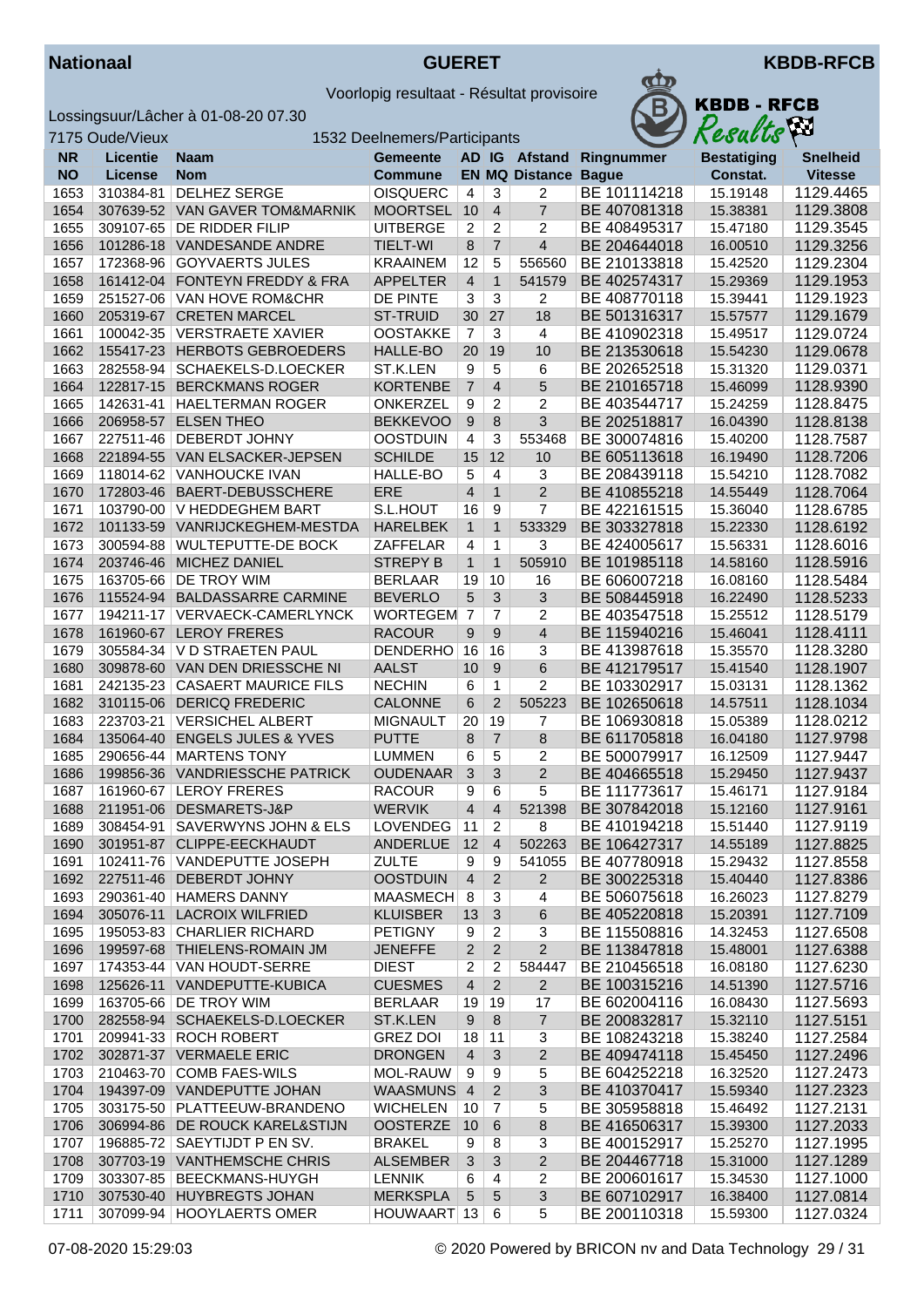



|           | 7175 Oude/Vieux   | 1532 Deelnemers/Participants   |                 |                |                |                       | Resacus      | $\mathcal{L}$      |                 |
|-----------|-------------------|--------------------------------|-----------------|----------------|----------------|-----------------------|--------------|--------------------|-----------------|
| <b>NR</b> | <b>Licentie</b>   | <b>Naam</b>                    | Gemeente        |                |                | AD IG Afstand         | Ringnummer   | <b>Bestatiging</b> | <b>Snelheid</b> |
| <b>NO</b> | License           | <b>Nom</b>                     | <b>Commune</b>  |                |                | <b>EN MQ Distance</b> | <b>Bague</b> | Constat.           | <b>Vitesse</b>  |
| 1712      |                   | 181592-08 PLYSON CHARLES       | <b>BRUGGE 2</b> | 5              | 5              | $\overline{2}$        | BE 304496616 | 15.53171           | 1127.0235       |
| 1713      |                   | 163211-57 LEFEVER ROGER        | <b>IEPER</b>    | 1              | 1              | 529502                | BE 309137716 | 15.19500           | 1126.9996       |
| 1714      |                   | 173613-80 WANEUKEM- MOURIN     | <b>BRUGELET</b> | 27             | 3              | $\overline{c}$        | BE 107260118 | 15.09140           | 1126.9609       |
| 1715      | 209136-04         | <b>BERT WILLY</b>              | <b>RONSE</b>    | 19             | 3              | 526497                | BE 404361218 | 15.17110           | 1126.9602       |
| 1716      |                   | 169905-58 HOK VAN DE WOUWER    | <b>BERLAAR</b>  | $\overline{2}$ | $\overline{2}$ | $\mathbf 2$           | BE 606371218 | 16.10190           | 1126.9522       |
| 1717      |                   | 118262-19 HENRY DOMINIQUE      | <b>THOREMBA</b> | $\overline{8}$ | 8              | 542861                | BE 109308616 | 15.31430           | 1126.9301       |
| 1718      |                   | 305493-40 BROECKX NIELS        | <b>OUD-TURN</b> | 5              | 5              | 3                     | BE 605614017 | 16.38248           | 1126.8836       |
| 1719      |                   | 204608-35   LETHEM JOSE        | <b>VIRGINAL</b> | 5              | 4              | 526968                | BE 117314914 | 15.17392           | 1126.8347       |
| 1720      |                   | 307099-94 HOOYLAERTS OMER      | HOUWAART 13     |                | 8              | 6                     | BE 200121418 | 15.59360           | 1126.8112       |
| 1721      | 185832-77         | VANDERSTICHELE JAN             | <b>MOORSLED</b> | 3              | 2              | 533483                | BE 303664316 | 15.23268           | 1126.8070       |
| 1722      | 307927-49         | <b>JACOB ANDREE</b>            | <b>SAINT DE</b> | $\overline{2}$ | $\mathbf{1}$   | 532060                | BE 111630318 | 15.22111           | 1126.8041       |
| 1723      | 107447-68         | <b>SIMON MICHEL</b>            | <b>QUENAST</b>  | 5              | 3              | 527358                | BE 109769318 | 15.18008           | 1126.8012       |
| 1724      |                   | 254102-59 DE VIJLDER MARTIN    | OORDEGEM 8      |                | $\mathbf{1}$   | 4                     | BE 402304618 | 15.42231           | 1126.7890       |
| 1725      |                   | 290361-40   HAMERS DANNY       | MAASMECH        | 8              | 8              | 5                     | BE 509457217 | 16.26323           | 1126.7769       |
| 1726      |                   | 114584-27 MAUROY DANIEL        | <b>MONT-SAI</b> | 18             | $\overline{4}$ | 8                     | BE 108933514 | 15.26411           | 1126.7315       |
| 1727      |                   | 301641-68 VERRECKT-RUTTEN-DEPL | <b>TESSENDE</b> | 12             | 9              | $\overline{7}$        | BE 506490418 | 16.14220           | 1126.6830       |
| 1728      |                   | 309304-68 KLINGELEERS DAVY     | <b>NEEROETE</b> | 3              | 3              | 3                     | BE 504534318 | 16.36240           | 1126.6545       |
| 1729      |                   | 215744-16 PAUPORTE JEAN MARC   | <b>POMMEROE</b> | $\overline{4}$ | 1              | 496835                | BE 105741916 | 14.50591           | 1126.6483       |
| 1730      | 188921-62         | DOUDELET PASCAL                | <b>ANDERLUE</b> | $\overline{4}$ | $\mathbf{1}$   | 502248                | BE 106866818 | 14.55502           | 1126.5291       |
| 1731      |                   | 214241-65 PLATTEEUW D & D      | <b>ZILLEBEK</b> | 4              | 3              | 526295                | BE 304202417 | 15.17110           | 1126.5278       |
| 1732      |                   | 184127-21 VERMEIREN & ZOON     | <b>BEVEREN</b>  | $\overline{2}$ | $\overline{2}$ | $\mathbf 2$           | BE 416947618 | 16.13110           | 1126.5019       |
| 1733      |                   | 212449-19 VYNCKE-VYNCKE        | <b>MALDEGEM</b> | 5              | 2              | 4                     | BE 419170318 | 15.56100           | 1126.4630       |
| 1734      |                   | 171260-55 VANDEN WYNGAERT DIRK | <b>BIERBEEK</b> | $\overline{4}$ | $\overline{2}$ | 560865                | BE 202149318 | 15.47560           | 1126.3857       |
| 1735      | 187067-51         | SWINNEN-VANHOVE                | <b>ZICHEM</b>   | 9              | $\overline{3}$ | 2                     | BE 201205218 | 16.07339           | 1126.3281       |
| 1736      |                   | 192255-01 GERAERTS E-VANLANDEN | WIJER/NW        | $\overline{3}$ | 3              | 3                     | BE 227975916 | 16.05340           | 1126.3141       |
| 1737      |                   | 130508-43 VERMEIREN ANDRE      | <b>HUISE</b>    | 10             | 9              | 4                     | BE 403606318 | 15.33010           | 1126.2551       |
| 1738      |                   | 141345-16 VAN BOST FREDERIK    | <b>OUDENAAR</b> | $\mathfrak{S}$ | 2              | $\overline{2}$        | BE 400402417 | 15.28281           | 1126.2292       |
| 1739      | 187264-54         | DE KEYZER ROGER                | <b>ETIKHOVE</b> | 10             | 1              | $\overline{c}$        | BE 404661016 | 15.23440           | 1126.1504       |
| 1740      |                   | 208672-25 SCHOORS-DE WAELE     | <b>ADEGEM</b>   | 6              | $\mathbf{1}$   | $\overline{4}$        | BE 420075918 | 15.59450           | 1126.0657       |
| 1741      |                   | 147737-06 PARIDAEN FRANK       | <b>SIJSELE</b>  | 2              | 1              | 570861                | BE 308431815 | 15.56590           | 1125.9956       |
| 1742      |                   | 177336-20 BEKKERS RENE         | <b>BEVERLO</b>  | 11             | 11             | 600329                | BE 511311818 | 16.23101           | 1125.9652       |
| 1743      |                   | 291119-22 HENDRIKX HENRI       | <b>MAASMECH</b> | $\overline{7}$ | 3              | 2                     | BE 225959516 | 16.26389           | 1125.9478       |
| 1744      |                   | 104721-58 JANSSENS RICHARD     | LANGDORP        | $\overline{7}$ | $\overline{4}$ | 3                     | BE 209618517 | 16.08050           | 1125.8613       |
| 1745      |                   | 250891-49 PIENS MARC           | ZINGEM          | 6              | 5              | 543662                | BE 418527817 | 15.32540           | 1125.8273       |
| 1746      |                   | 214405-35 COLLIN JOS           | <b>WILLEBRI</b> | 6              | 6              | 561862                | BE 206125118 | 15.49040           | 1125.8255       |
| 1747      |                   | 139321-29 PEIRS GEORGES EN FIL | <b>MACHELEN</b> | 4              | 3              | 547202                | BE 409980616 | 15.36030           | 1125.8142       |
| 1748      |                   | 122143-20 SANTERMANS REMY      | <b>STEVOORT</b> | $\overline{2}$ | $\sqrt{2}$     | 583451                | BE 507840217 | 16.08150           | 1125.8099       |
| 1749      |                   | 119368-58 CROMBEZ MEDARD       | <b>LANGEMAR</b> | 4              | 4              | 2                     | BE 304150717 | 15.26570           | 1125.7994       |
| 1750      |                   | 260705-66 CHRISTIAENS KRIS     | <b>DEERLIJK</b> | $\overline{7}$ | $\overline{2}$ | $\overline{2}$        | BE 312277816 | 15.24069           | 1125.7691       |
| 1751      |                   | 251526-05 ANNO-DEBOUVER        | NAZARETH        | 15             | 4              | 2                     | BE 411205618 | 15.35470           | 1125.7426       |
| 1752      |                   | 190042-19 TROUKENS LUC         | <b>HOFSTADE</b> | $\overline{4}$ | $\mathbf{1}$   | 568625                | BE 208360316 | 15.55110           | 1125.5815       |
| 1753      |                   | 134698-62 GOEDERT JP           | <b>CINEY</b>    | 2              | 1              | 517931                | BE 600661615 | 15.10100           | 1125.5292       |
| 1754      |                   | 187713-18 VANDEPUTTE RUDI      | LEMBERGE        | 15             | 10             | $\overline{7}$        | BE 409901318 | 15.42140           | 1125.4866       |
| 1755      |                   | 191236-49 LAPIN ROMAIN         | <b>ZUIENKER</b> | 6              | $\mathbf{1}$   | 4                     | BE 301031515 | 16.00429           | 1125.4751       |
| 1756      |                   | 108201-46 MUREZ-MARICHAL       | <b>WADELINC</b> | 20             | 12             | 10                    | BE 102976618 | 14.58020           | 1125.4319       |
| 1757      |                   | 108201-46 MUREZ-MARICHAL       | <b>WADELINC</b> | 20             | 5              | 11                    | BE 102973518 | 14.58030           | 1125.3900       |
| 1758      |                   | 108153-95 VERSCHOREN DANNY     | MOORSLED 8      |                | 5              | $\mathbf{3}$          | BE 307695118 | 15.25519           | 1125.3780       |
| 1759      |                   | 306653-36 SCHUR-STARYK M       | <b>DOMMARTI</b> | 3              | 2              | 559052                | BE 113024016 | 15.46490           | 1125.2682       |
| 1760      |                   | 240634-74 CORDIER LAURENT      | <b>VELLEREI</b> | 17             | $\mathbf{1}$   | 498396                | BE 104742915 | 14.52560           | 1125.2167       |
| 1761      | 193824-18 DAS JOS |                                | <b>LUMMEN</b>   | 9              | 4              | 6                     | BE 508619018 | 16.14508           | 1125.1610       |
| 1762      |                   | 139321-29 PEIRS GEORGES EN FIL | <b>MACHELEN</b> | $\overline{4}$ | $\mathbf{1}$   | $\overline{2}$        | BE 409976516 | 15.36200           | 1125.1583       |
| 1763      |                   | 194000-00   DOCKX LEO & GERRY  | <b>KONINGSH</b> | 4              | 1              | $\overline{4}$        | BE 613512318 | 16.10440           | 1125.1479       |
| 1764      |                   | 261480-65 LOZIE WILLY          | <b>RENINGEL</b> | $\mathbf{1}$   | $\mathbf{1}$   | 522096                | BE 307890017 | 15.14018           | 1125.1342       |
| 1765      |                   | 208672-25 SCHOORS-DE WAELE     | ADEGEM          | 6              | $\,6$          | 5                     | BE 420070218 | 16.00120           | 1125.0725       |
| 1766      |                   | 145943-55 SIMPELAERE RIK       | <b>TORHOUT</b>  | $\overline{2}$ | $\mathbf{1}$   | 552909                | BE 302642614 | 15.41281           | 1125.0145       |
| 1767      |                   | 227511-46   DEBERDT JOHNY      | <b>OOSTDUIN</b> | 4              | $\mathbf{1}$   | 3                     | BE 300226218 | 15.41580           | 1125.0112       |
| 1768      |                   | 304656-76 COENEN ACHILLES      | <b>OUD-TURN</b> | 5              | $\mathbf{1}$   | 616712                | BE 605715416 | 16.38120           | 1124.9763       |
| 1769      |                   | 255442-41 SPIERS BRAM          | <b>LEUPEGEM</b> | 6              | 1              | 2                     | BE 401330517 | 15.24480           | 1124.9031       |
| 1770      |                   | 217212-29   IWENS JAN & TOM    | ST KAT W        | $\overline{4}$ | $\overline{4}$ | 3                     | BE 616556217 | 16.02510           | 1124.8572       |
|           |                   |                                |                 |                |                |                       |              |                    |                 |